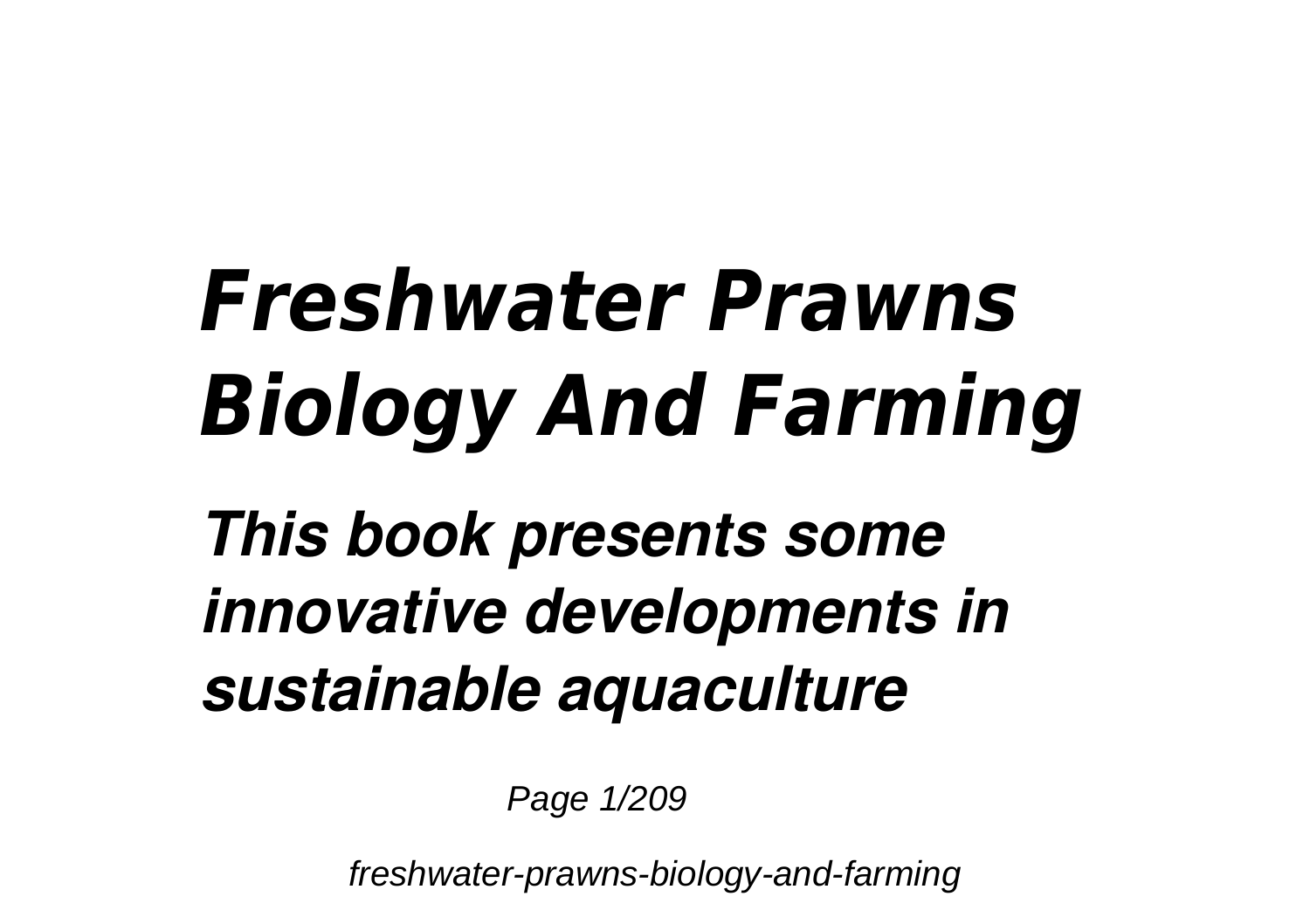*practices in the context of environmental protection and seafood production techniques. The chapters are written by experts in their respective areas, so that their contribution represents the* Page 2/209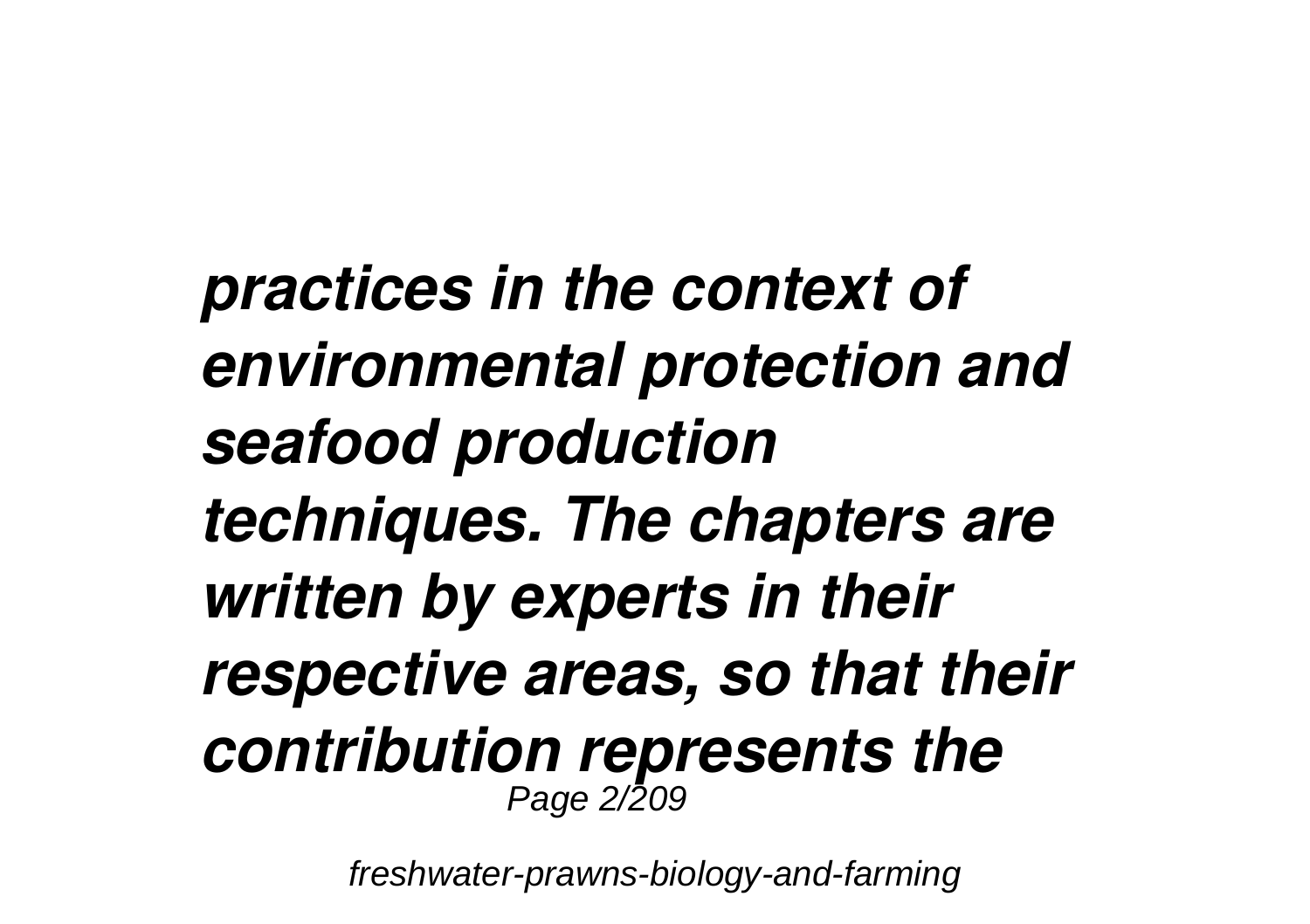*progress of their research, which is intended to mark the current frontier in aquaculture practices. Every chapter presents techniques that contribute to good aquaculture practices, where direct and* Page 3/209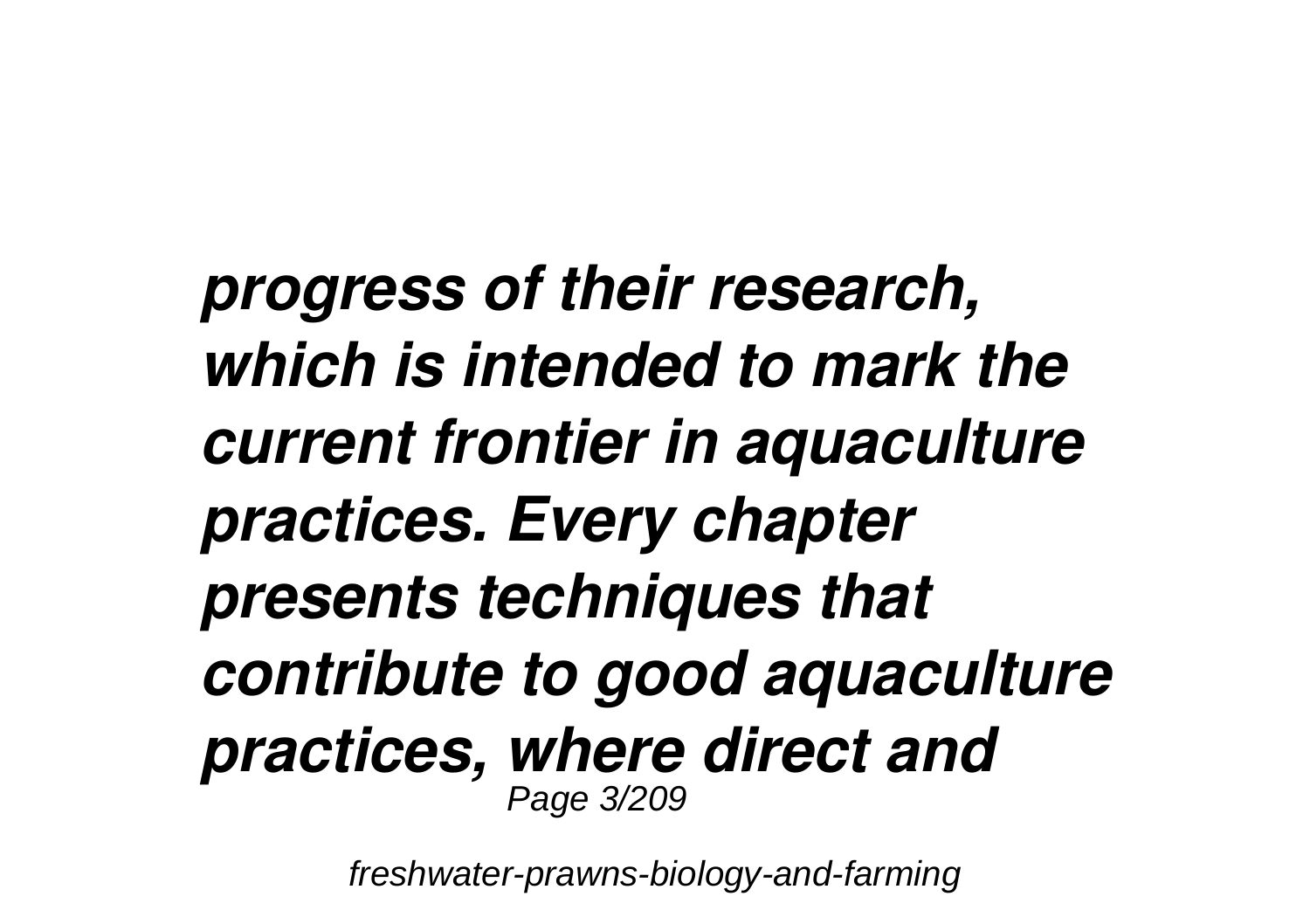*vital nutrition and food, as a source of energy and biomass generation, is fundamentally based. We hope this book supports producers and researchers in their activities and helps to maintain a spirit* Page 4/209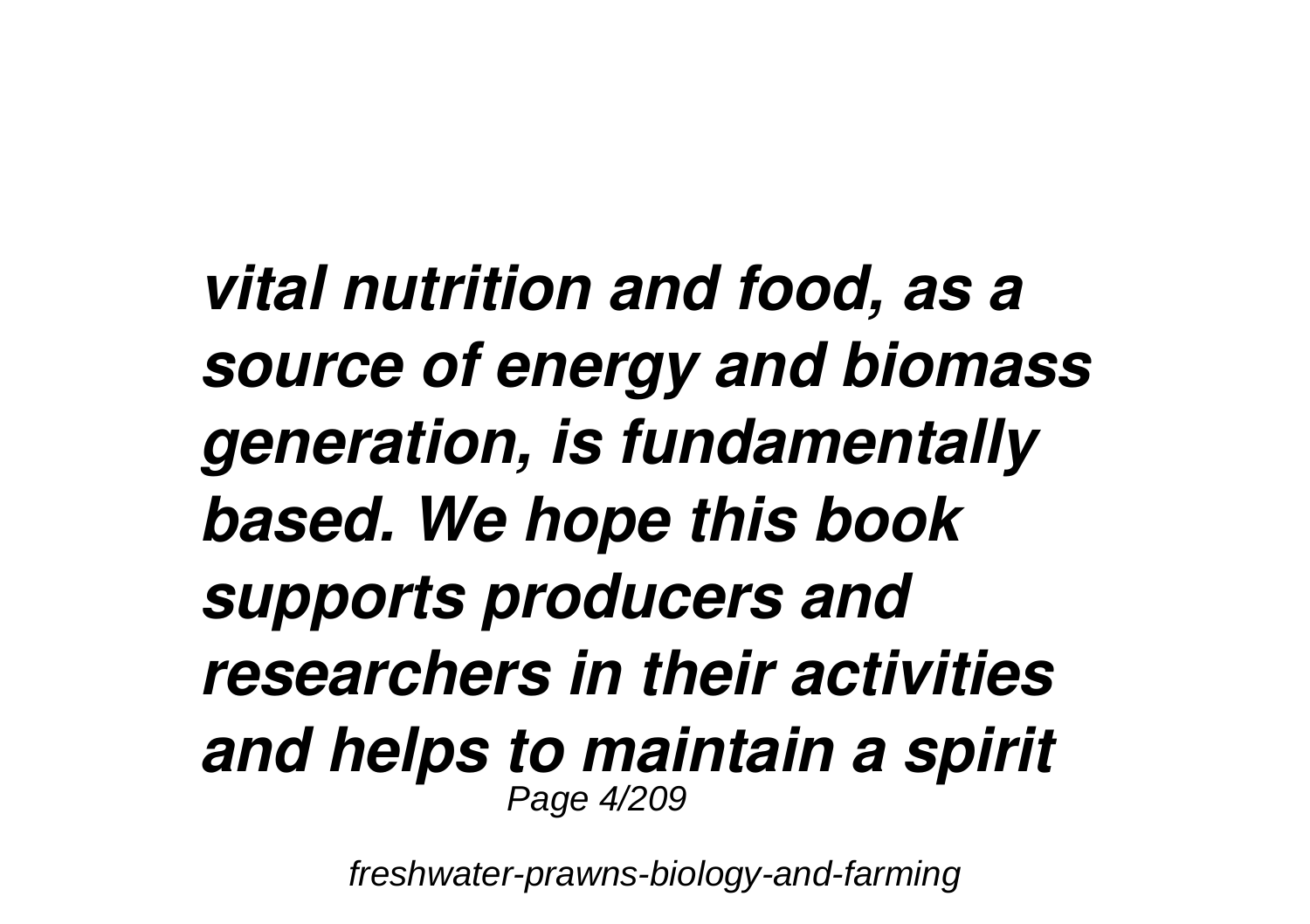*of environmental protection in the context of production of high quality, nutritional food. This manual provides information on the farming of Macrobrachium rosenbergii. Many of the techniques* Page 5/209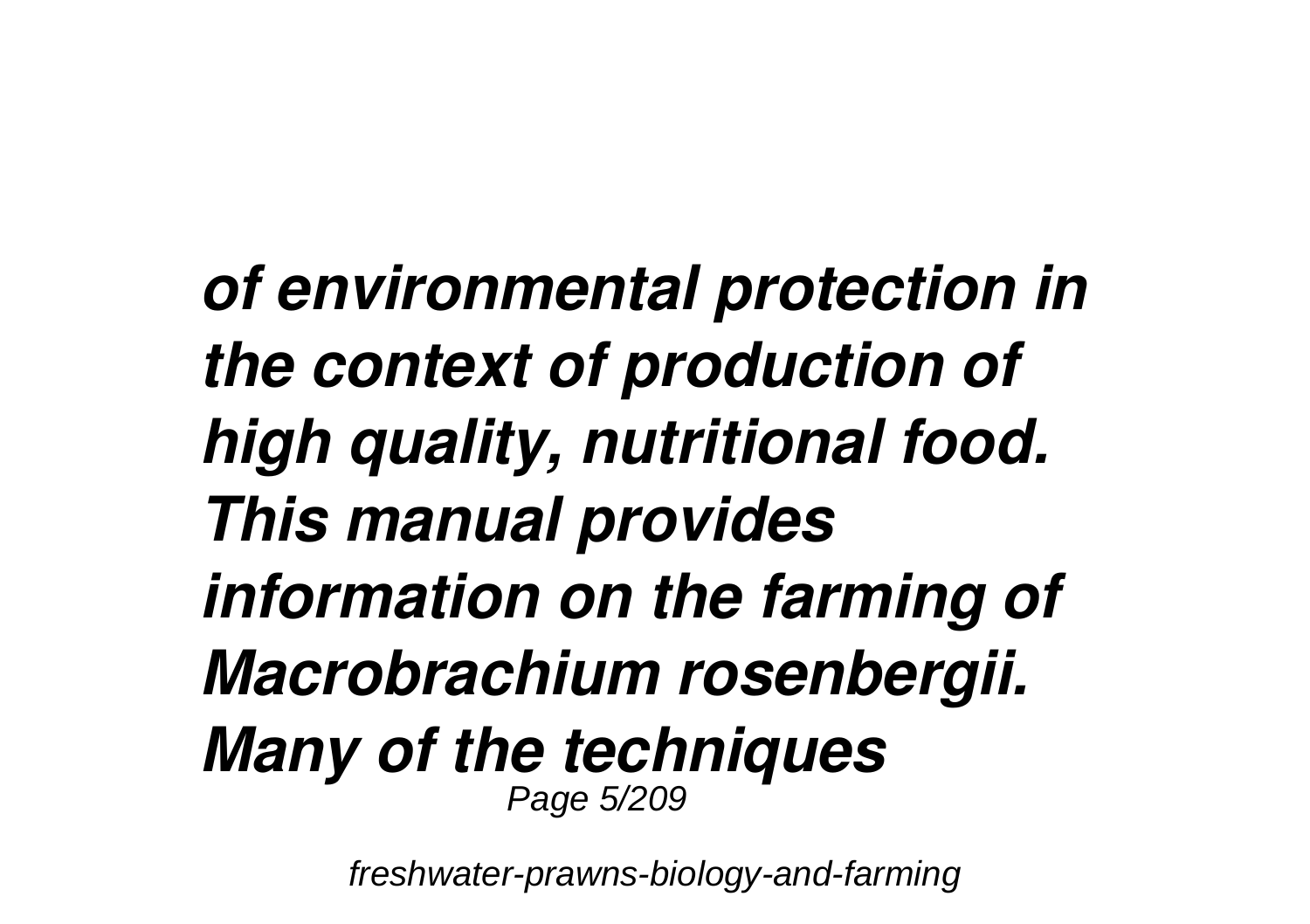*described are also applicable to other species of freshwater prawns that are being cultured. The manual is not a scientific text but is intended to be a practical guide to inhatchery and on-farm*<br>*Page 6/209*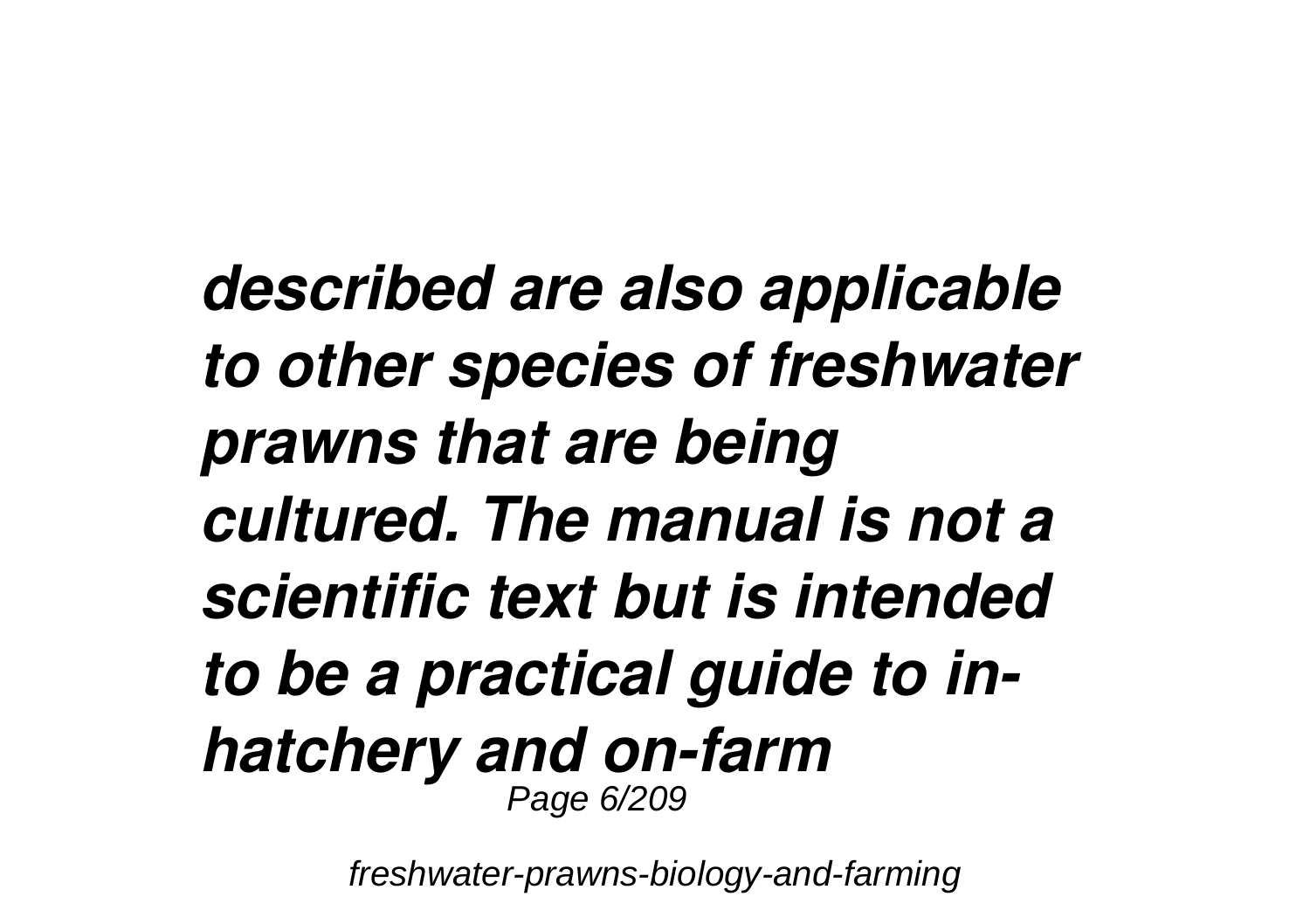*management. The target audience is therefore principally farmers and extension workers. However, it is also hoped that, like the previous manual on this topic, it will be useful for lecturers* Page 7/209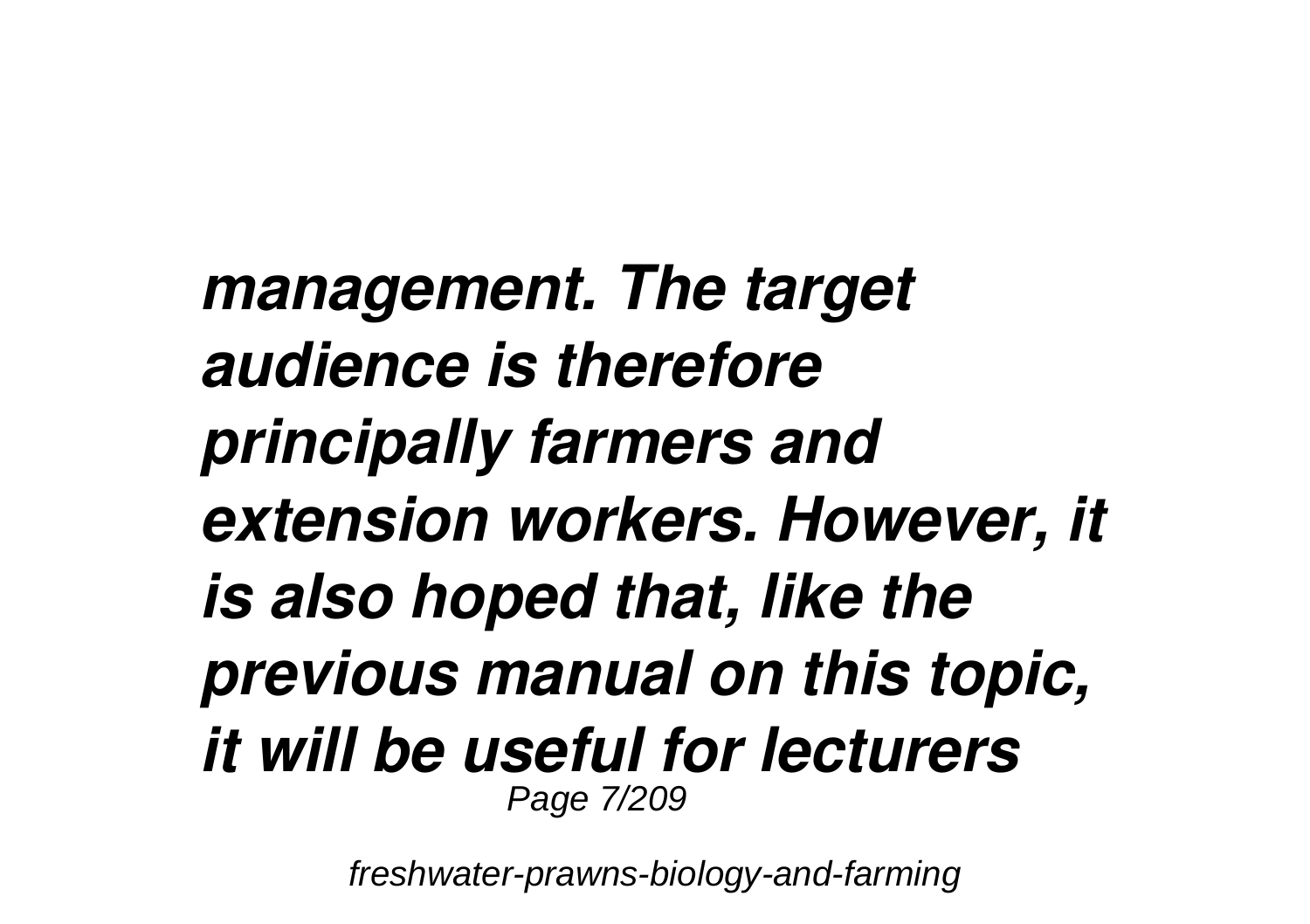*and students alike in universities and other institutes that provide training in aquaculture. Aquaculture is a rapidly growing, successful approach to improving diets by* Page 8/209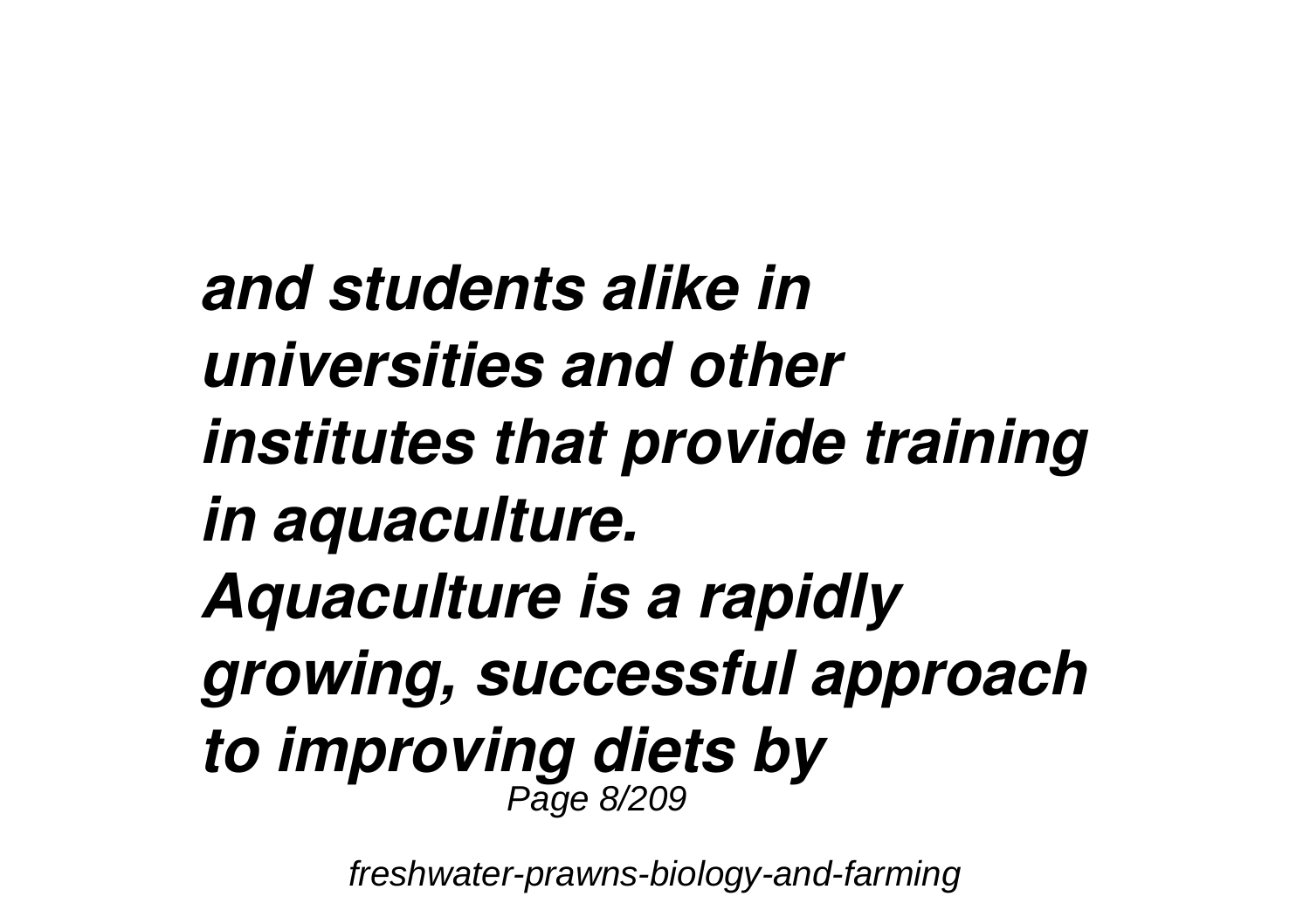*providing more high quality fish and shellfish protein. It is also an industry with major unresolved issues because of its negative impact on the environment. This book is a pioneering effort in the* Page 9/209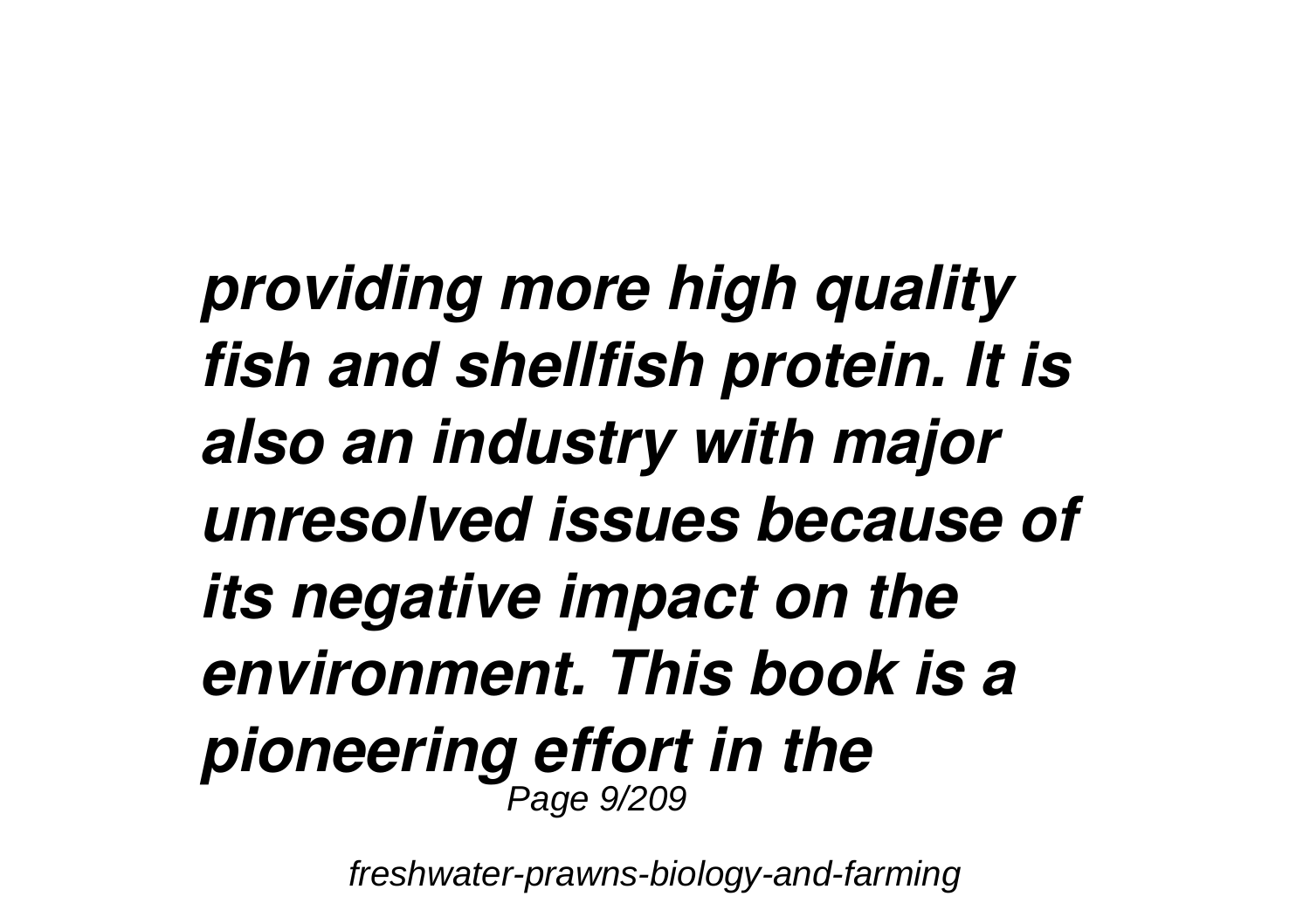*development of environmentally benign aquaculture methods. PRINT/ONLINE PRICING OPTIONS AVAILABLE UPON REQUEST AT e-reference@tay lorandfrancis.com Containing* Page 10/209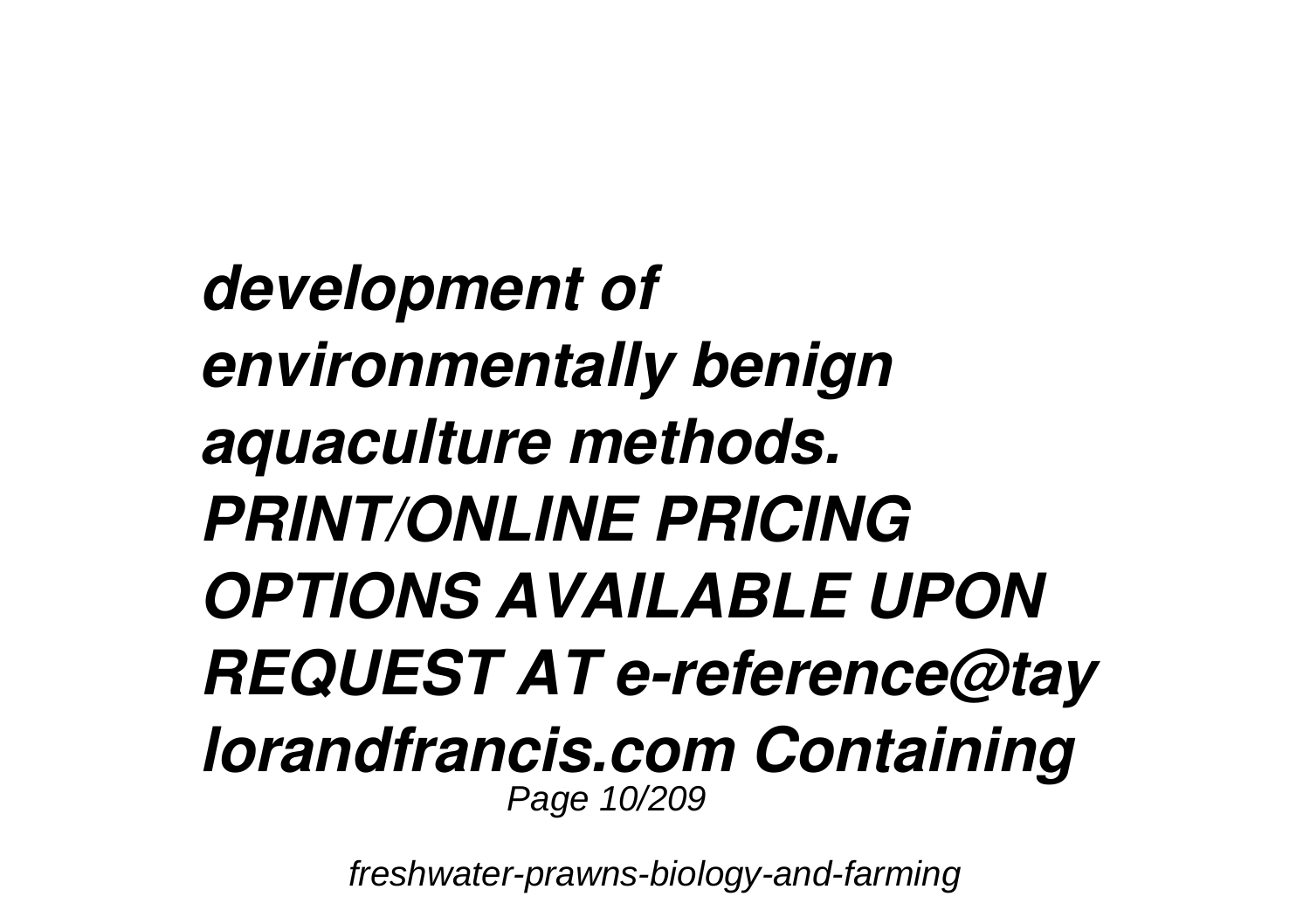*case studies that complement material presented in the text, the vast range of this definitive Encyclopediaencompasses animal physiology, animal growth and development, animal behavior, animal* Page 11/209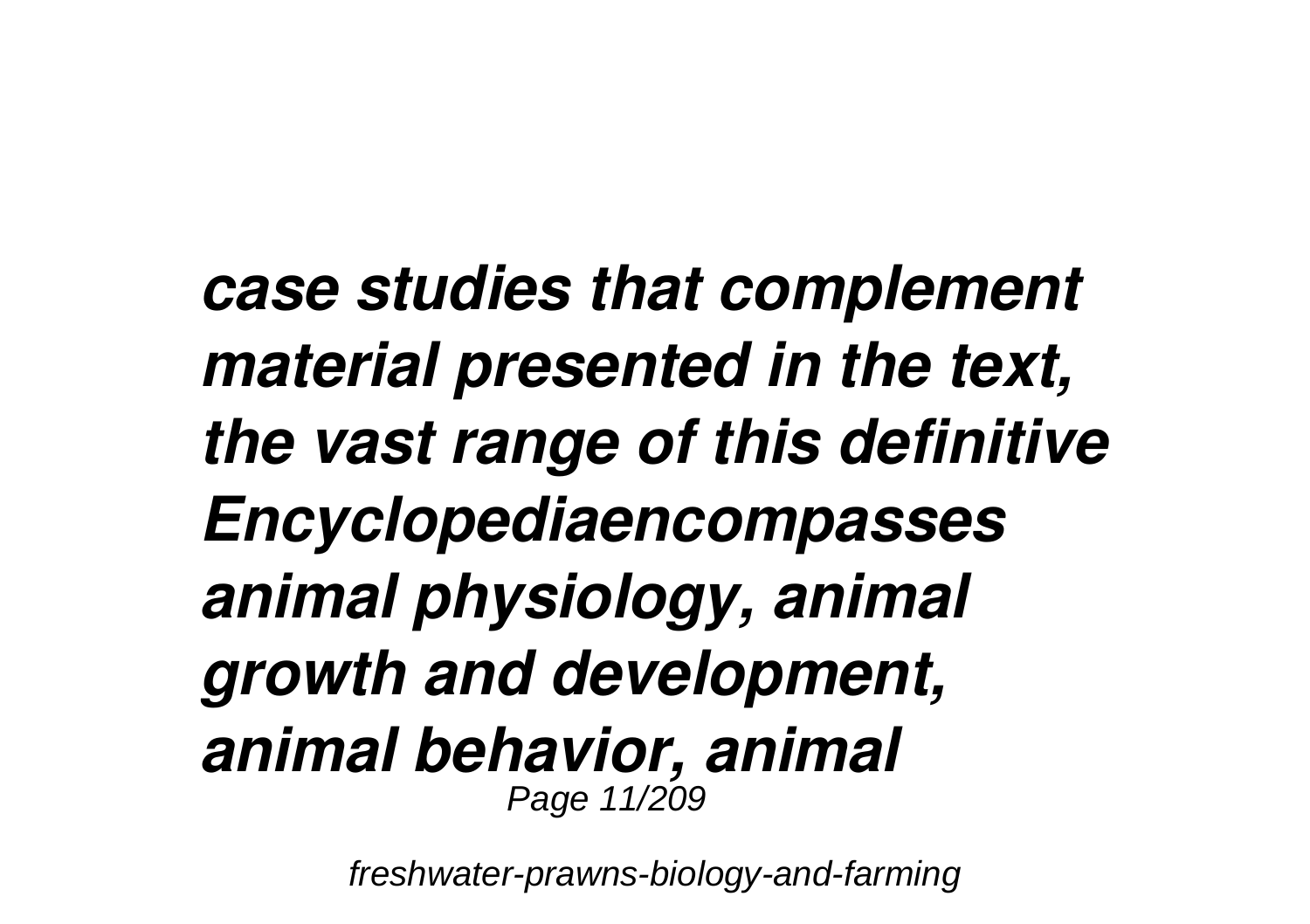*reproduction and breeding, alternative approaches to animal maintenance, meat science and muscle biology, farmed animal welfare and bioethics, and food safety. With contributions from top* Page 12/209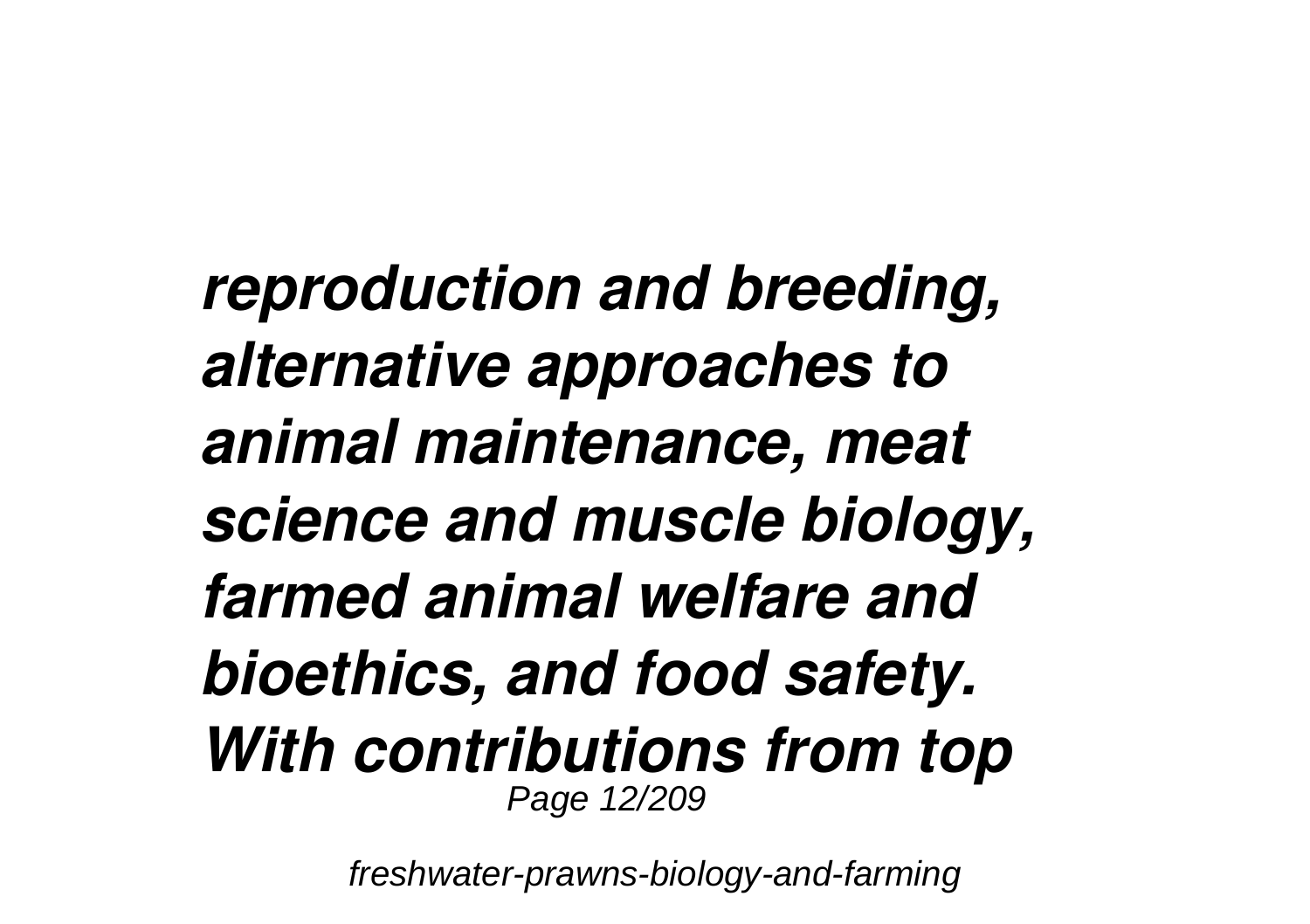*researchers in their discipline, the book addresses new research and advancements in this burgeoning field and provides quick and readerfriendly descriptions of technologies critical to* Page 13/209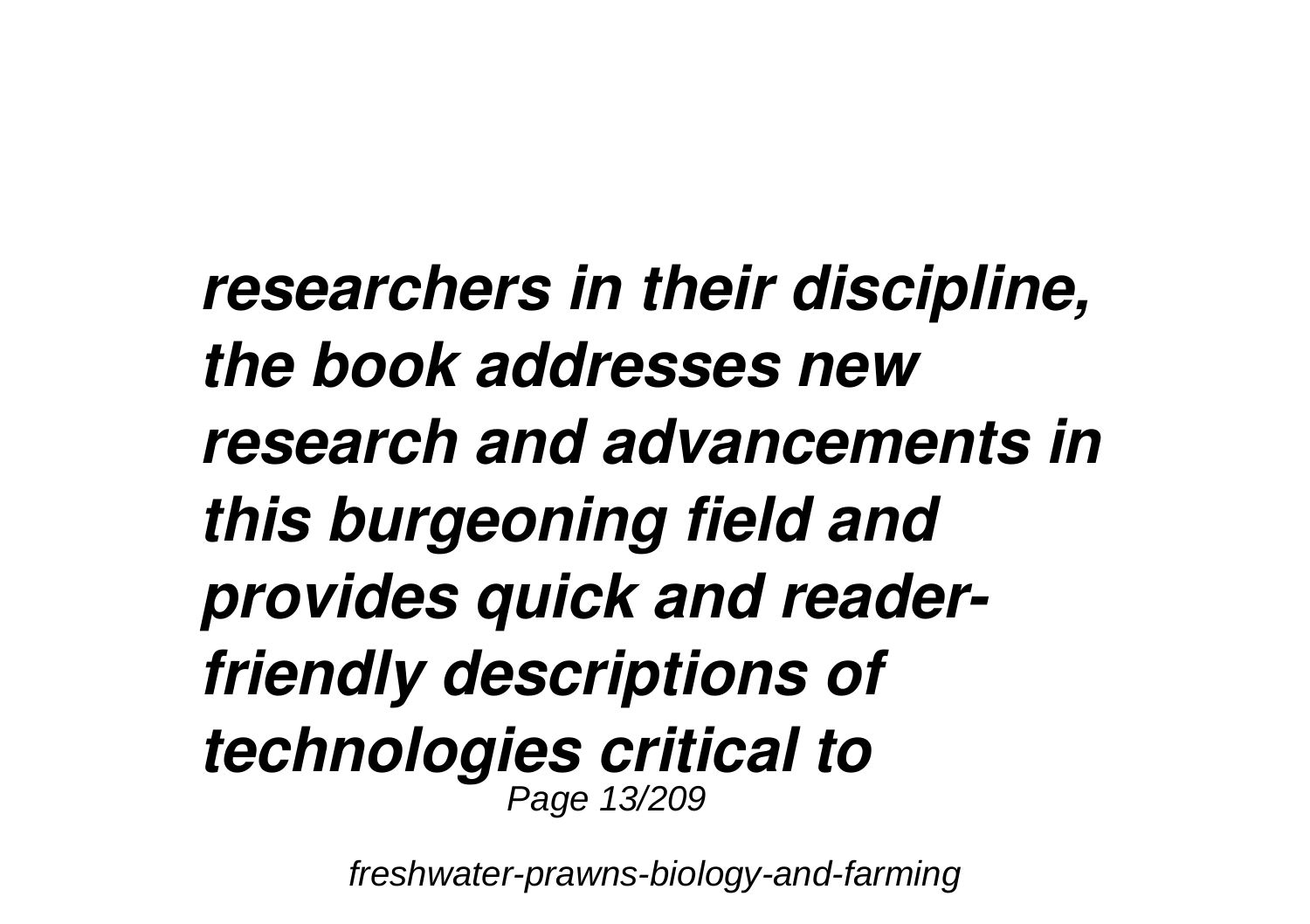*professionals in animal and food science, food production and processing, livestock management, and nutrition. Channel Catfish Farming Handbook The Farming of* Page 14/209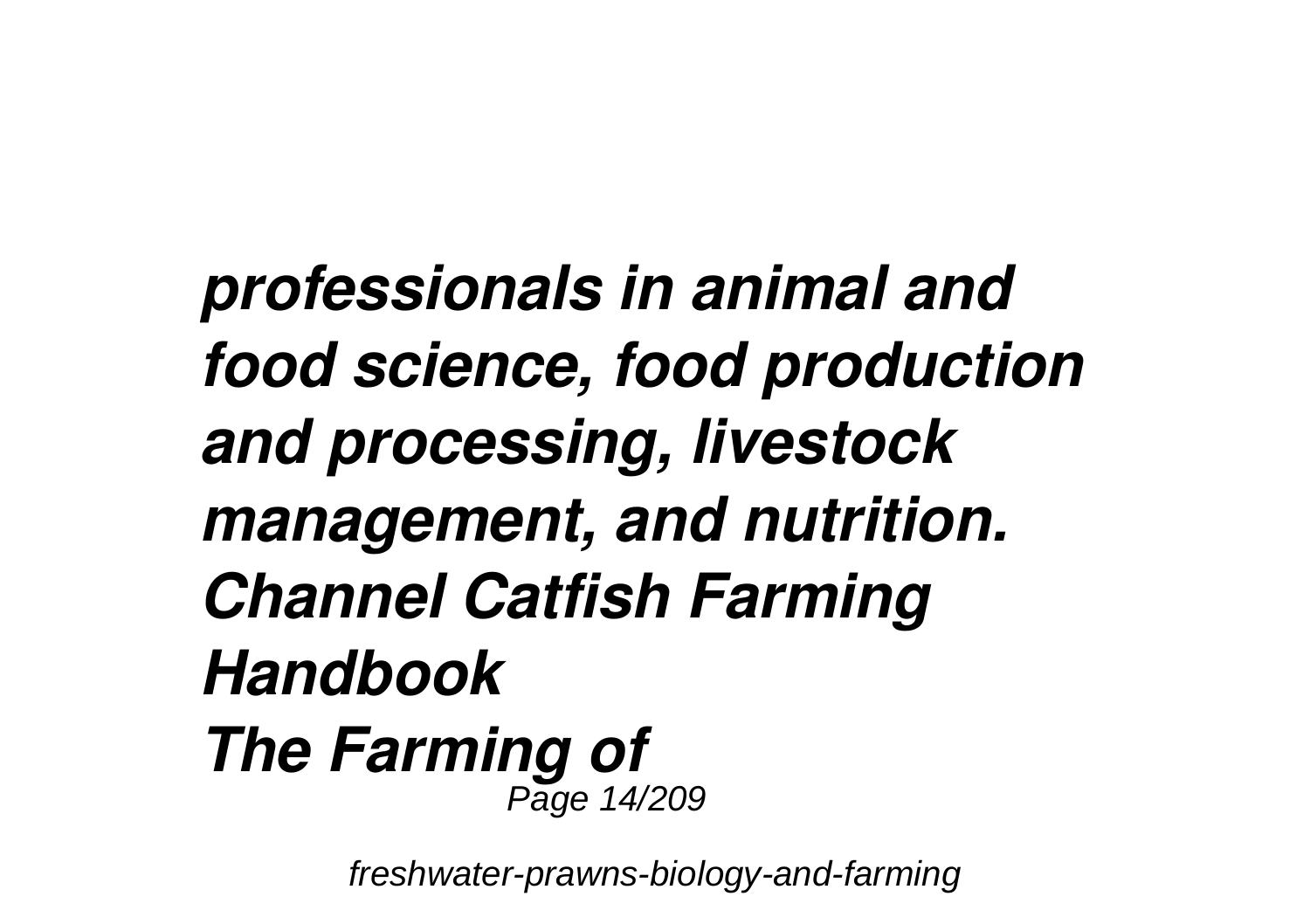*Macrobrachium Rosenbergii A Manual for the Culture of Macrobrachium Rosenbergii Farming Aquatic Animals and Plants Proceedings of the National Symposium on Freshwater* Page 15/209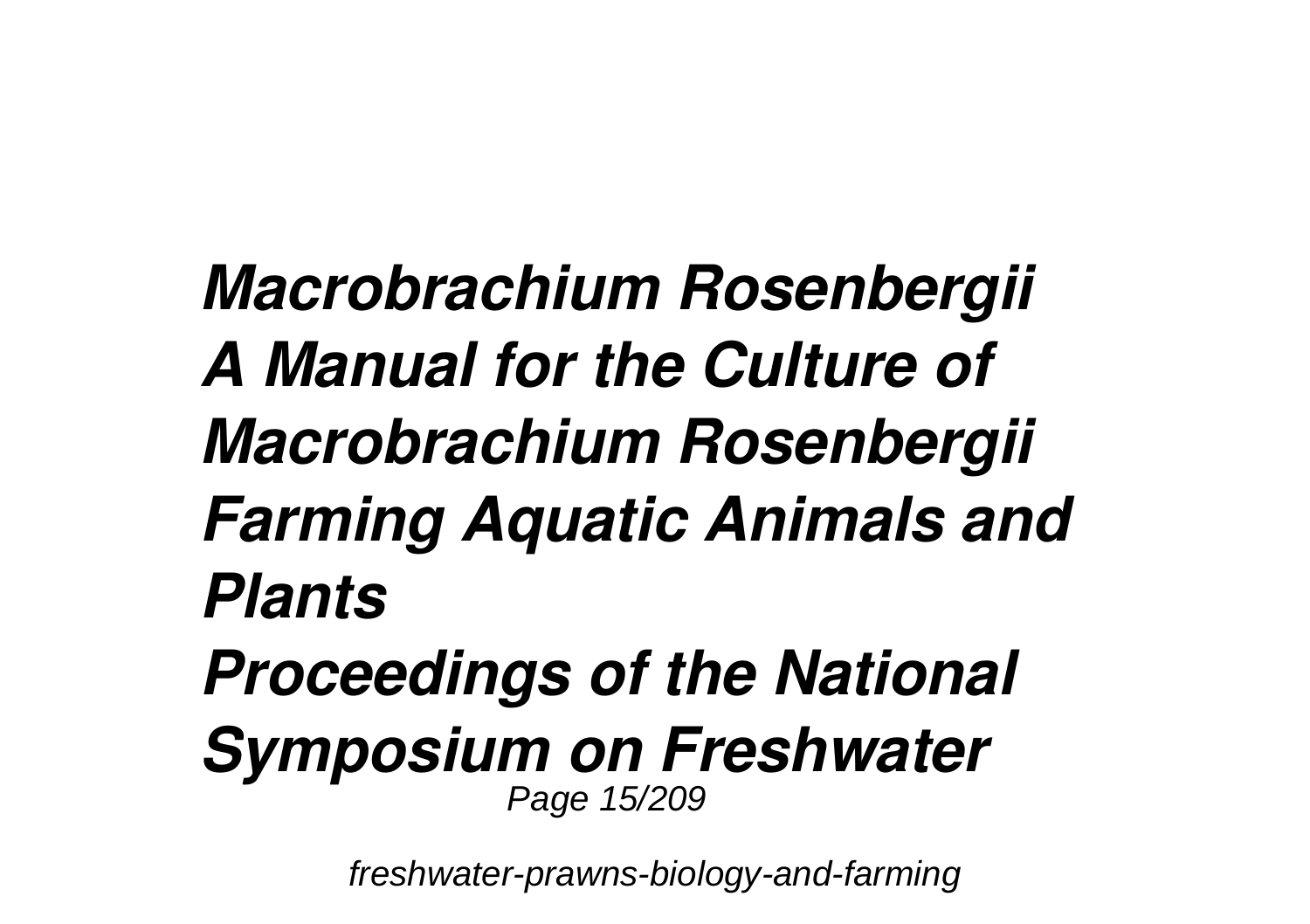*Prawns (Macrobrachium Spp.) Held at Kochi, by the Faculty of Fisheries, Kerala Agricultural University During December 12 to 14, 1990 Aquaculture Production Systems* Page 16/209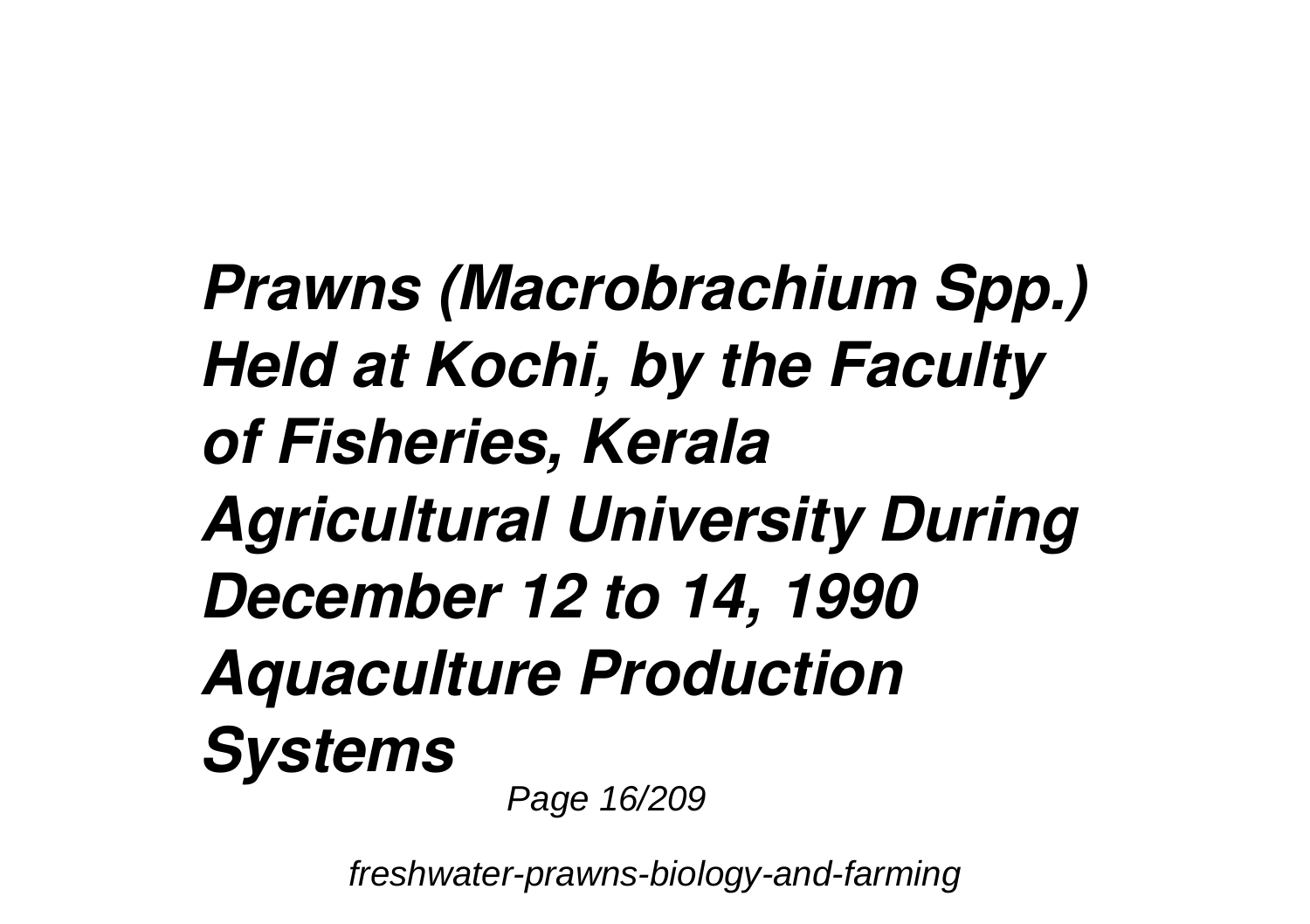Aquaculture is an increasingly diverse industry with an evergrowing number of species cultured and production systems available to professionals. A basic understanding of production systems is vital to the successful

Page 17/209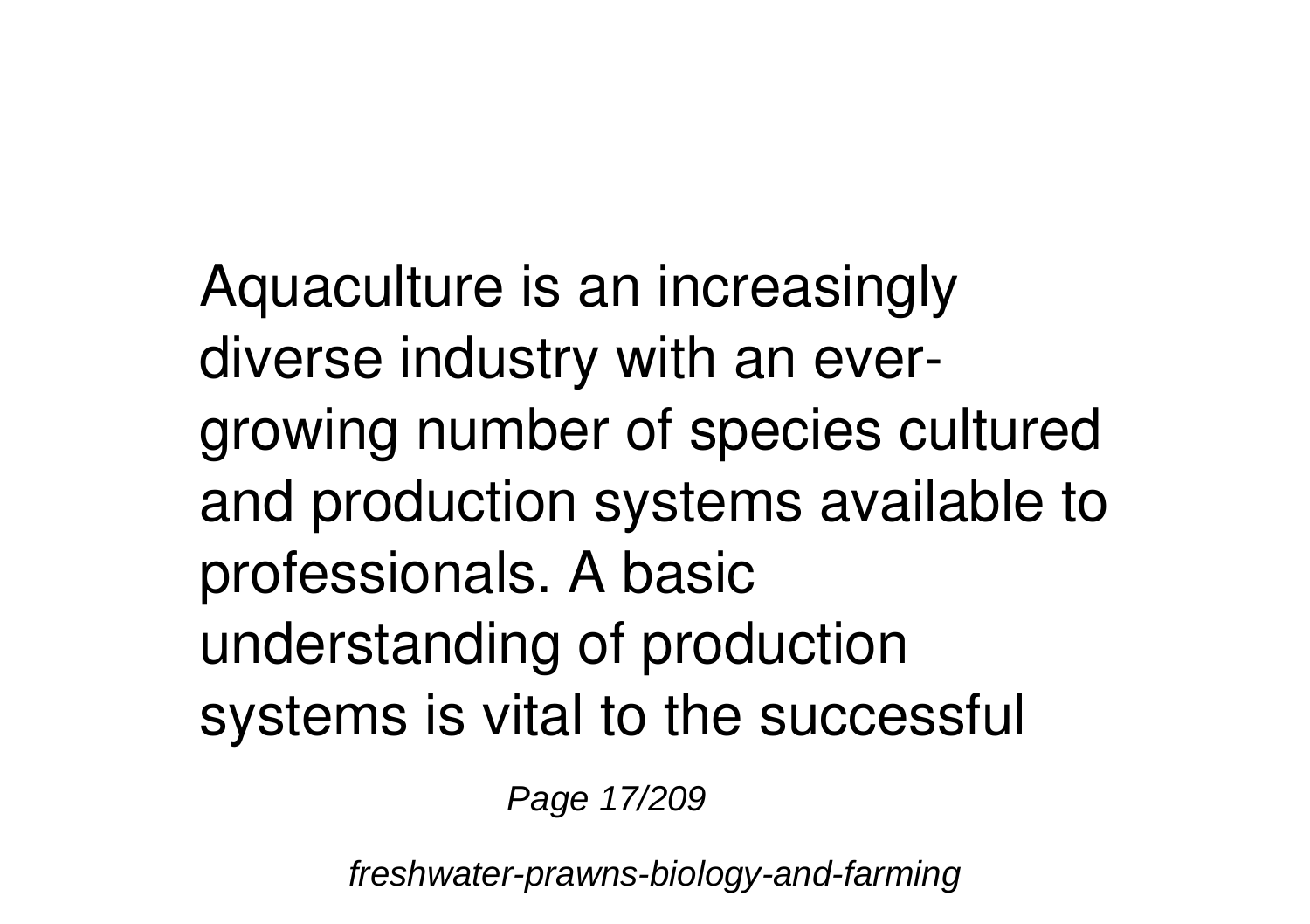practice of aquaculture. Published with the World Aquaculture Society, Aquaculture Production Systems captures the huge diversity of production systems used in the production of shellfish and finfish in one concise volume that allows the

Page 18/209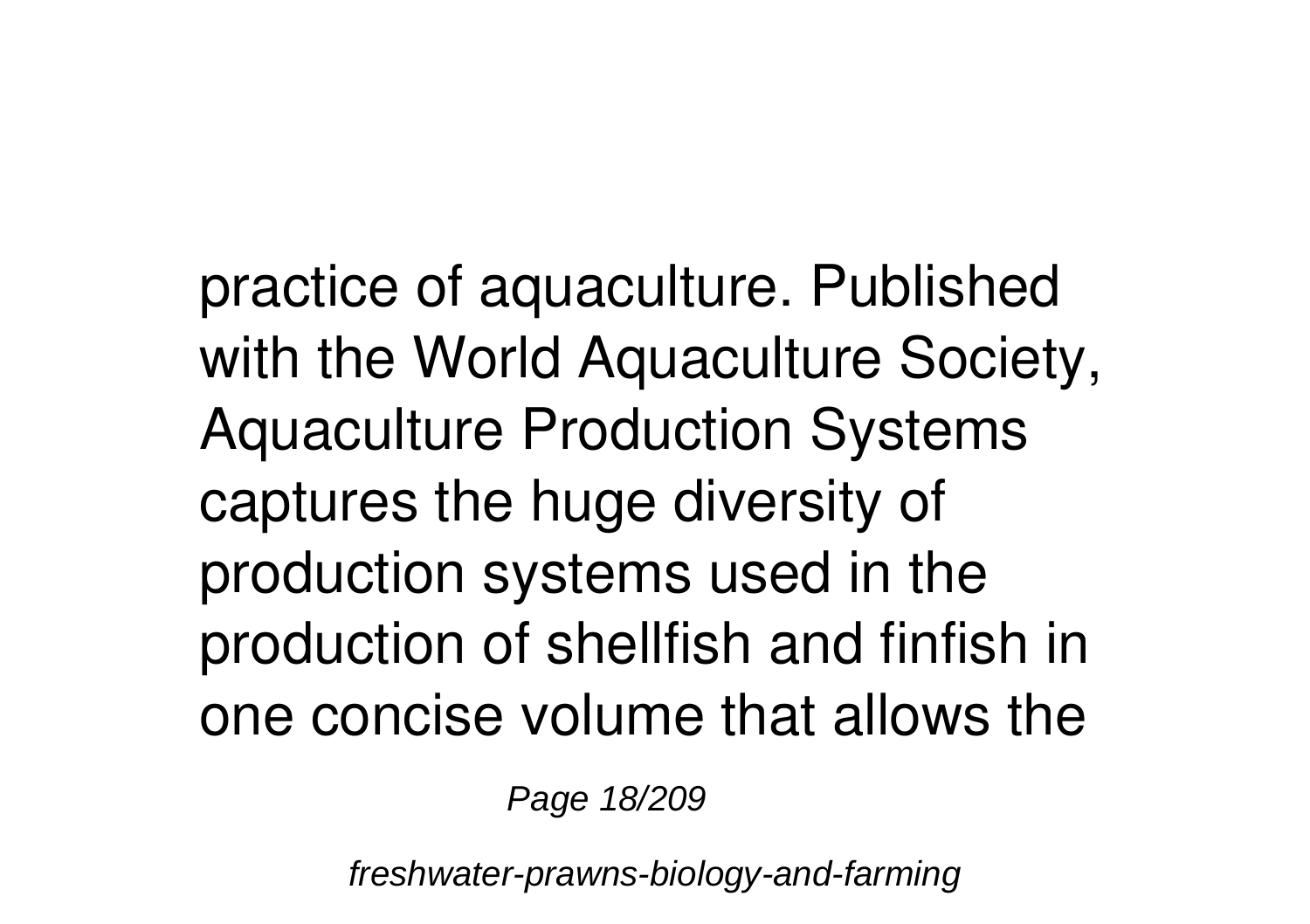reader to better understand how aquaculture depends upon and interacts with its environment. The systems examined range from low input methods to super-intensive systems. Divided into five sections that each focus on a distinct family

Page 19/209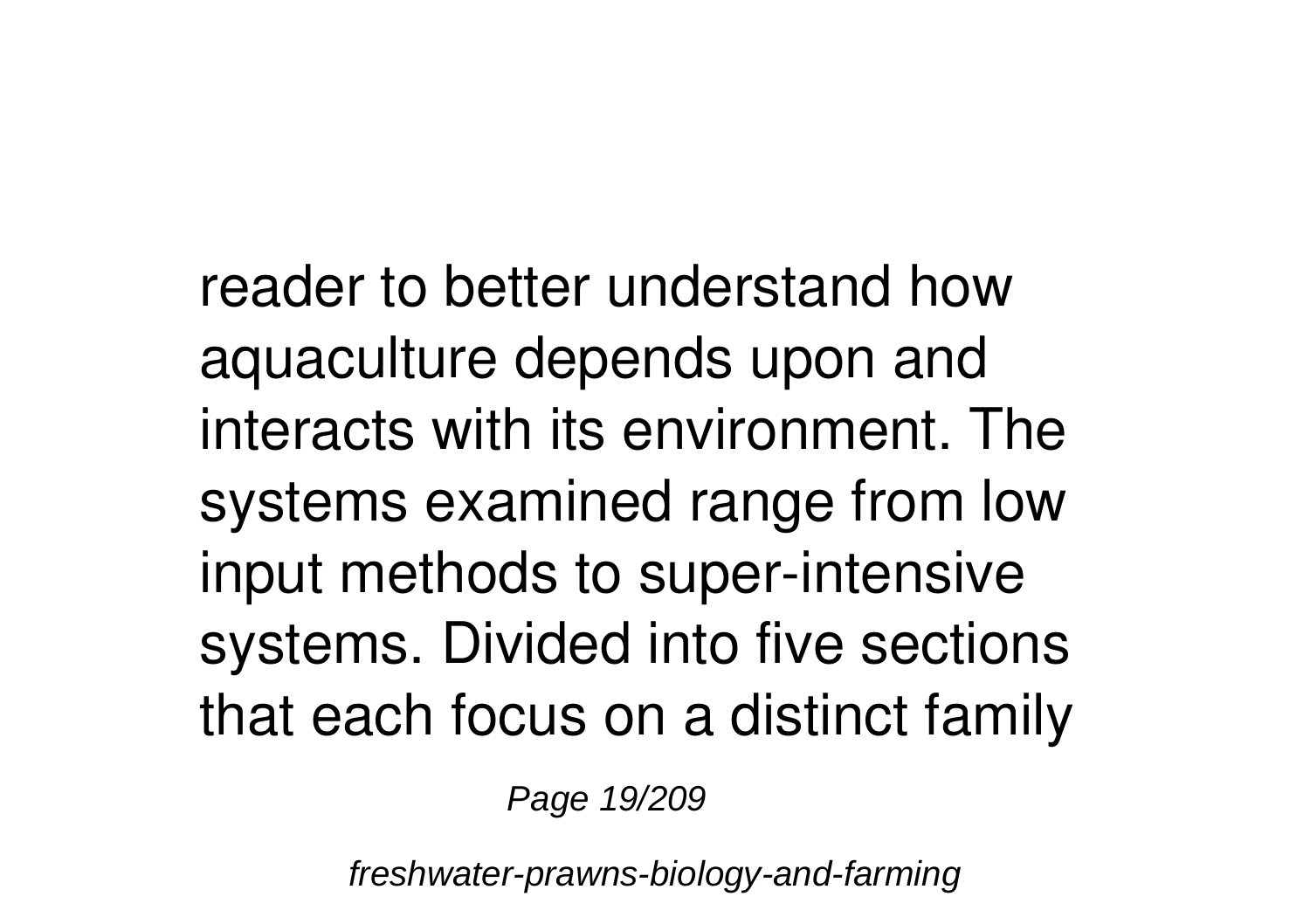of systems, Aquaculture Production Systems serves as an excellent text to those just being introduced to aquaculture as well as being a valuable reference to wellestablished professionals seeking information on production methods.

Page 20/209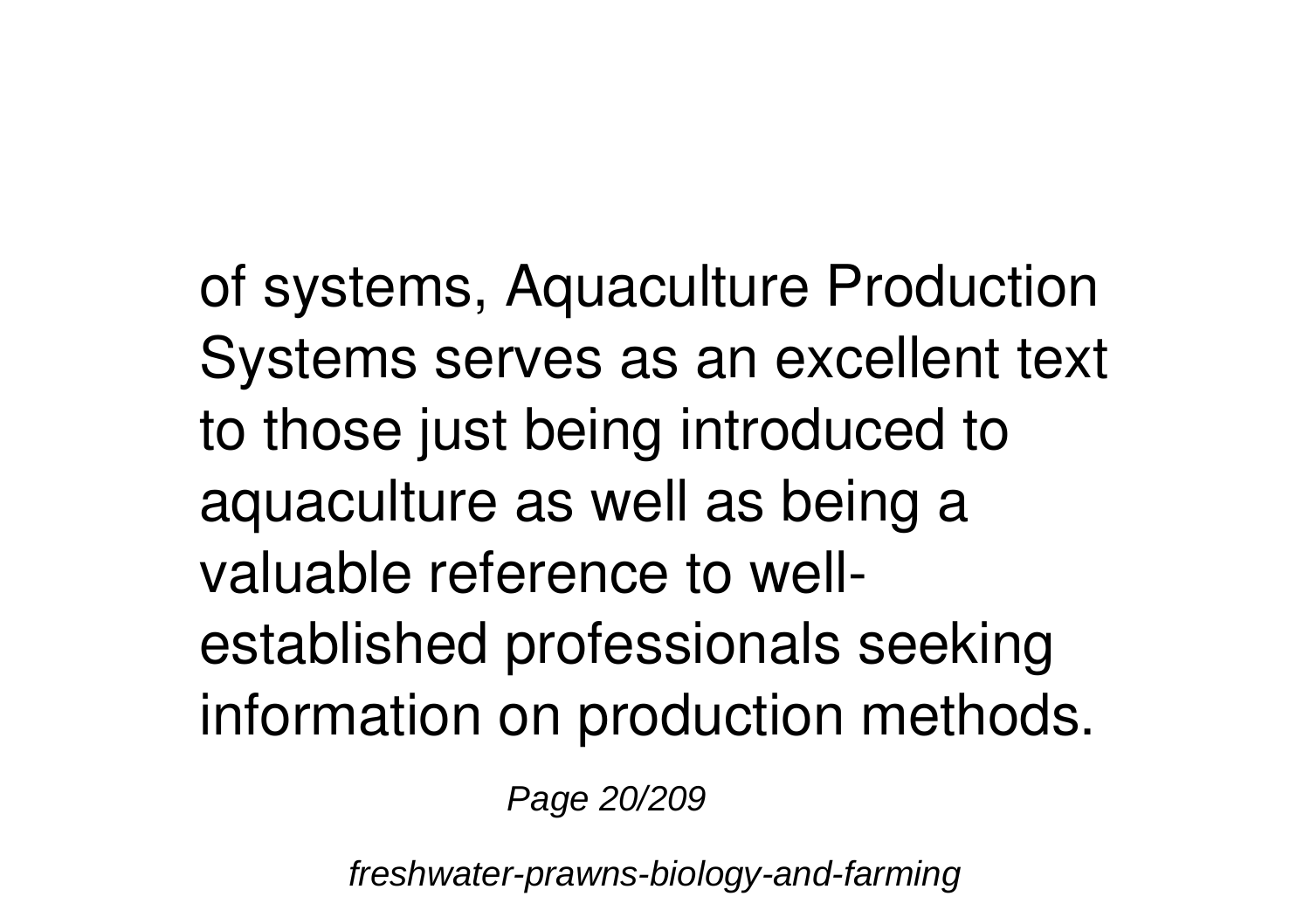Prawns are recognized as a major delicacy for the table and in many parts of the world prawn fisheries have developed extensively during the last forty years. There is a need to develop identification technique for post larvae and juvenile of

Page 21/209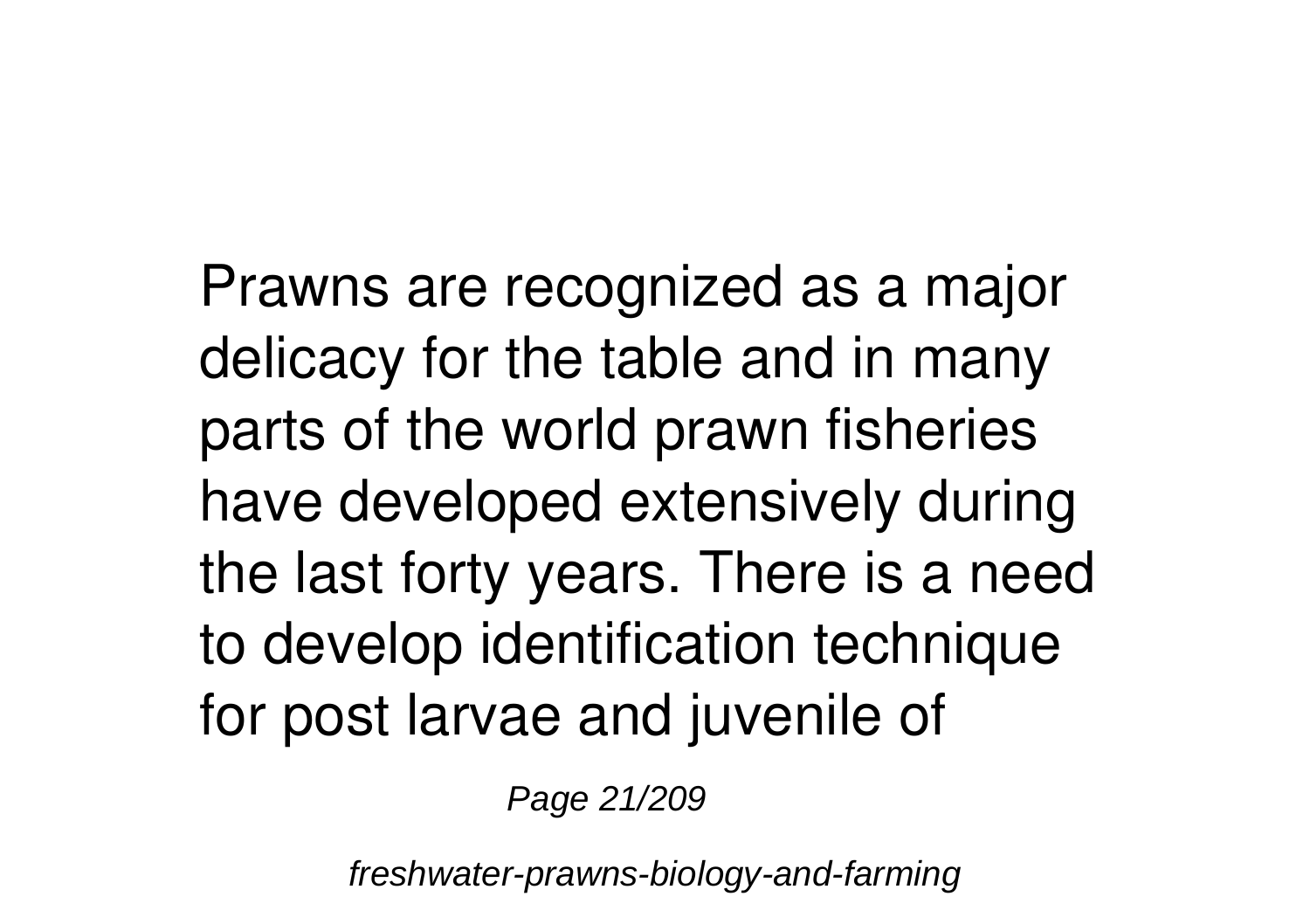prawn/shrimp, which is easy and reliable. Such a technique would be useful for studying genetic variations of wild populations and in brood stock selection for intensive farming. In this book identification of major commercially important

Page 22/209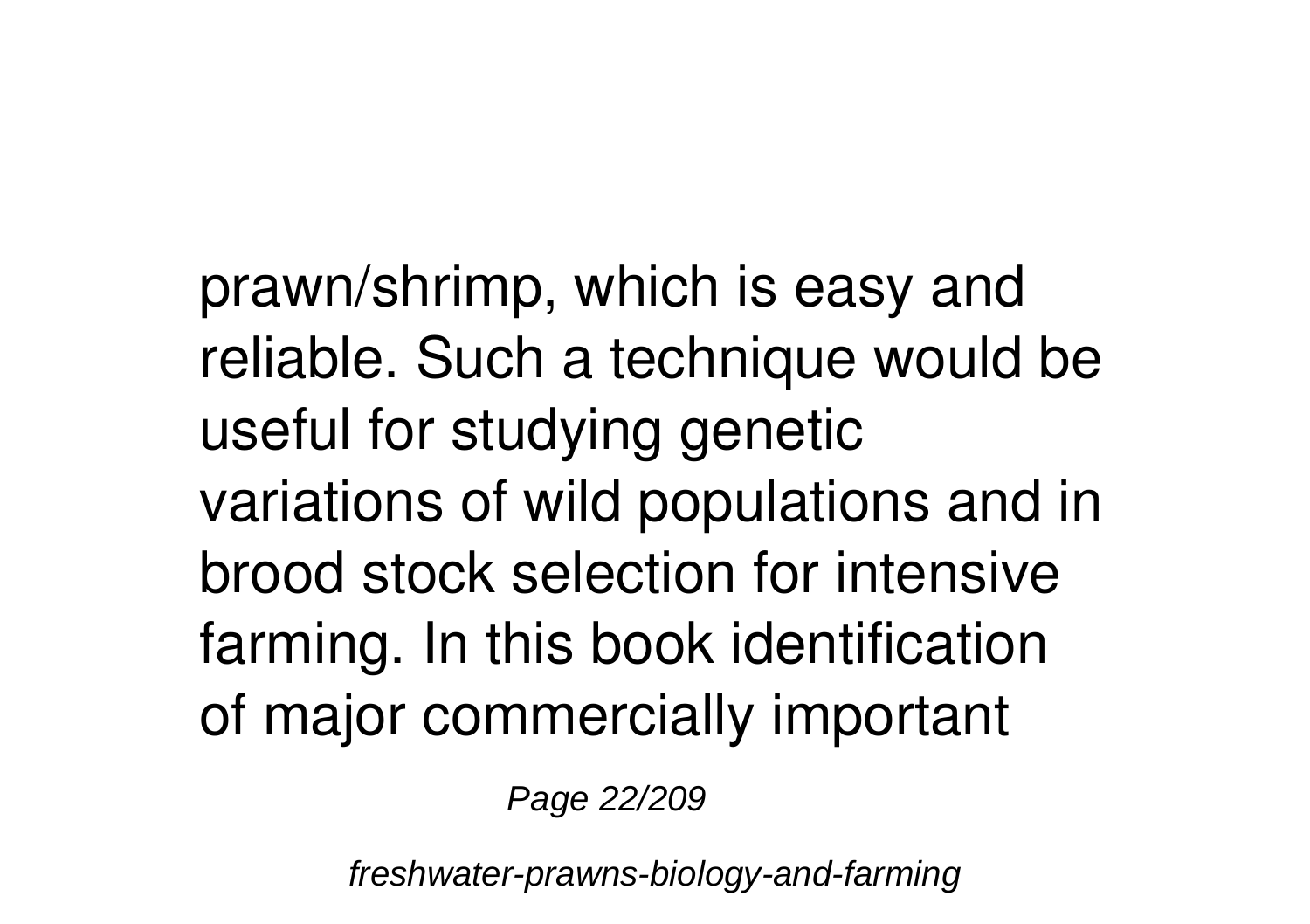species is done from Mysis, Post larvae stages as well as adults. Identification using carapace and how to identify prawn/shrimp in field are also given. Identification of Mysis and post larvae are given using drawings of antinnuals,

Page 23/209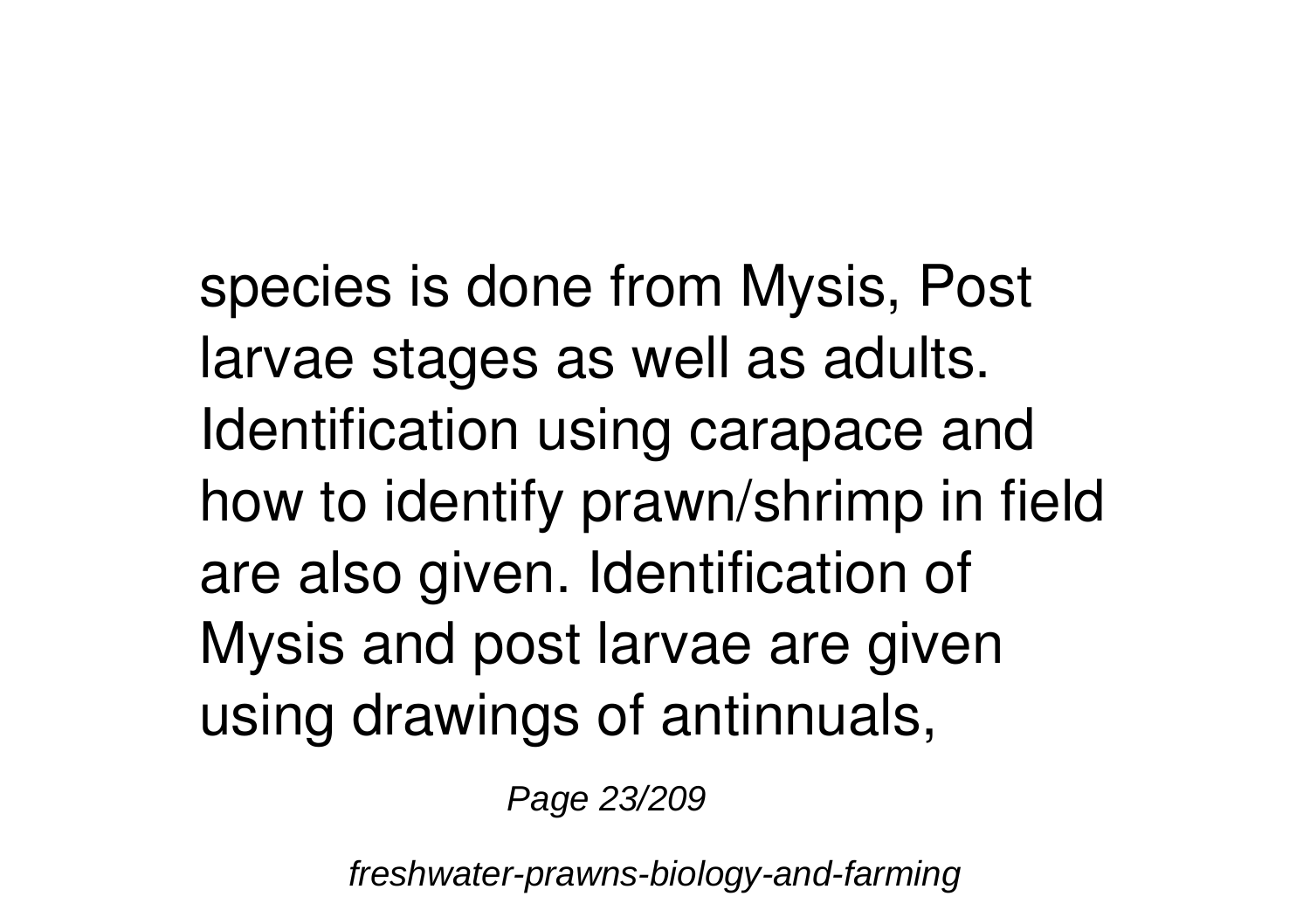mandibles, maxillas, maxiliped, uropod and telson with their description. Identification of adults are given with their classification, scientific name, common name, distinguish characters, colour, maximum size, their distribution

Page 24/209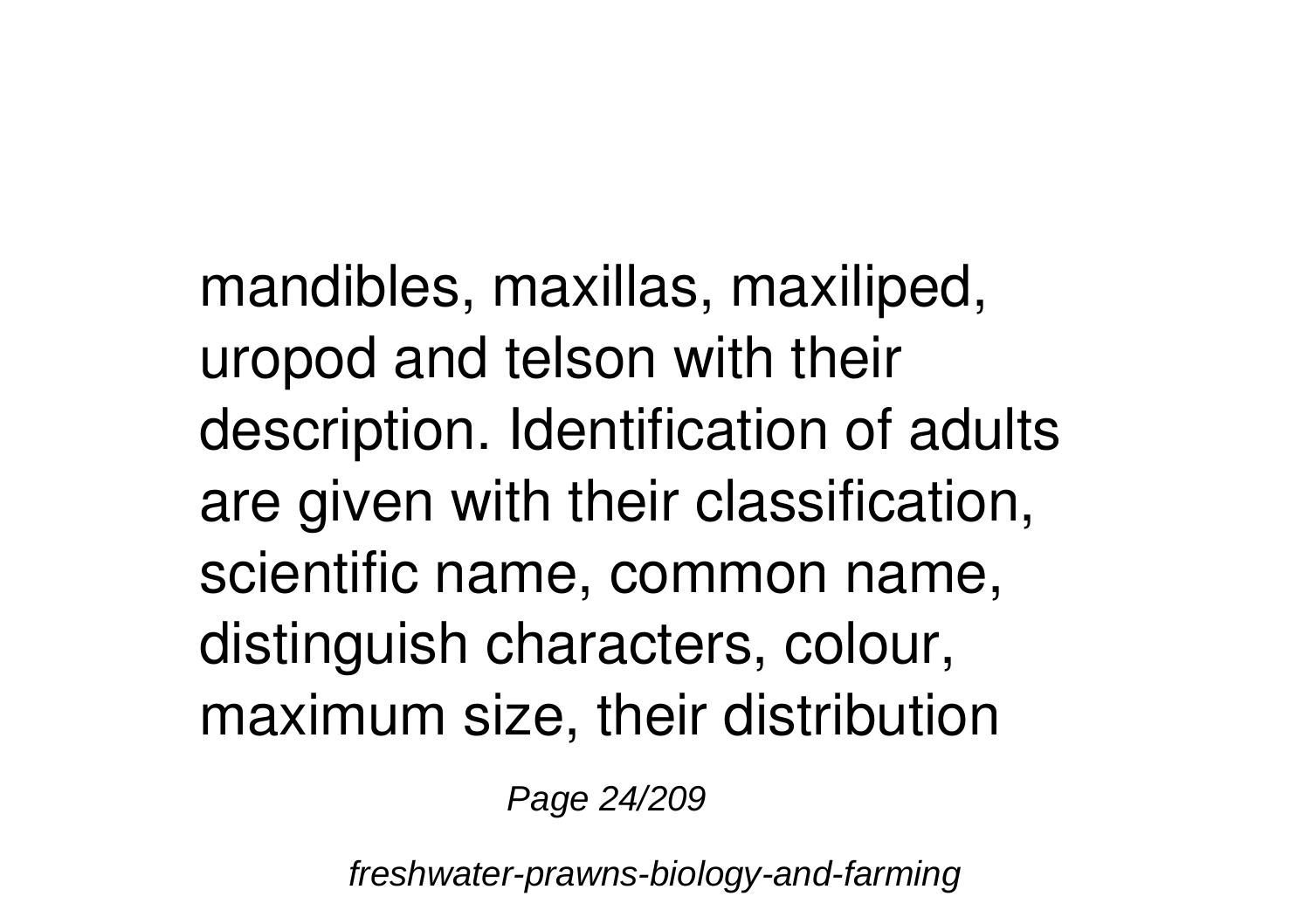and drawings of species, petasma and thylecum. In some cases photographs and comparative characters of nearer species are also given. The subject is explained with the help of 535 drawings, colour photographs and 30 tables.

Page 25/209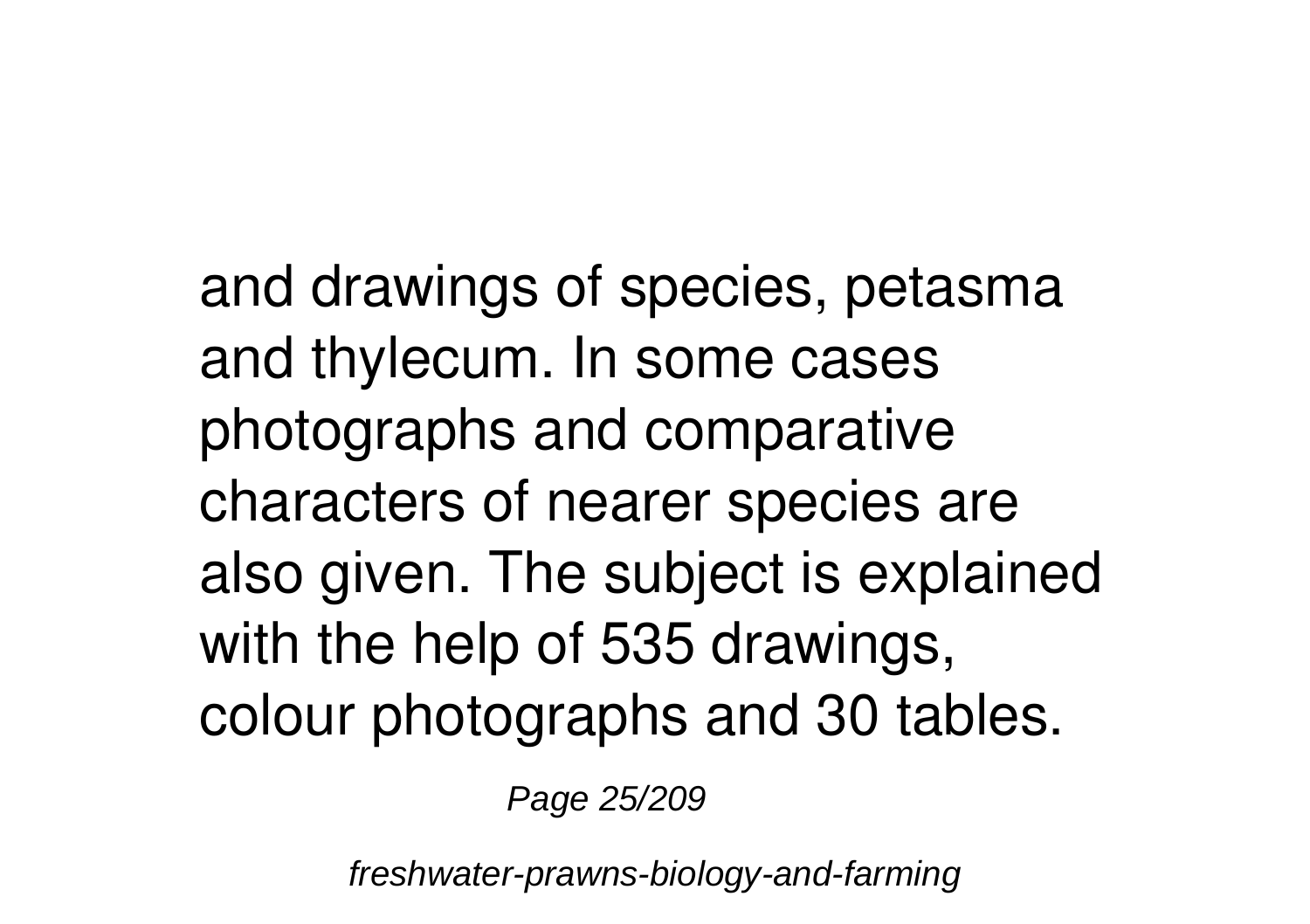In this book identification of 78 Marine water prawn and 28 freshwater shrimps totaling 106 prawn and shrimp species are given. The subject of the book is justified using more than 90 references. Different parameters

Page 26/209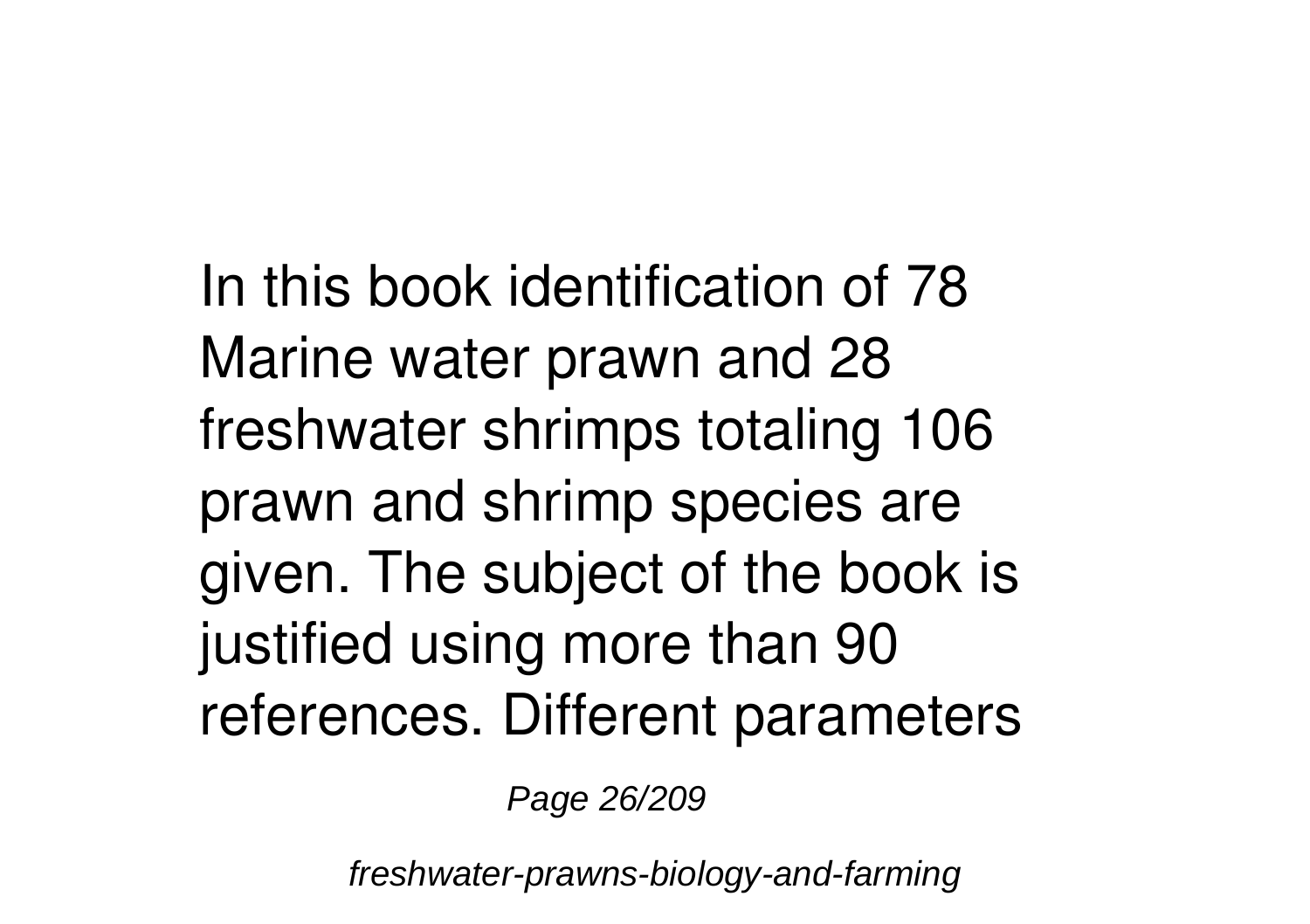like site selection, design and construction of culture pond, type of soil, stocking, feed nutrition requirement, feed preparation, method and quantity of feed distribution and major diseases in commercial cultured prawn/shrimp

Page 27/209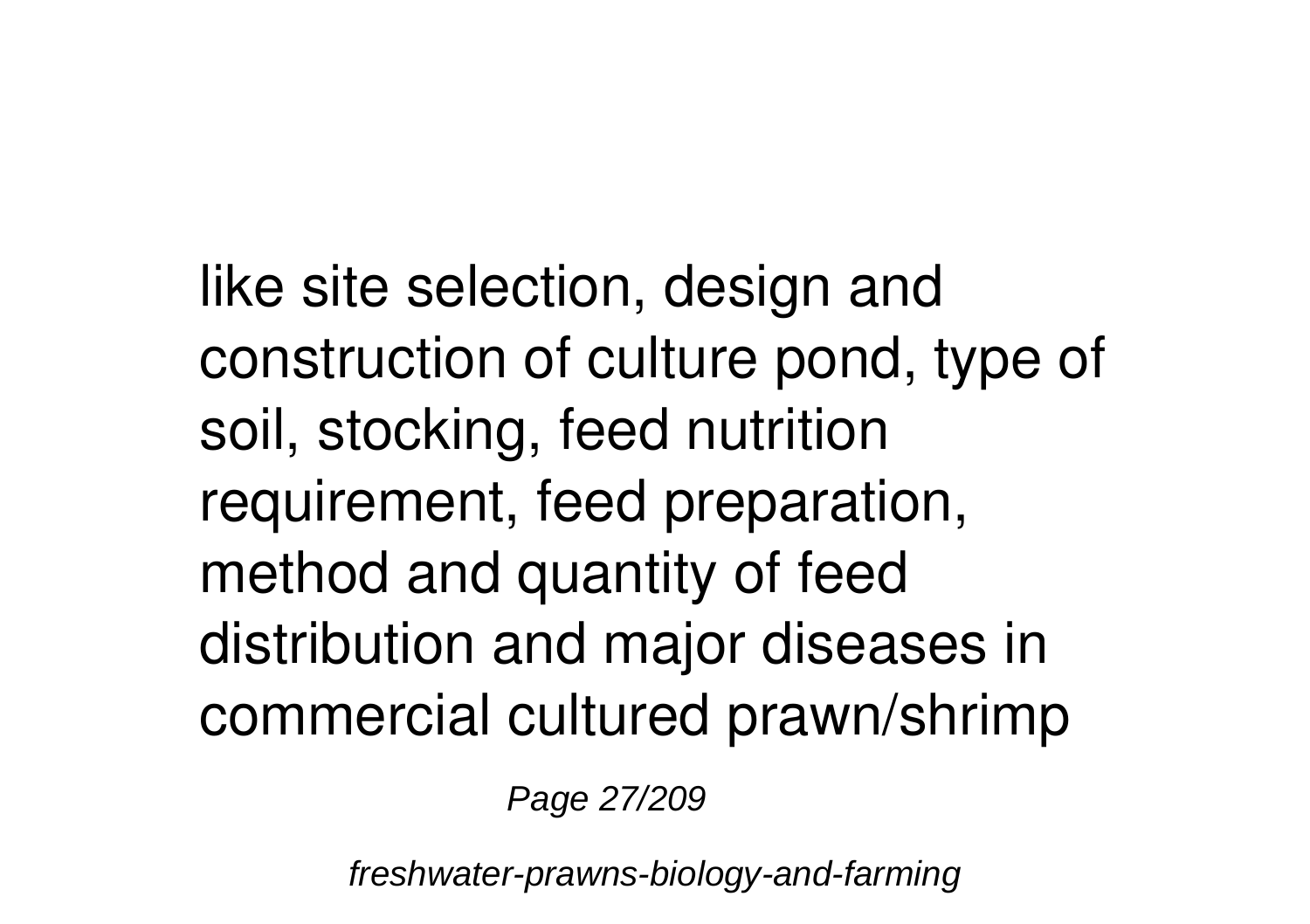are given. Culture method in details of marine prawn as well as freshwater shrimp is given. Details of selection of prawn/shrimp species and ingredients of feed preparation considering local condition are also explained. In this

Page 28/209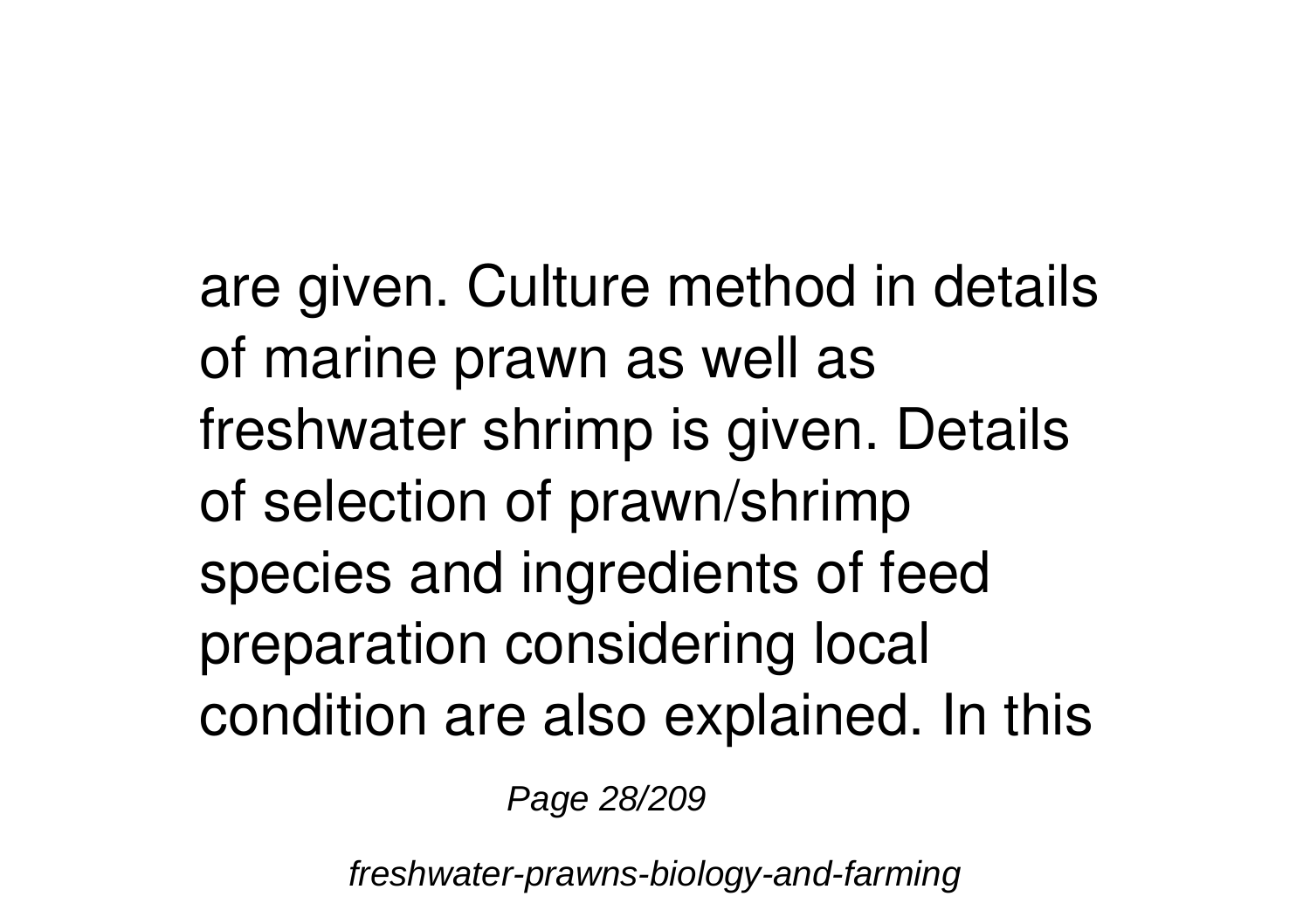book the requirement of syllabus for B.F.Sc and M.F.Sc. approved by I.C.A.R. is also looked into with respect to the subject of this book. This will help to students, teachers and research workers as well as the supervisors of prawn/shrimp

Page 29/209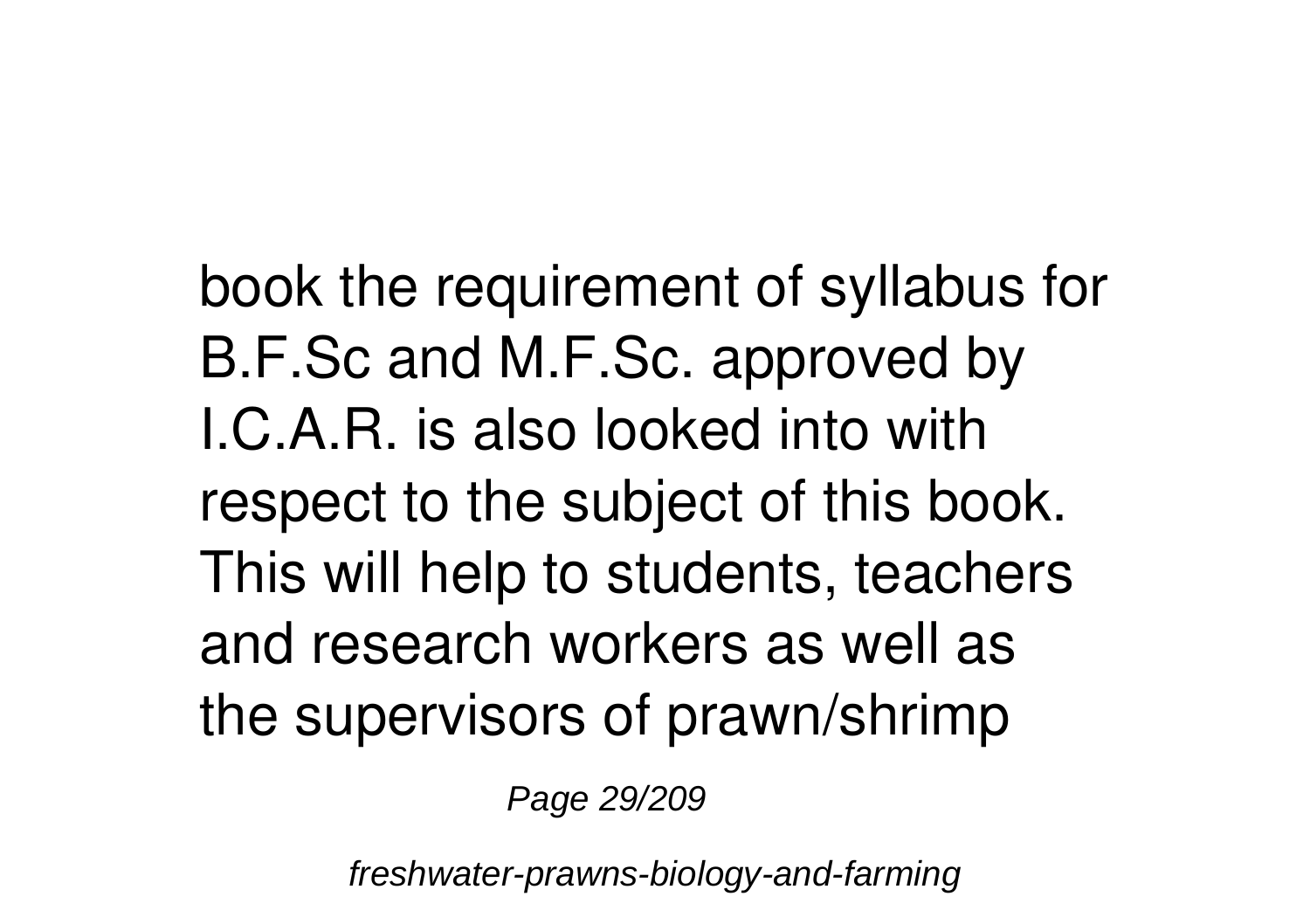culture farms. Intensive tilapia co-culture is the commercial production of various species of tilapia in conjunction with one or more other marketable species. Tilapia are attractive as a co-cultured fish because of their

Page 30/209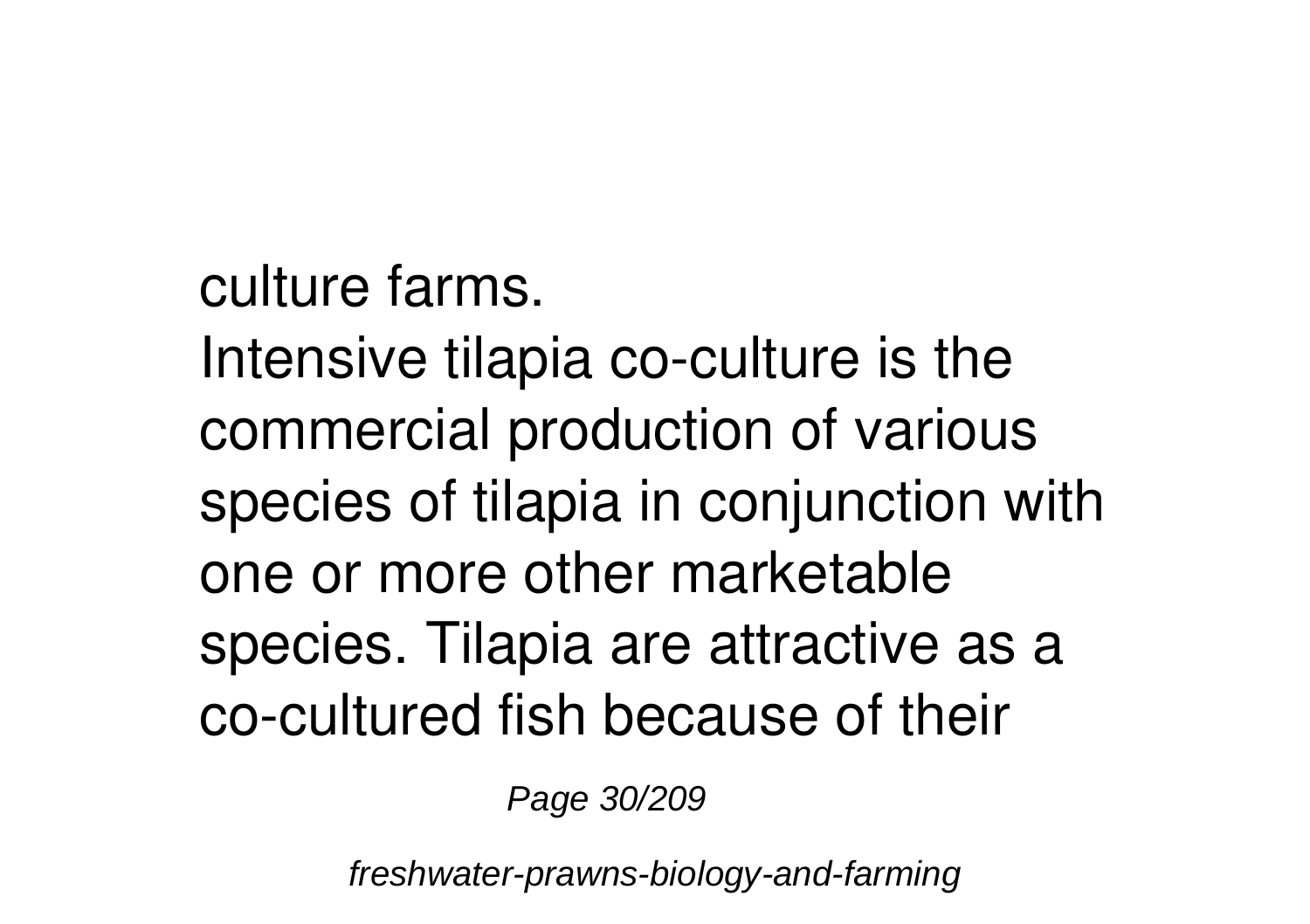potential to improve water quality, especially in penaeid shrimp ponds, by consuming plankton and detritus and by altering pathogenic bacterial populations while increasing marketable production. Following introductory chapters covering

Page 31/209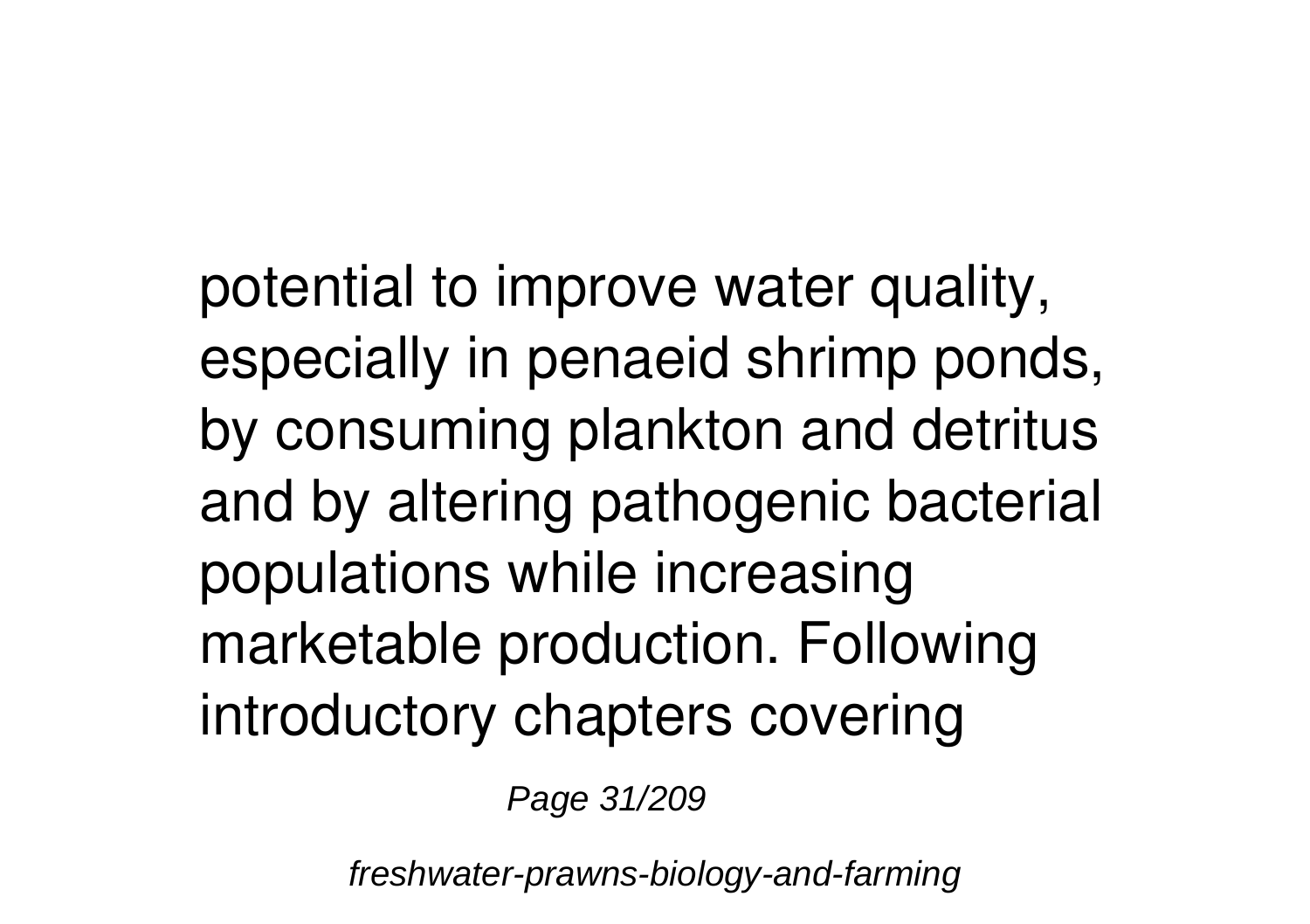ecological aspects of co-culture, tilapia feeding habits, historical use, and new models, Tilapia in Intensive Co-Culture is divided into co-culture in freshwater and marine environments. Co-culture core information is presented on Vibrio

Page 32/209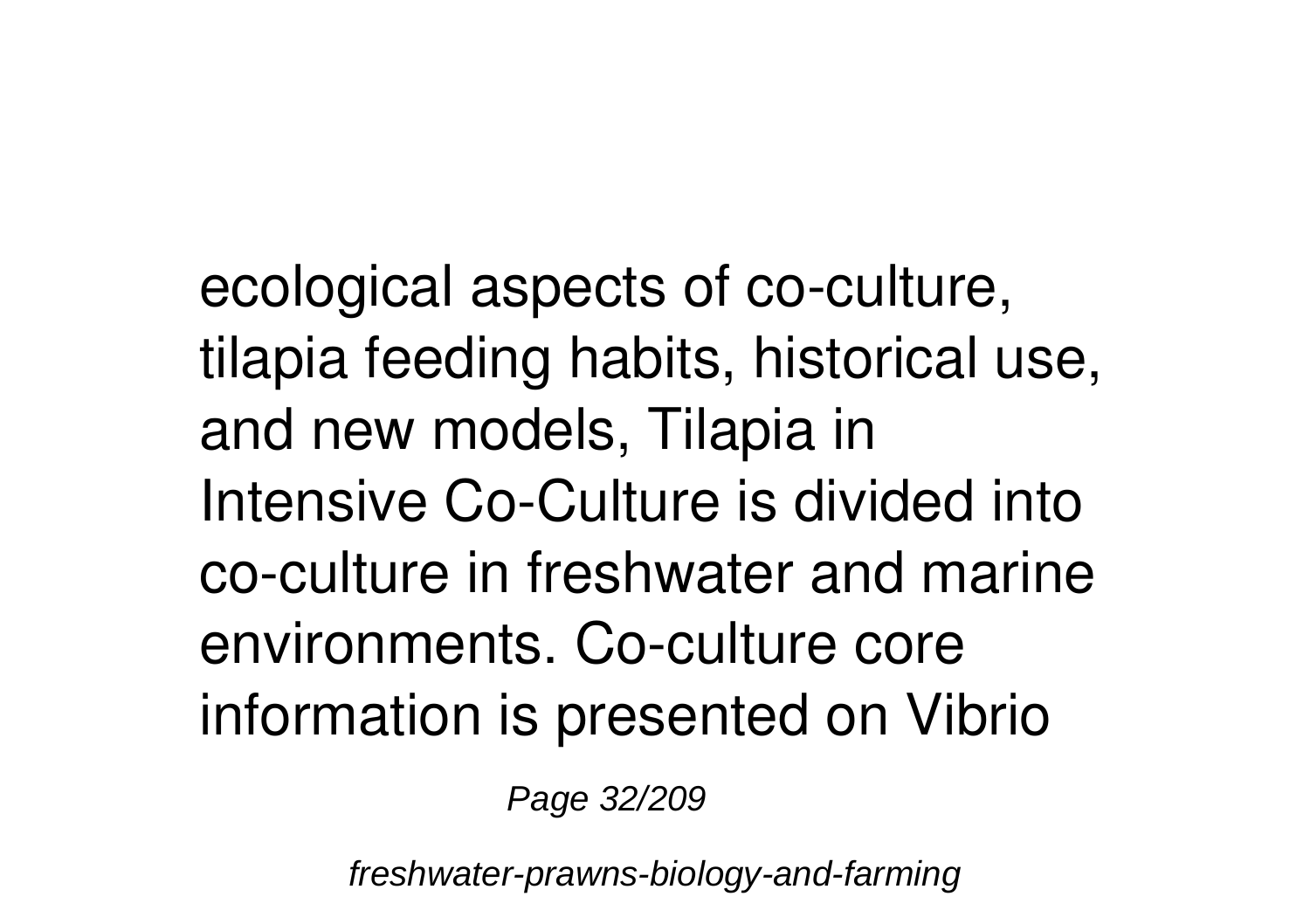control, high-rate aquaculture processes, aquaponics, tilapia nutrient profile, and tilapia niche economics and marketing in the U.S, and with carp, catfish, freshwater and marine shrimp in the Americas, the Middle East, and

Page 33/209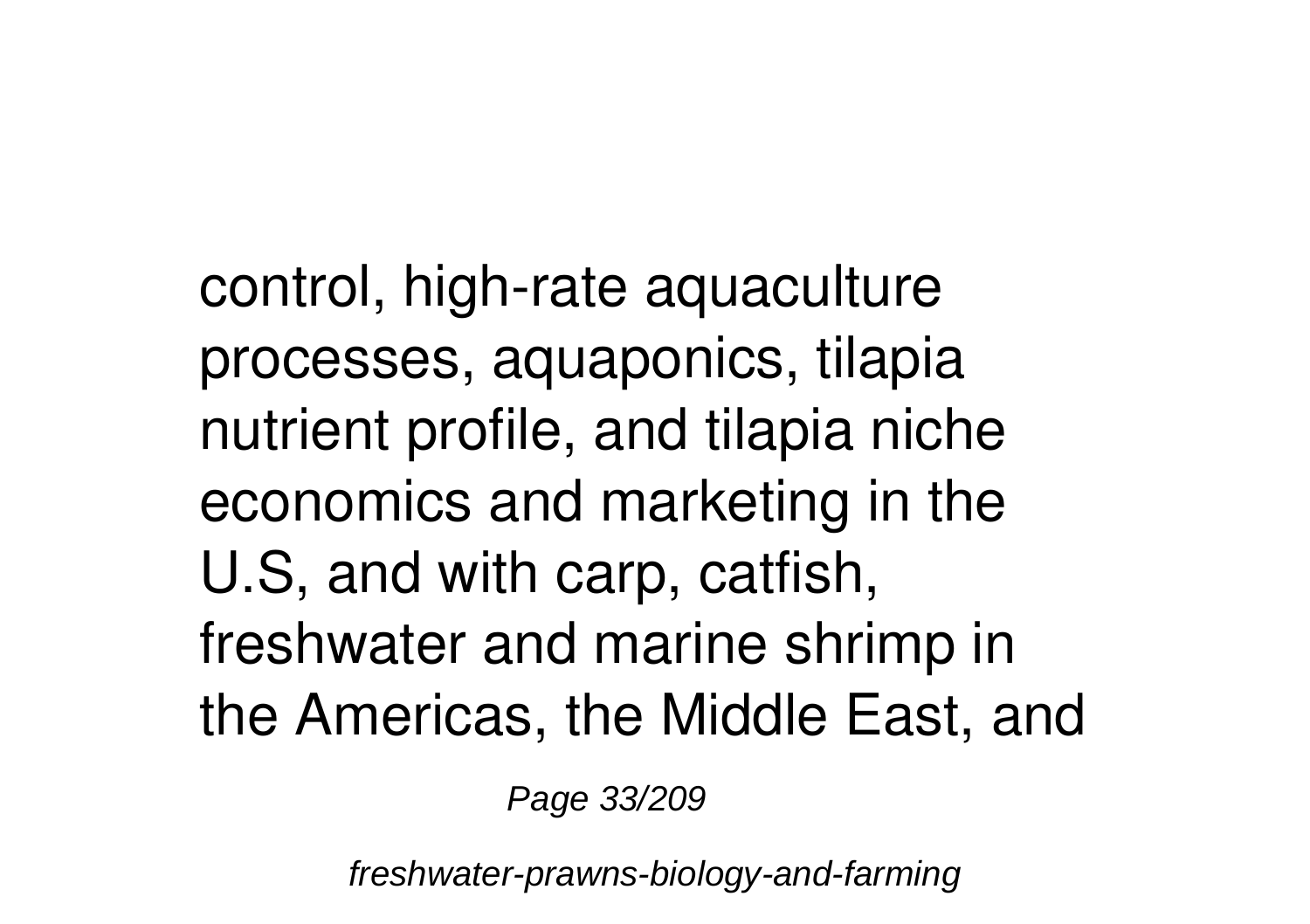Asia. Tilapia in Intensive Co-Culture is the latest book in the prestigious World Aquaculture Society (WAS) Series, published for WAS by Wiley Blackwell. It will be of great use and interest to researchers, producers, investors and policy makers

Page 34/209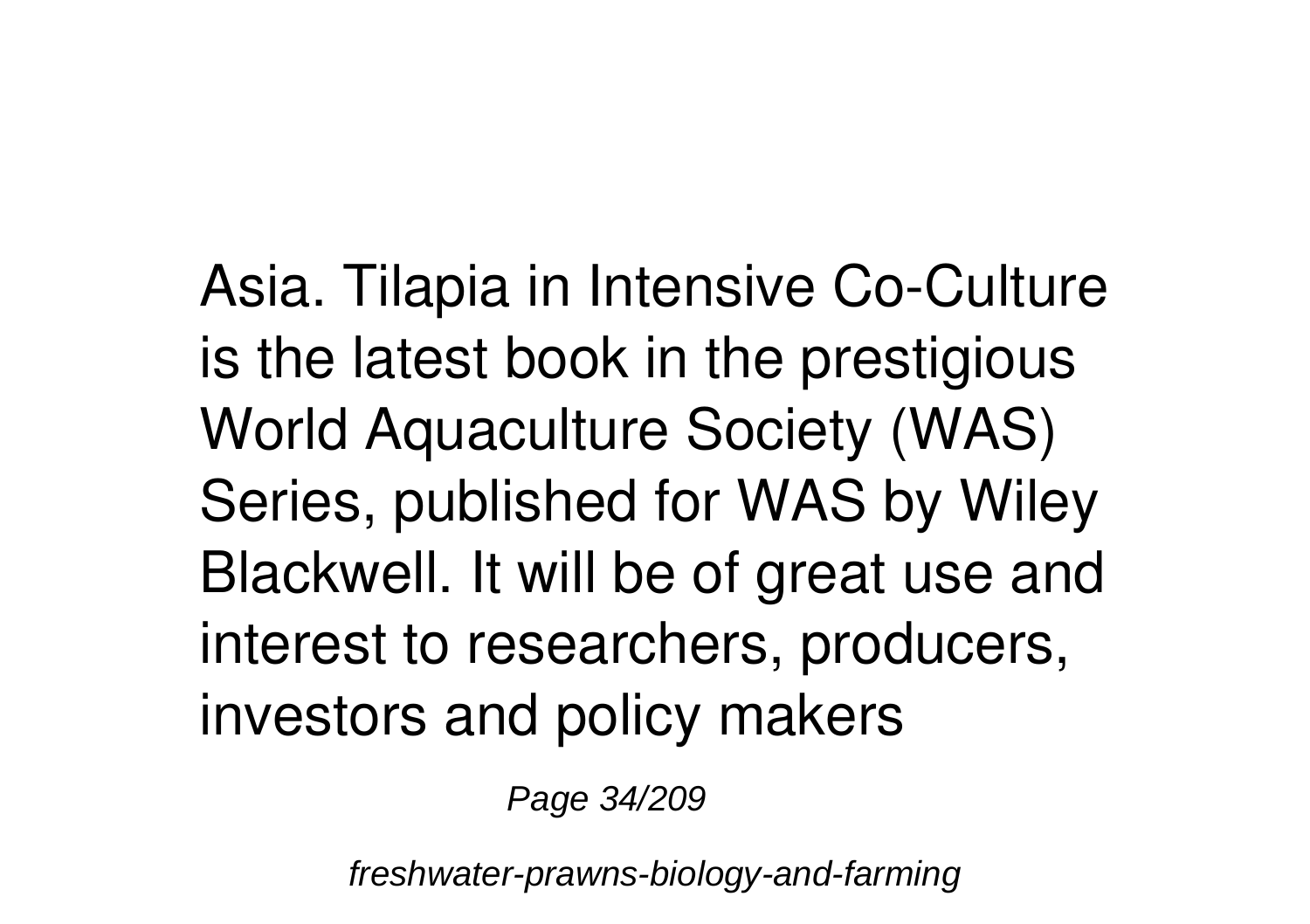considering tilapia co-culture in terms of environmental and economic sustainability.

Aquaculture has been expanding in a fast rate, and further development should rely on the assimilation of scientific knowledge of diverse

Page 35/209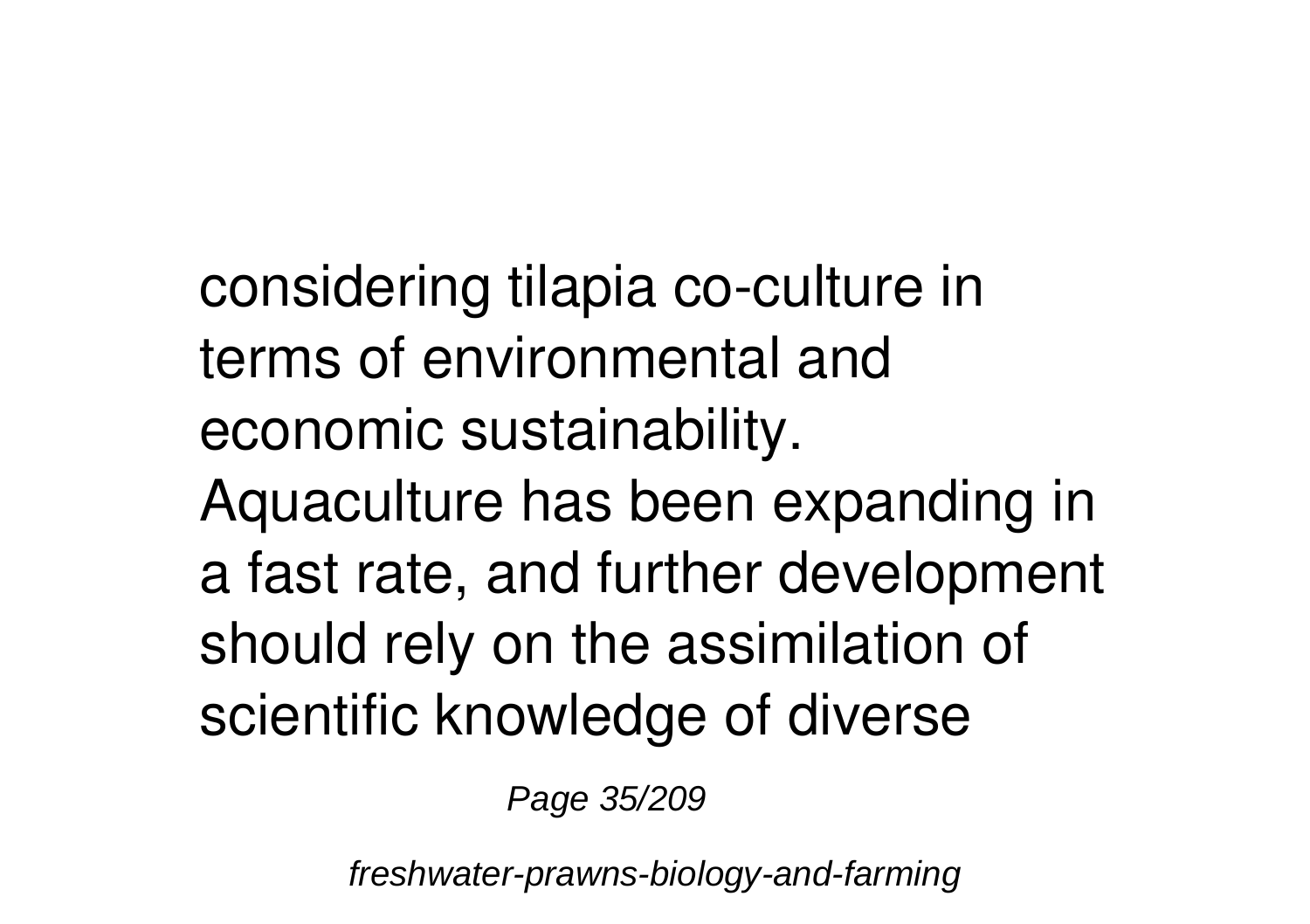areas such as molecular and cellular biology, and ecology. Understanding the relation between farmed species and their pathogens and parasites, and this relation to environment is a great challenge. Scientific community is involved in

Page 36/209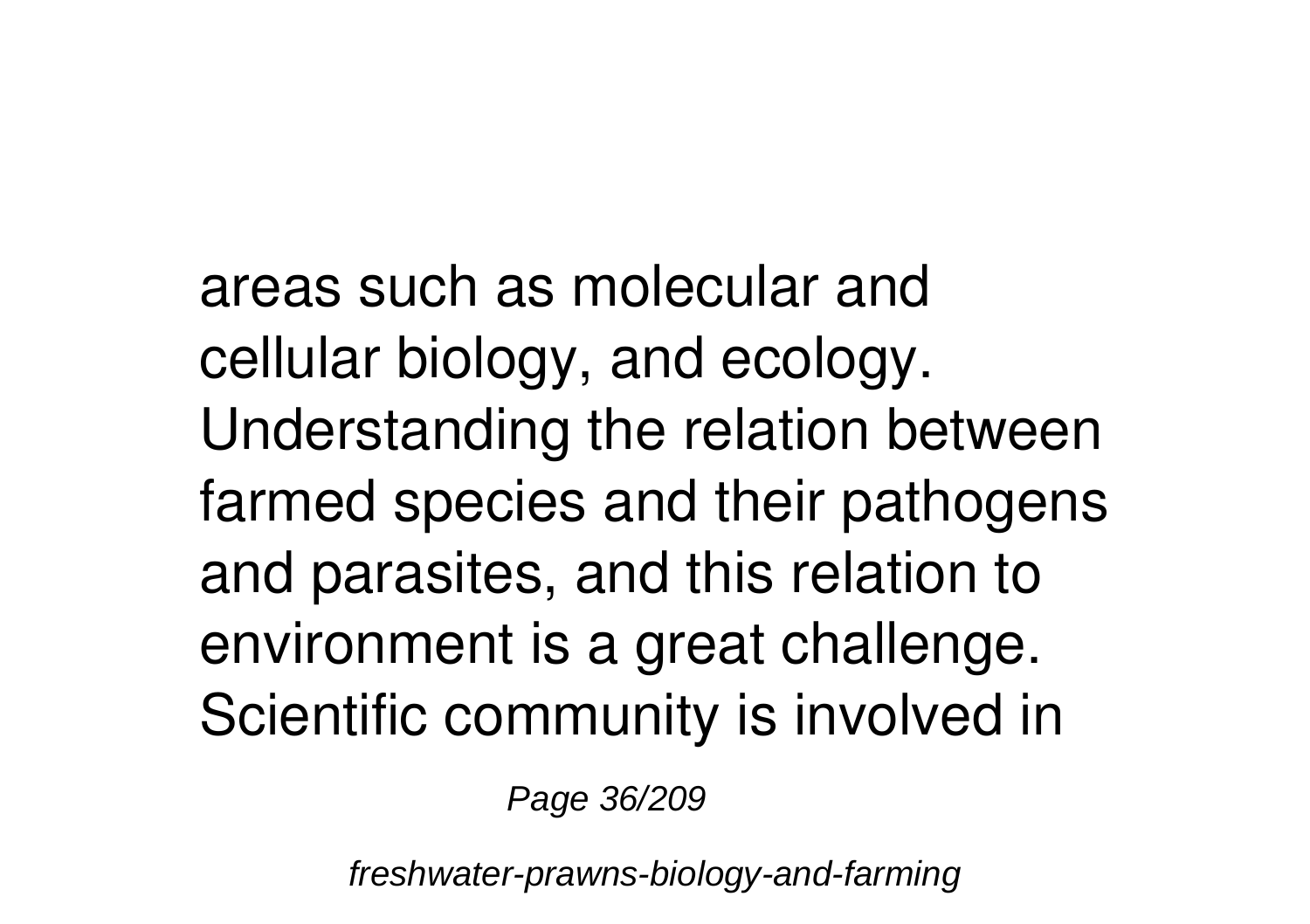building a model for aquaculture that does not harm ecosystems and provides a reliable source of healthy seafood. This book features contributions from renowned international authors, presenting high quality scientific chapters

Page 37/209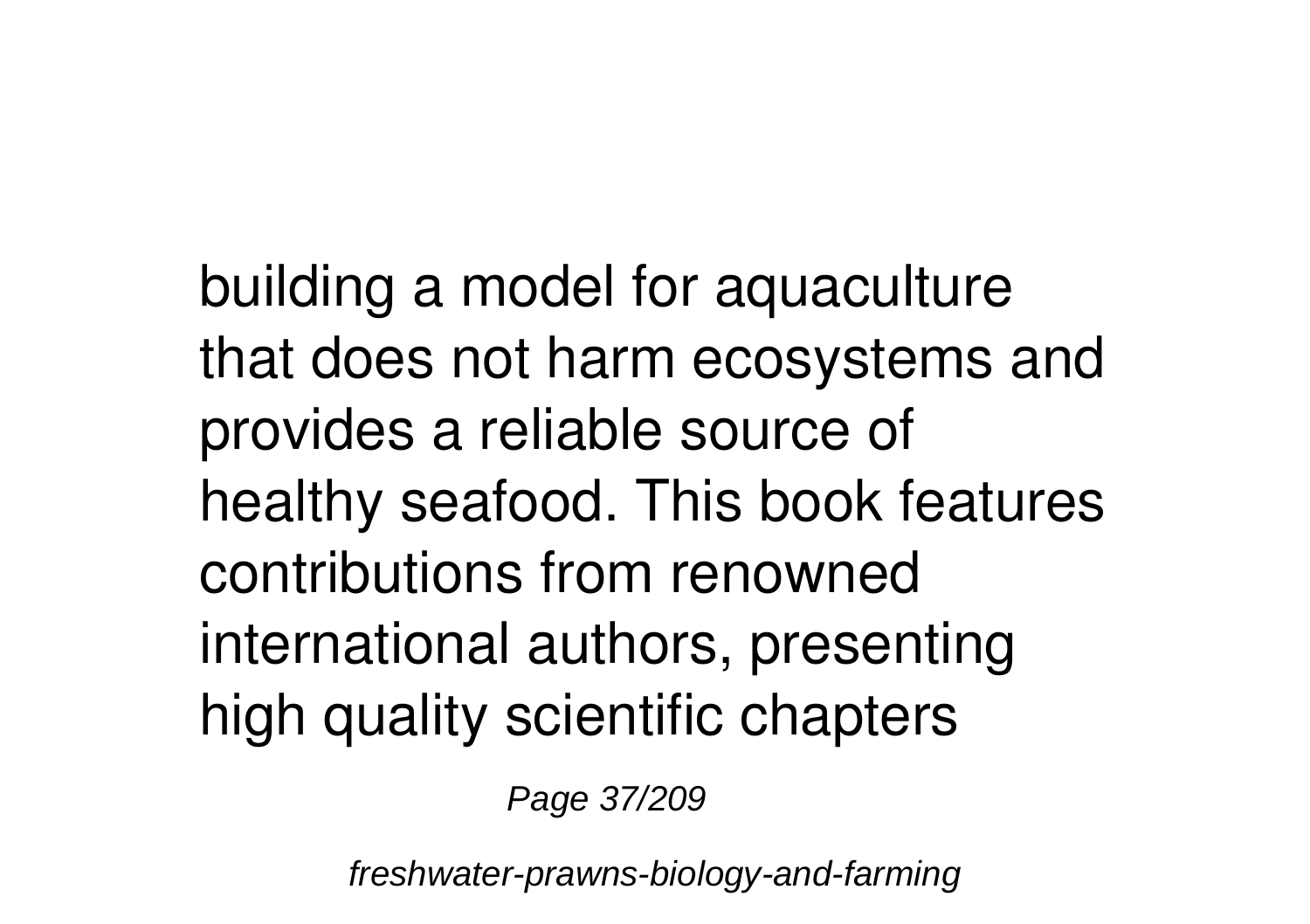addressing key issues for effective health management of cultured aquatic animals. Available for open internet access, this book is an effort to reach the broadest diffusion of knowledge useful for both academic and productive

Page 38/209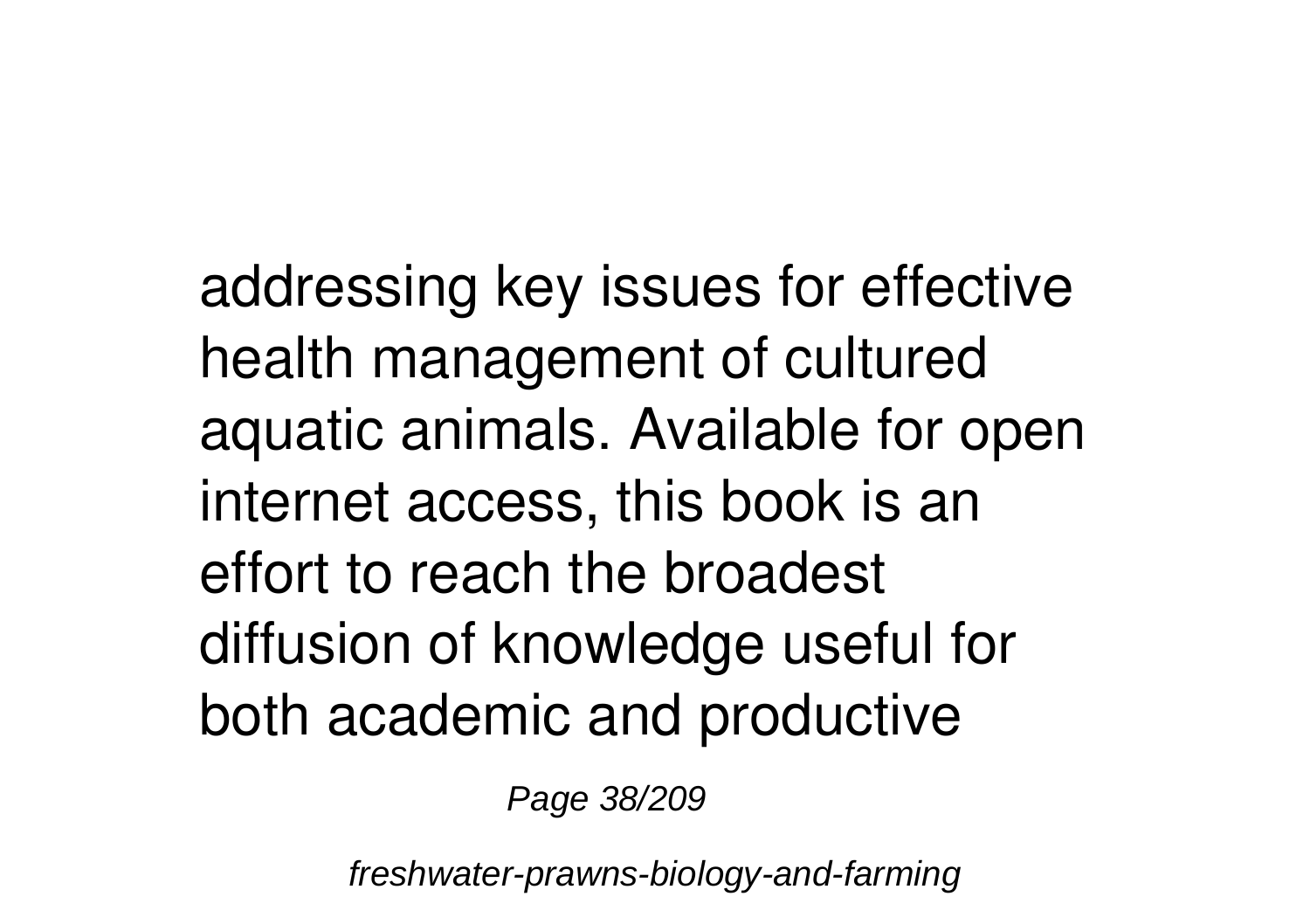sector. Market Efficiency and Global **Competitiveness** The State of World Fisheries and Aquaculture 2020 Small-Scale Aquaponic Food Production

Page 39/209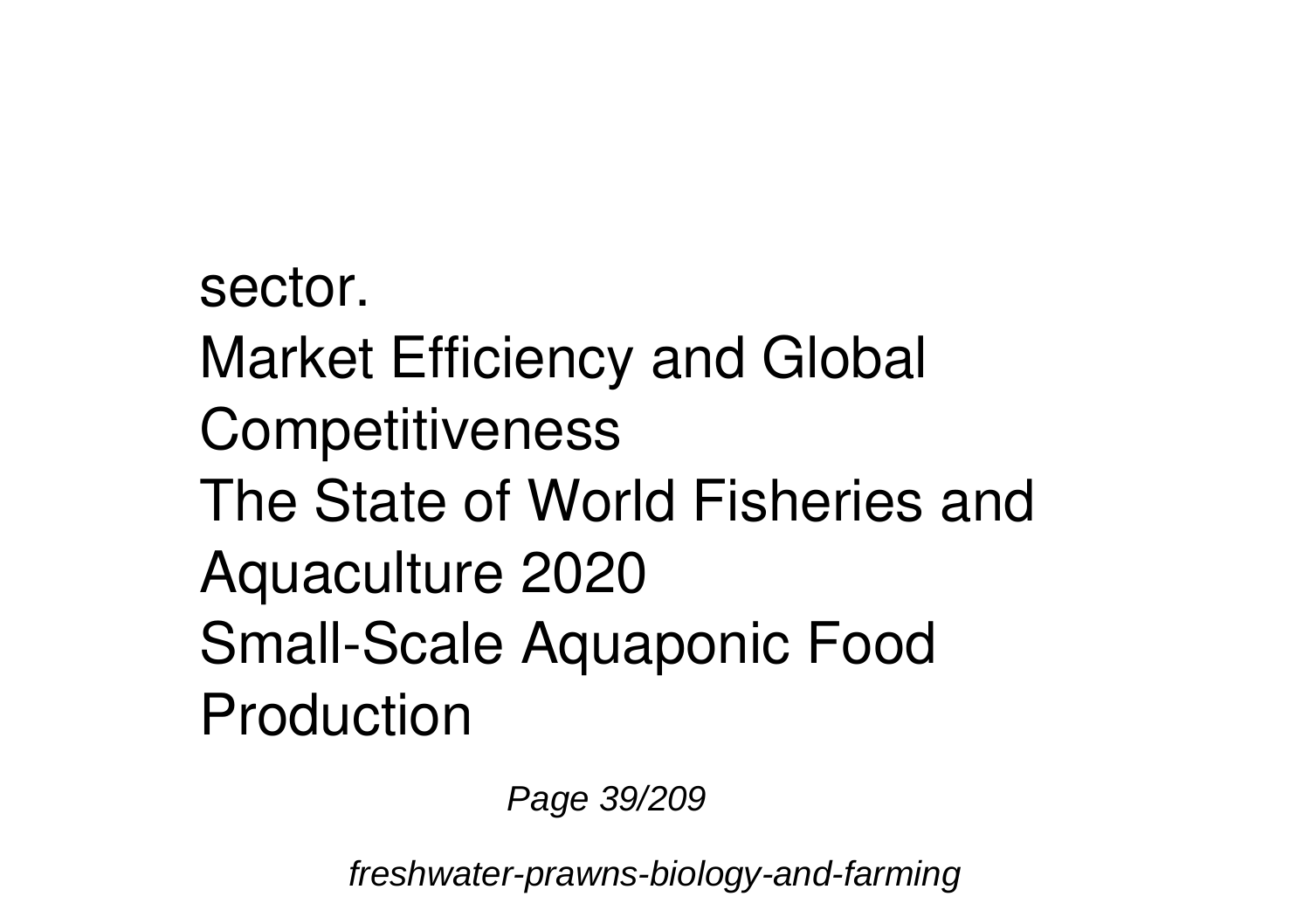Encyclopedia of Animal Science - (Two-Volume Set) The Endless Quest for Pink Gold Shrimp This book examines how the adaptability and innovation

of small-scale aquaculture

Page 40/209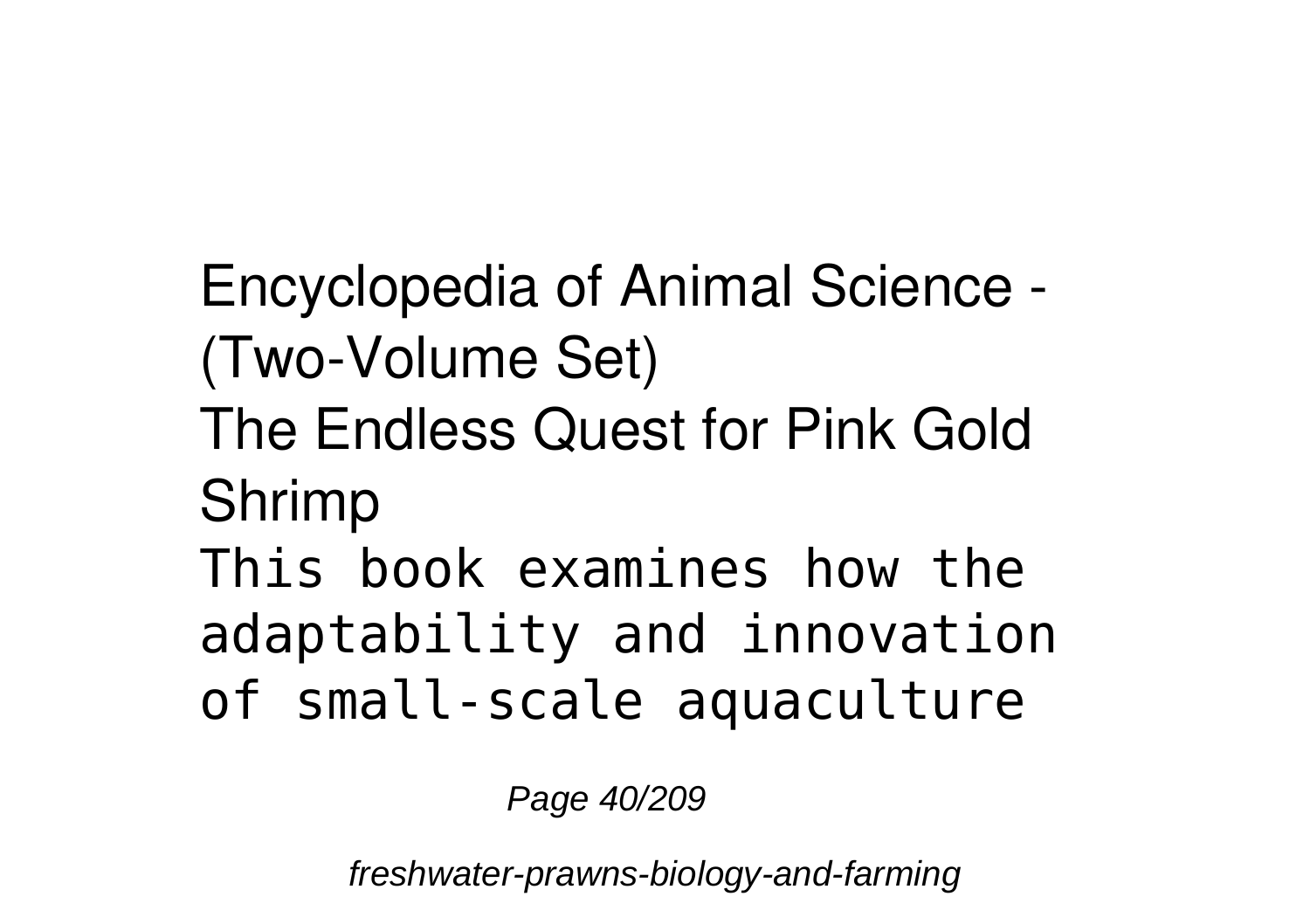farmers have been crucial to success in the region. It describes the relationship between aquaculture development in Asia to natural systems, social conditions and economics. Covering general biology and Page 41/209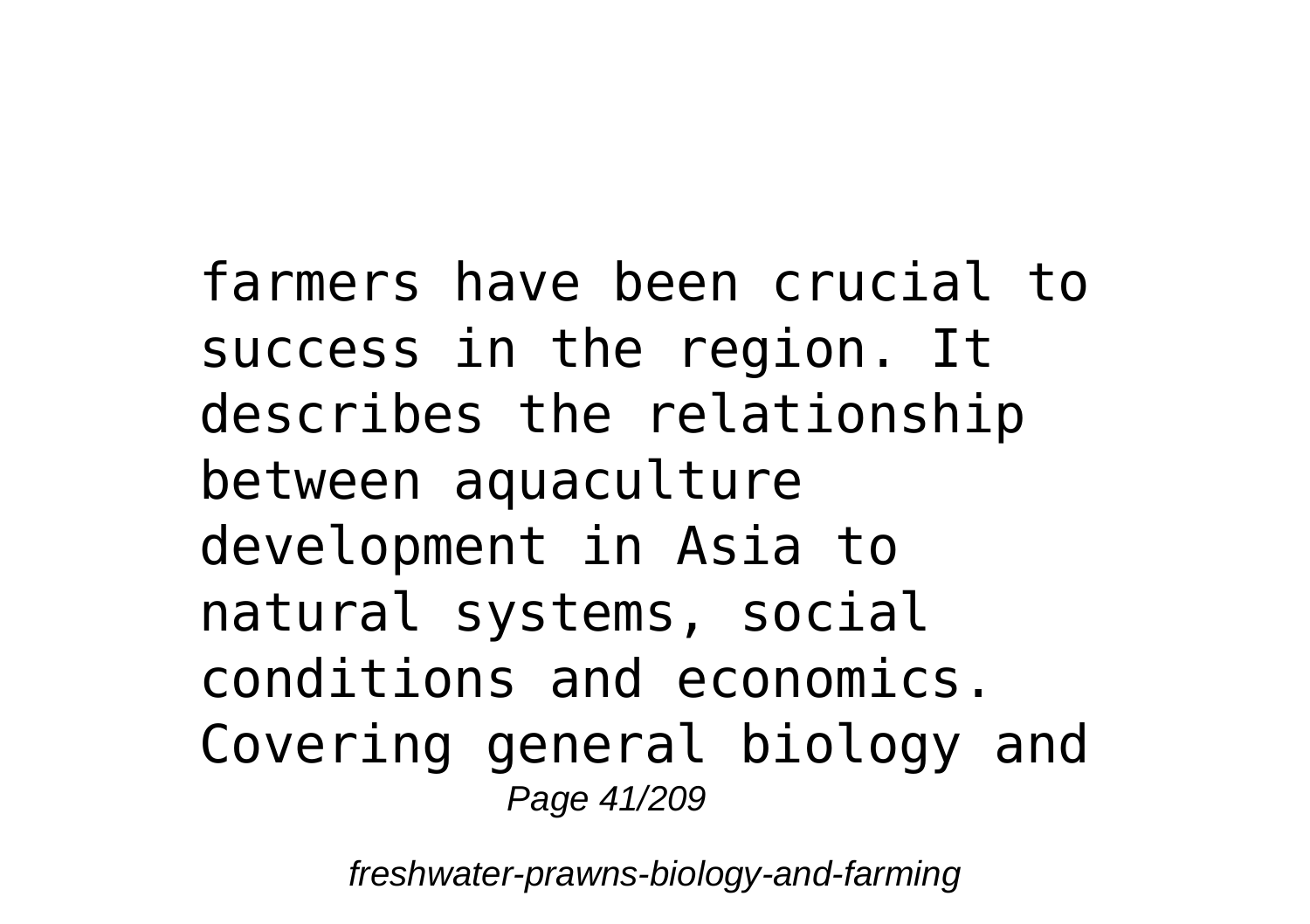every aspect of farming freshwaterprawns, from current research to development and commercialpractice, this has become widely viewed as a landmark publicationin the field. The well-known team Page 42/209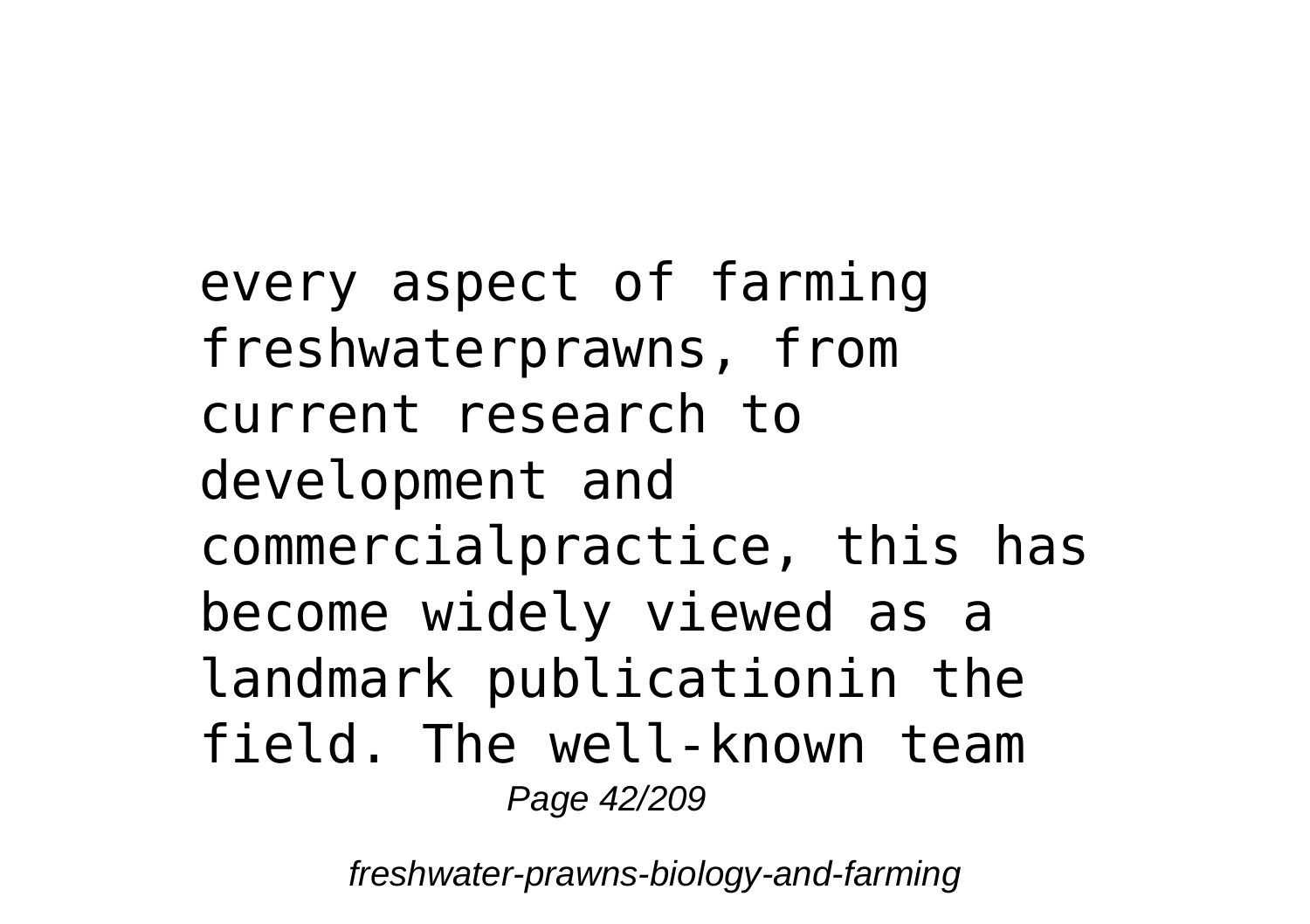of editors, New, Valenti,Tidwell, D'Abramo and Kutty, have gathered cutting-edgecontributions from the world's leading experts to provide farmpersonnel, business managers, researchers and Page 43/209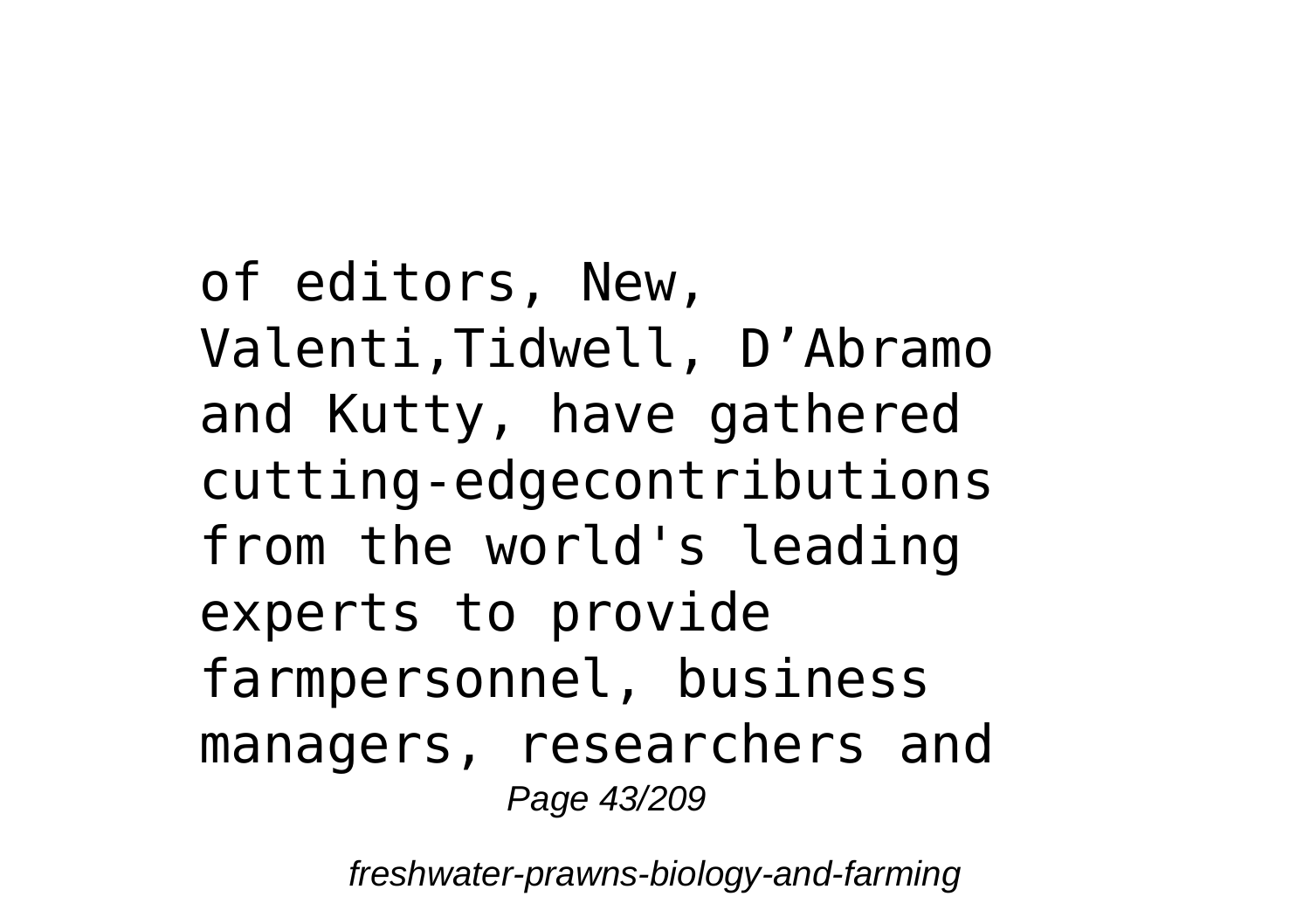invertebrate,freshwater and crustacean biologists with an essential resource. The goal of the book Fish Biology and Fisheries is to help integrate the study of fish biology with the study of fisheries. One might not Page 44/209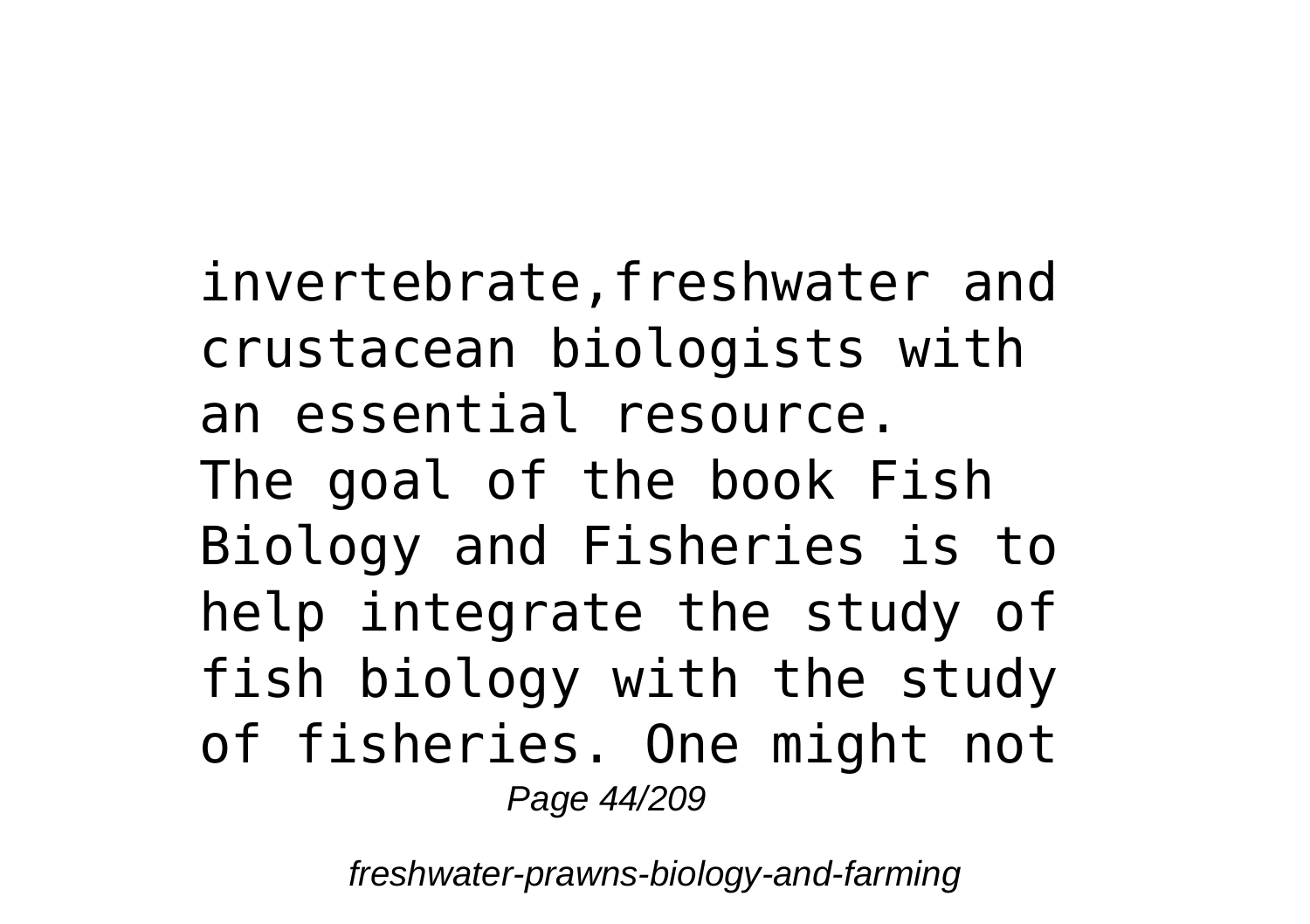expect these two subjects to need further integration. However, strong declines in many fish stocks around the world, combined with growing concerns about the impact of fisheries on marine and freshwater biodiversity, are Page 45/209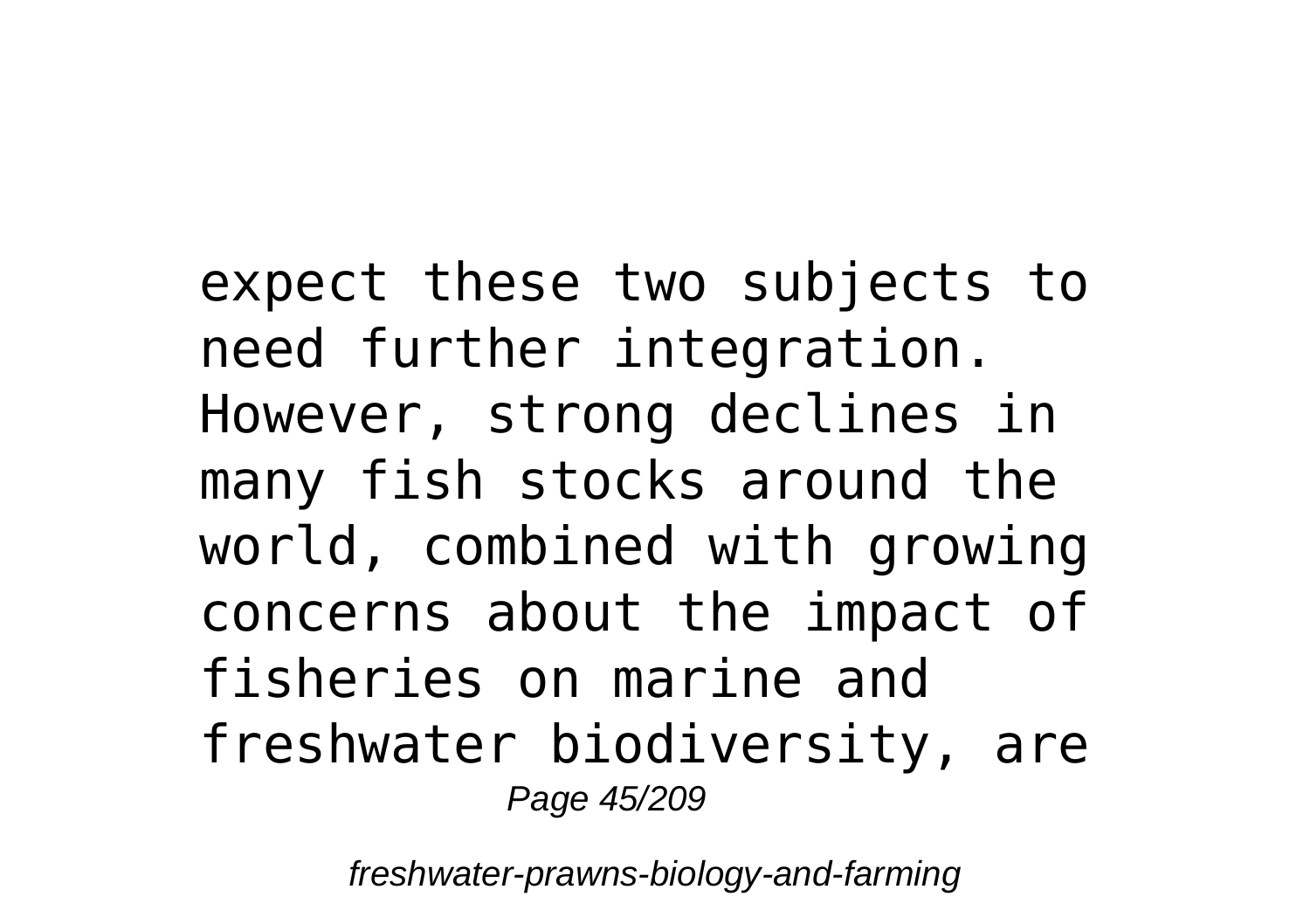raising new questions about aspects of fish biology that have traditionally dwelt outside mainstream fisheries research. Fisheries form an important sector of the country's economy in terms of food supply, employment, Page 46/209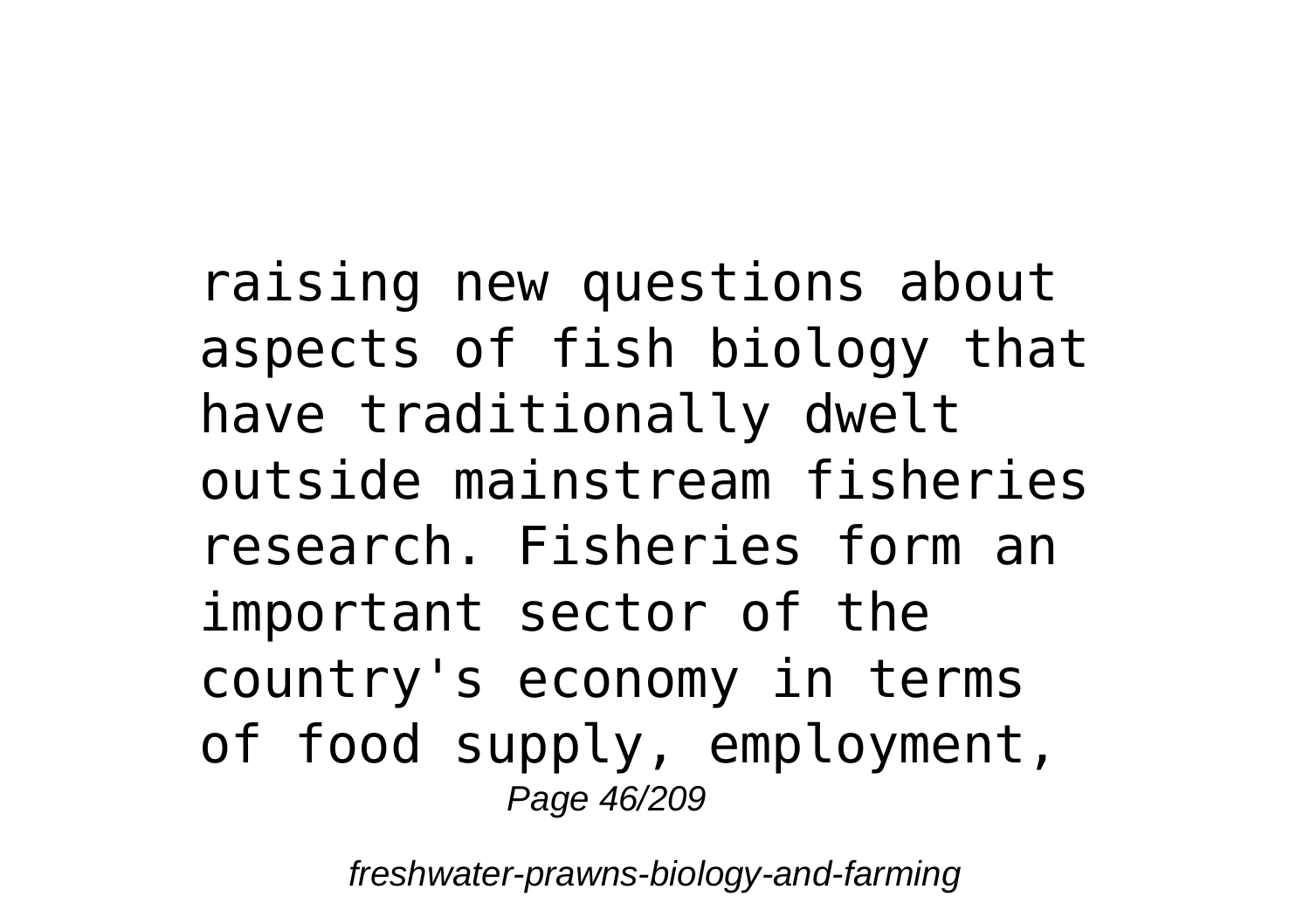income and foreign exchange earnings. Fishes are one of the important sources of cheap protein food for the people and millions of fishermen and several industries depend on this source. Lack of a Page 47/209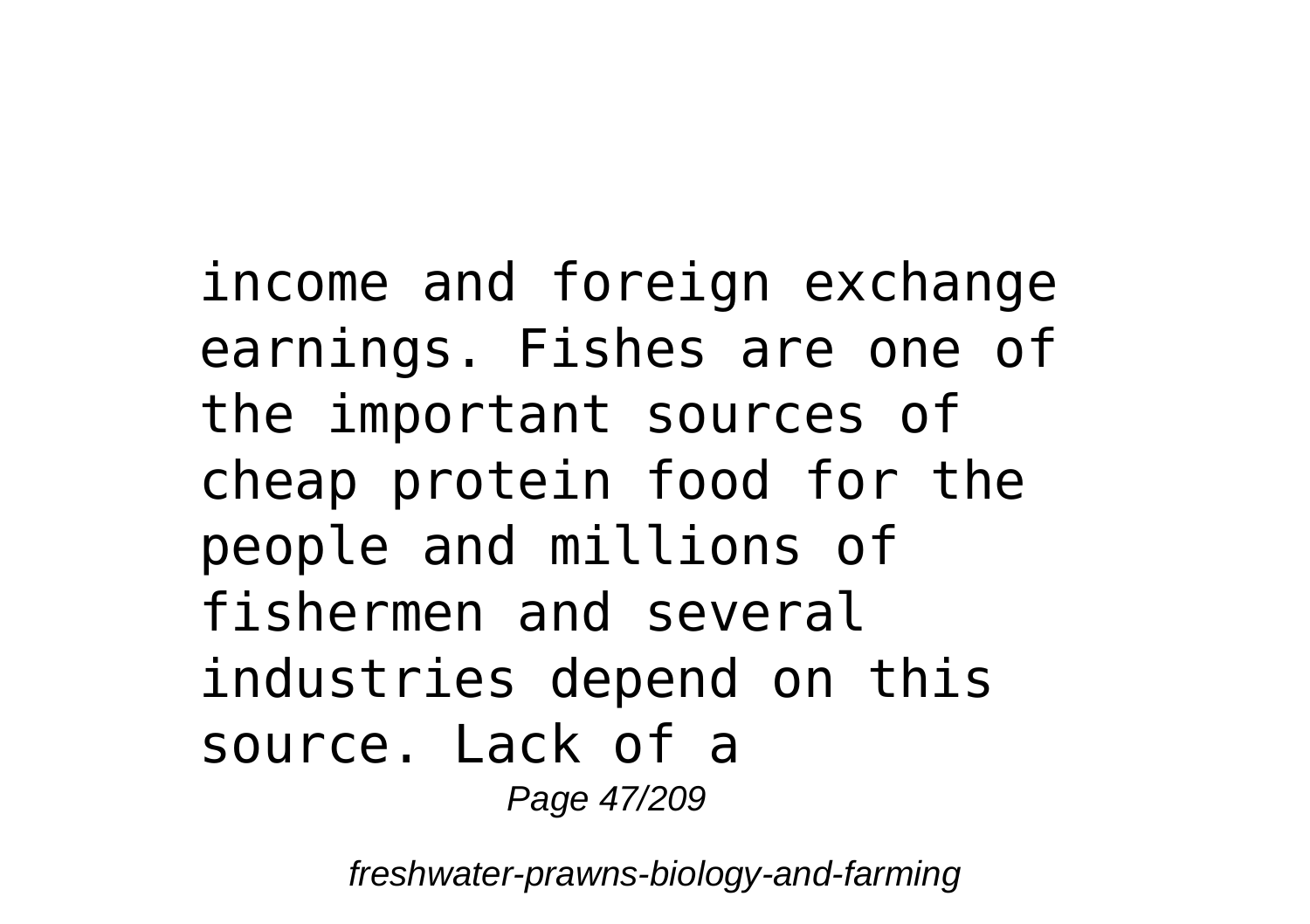comprehensive treatise on the biology of fishes has prompted this humble piece of work leading to Essentials of Fish Biology. A wide coverage of fish biology will make it of interest not only to Page 48/209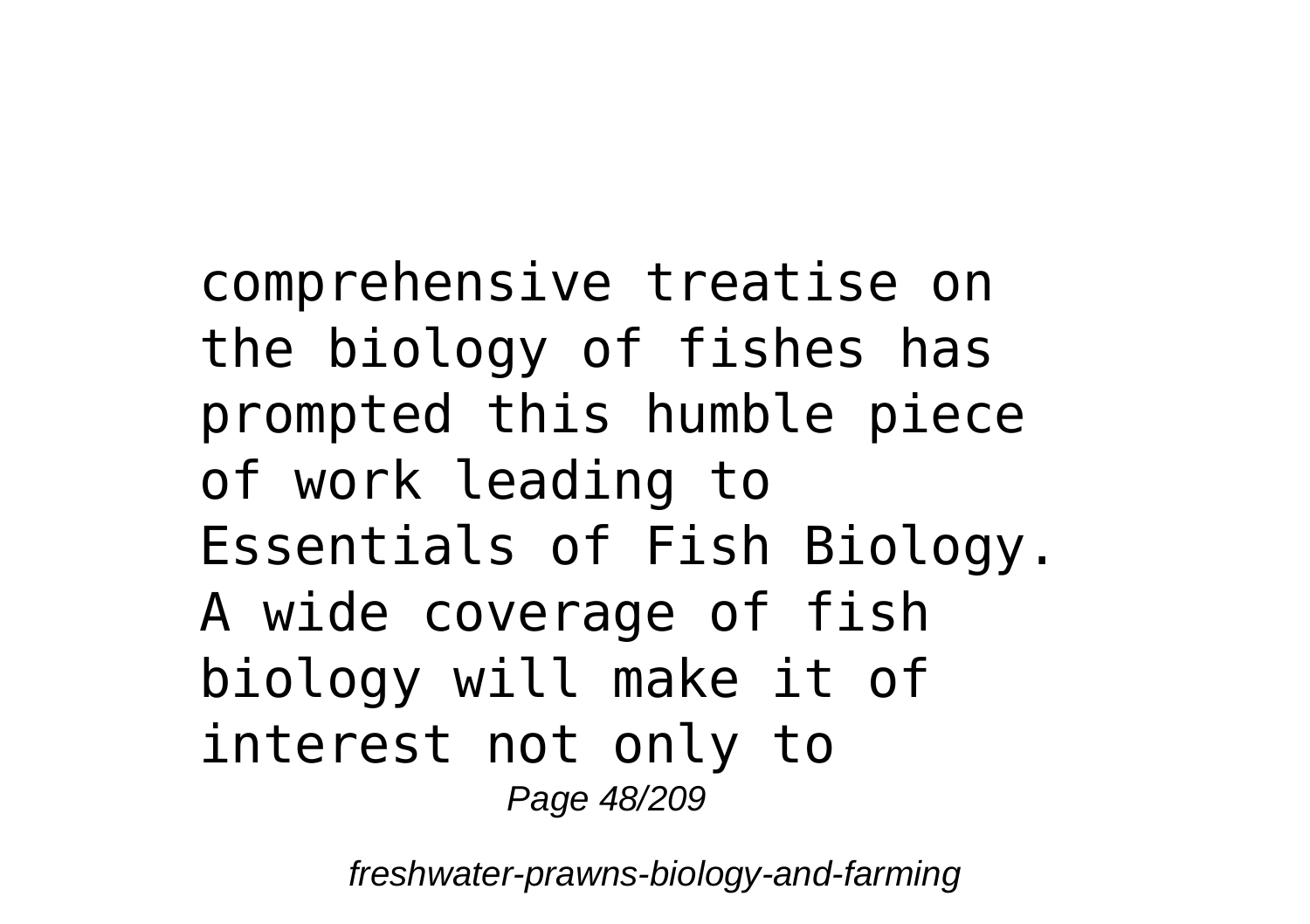ichthyologist but to professional fishery biologist as well desiring to learn basic structure and function of fish body in daily life of the fish. This is an ideal textbook of fish biology which will serve as Page 49/209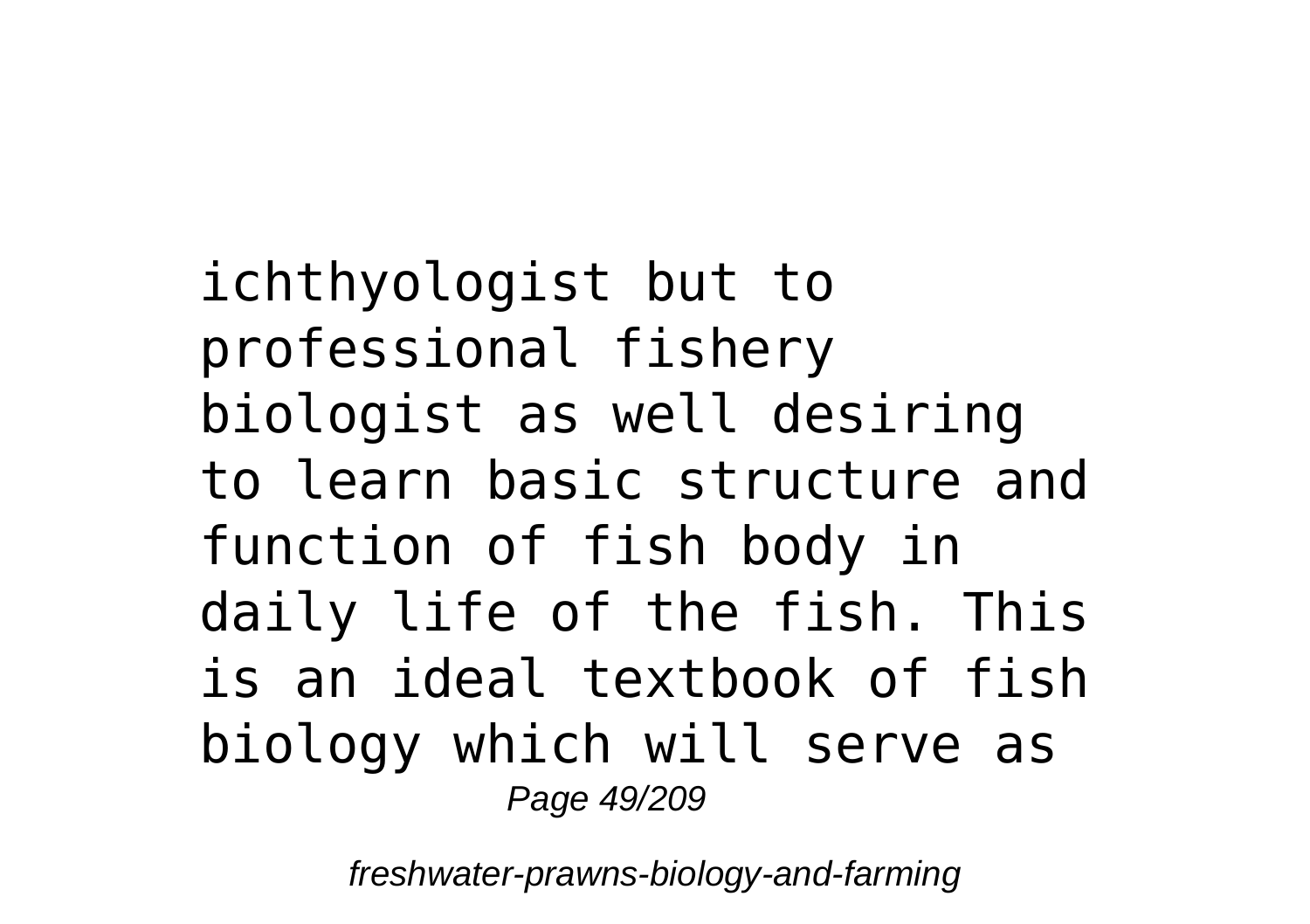valuable work for undergraduates and graduates looking for a comprehensive source on a wide variety of topics in fish Biology and Fisheries. This technical paper provides a comprehensive Page 50/209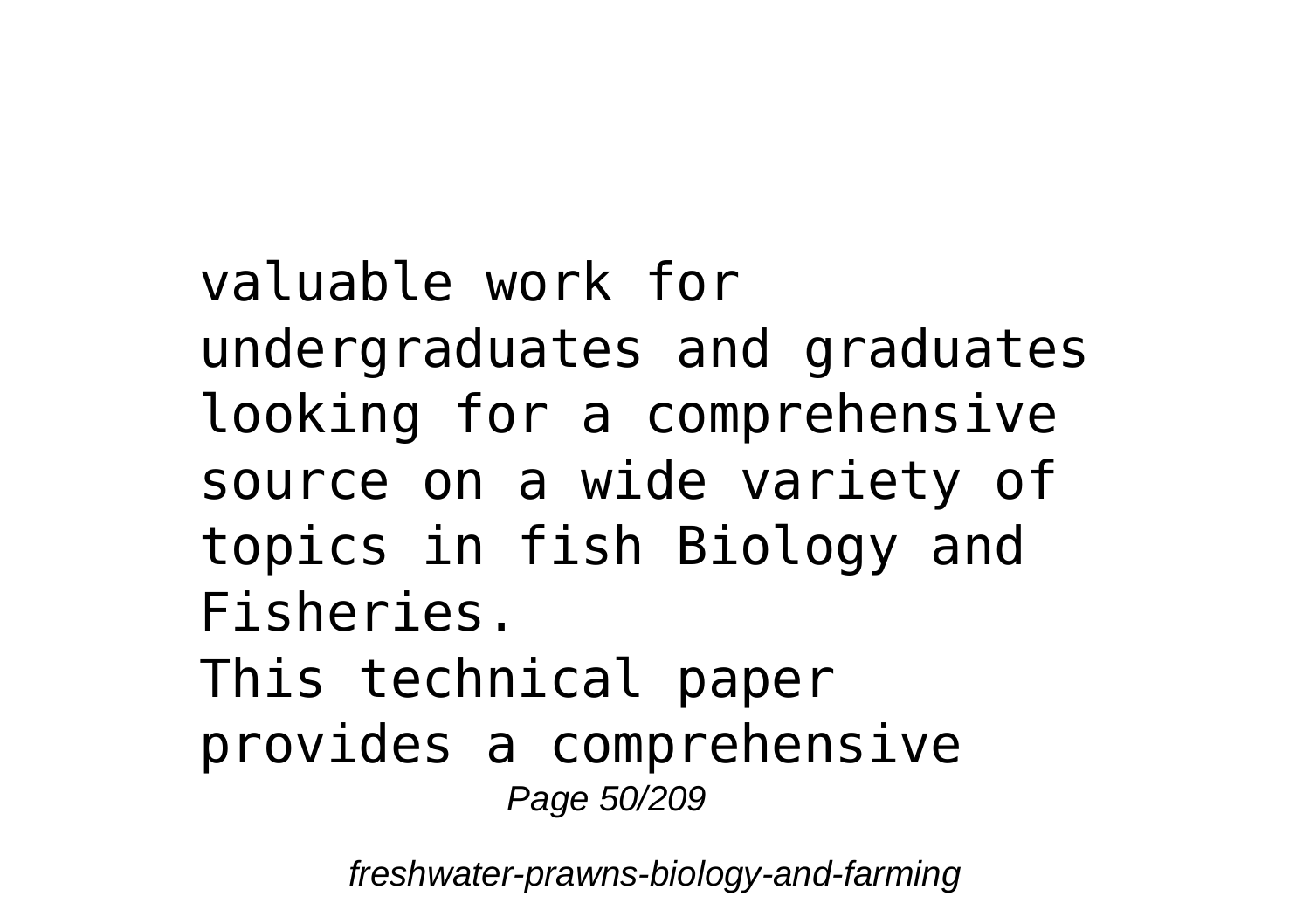review of on-farm feeding and feed management practices in aquaculture. It comprises of ten case studies on feeding and feed management practices carried out in seven selected countries of Asia and Africa Page 51/209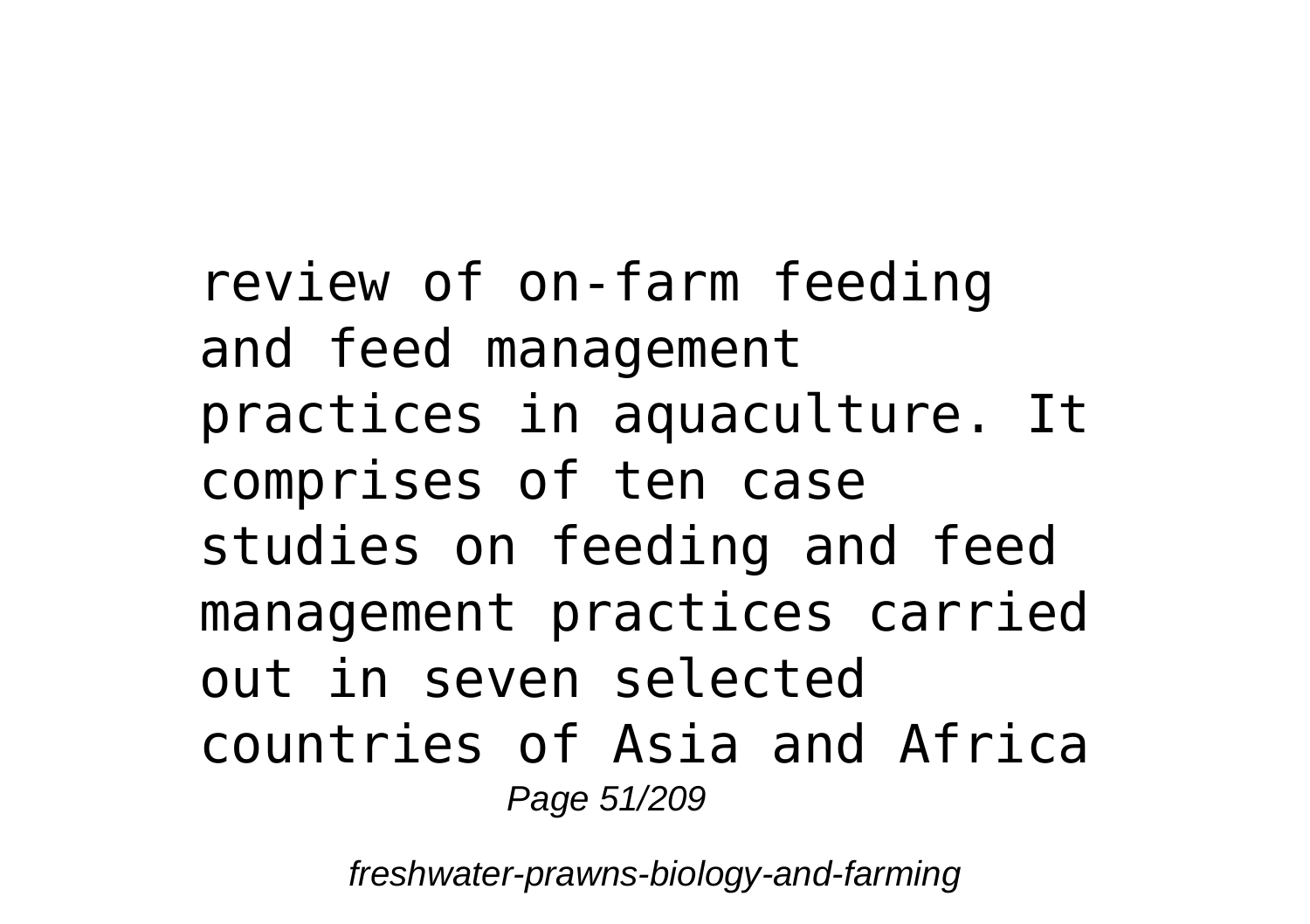for eight species that belong to four major farmed species of freshwater finfish and shellfish. The paper also includes an analysis of the findings of all case studies and a separately published case Page 52/209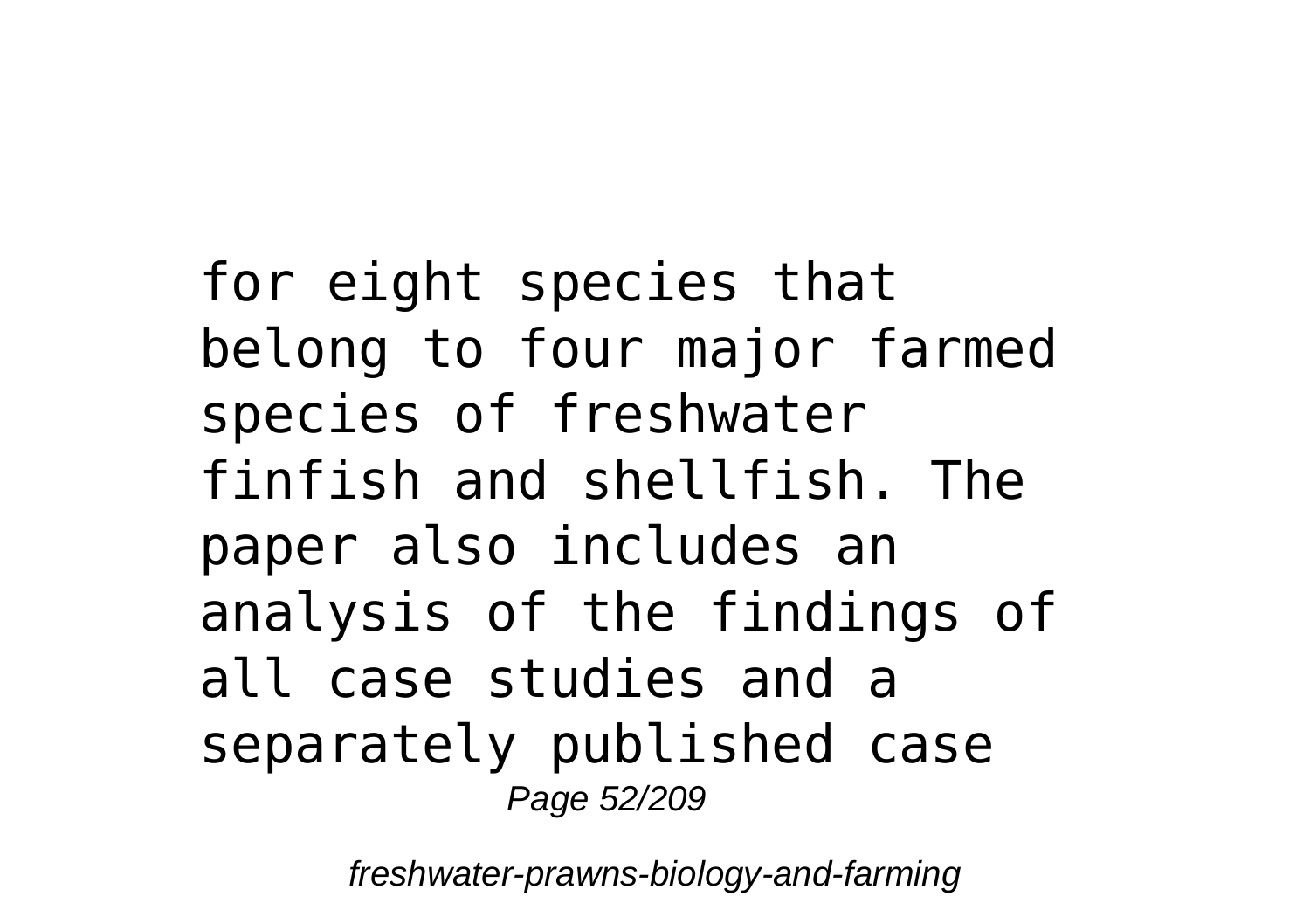study for Indian major carps carried out in India. A review from ten invited specialist on feed management practices from regional and global perspectives and an overview of the current status of Page 53/209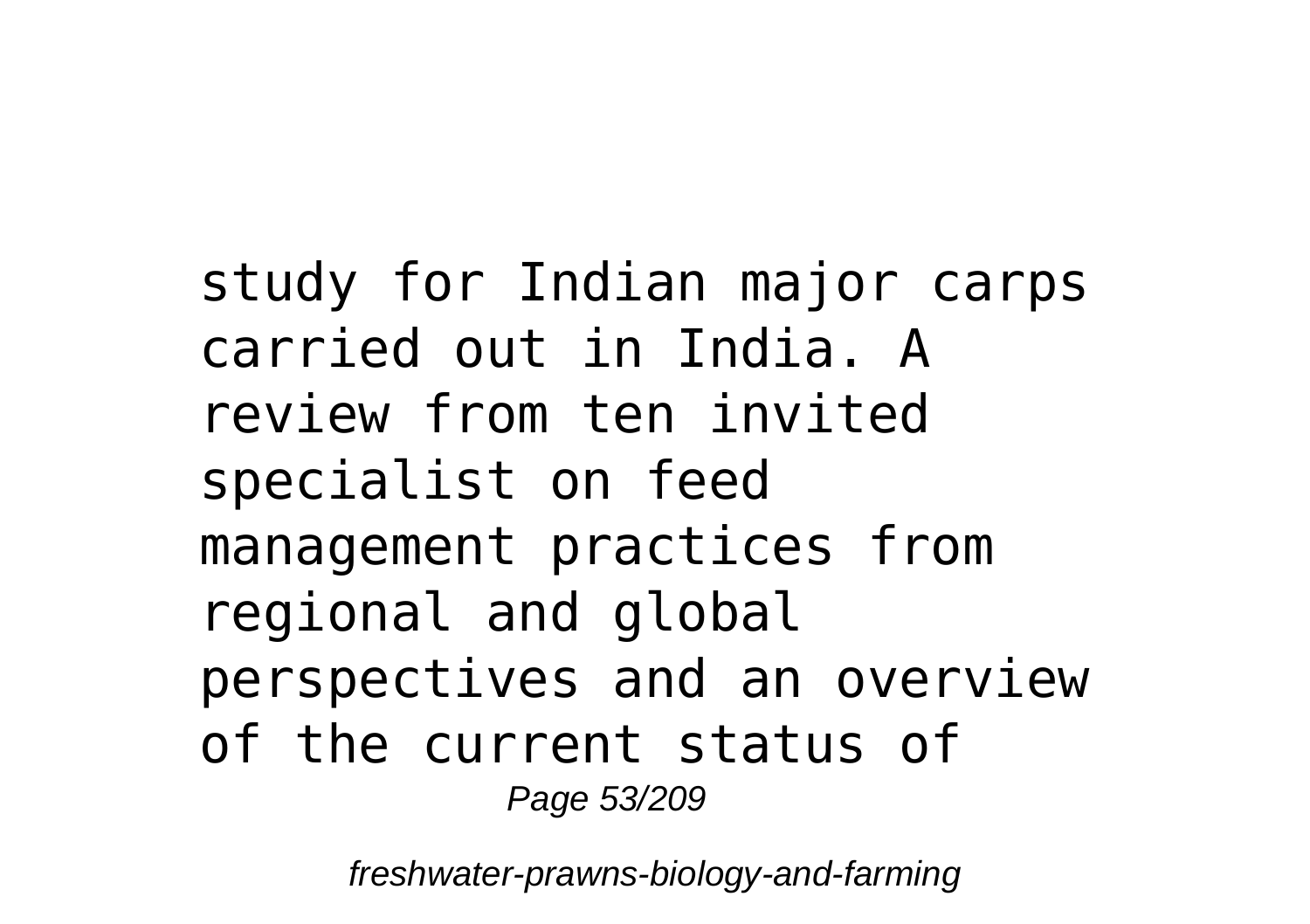feed management practices are also part of this technical paper. Palaemonid Prawns The Economic, Environmental and Social Impacts of Shrimp Farming in Latin America Biology and Farming Page 54/209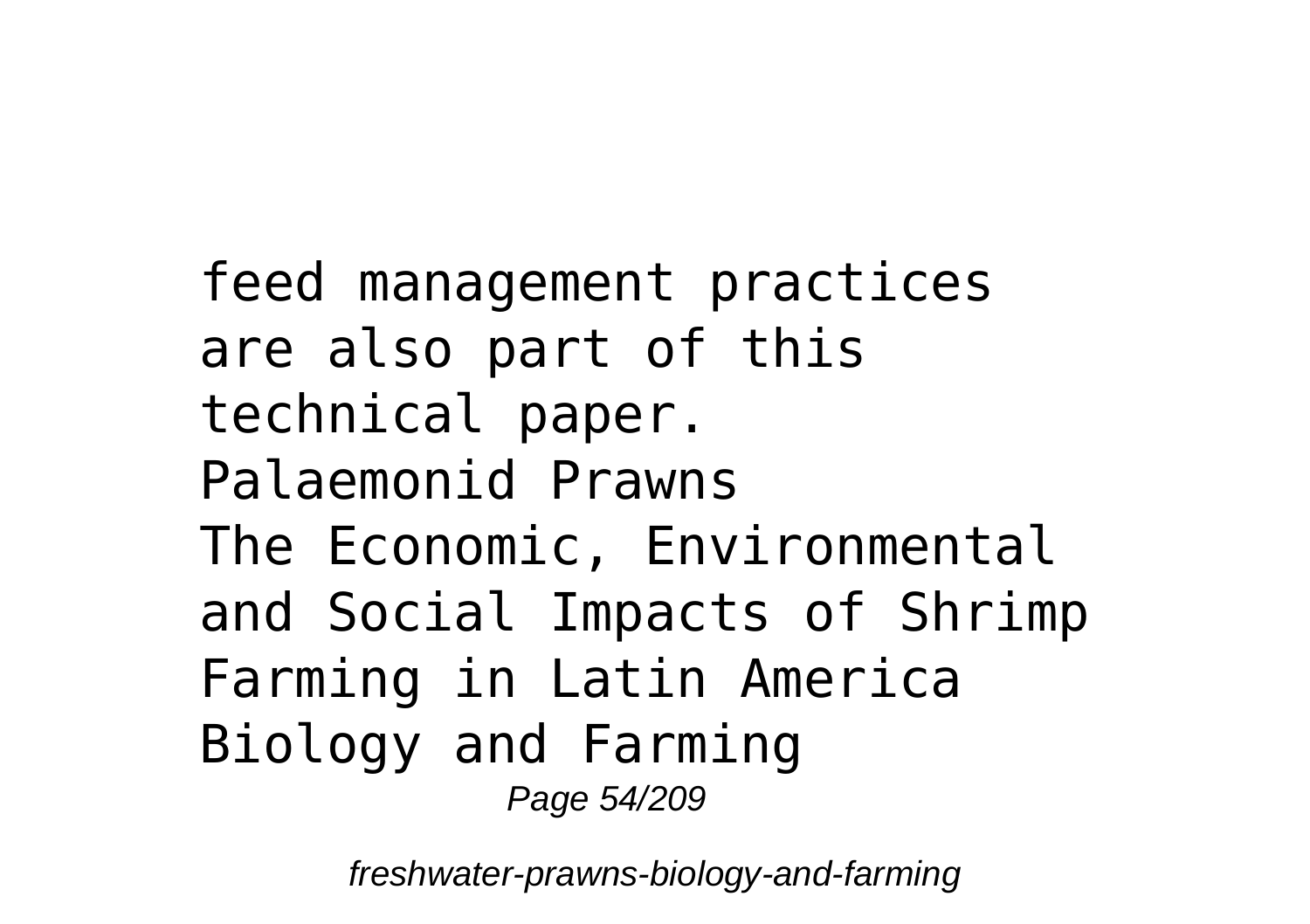Volume 9 Success Stories in Asian Aquaculture Feed and Feeding Practices in Aquaculture **The mangrove, seagrass and coral reef ecosystems are of** paramount ecological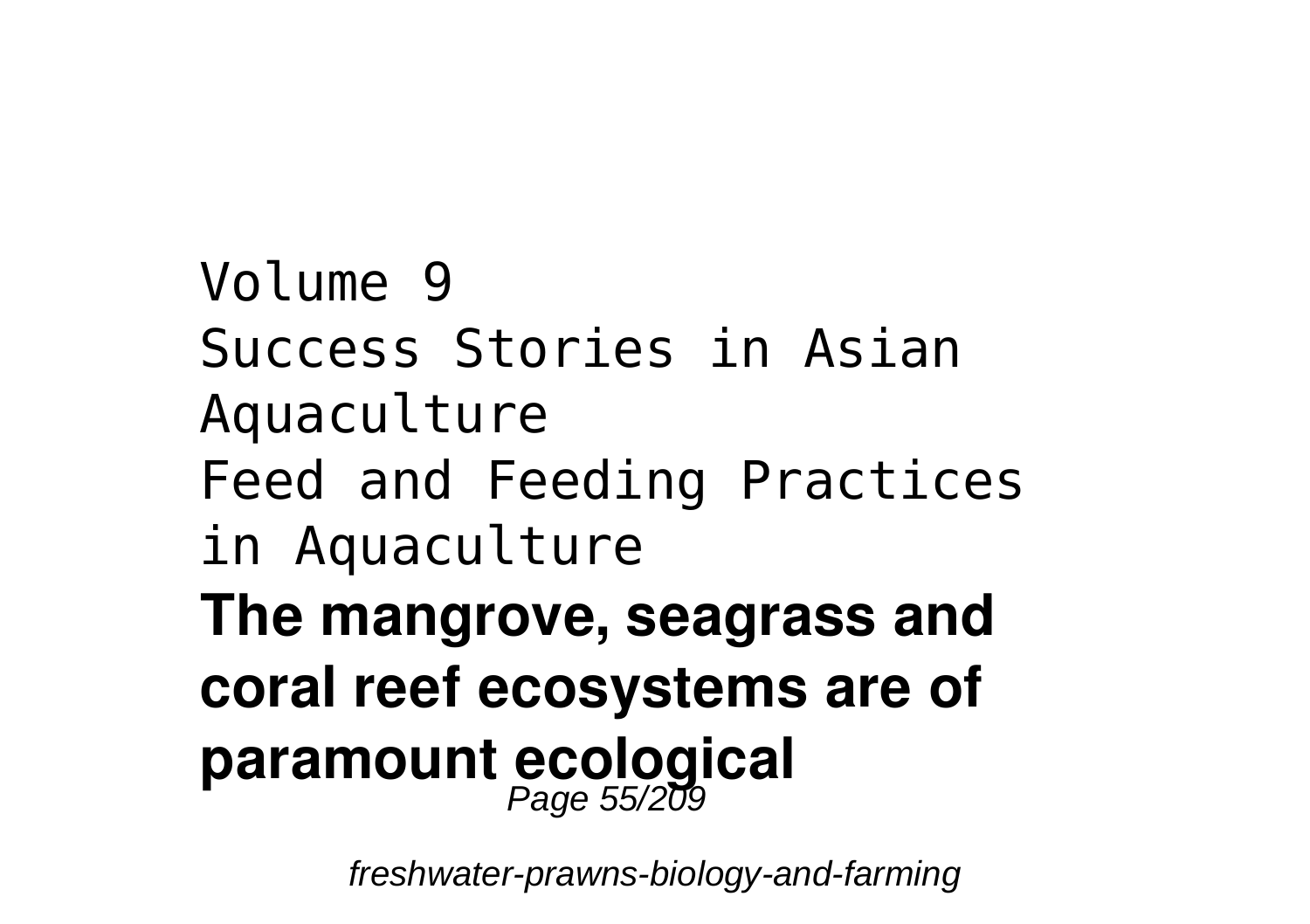**importance but have already undergone great degradation, which is advancing at an alarming rate. If present trends continue, the natural resource basis of the economy and ecology of tropical coastal**

Page 56/209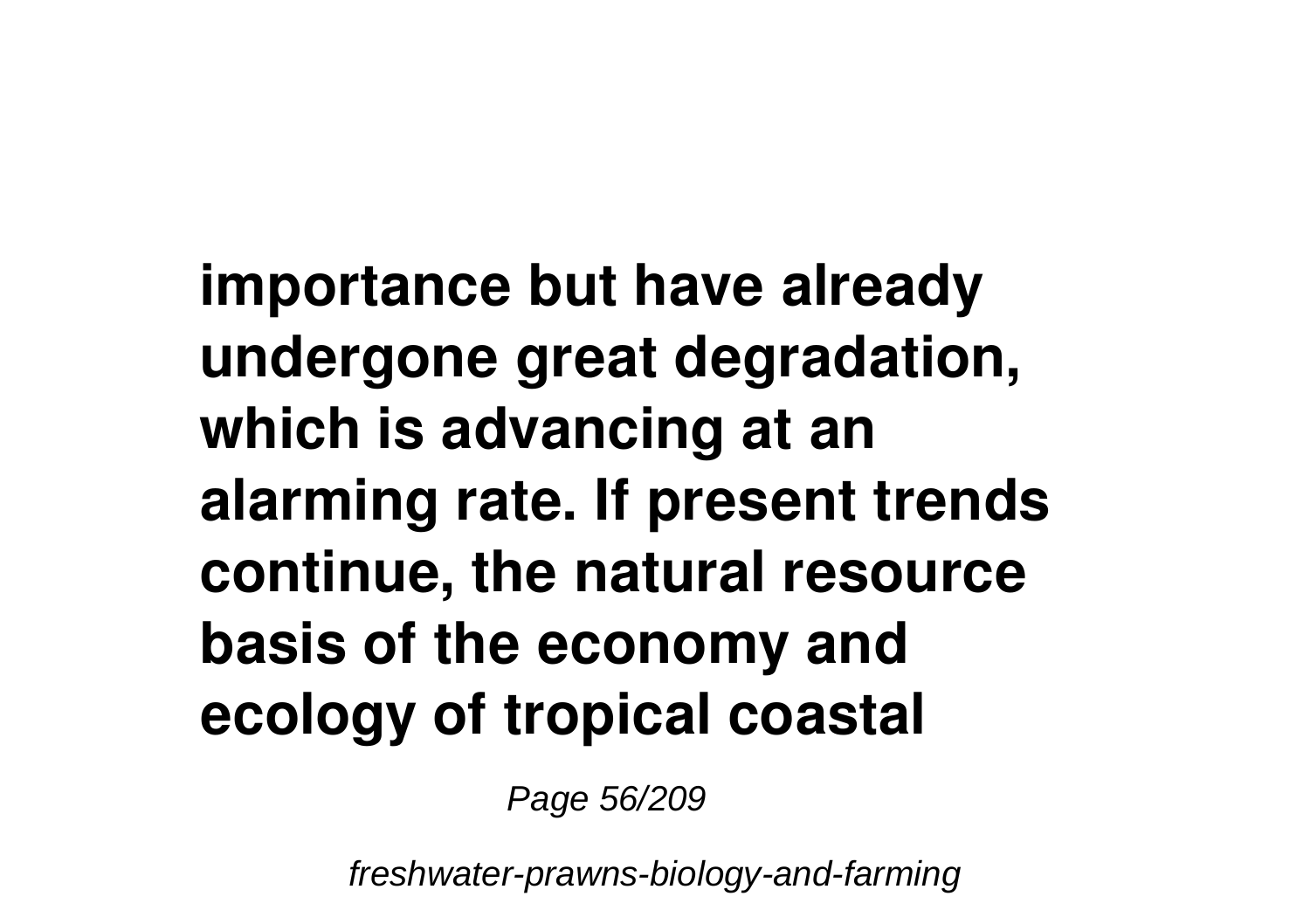**regions will soon be ruined. This was the unanimous conclusion of the 110 scientists from 23 countries who gathered in Mombasa, Kenya, for a Symposium on the ecology of these ecosystems. Mangrove**

Page 57/209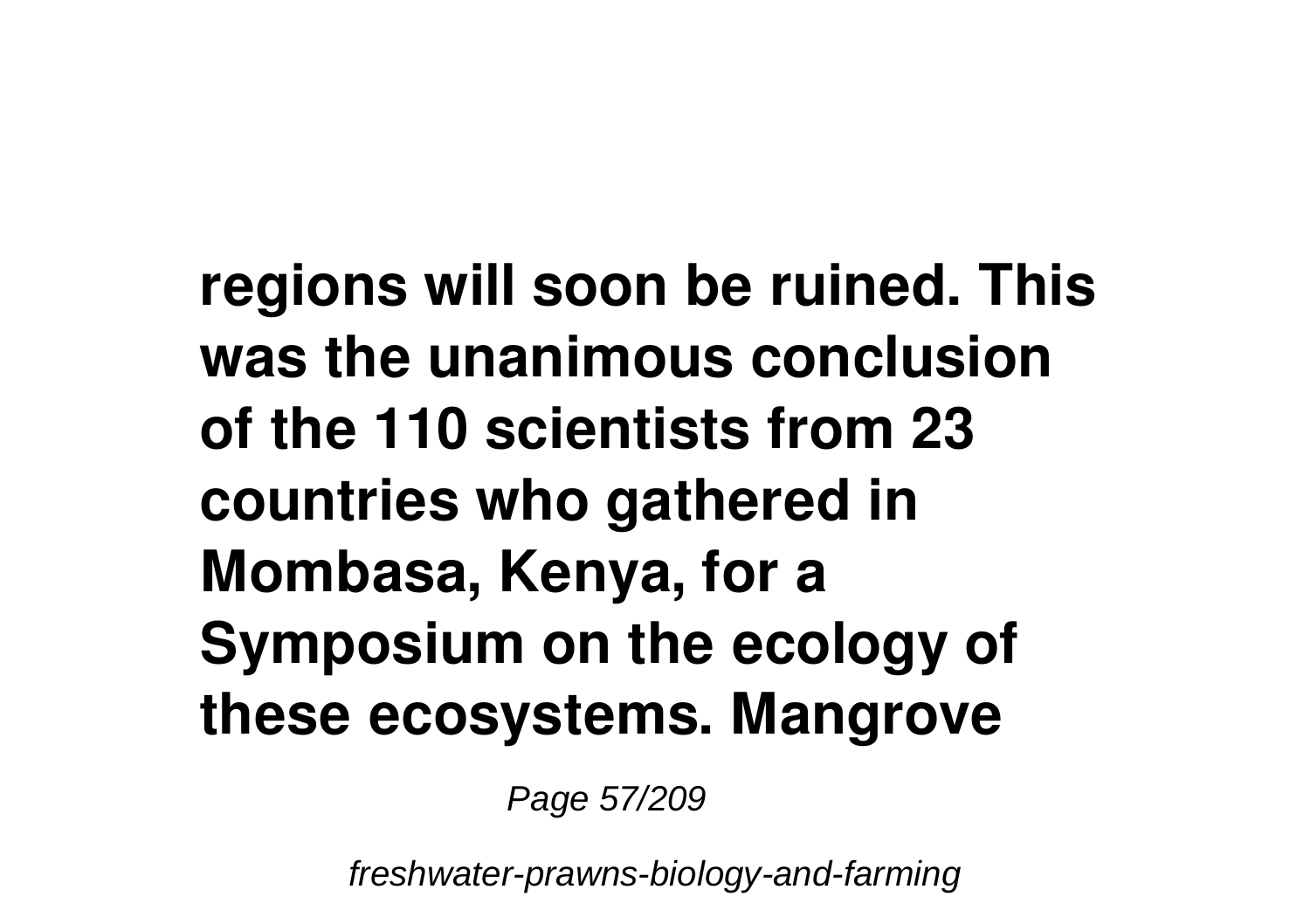**forest systems yield large amounts of fish, crabs, prawns and oysters. They are also valuable sources of fuelwood, timber, tannin and other natural products. Their non-marketable value is of equal importance:**

Page 58/209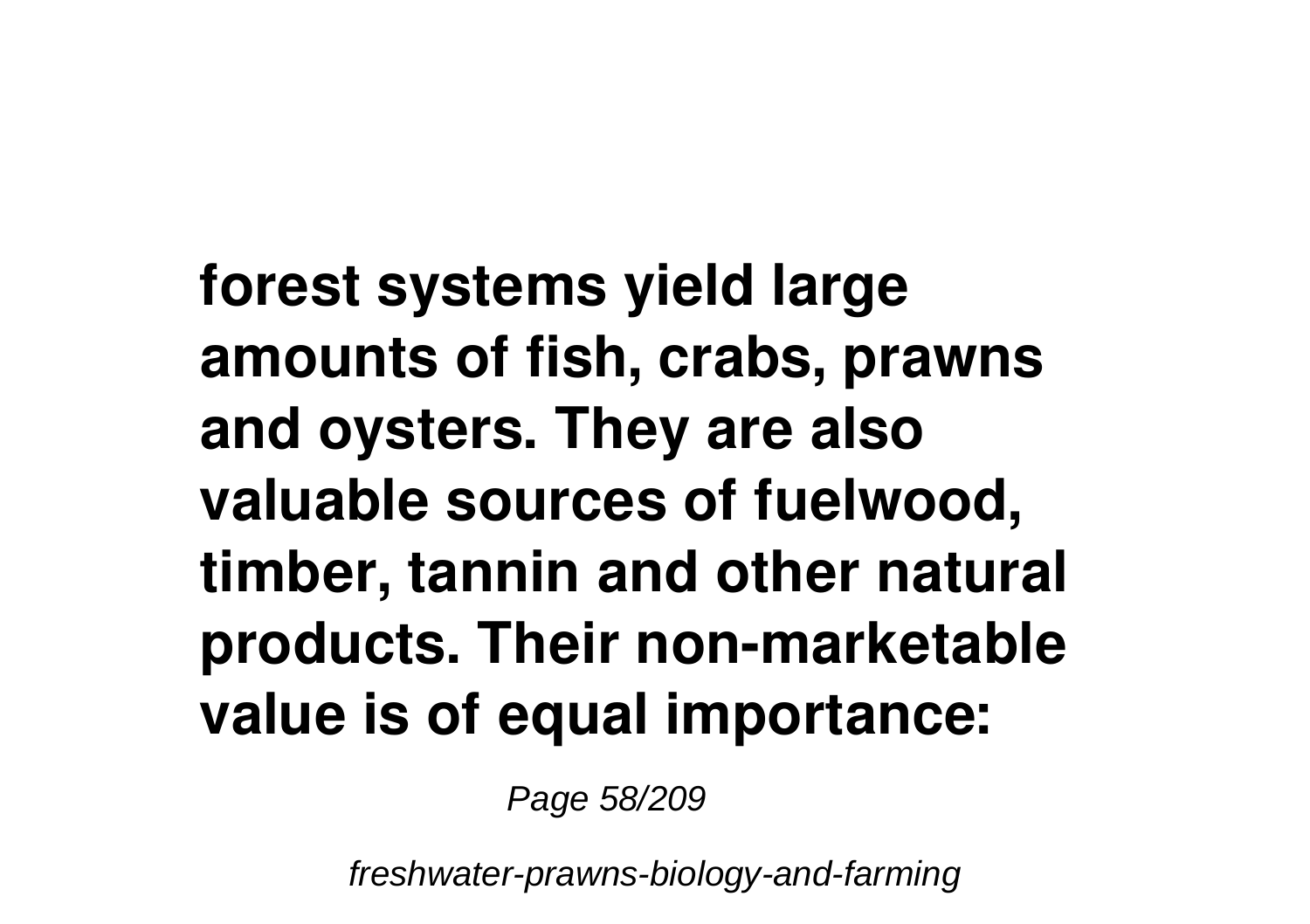**stabilization of the coastline, an indispensable nursery ground for numerous marine species with commercial value, a natural filter maintaining the clarity of nearshore water, a home for resident and migratory birds and**

Page 59/209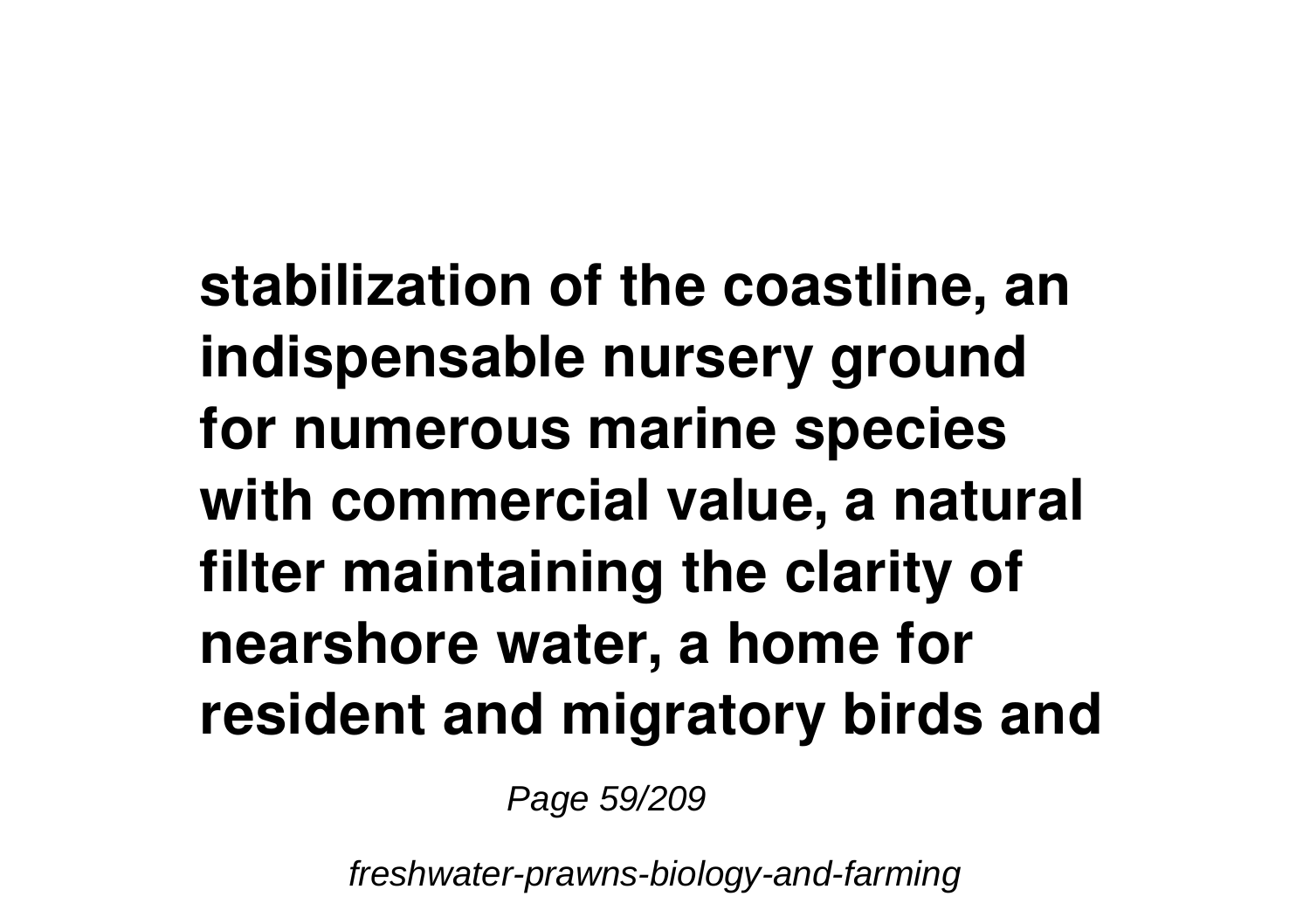**other wildlife. Many of the true mangrove flora and fauna are now endangered by the clearing of the mangroves. It has been shown that in many countries between 25 and 100% of the mangrove forest has been**

Page 60/209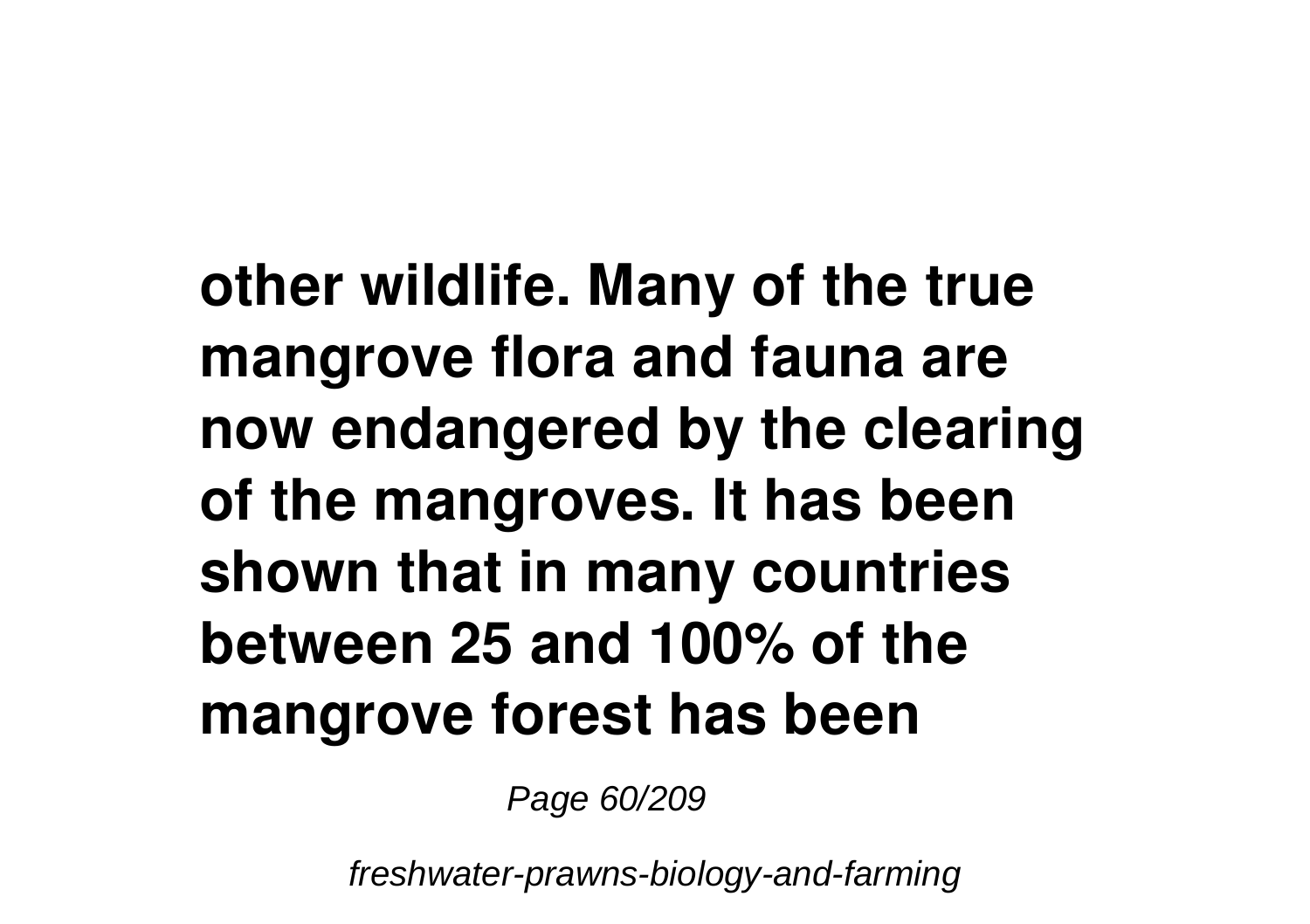**destroyed alraedy in the last twenty years. The international scientific assembly concluded that much can be done to stop the degradation of these damaged ecosystems and to rehabilitate them. But new**

Page 61/209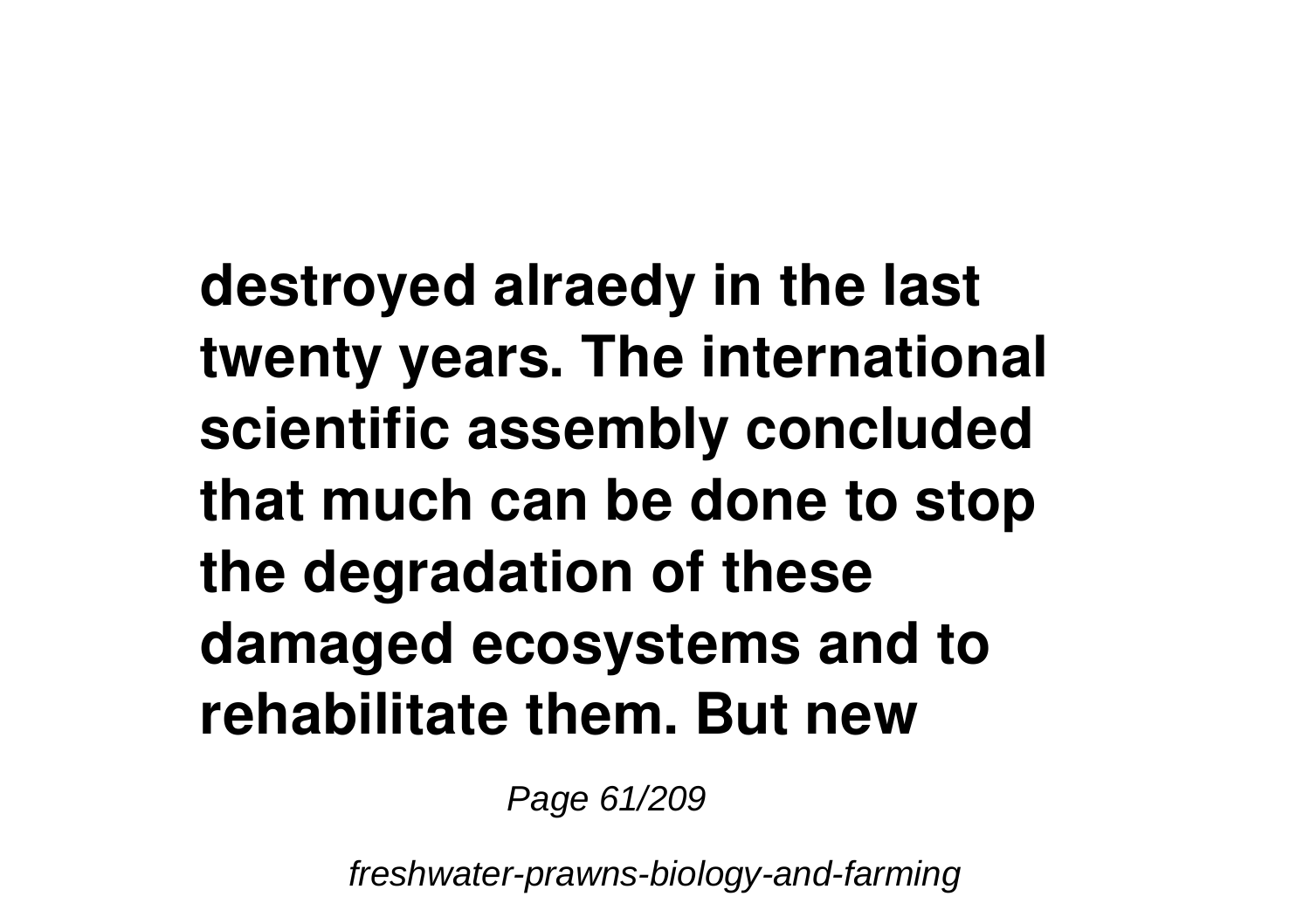**techniques must be found to use them on a sustainable basis for long-term economic return and for the well-being of coastal human settlements and a healthy environment. This booklet describes, in a non-**

Page 62/209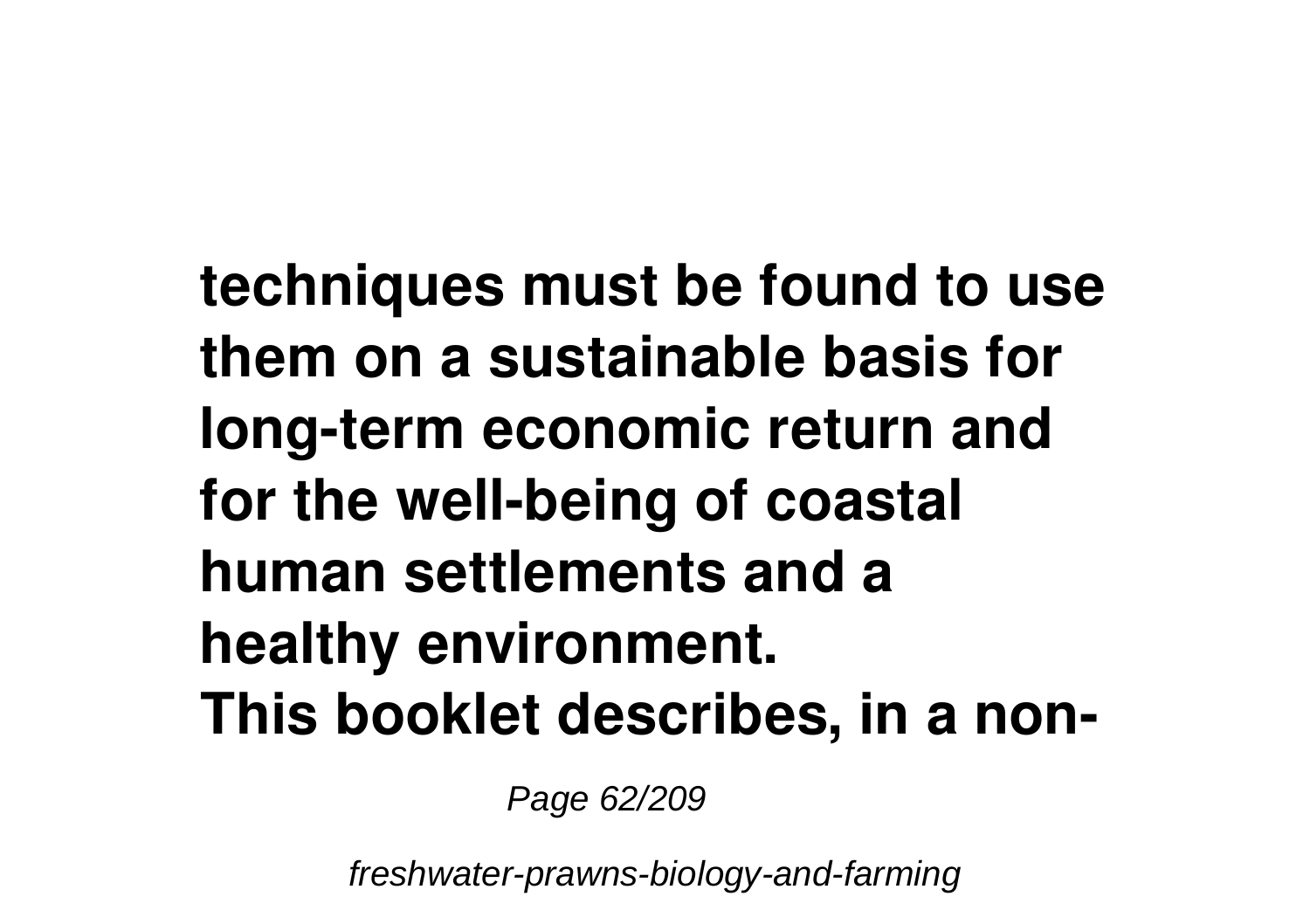**technical manner, some important aspects of the Code of Conduct for Responsible Fisheries. The purpose is to create greater awareness of the goals and purpose of the Code and to encourage its effective**

Page 63/209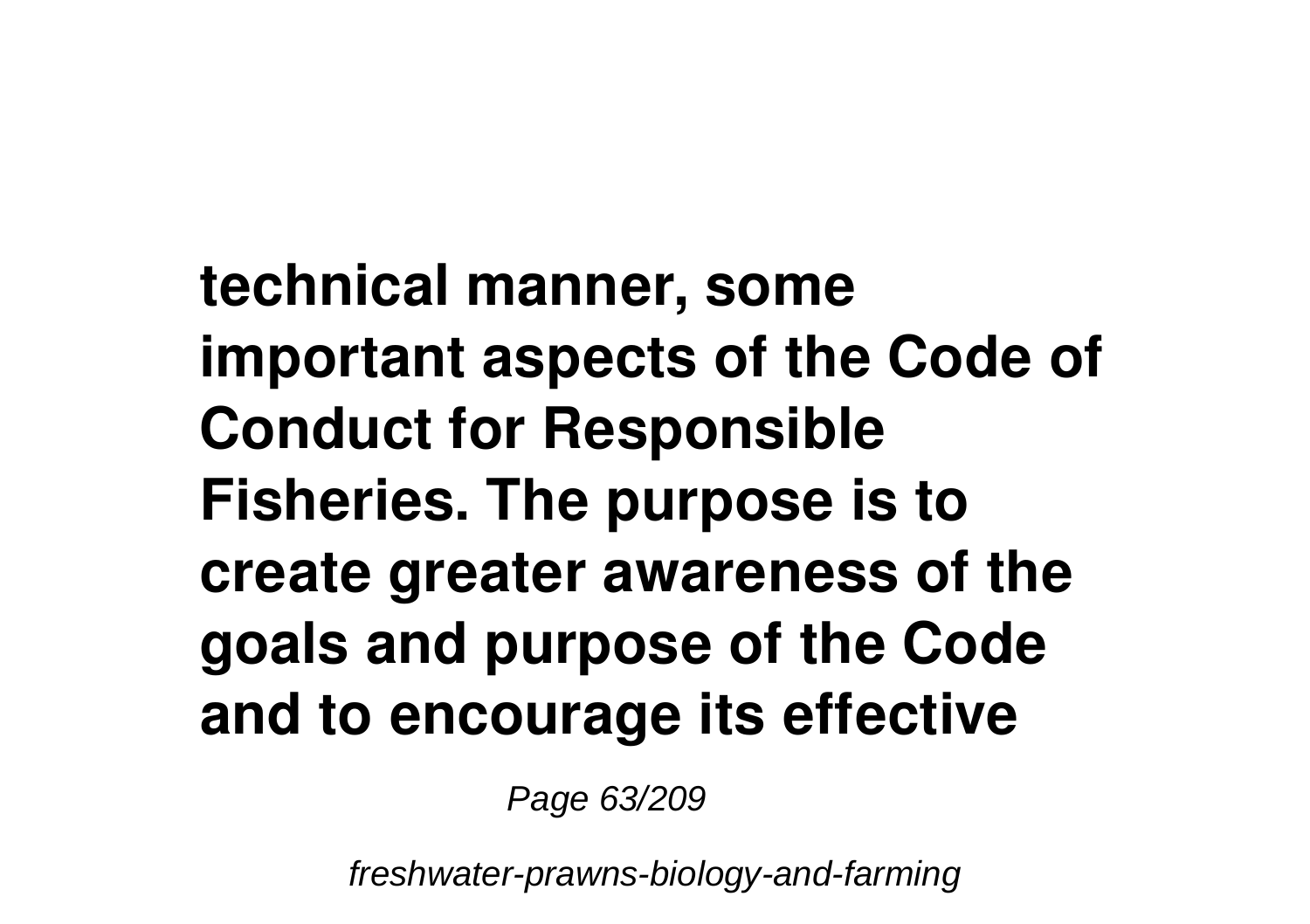**application in all capture fisheries and in aquaculture. This booklet does not replace the Code of Conduct but simply presents some of the complex information contained within the Code in a simplified form in an**

Page 64/209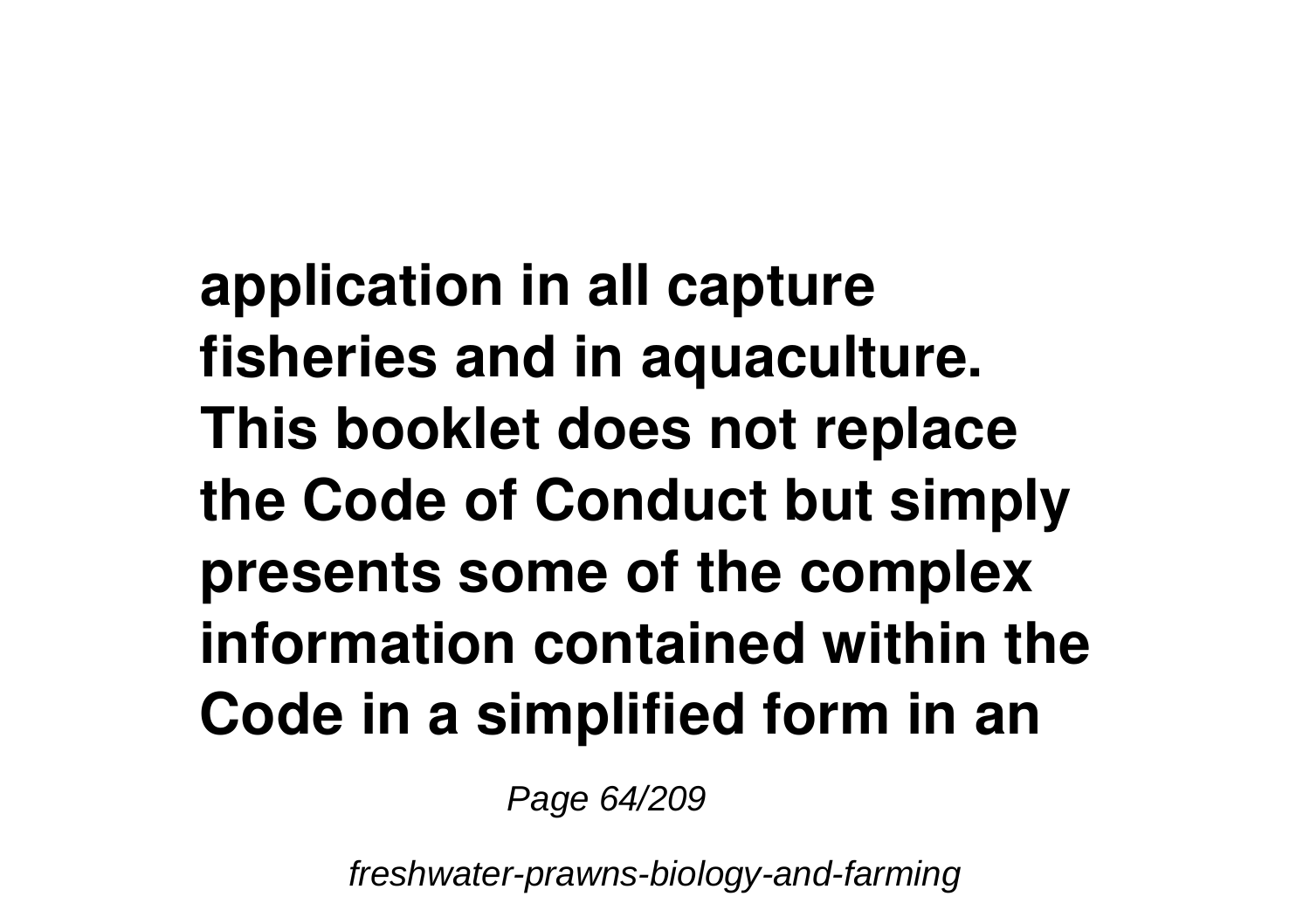**attempt to make it more accessible to all users of fisheries.**

**Prawns though not belonging to the group of fishes are the most priced arthropoda and high ranking of the list of delicacies**

Page 65/209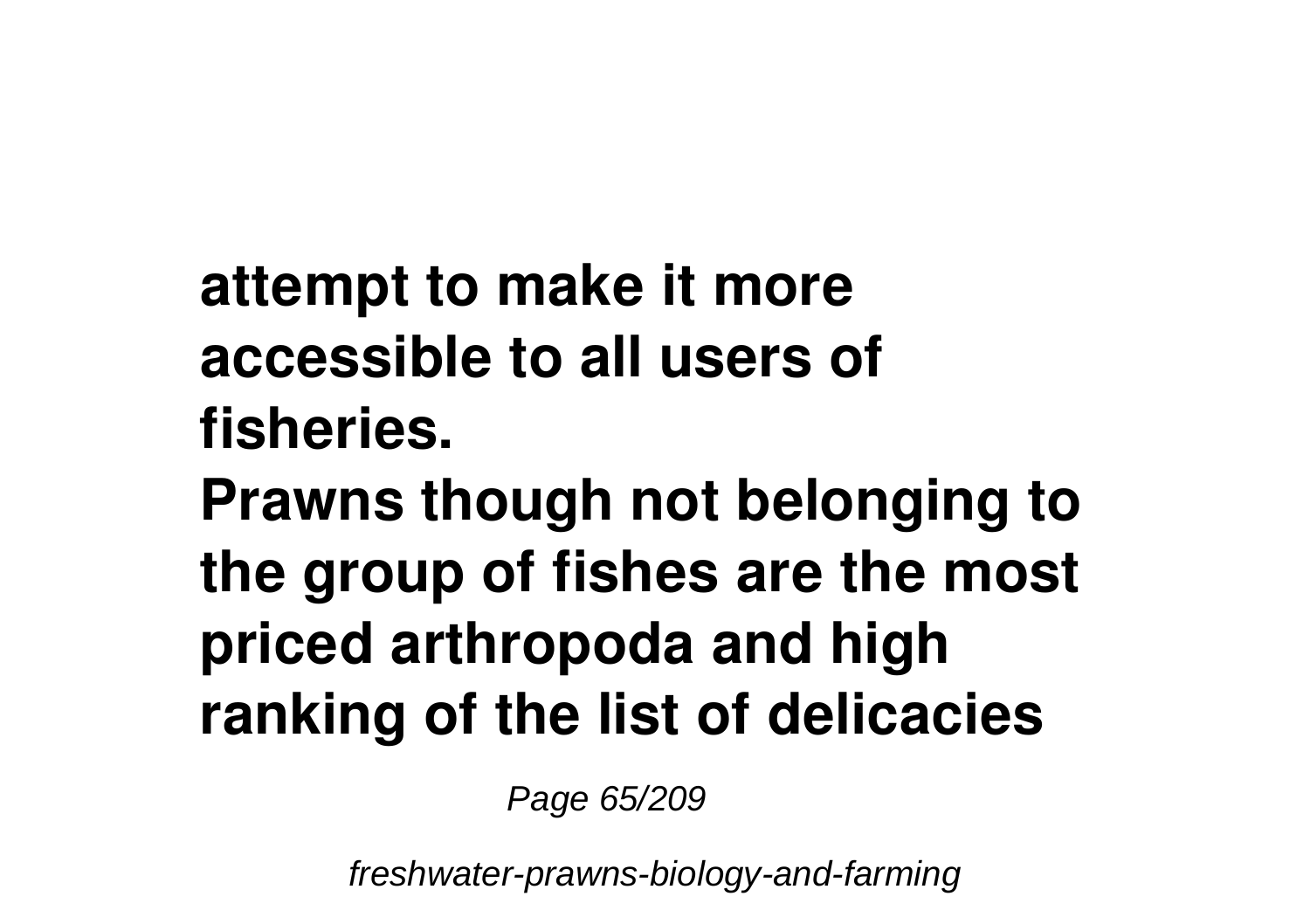**of the people all over the world. Due to its exorbitant demand in the international market, the culture of prawns has become lucrative vocation. In the recent years, the export of prawns from India has increased manifold.**

Page 66/209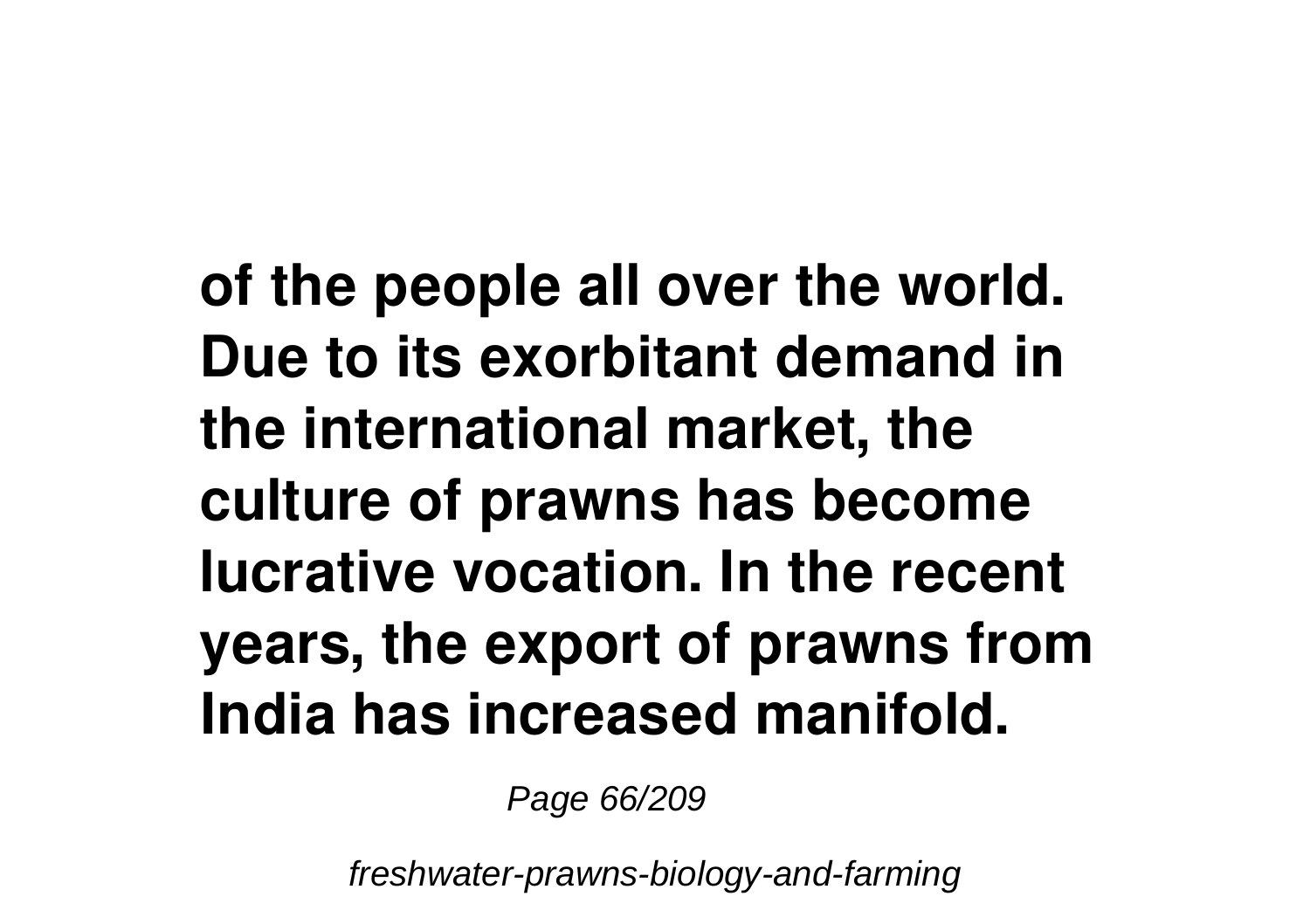**There is a enormous potential for the culture of the prawns in India. The book highlights the following aspects of prawn and its culture methods: taxonomy, morphology and biology of prawn. Hatchery, culture**

Page 67/209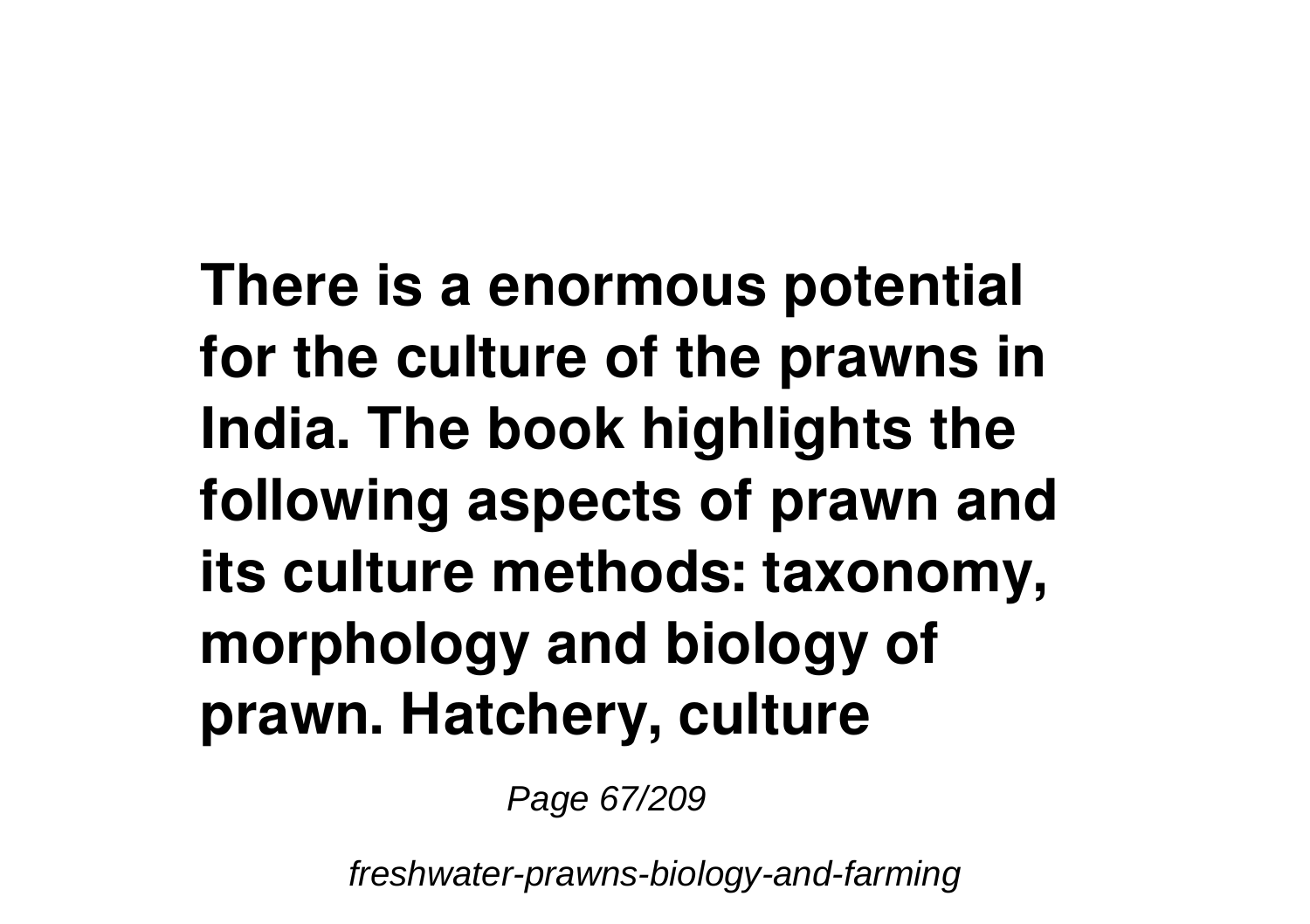**technique and diseases of the prawn are described in detail. This edition deals exclusively wtih the design and construction of the rearing ponds, management practices and feeding strategies. Contents:**

Page 68/209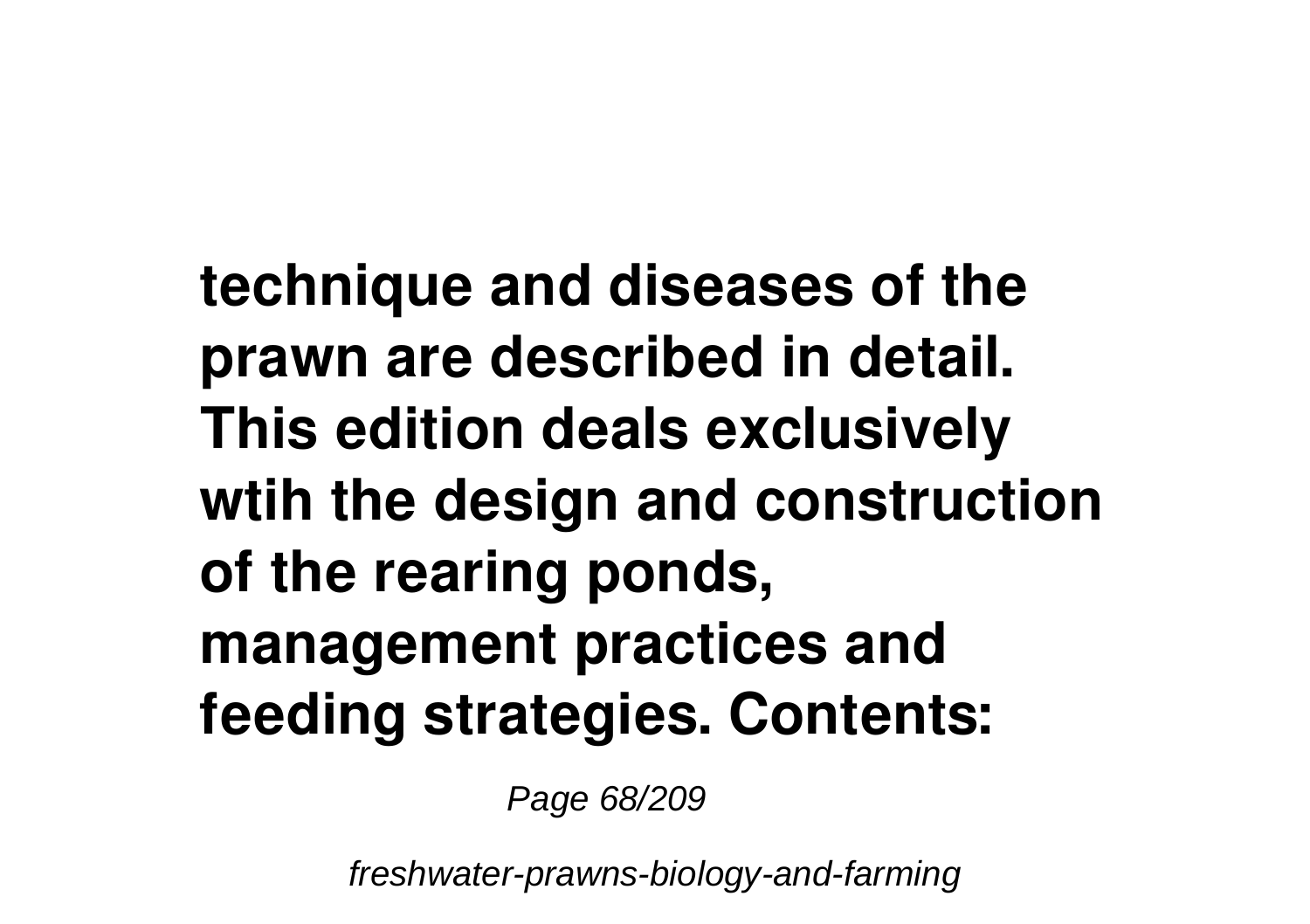**Chapter 1: General Biology of Prawns, Biology of Penaeus monodon, Biology of Macrobrachium rosenbergii, (a) General Biology of Prawns, (b) Biology of Penaeus monodon, (c) Biology of Macrobrachium**

Page 69/209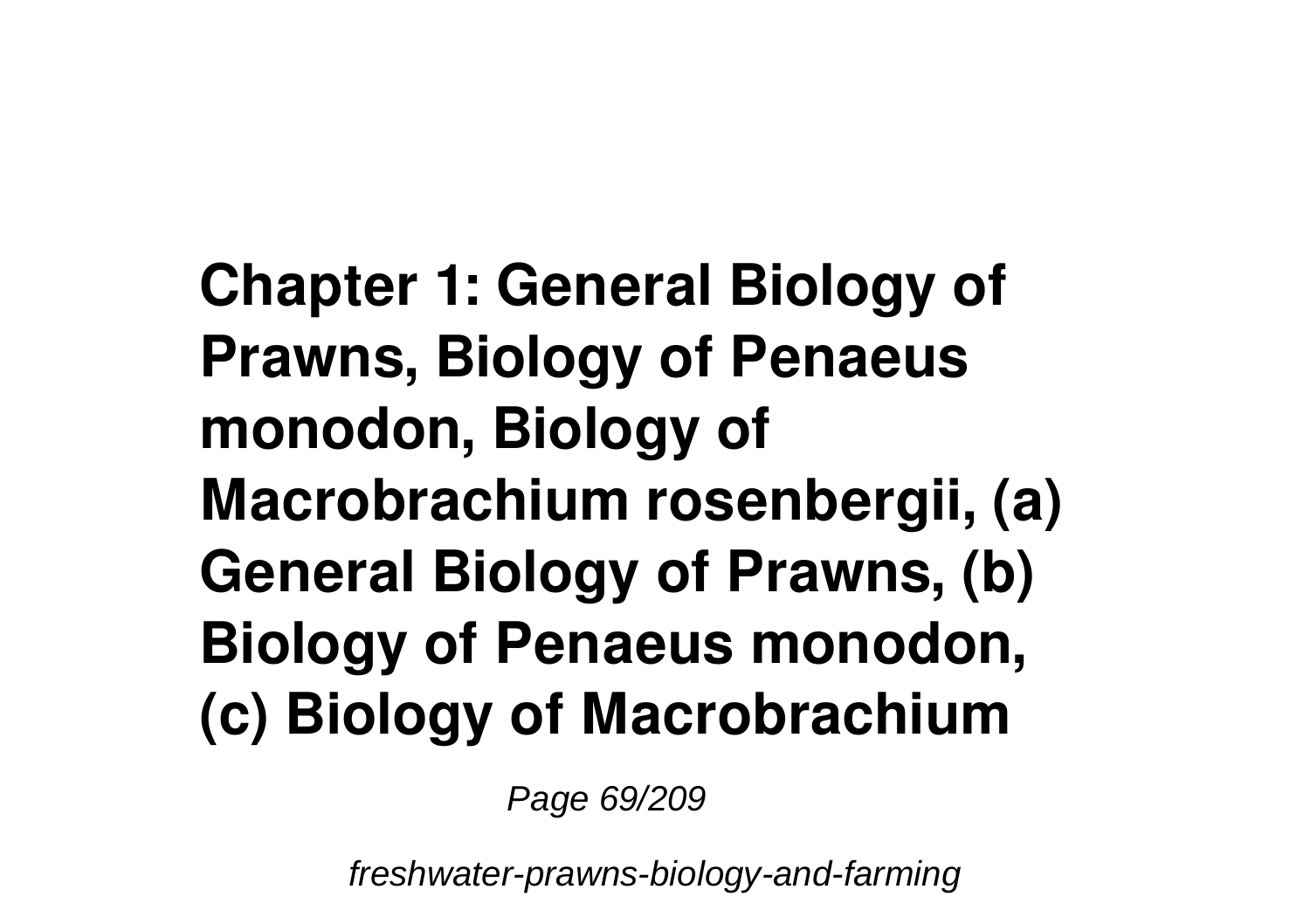**rosenbergii, Chapter 2: Hatchery Technology of Tiger Prawn, Penaeus monodon, (a) Introduction, (b) Site Selection, (c) Classification of Hatcheries, (d) Hatchery Design, (e) Seed Production and Hatchery**

Page 70/209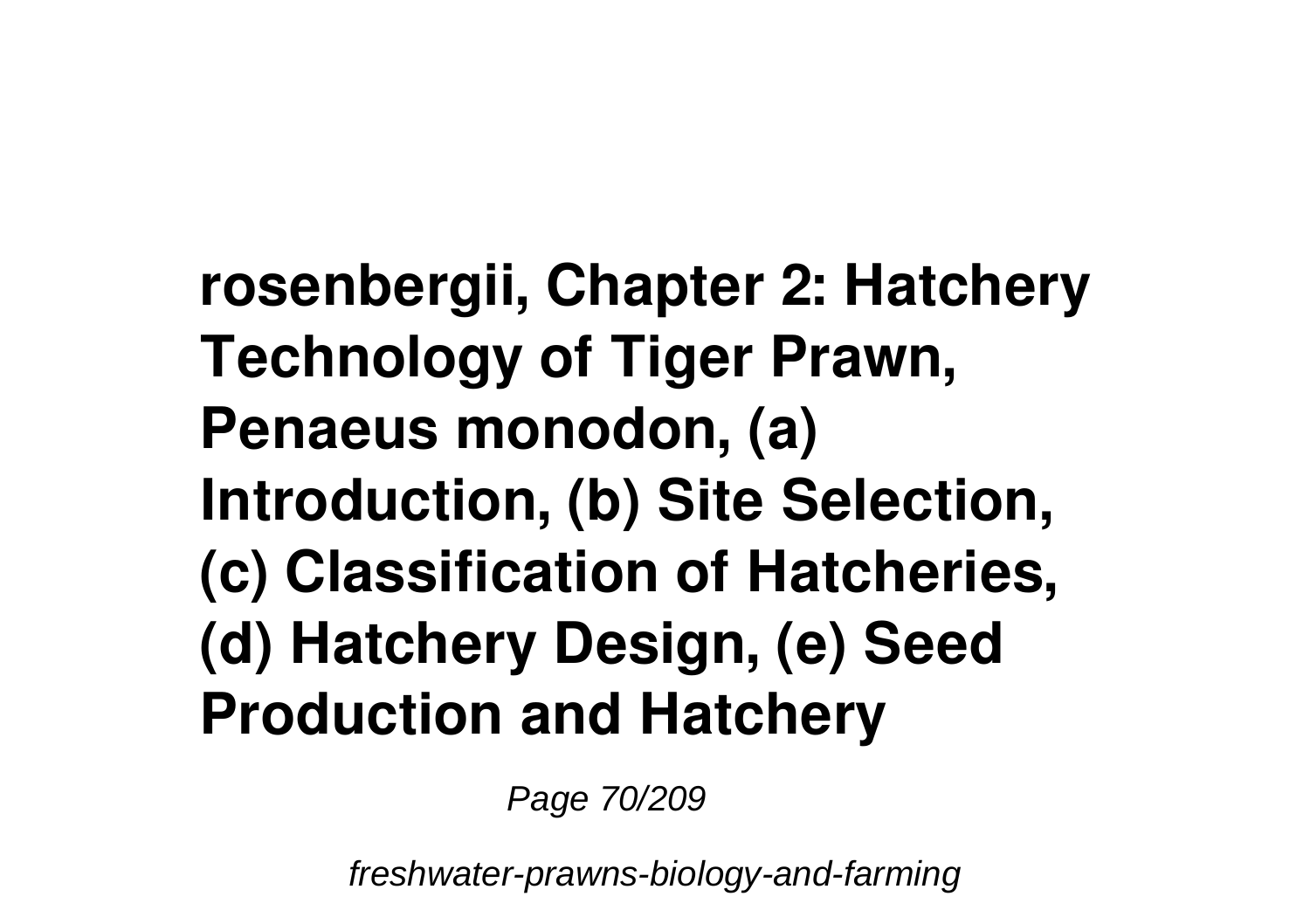**Technique, Chapter 3: Culture of Technology of Tiger Prawn, Penaeus monodon, (a) Introduction, (b) Site Selection, (c) Design and Construction of P. monodon Culture Pond, (d) Culture Operation and**

Page 71/209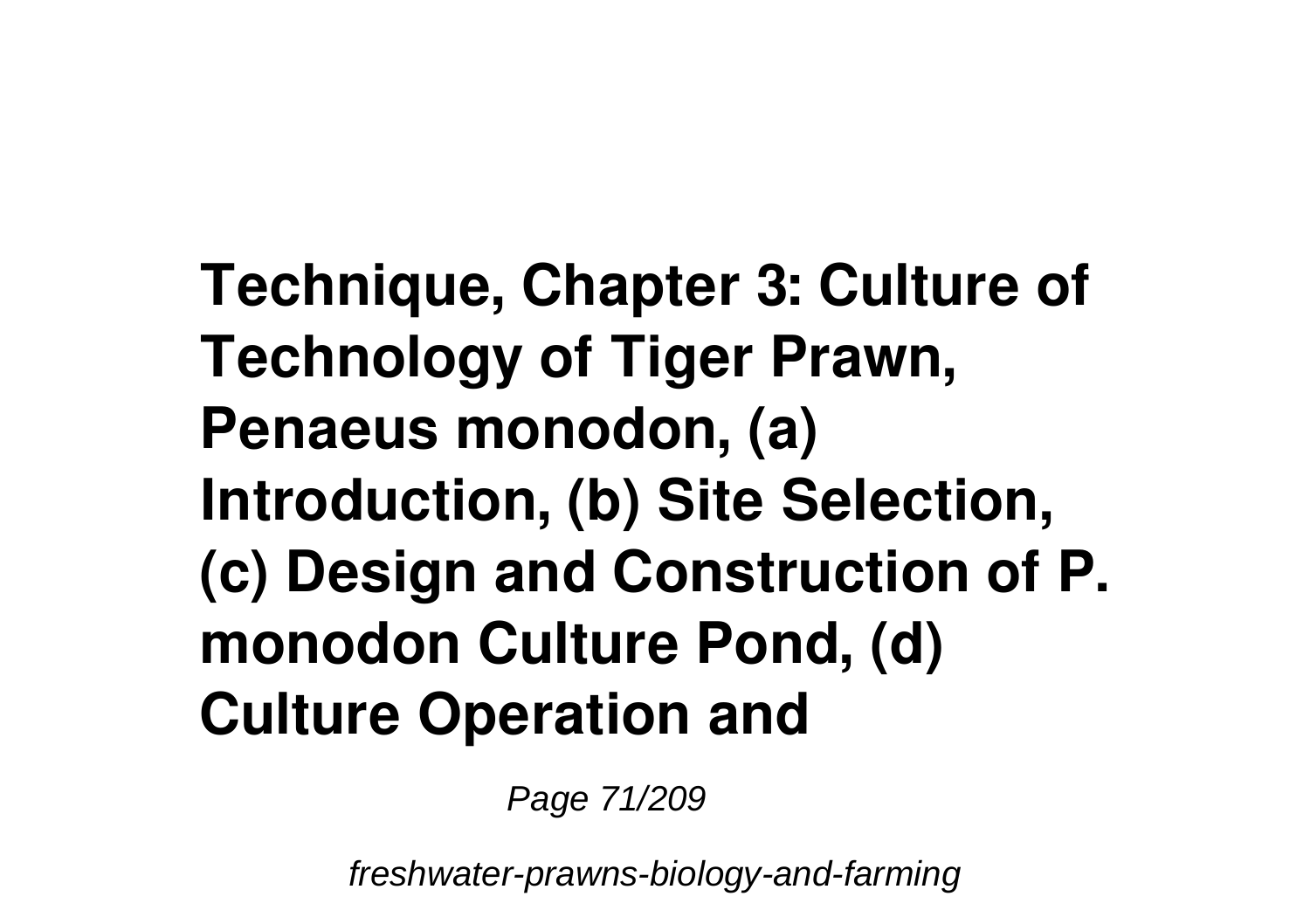**Management, Chapter 4: Hatchery Technology of Giant Freshwater Prawn, Macrobrachium rosenbergii, (a) Introduction, (b) Site Selection, (c) Hatchery Design and Construction, (d) Maintenance**

Page 72/209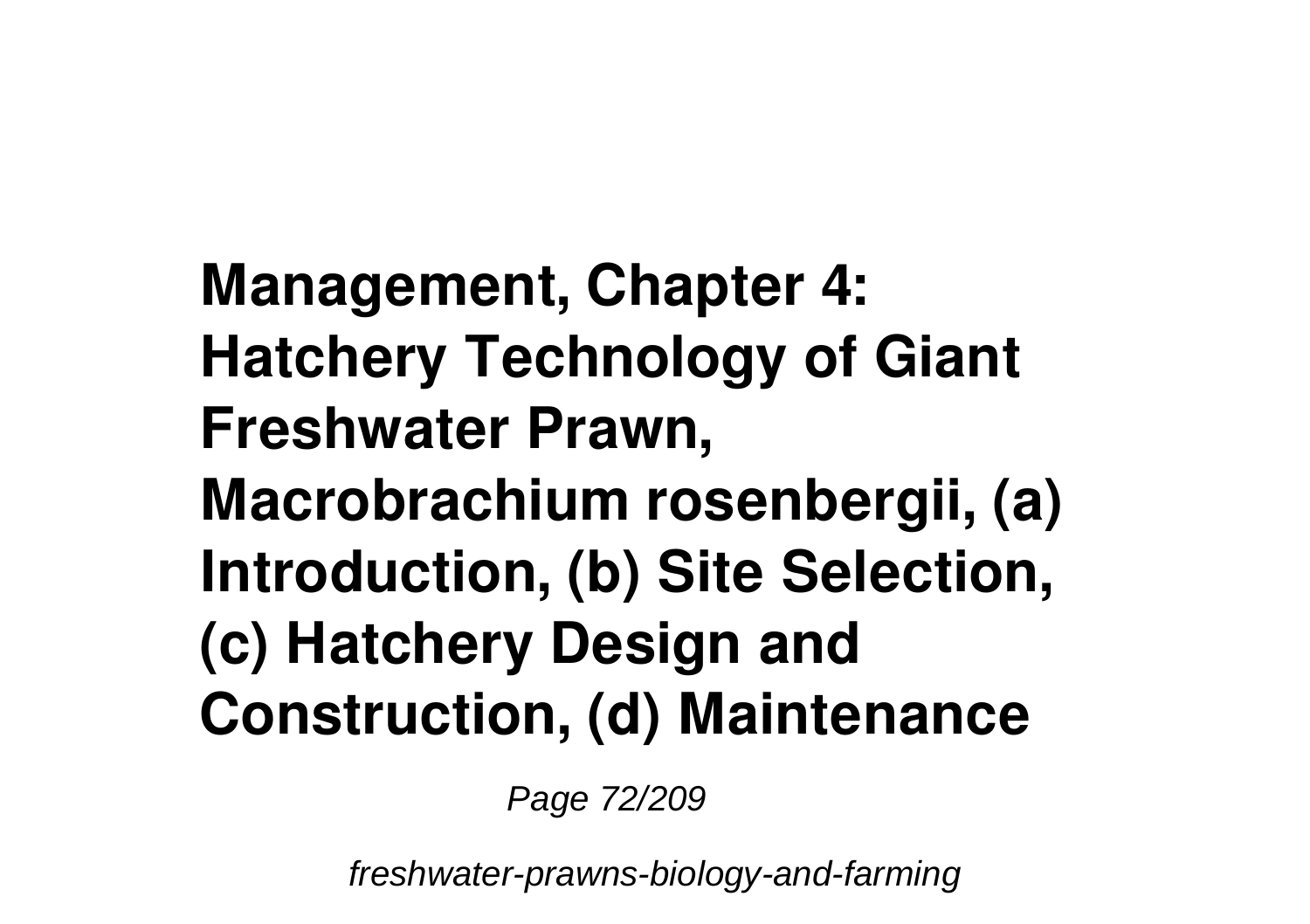**and Selection of Brooders, (e) Larval Rearing, (f) Post Larval Rearing, (g) Seed Packaging and Transportation, (h) Common Diseases Associated with Larvae Culture, Chapter 5: Culture Technology of Macrobrachium**

Page 73/209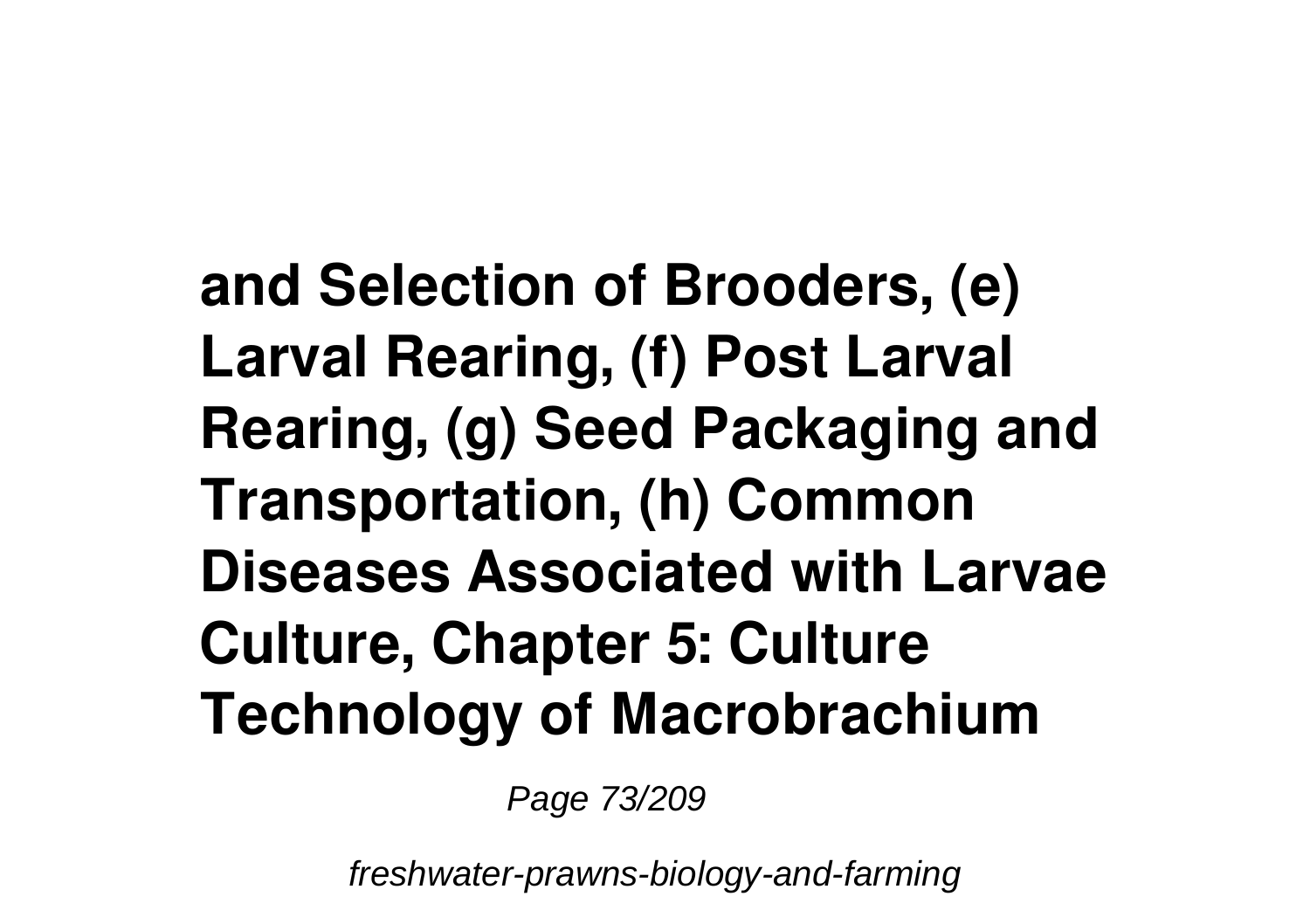**rosenbergii, (a) Introduction (b) Site Selection, (c) Design and Construction of Farm, (d) Culture Operation, (e) Transportation of Seed to the Farm Site, (f) Water Quality Management, (g) Feed Management, (h) Harvesting and**

Page 74/209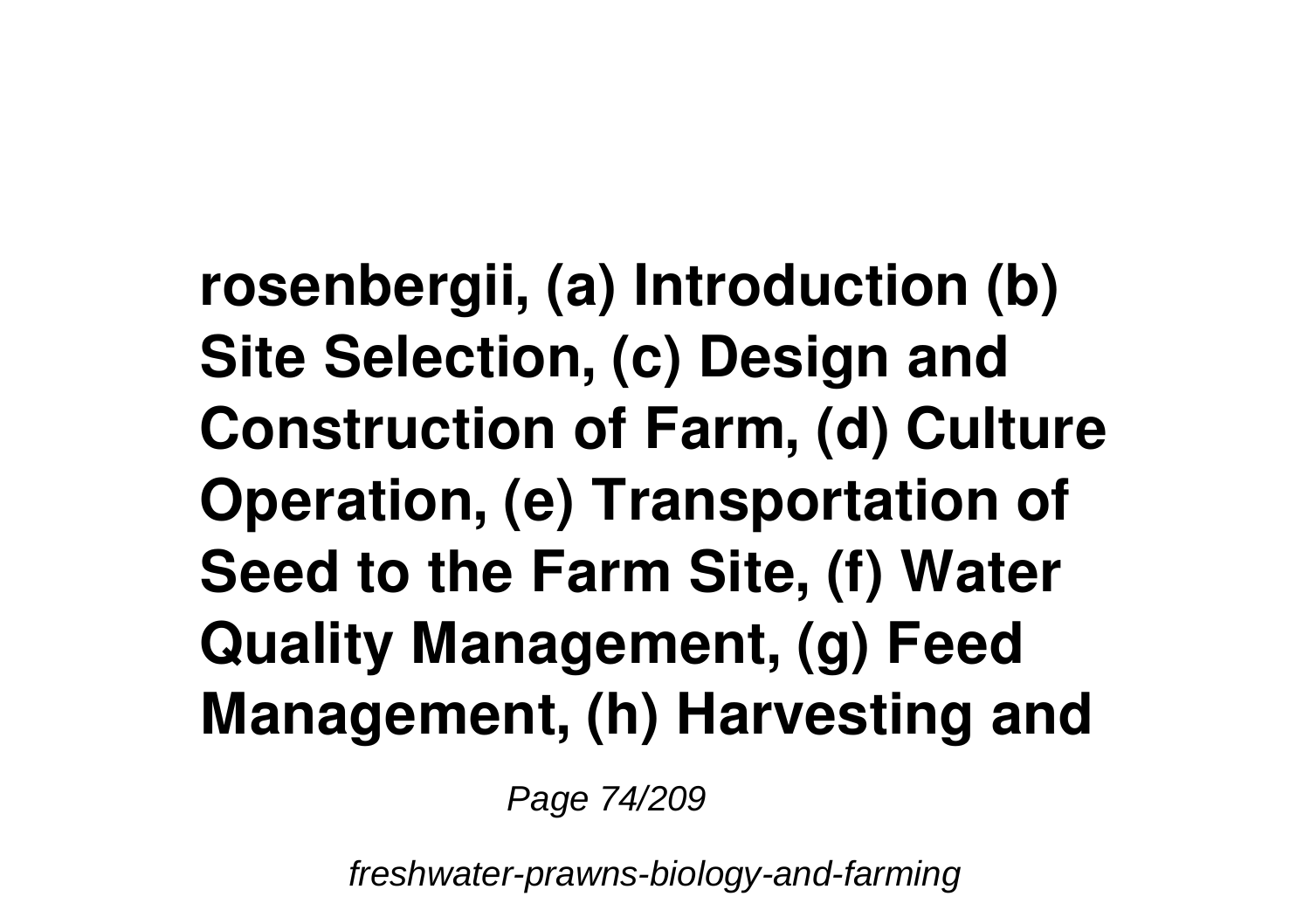**Marketing, Chapter 6: Economics of Hatchery and Culture, (a) Economics of Hatchery of M. rosenbergi, (b) Economics of Culture of M. rosenbergii, (c) Economics of Hathcery of P. monodon, (d) Economics of**

Page 75/209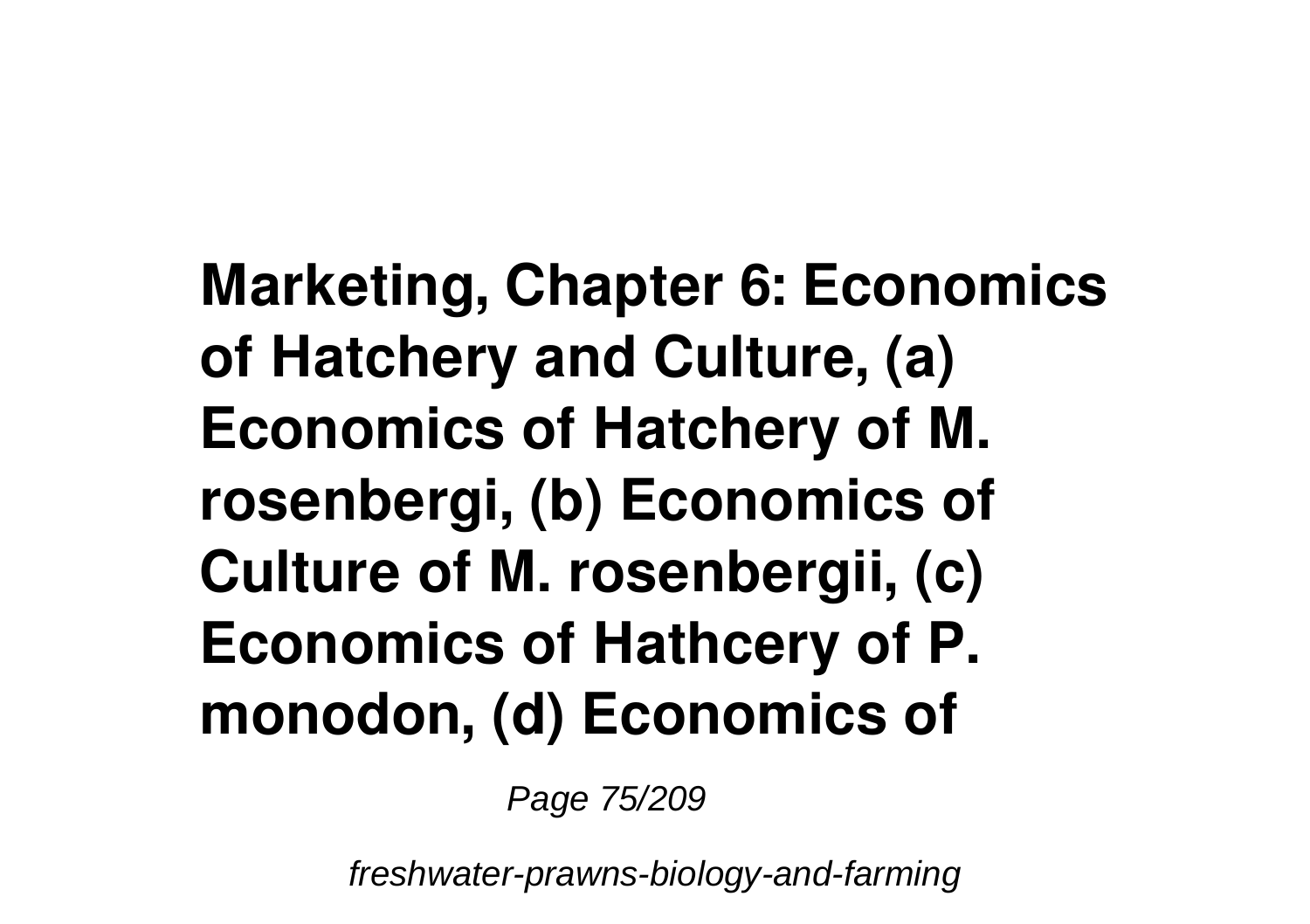**Culture of P. monodon. The story of shrimp is as delicious as the creatures themselves. Renowned nature writers Jack and Anne Rudloe tell that story with passion, revealing a hidden history that**

Page 76/209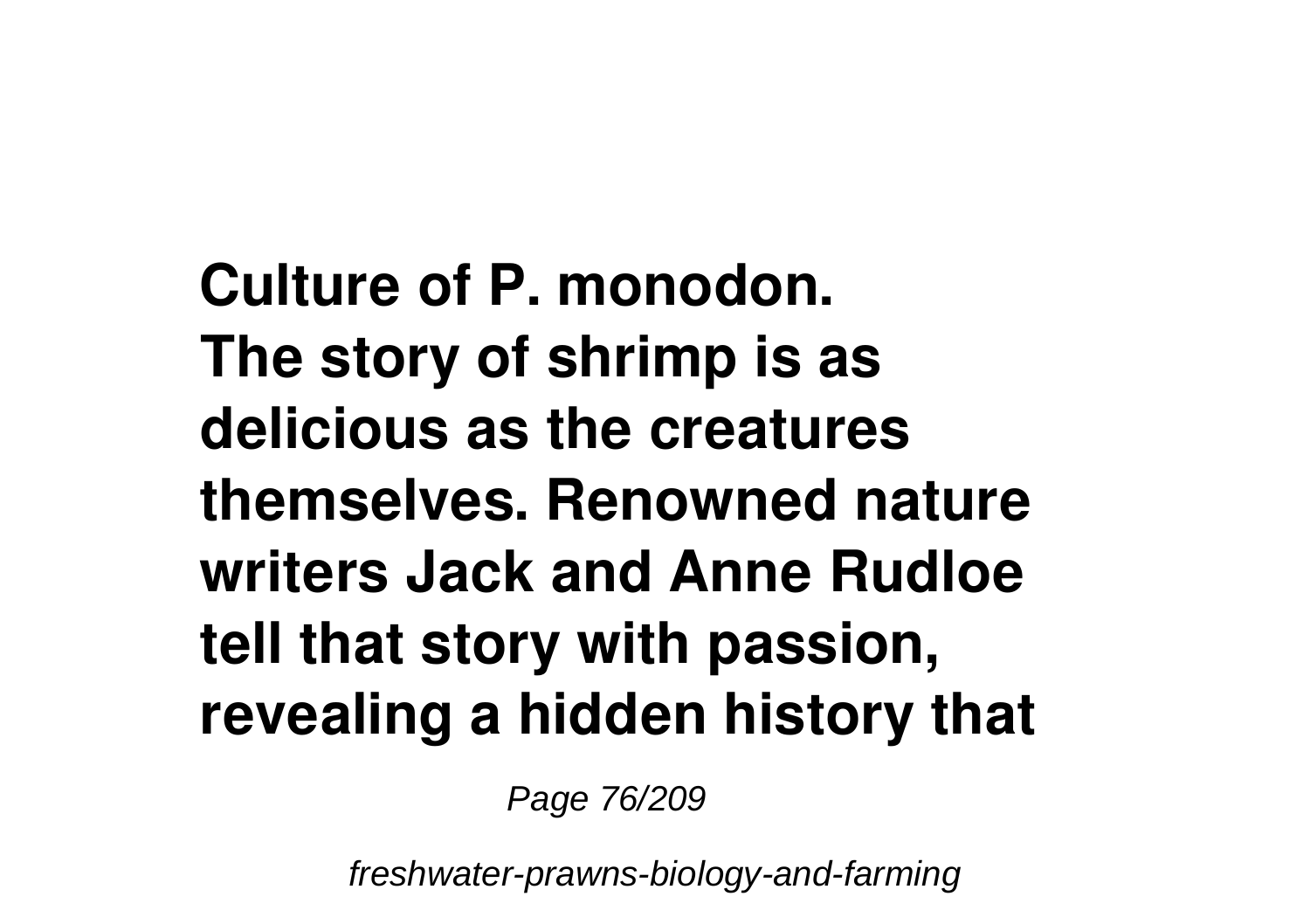**has spanned millennia. You'll discover the human stories and heritage behind centuries of shrimping, around the world; meet the most remarkable of the world's 4,000 species of shrimp; come aboard ragged old shrimp**

Page 77/209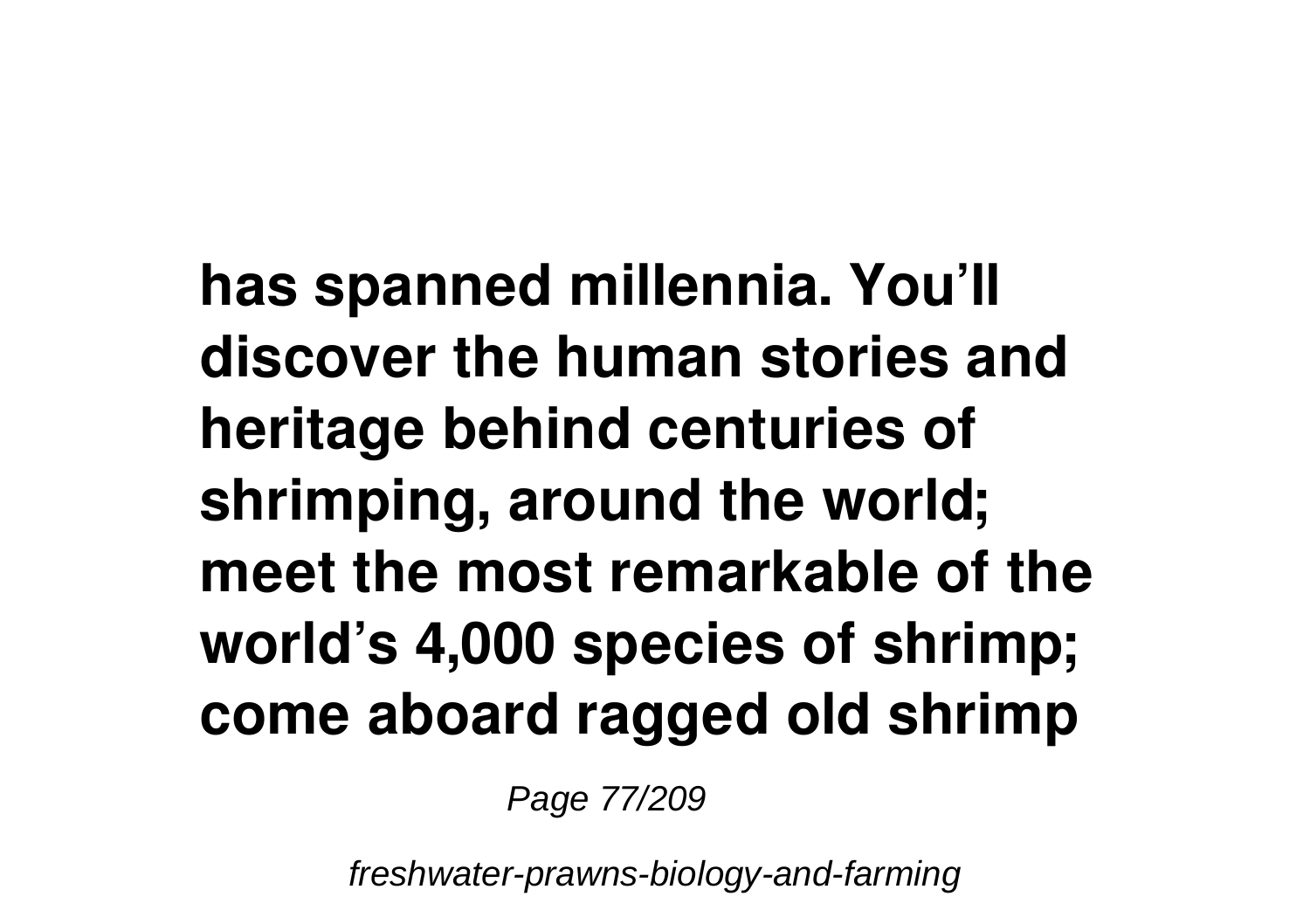**boats, and spy on high-tech shrimp tanks; discover why shrimp may be a restaurant's best friend, and a land speculator's worst nightmare. You'll meet people who love to eat shrimp, the fishermen who**

Page 78/209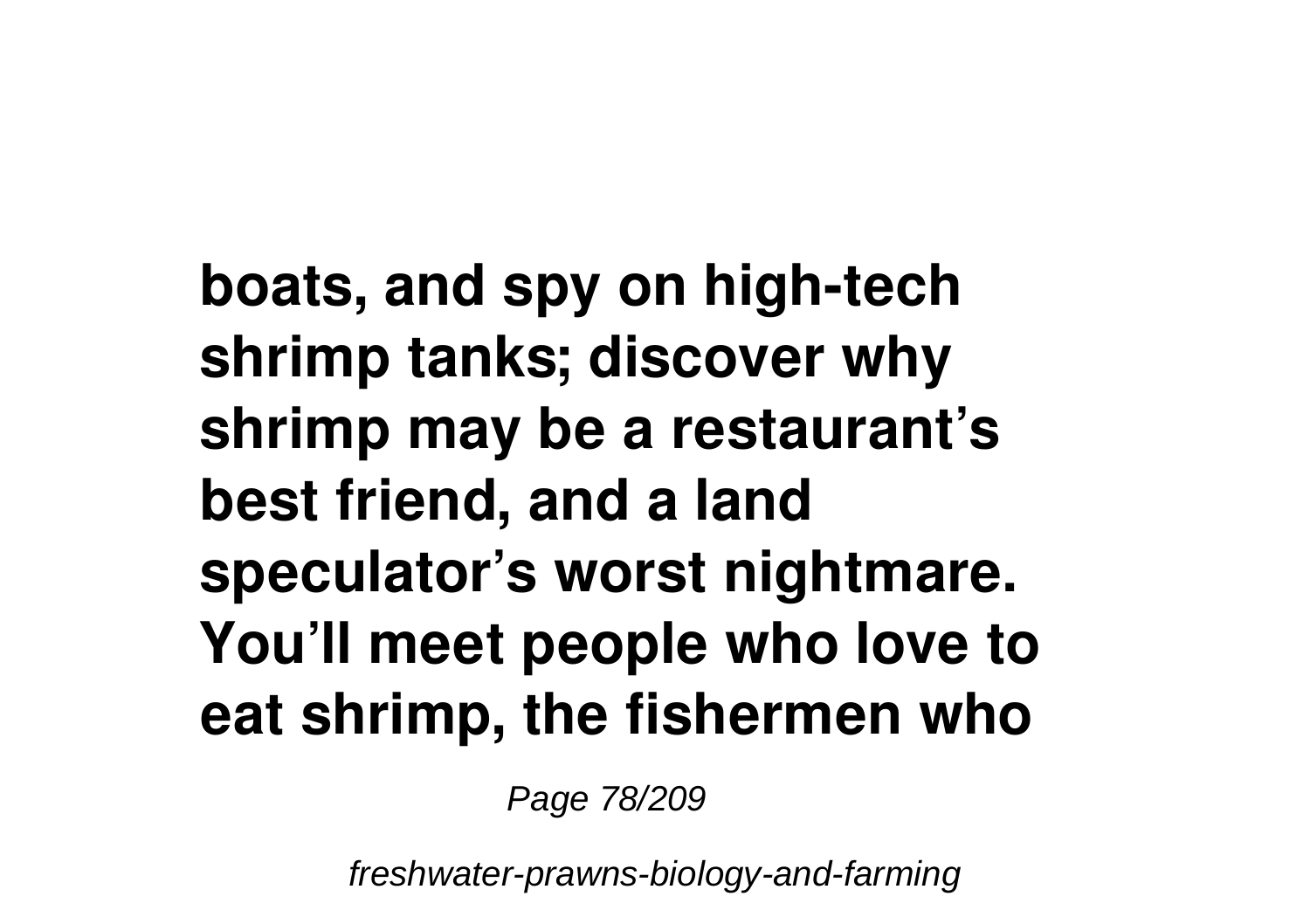**roam the seas catching them, and the aquaculturists who raise them in ponds, selling them more cheaply than fishermen ever could. You'll gain powerful new insights into a conflict that's as old as humanity itself: the**

Page 79/209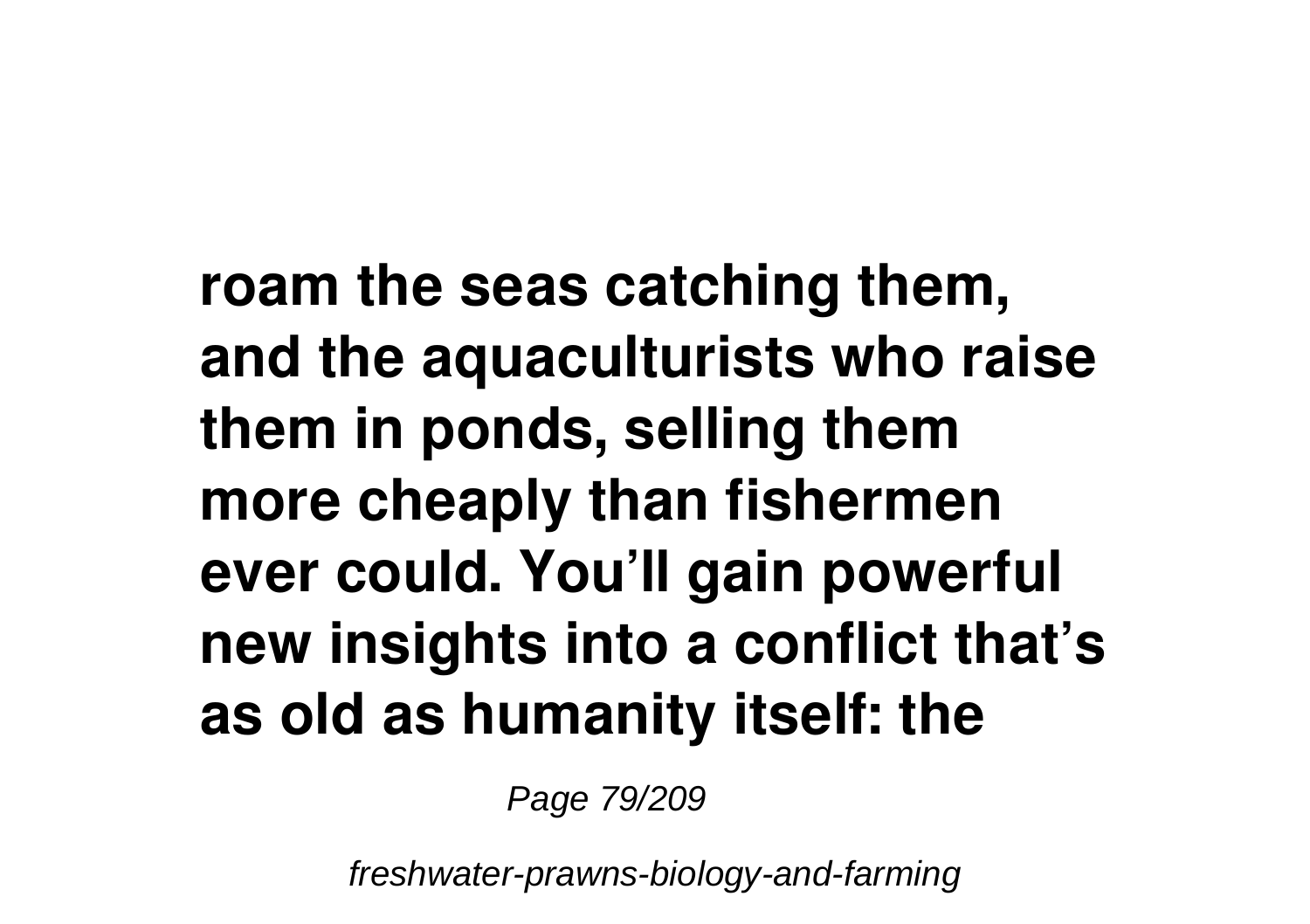**conflict between huntergatherers and farmers. You'll discover the vastness and diversity of both nature and humanity, as you travel from abandoned Mayan tombs to the California Gold Rush; from the**

Page 80/209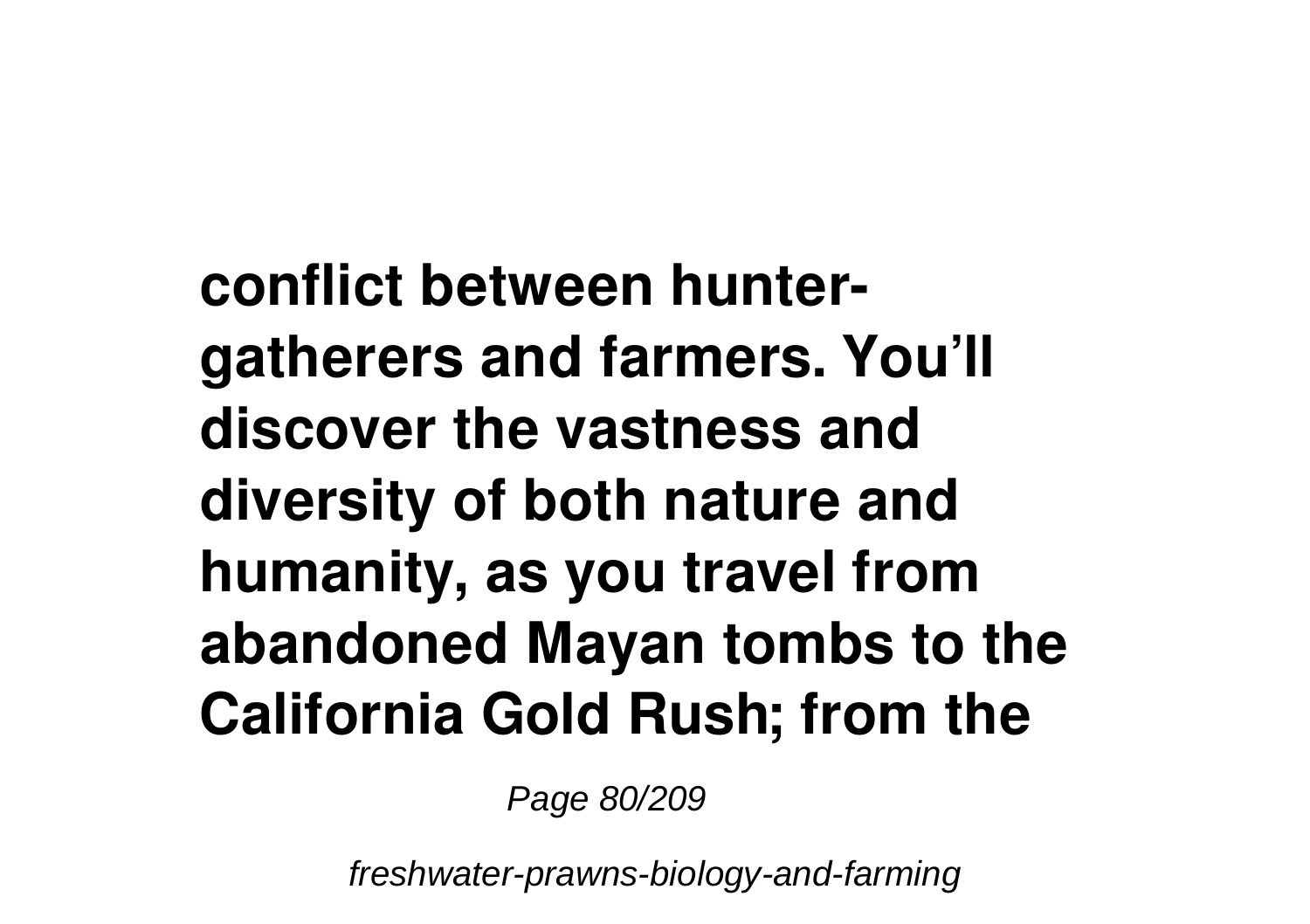**heart of Cajun country to the English Channel. You will learn things you never imagined about microbiology and real estate, about economics and ecosystems. And, as you meet the people around the world**

Page 81/209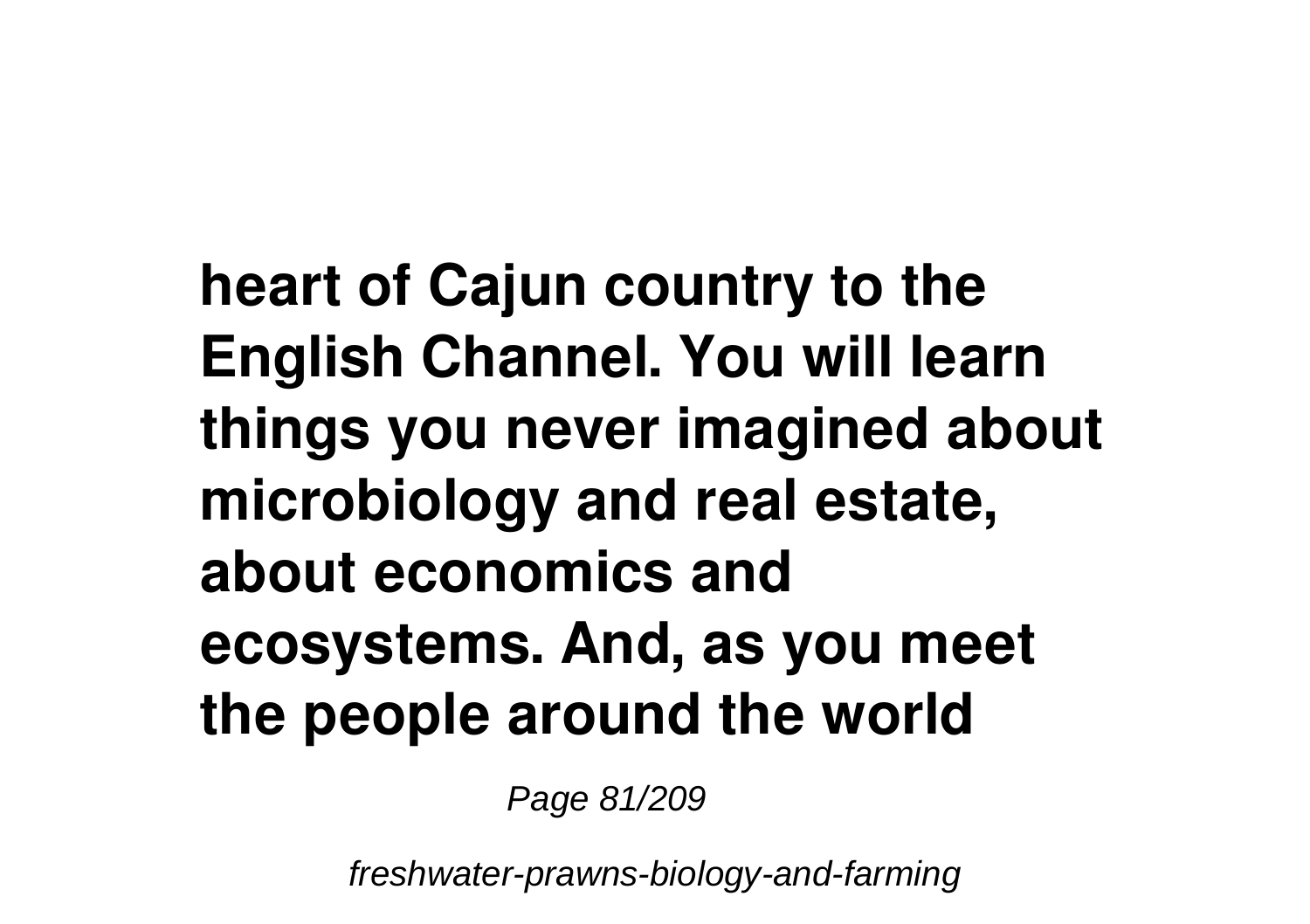**who've caught, sold, cooked, and loved shrimp, you might just meet your own ancestors. Read this book, and you'll never feel the same way about shrimp again: you'll love it even more. Biodiversity, Taxonomy, Biology**

Page 82/209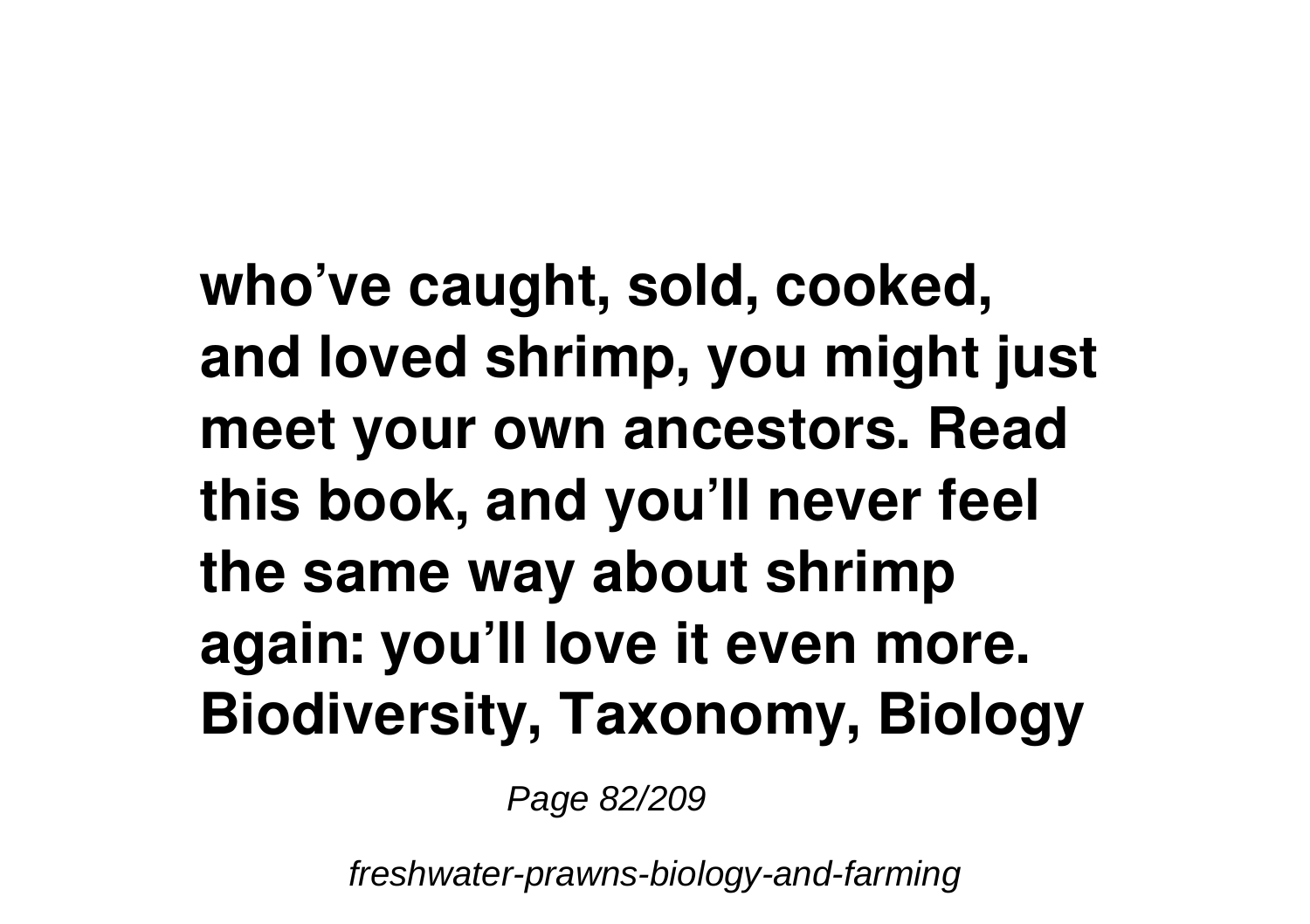**and Management Sustainable Aquaculture Techniques The Market for Aquaculture Products On-Farm Feeding and Feed Management in Aquaculture**

Page 83/209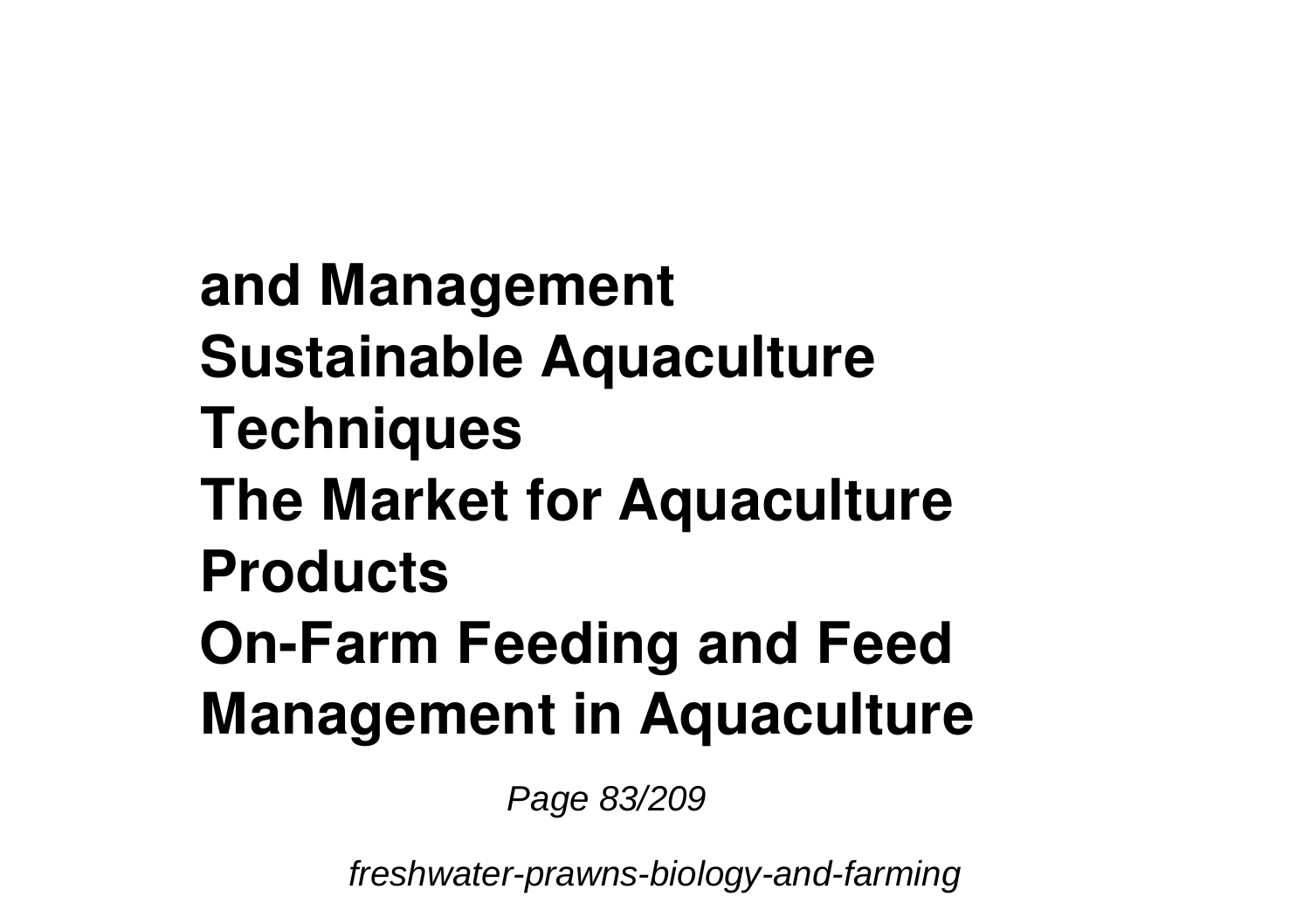**Proceedings of the International Symposium held at Mombasa, Kenya, 24–30 September 1990 Aquaculture Training Manual** Macrobrachium: The culture of fresh water prawns is a compilation of the global Page 84/209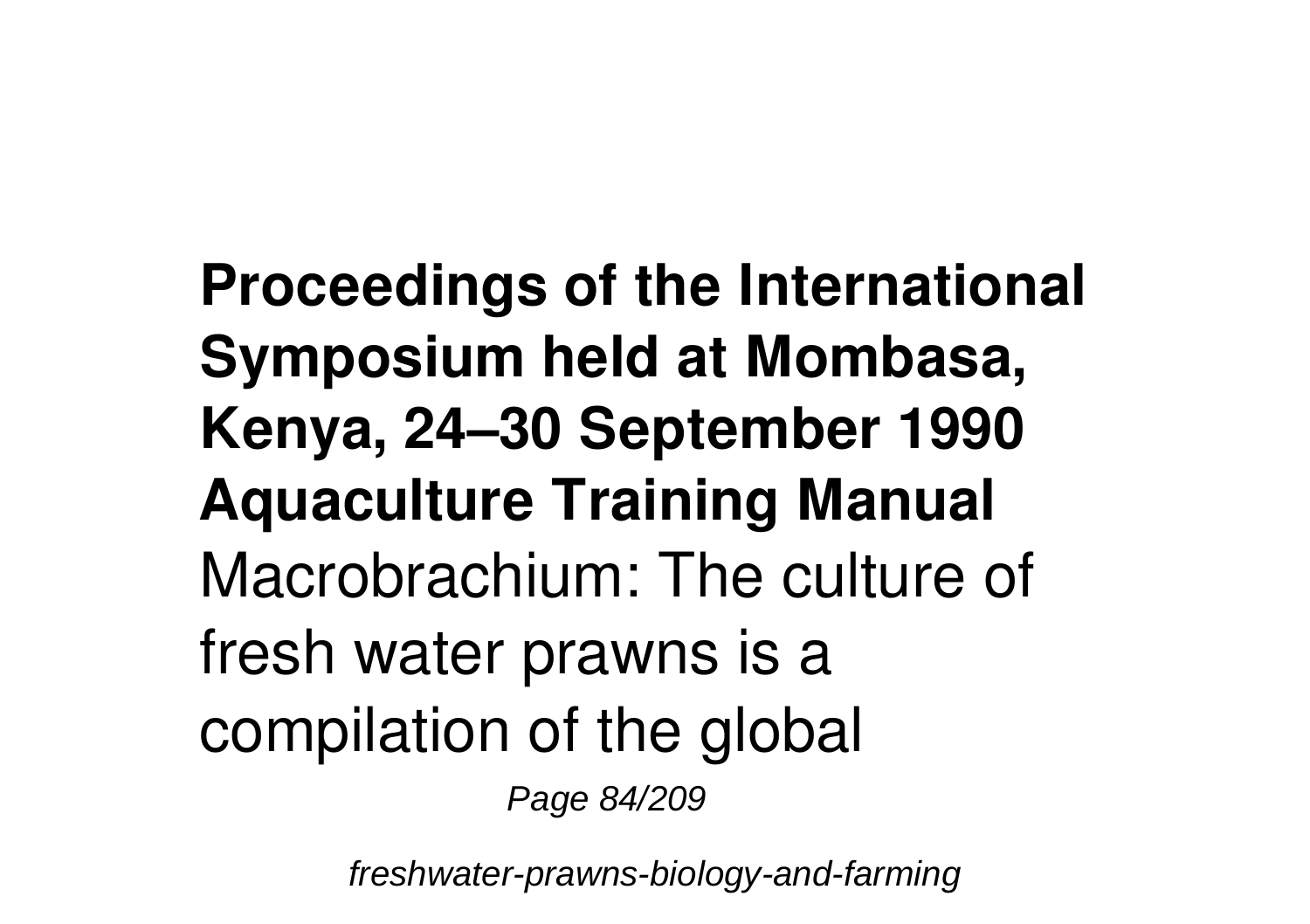information on the farming of freshwater prawns of the genus Macrobrachium with special emphasis on India. Beginning with a brief introduction to the biology of giant freshwat Total shrimp production in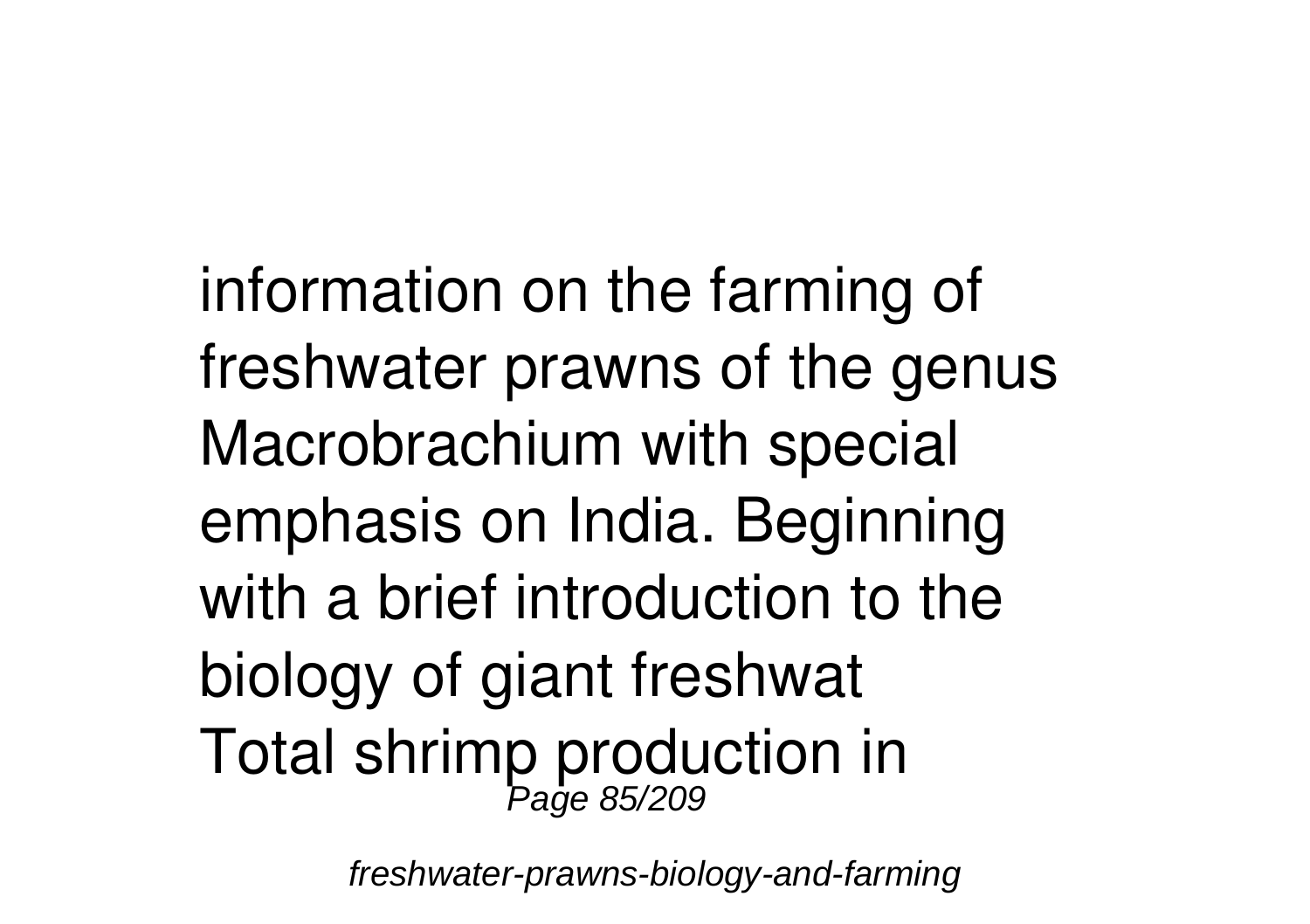Bangladesh increased from 14 773 tonnes in 1986 to 128 313 ton in 2014. In parallel with contribution of the shrimp sector to the local and national economy of the country, it has caused some negative impacts Page 86/209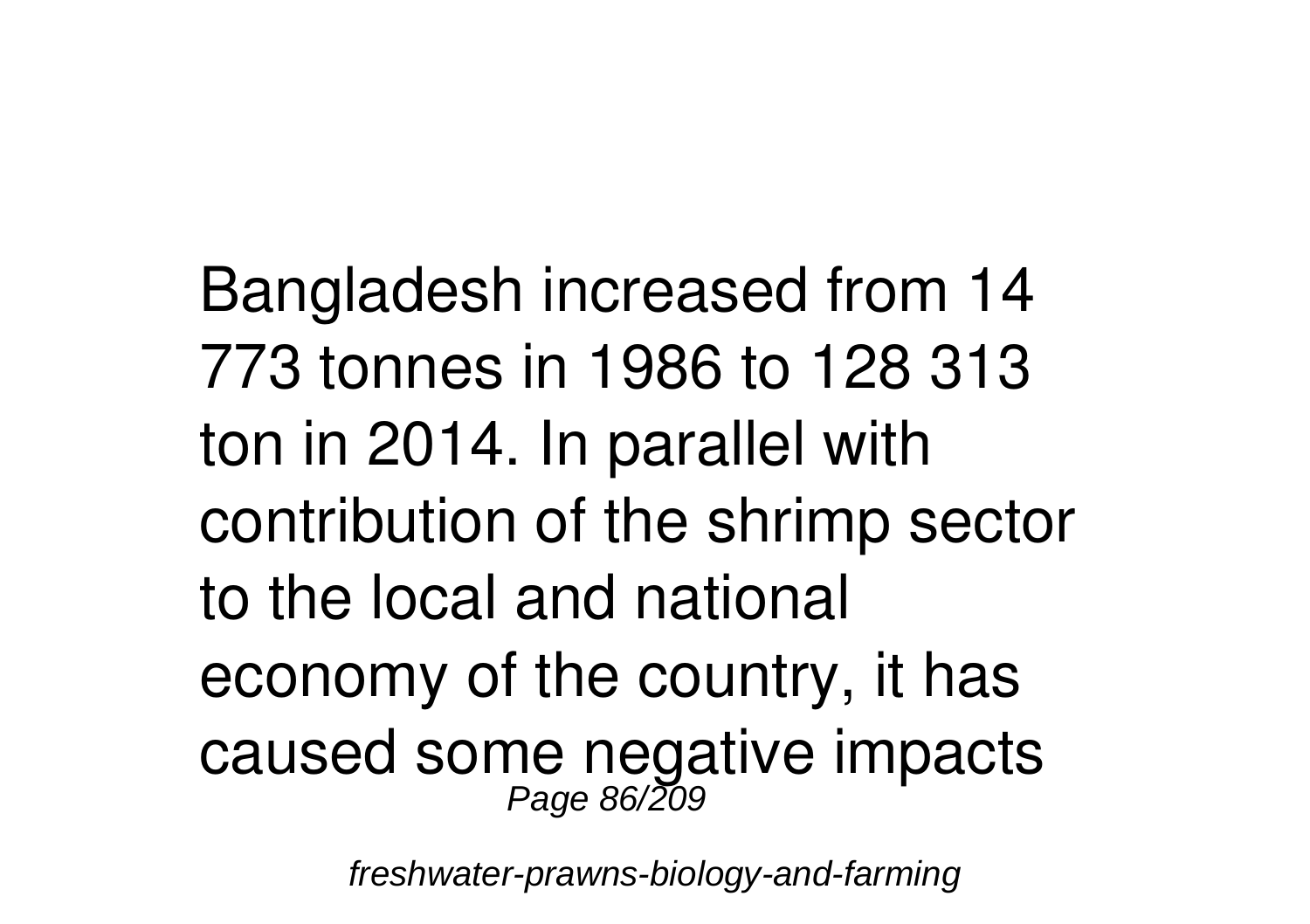on local ecosystems. This includes deterioration of soil and water quality, depletion of mangrove forest, decrease in population of local species of fish among others. There have also been some socio-economic Page 87/209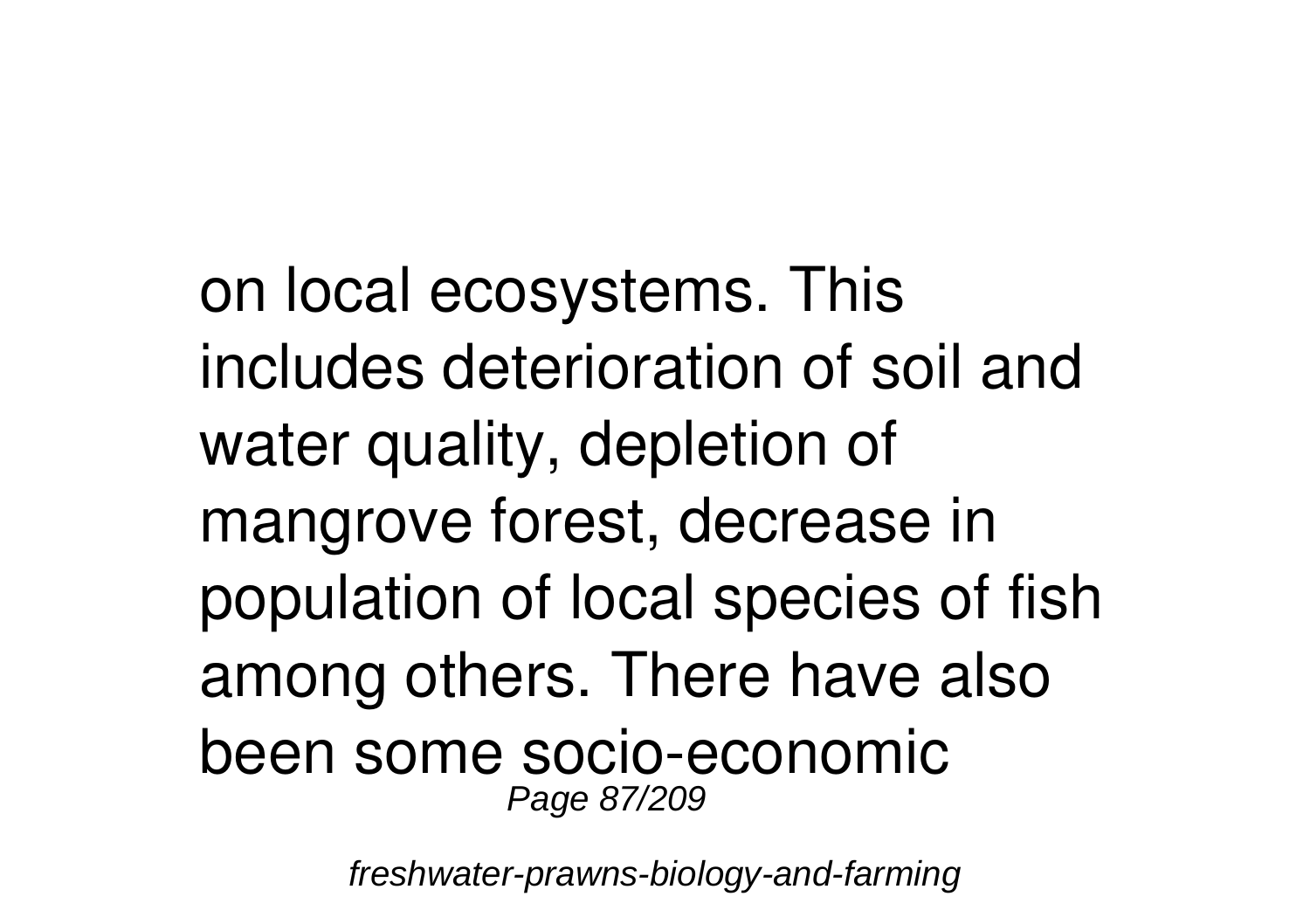consequences on the livelihood patterns of people livin g in coastal areas. At this stage, a paradigm shift is needed away from current shrimp farming practices to a more holistic and integrated approach that Page 88/209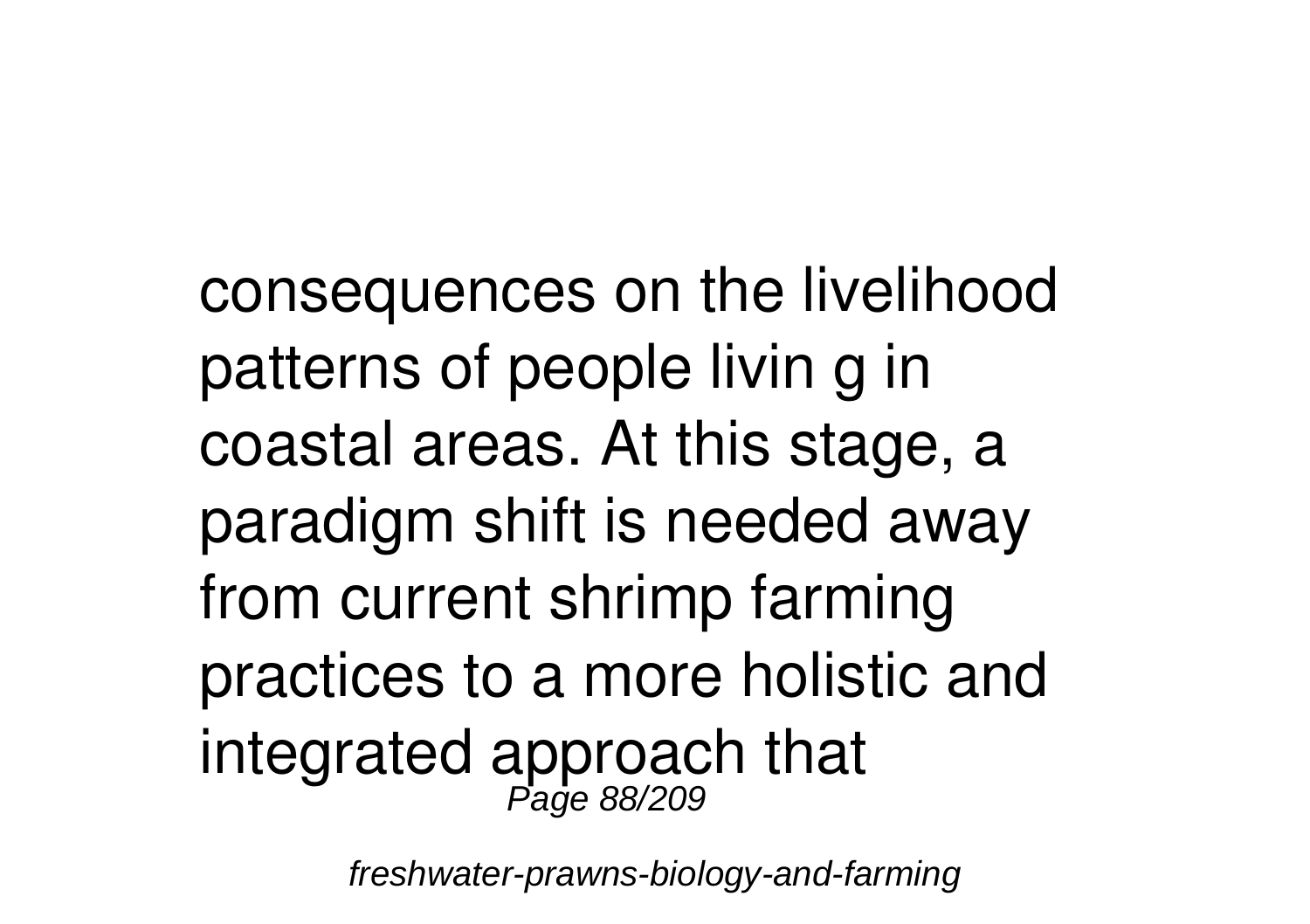accounts for environmental integrity and social cohesion. In this paper, the ongoing measures to improve and streamline environmental performance of shrimp farming in Bangladesh are analyzed and a Page 89/209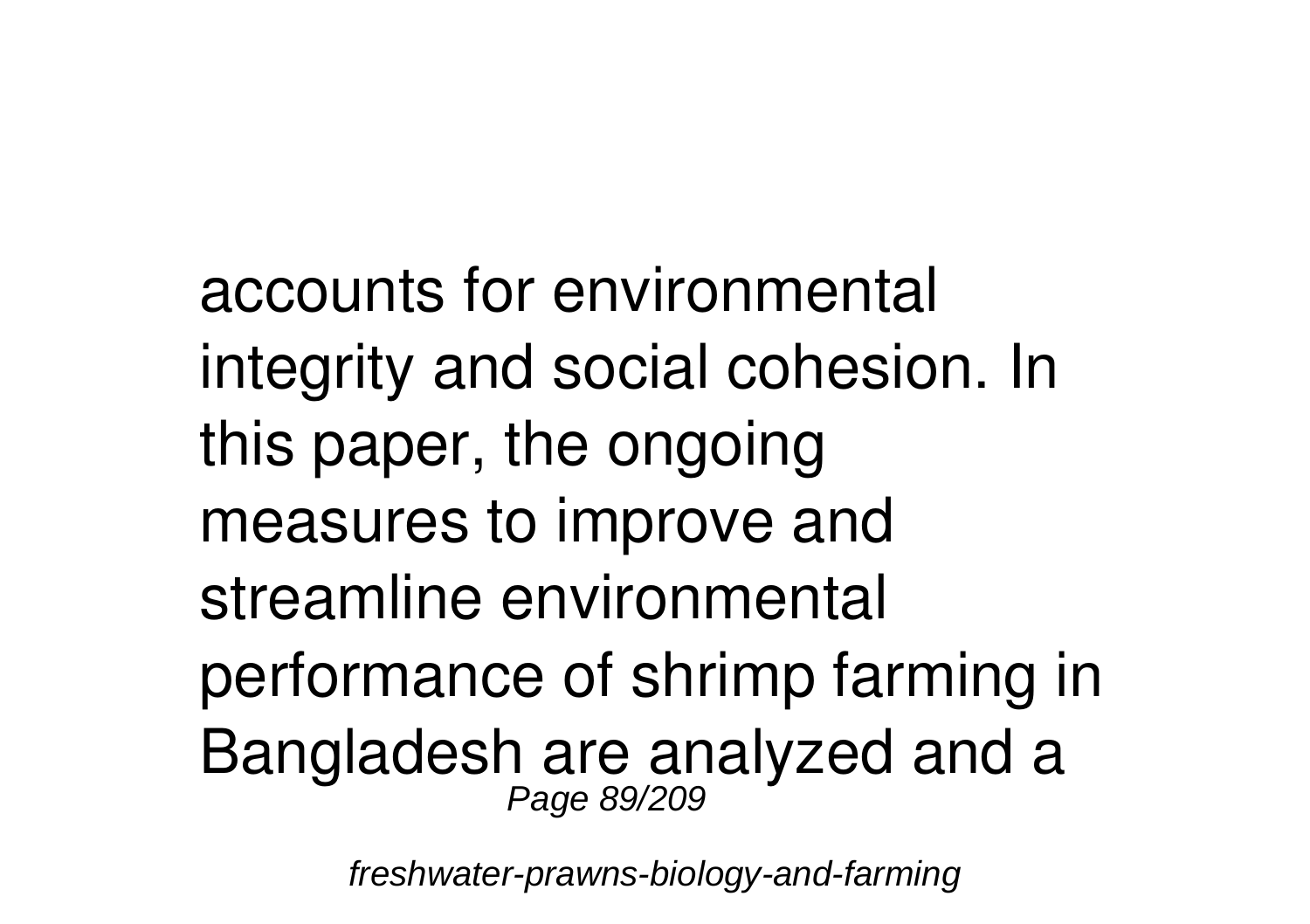number of measures are proposed. The output from world aquaculture, a multi–billion dollar global industry, continues to rise at a very rapid rate and it is now acknowledged that it will take Page 90/209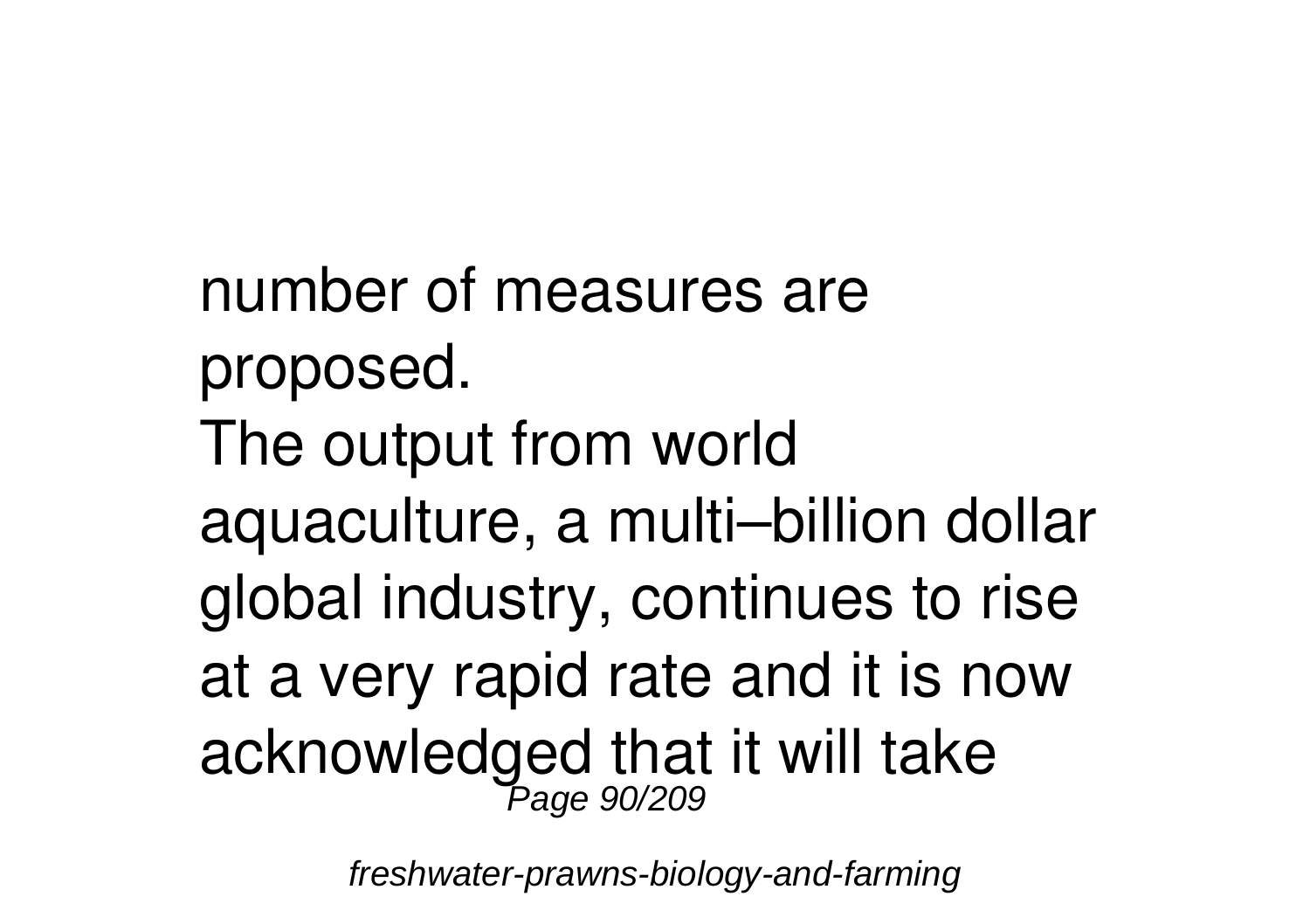over from fisheries to become the main source of animal and plant products from aquatic environments in the future. Since the first edition of this excellent and successful book was published, the aquaculture Page 91/209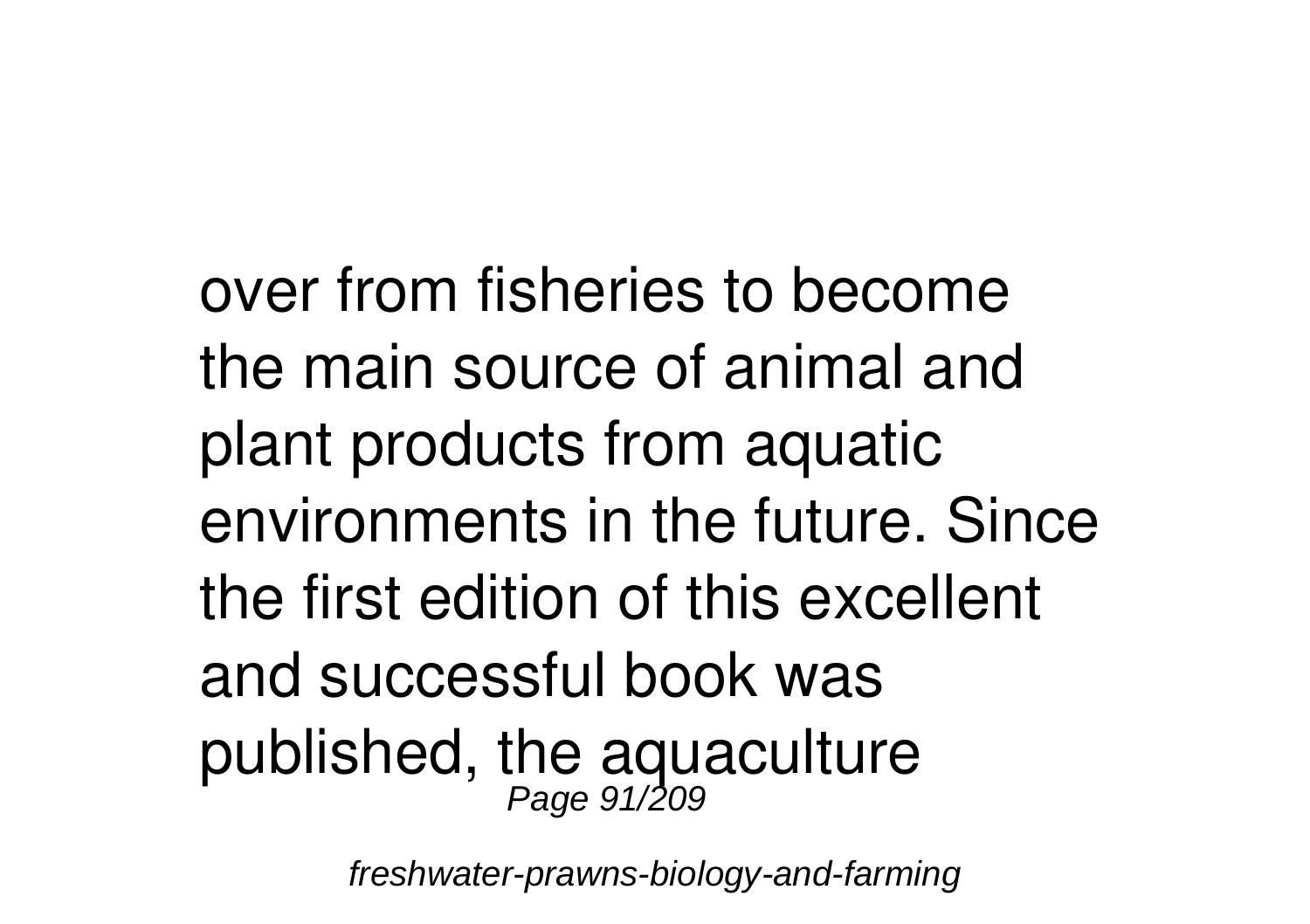industry has continued to expand at a massive rate globally and has seen huge advances across its many and diverse facets. This new edition of Aquaculture: Farming Aquatic Animals and Plants covers all major aspects Page 92/209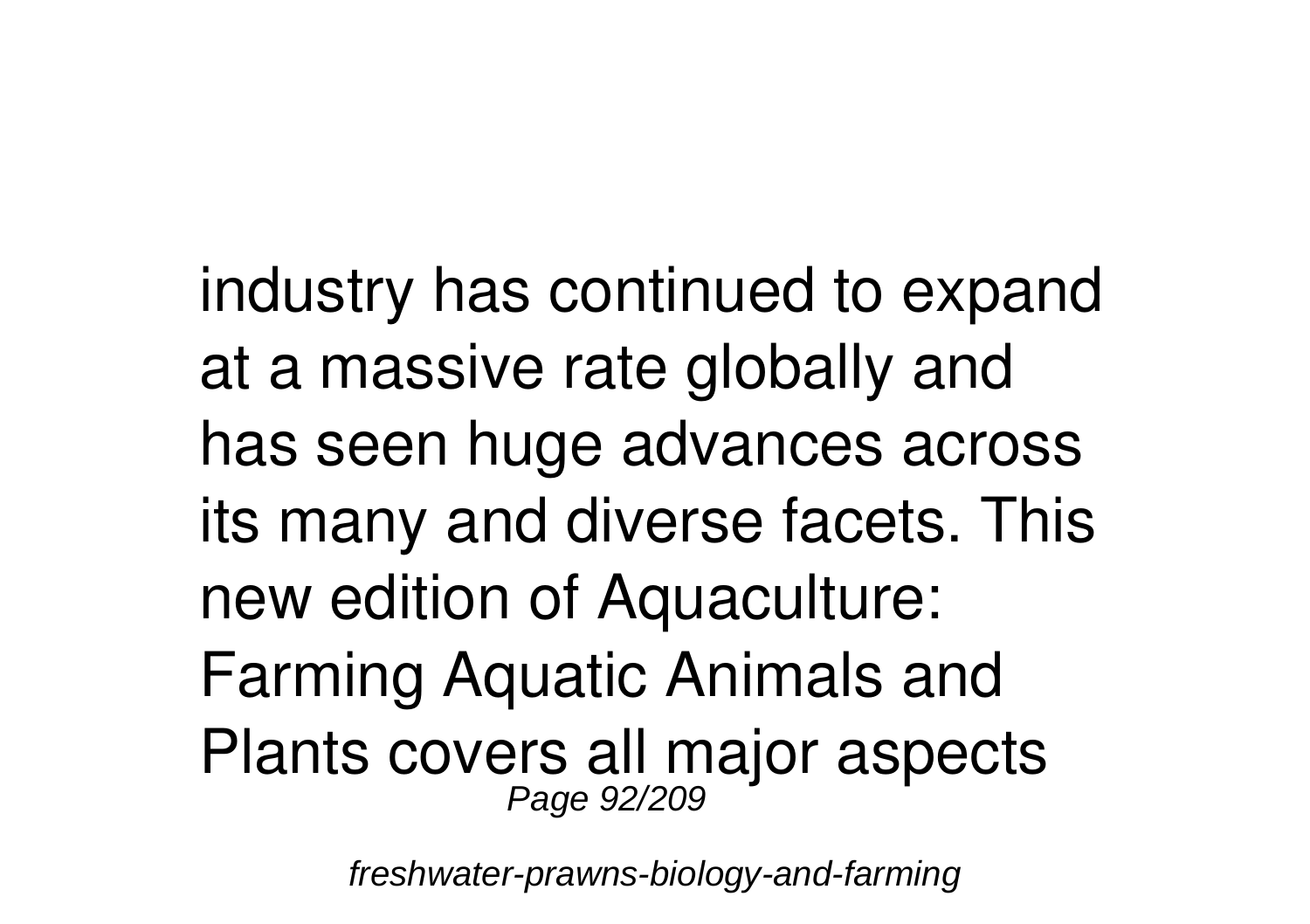of the culture of fish, shellfish and algae in freshwater and marine environments. Subject areas covered include principles, water quality, environmental impacts of aquaculture, desert aquaculture, reproduction, life Page 93/209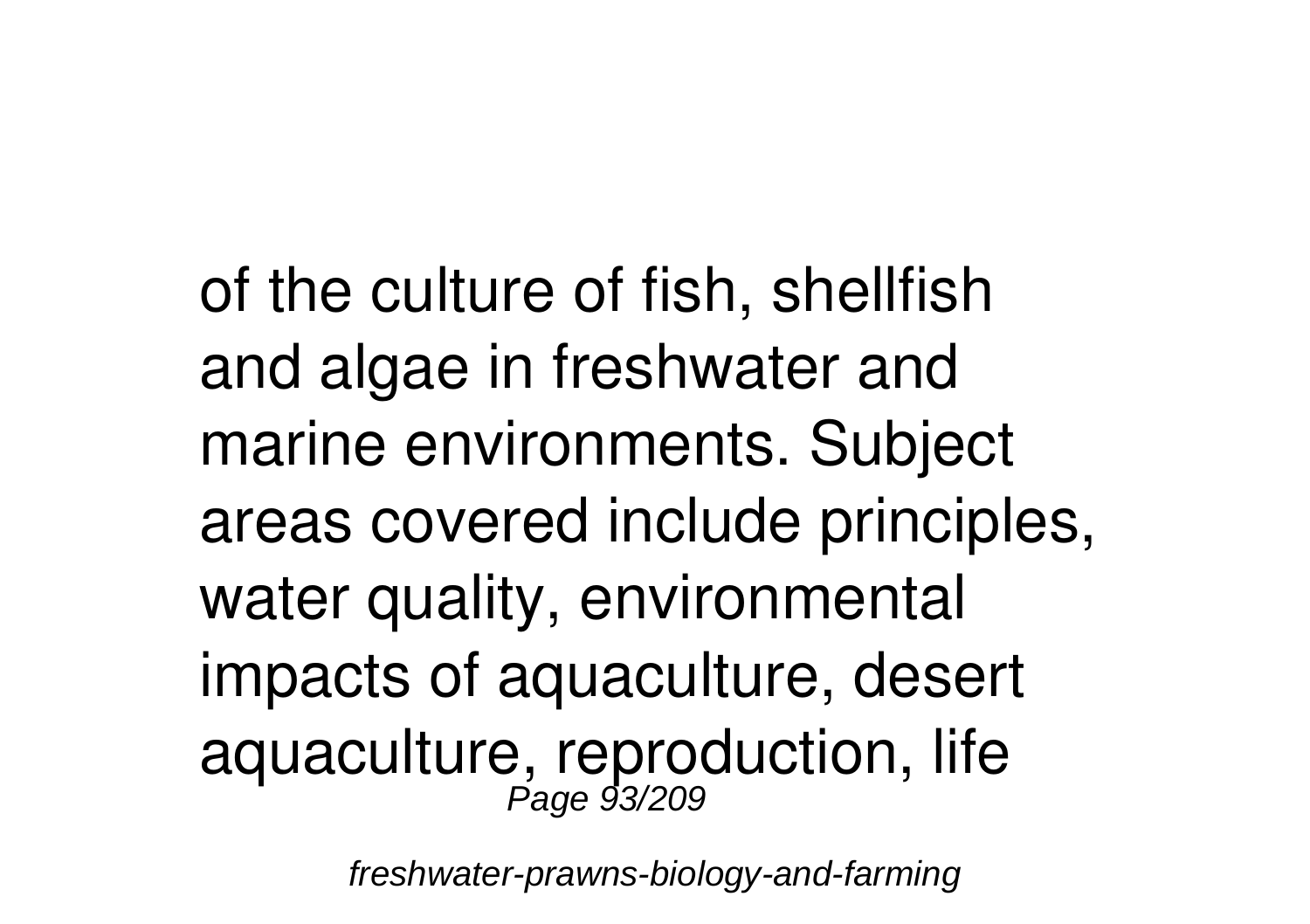cycles and growth, genetics and stock improvement, nutrition and feed production, diseases, vaccination, post–harvest technology, economics and marketing, and future developments of aquaculture. Page 94/209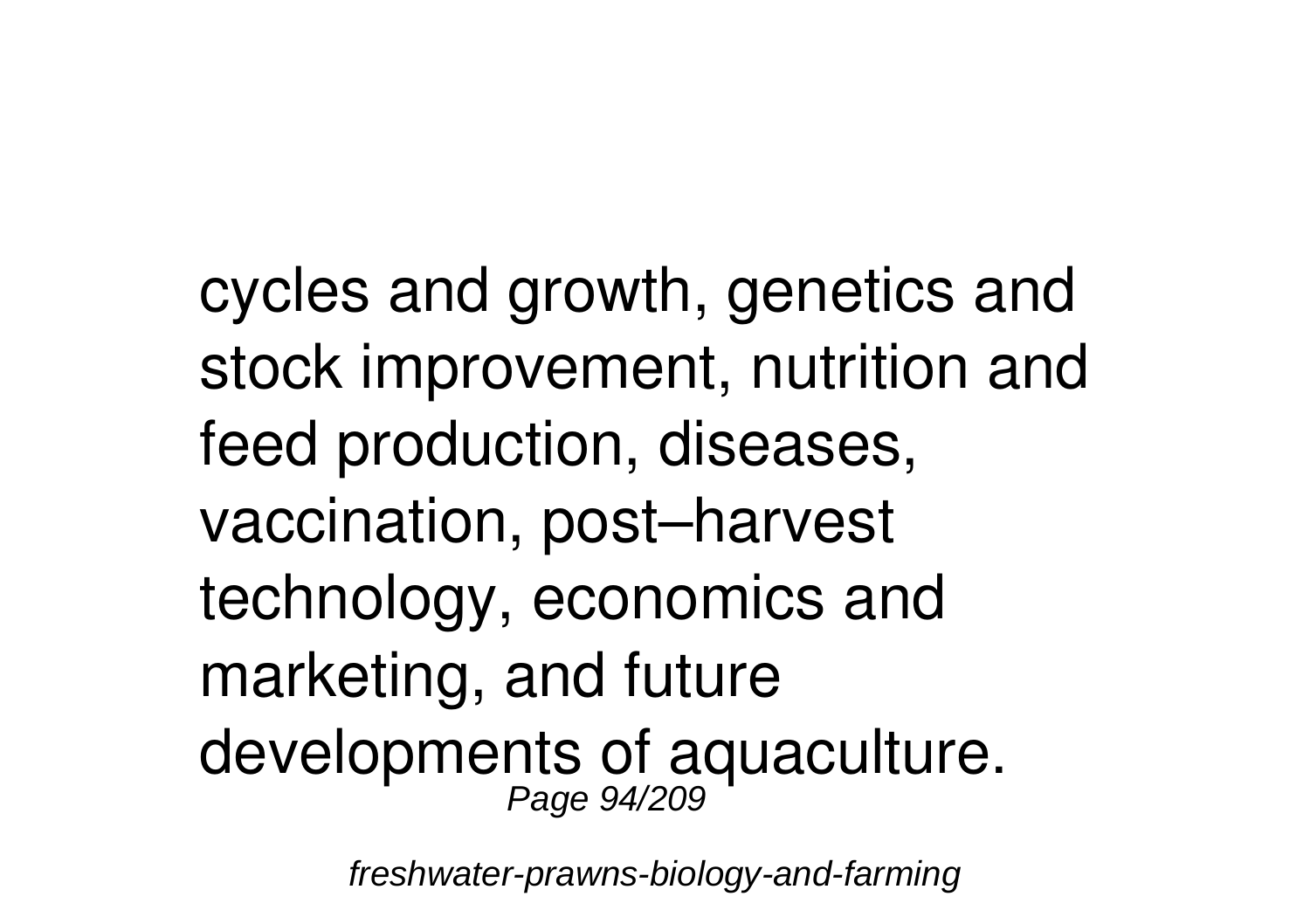Separate chapters also cover the culture of algae, carps, salmonids, tilapias, channel catfish, marine and brackish fishes, soft–shelled turtles, marine shrimp, mitten crabs and other decapod crustaceans, Page 95/209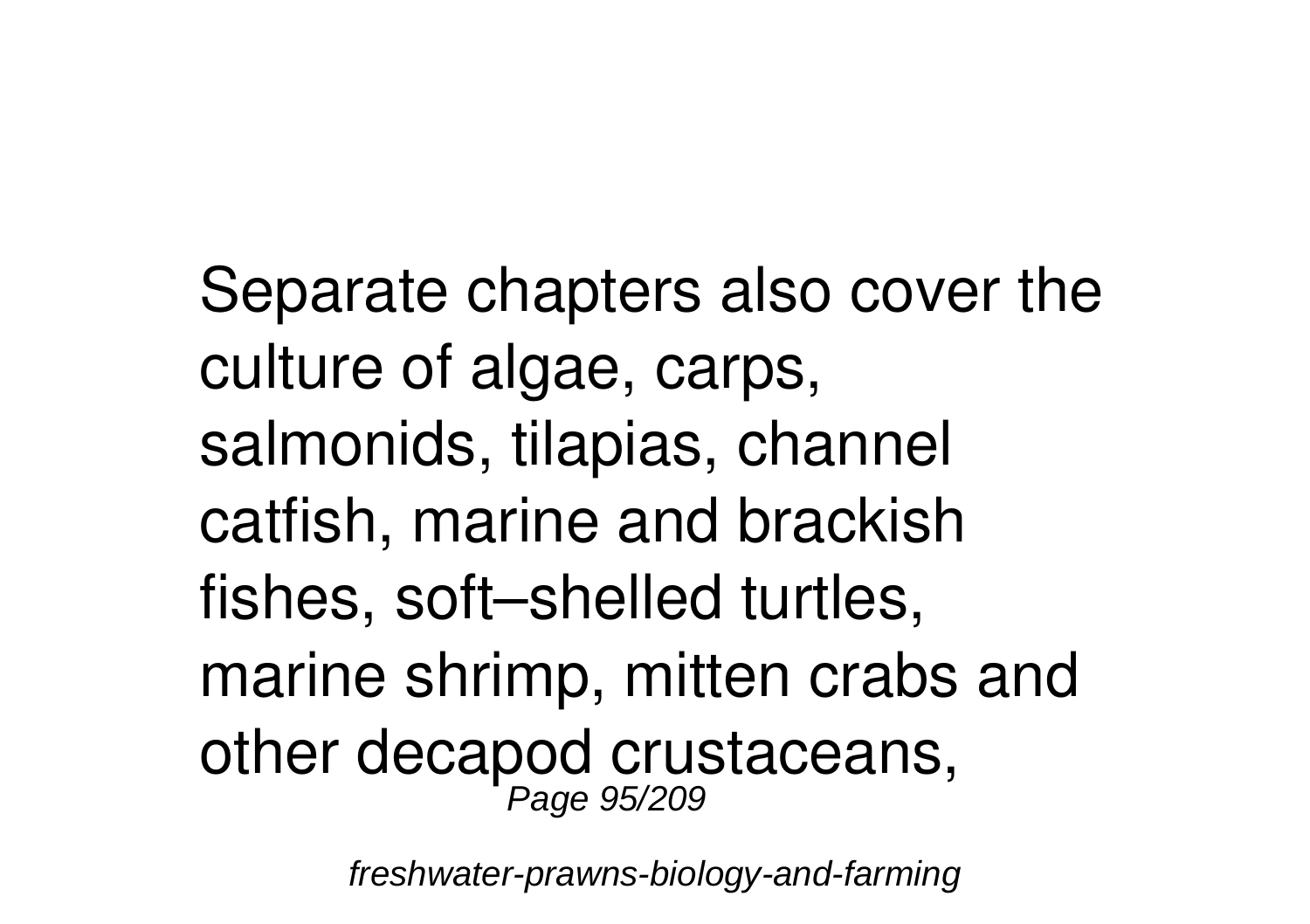bivalves, gastropods, and ornamentals. There is greater coverage of aquaculture in China in this new edition, reflecting China?s importance in the world scene. For many, Aquaculture: Farming Aquatic Animals and Page 96/209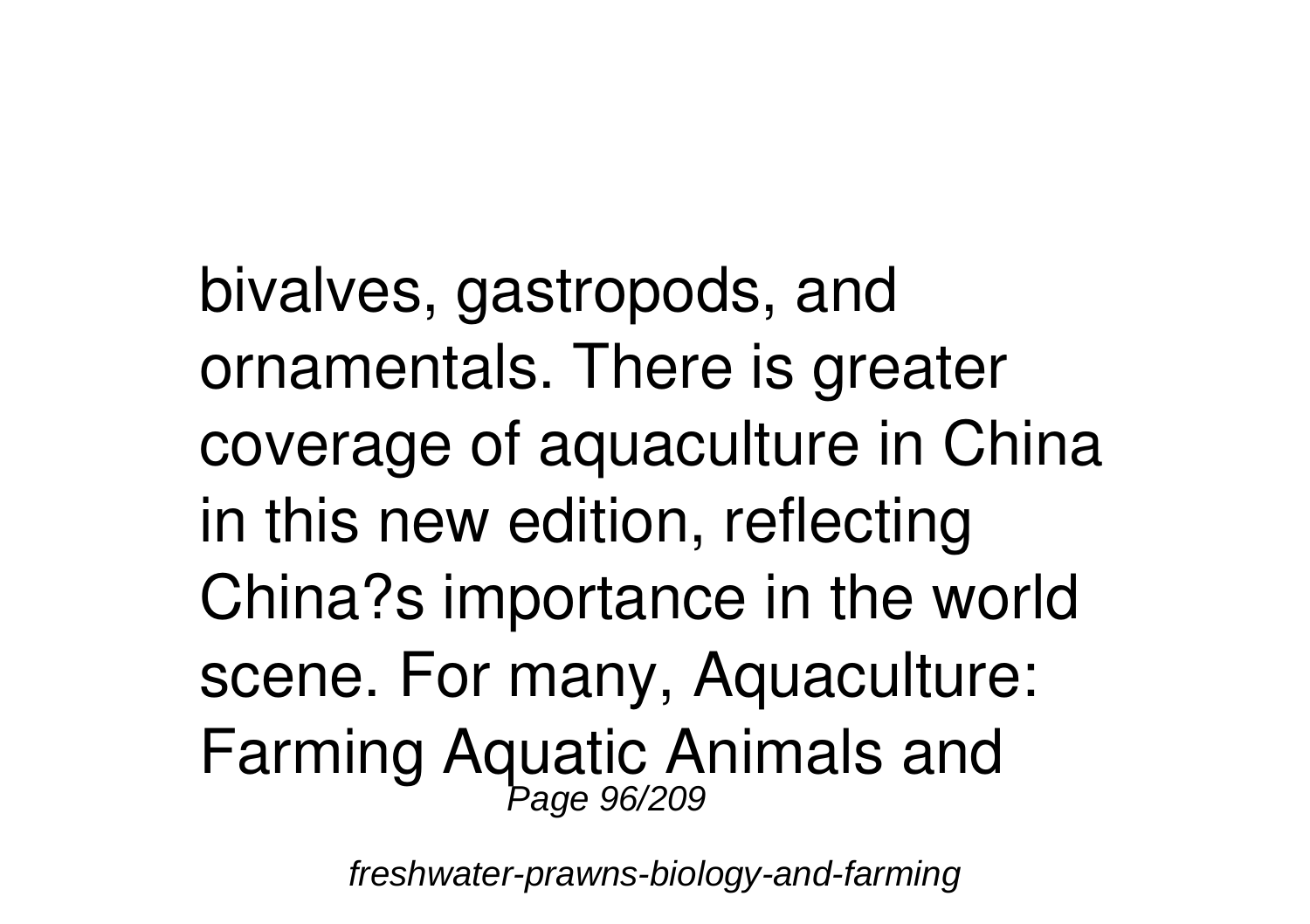Plants is now the book of choice, as a recommended text for students and as a concise reference for those working or entering into the industry. Providing core scientific and commercially useful information, Page 97/209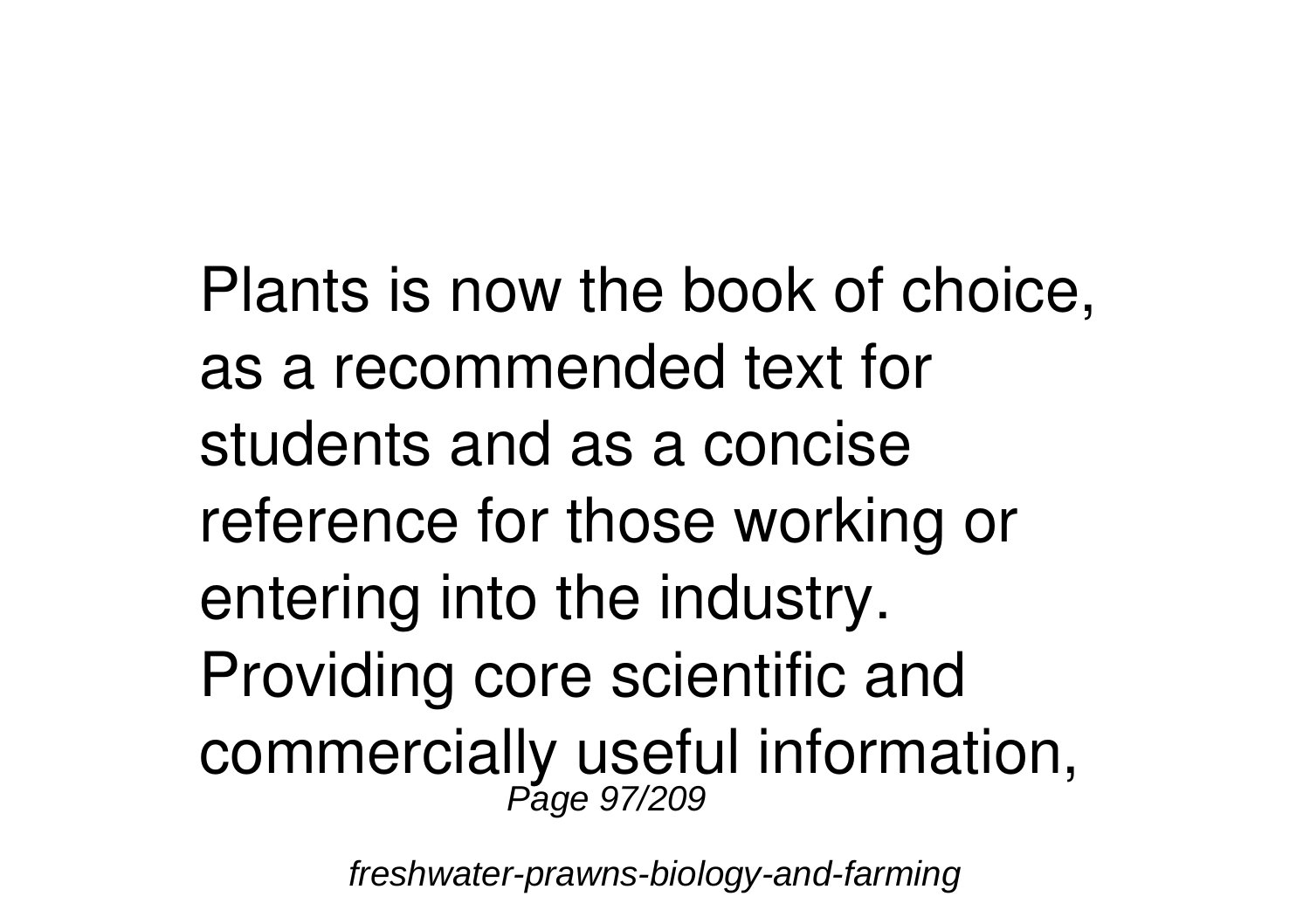and written by around 30 internationally–known and respected authors, this expanded and fully updated new edition of Aquaculture is a book that is essential reading for all students and professionals Page 98/209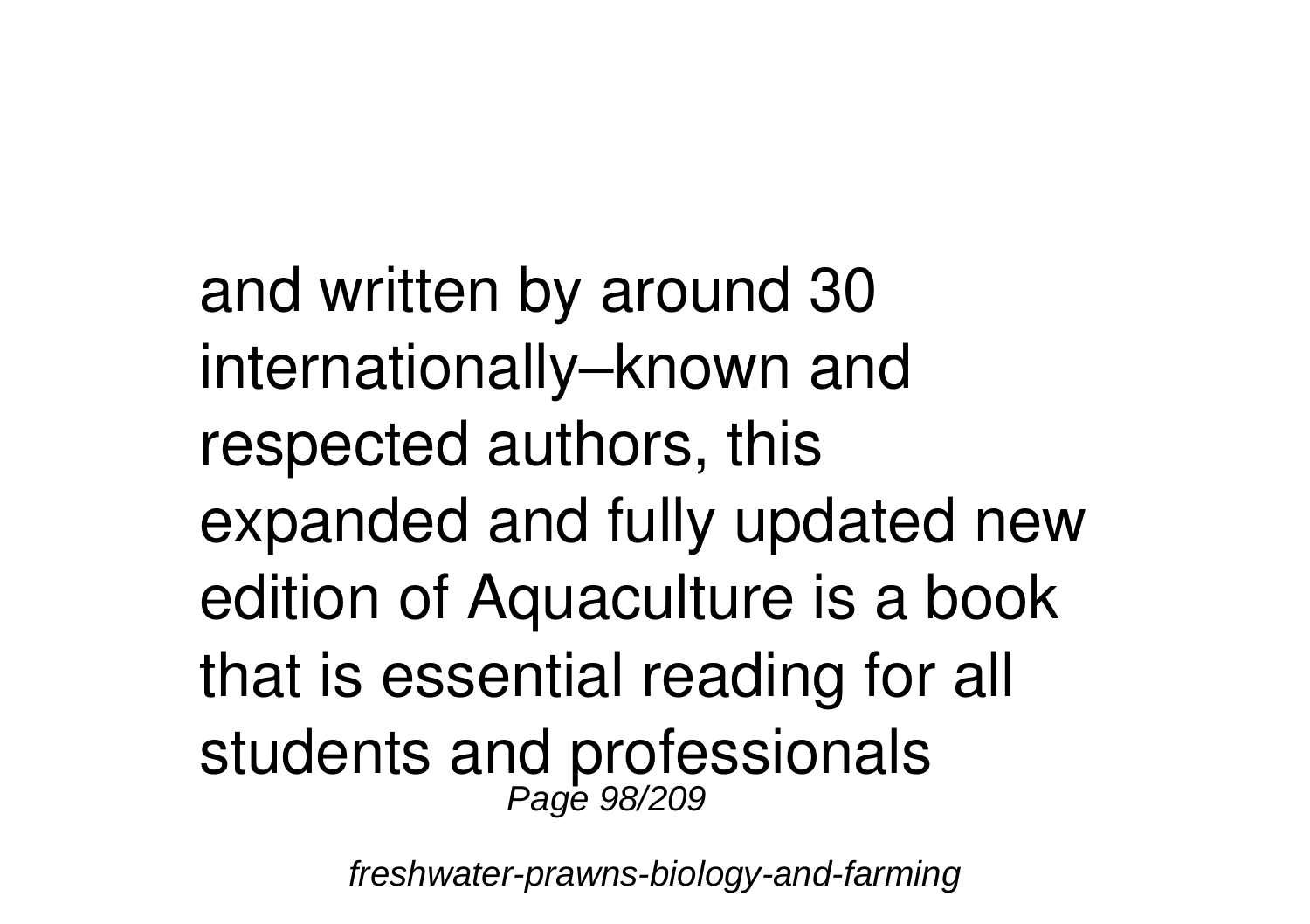studying and working in aquaculture. Fish farmers, hatchery managers and all those supplying the aquaculture industry, including personnel within equipment and feed manufacturing companies, will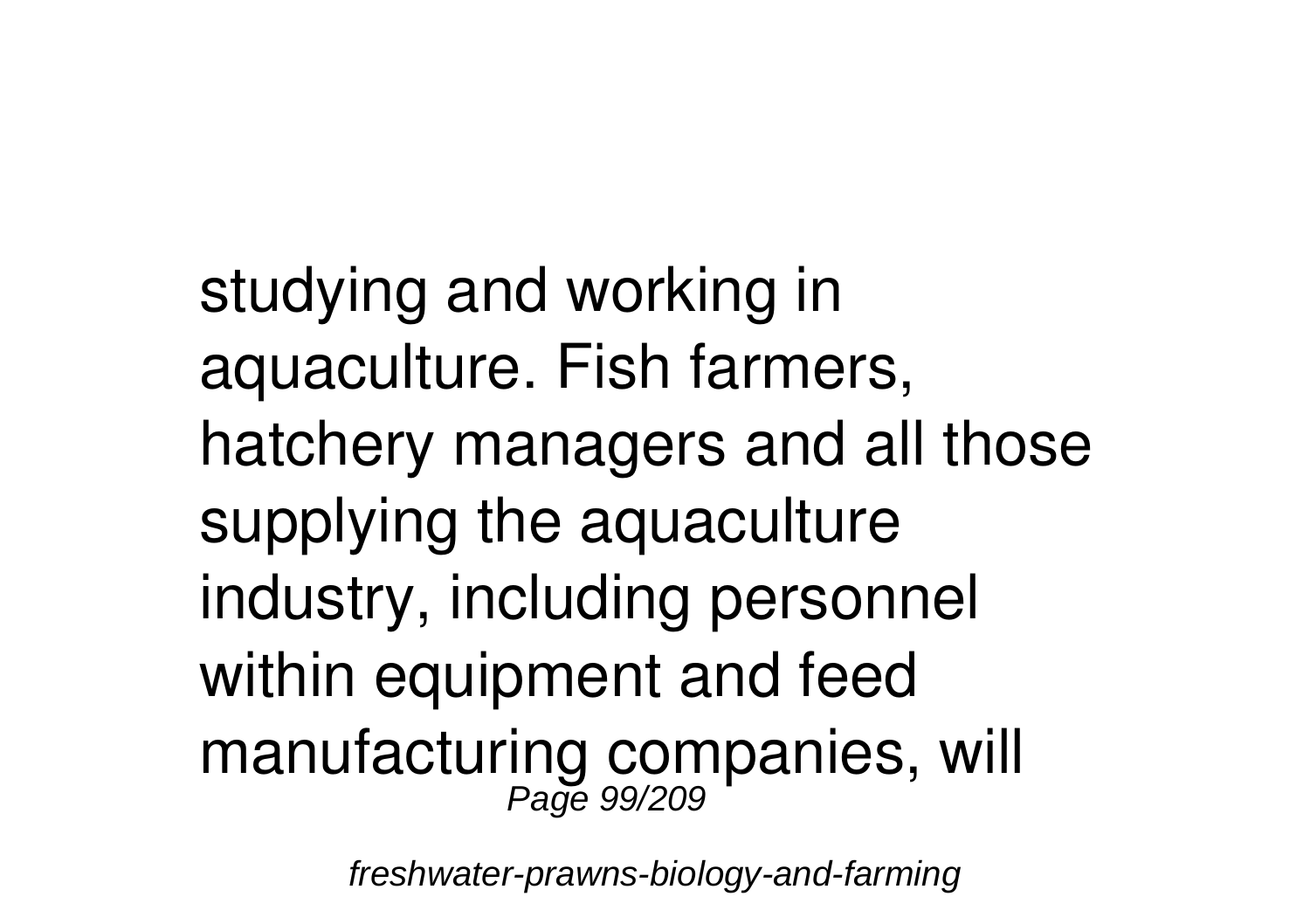find a great deal of commercially useful information within this important and now established book. Reviews of the First Edition "This exciting, new and comprehensive book covers all major aspects of the aquaculture Page 100/209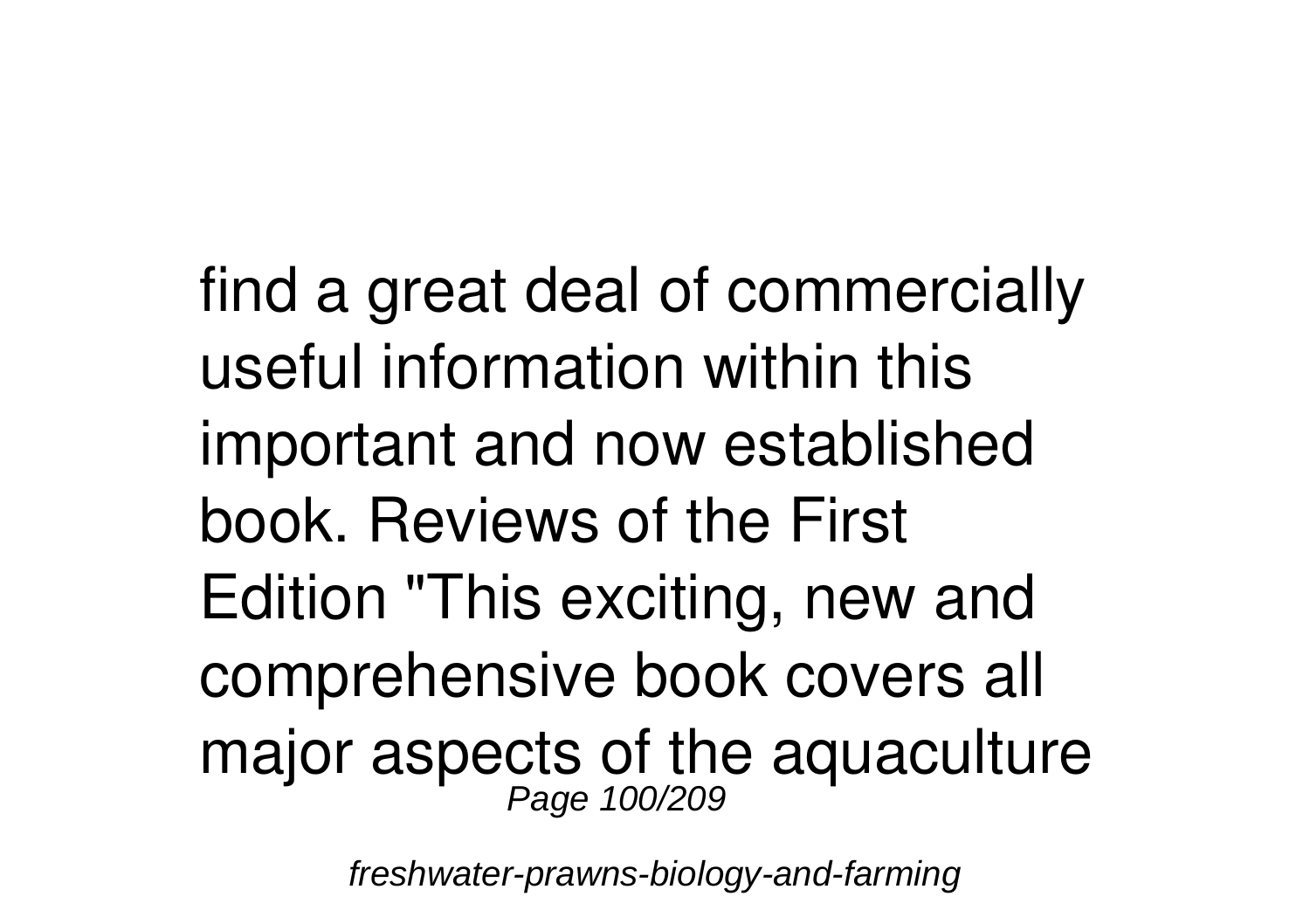of fish, shellfish and algae in freshwater and marine environments including nutrition and feed production." International Aquafeed "Do we really need yet another book about aquaculture? As far as this Page 101/209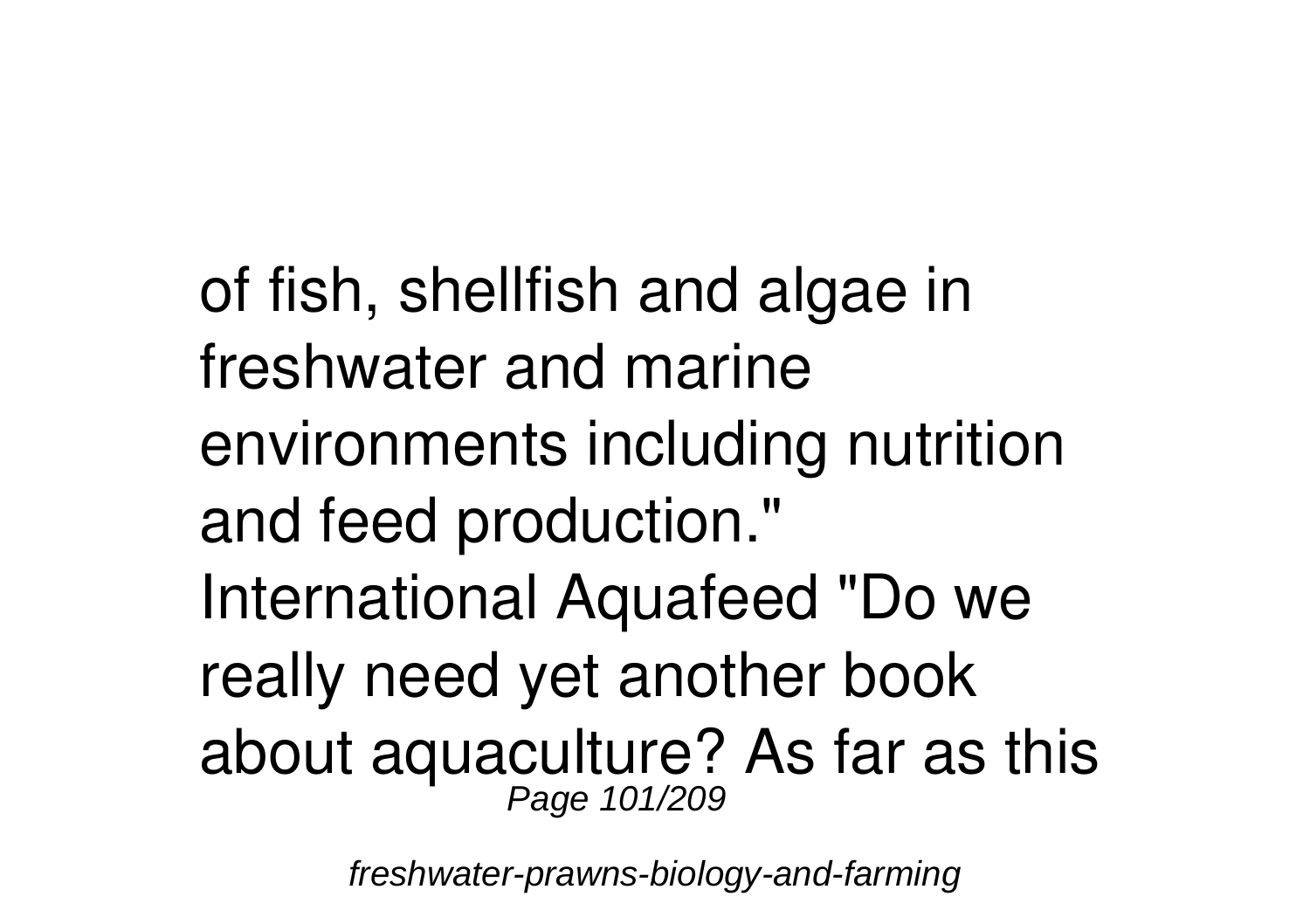502–page work goes, the answer is a resounding ?yes?. This book will definitely find a place in university libraries, in the offices of policy–makers and with economists looking for production and marketing Page 102/209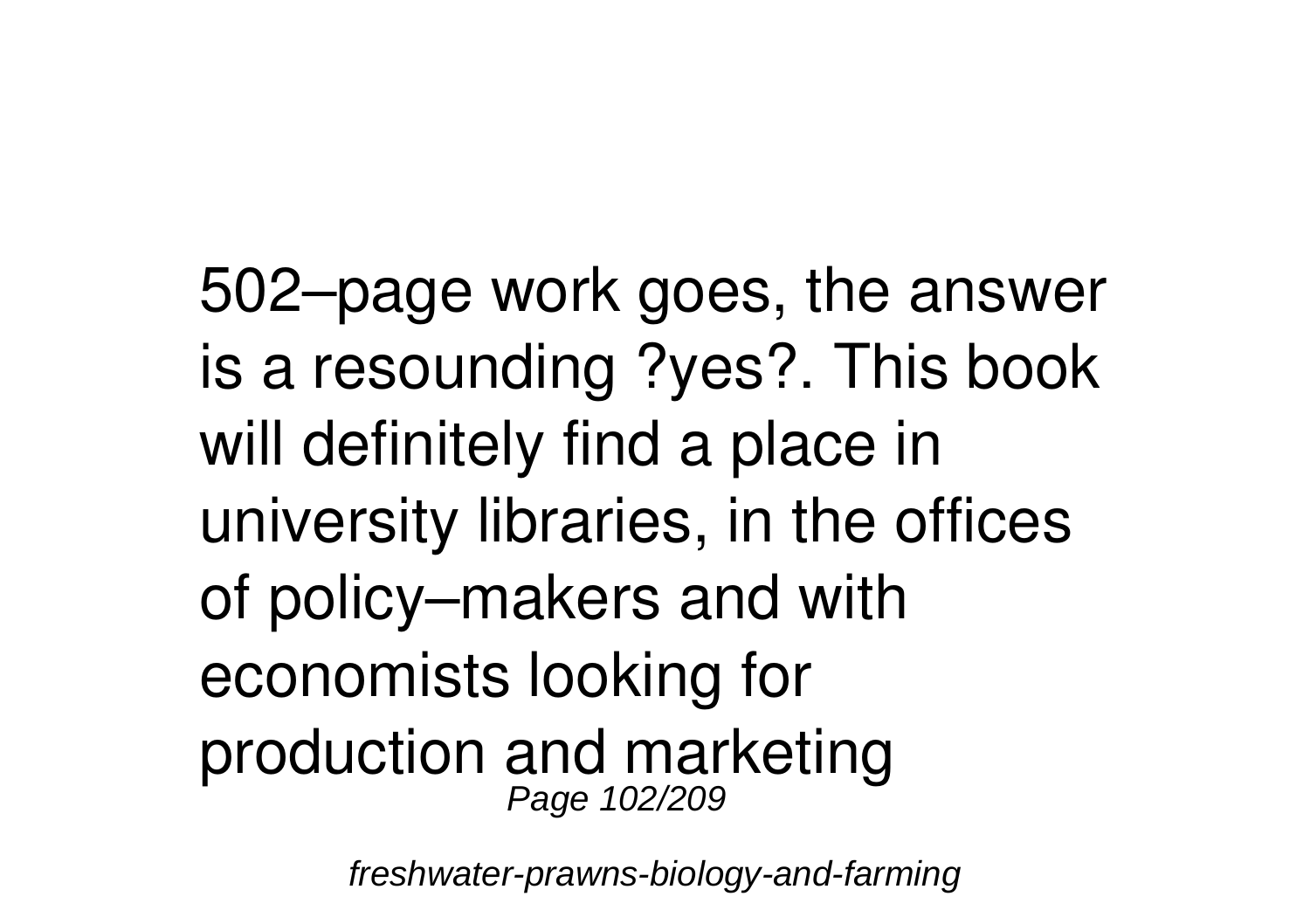figures. Fish farmers can benefit greatly from the thematic chapters, as well as from those pertaining to the specific plant or animal they are keeping or intending to farm. Also, they may explore new species, using the Page 103/209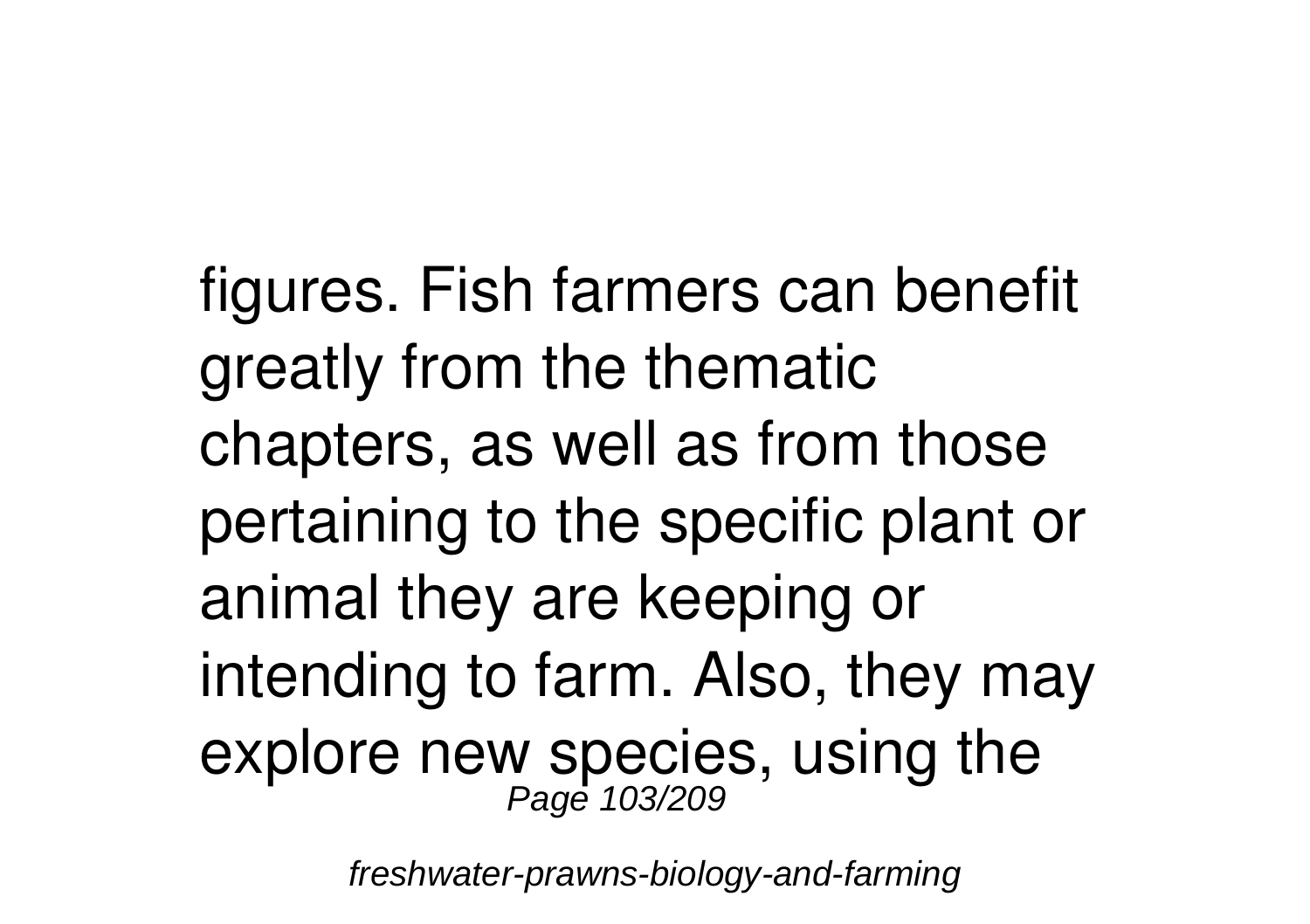wealth of information supplied." African Journal of Aquatic Science "Anyone studying the subject or working in any way interested in aquaculture would be well advised to acquire and study this wide–ranging book. Page 104/209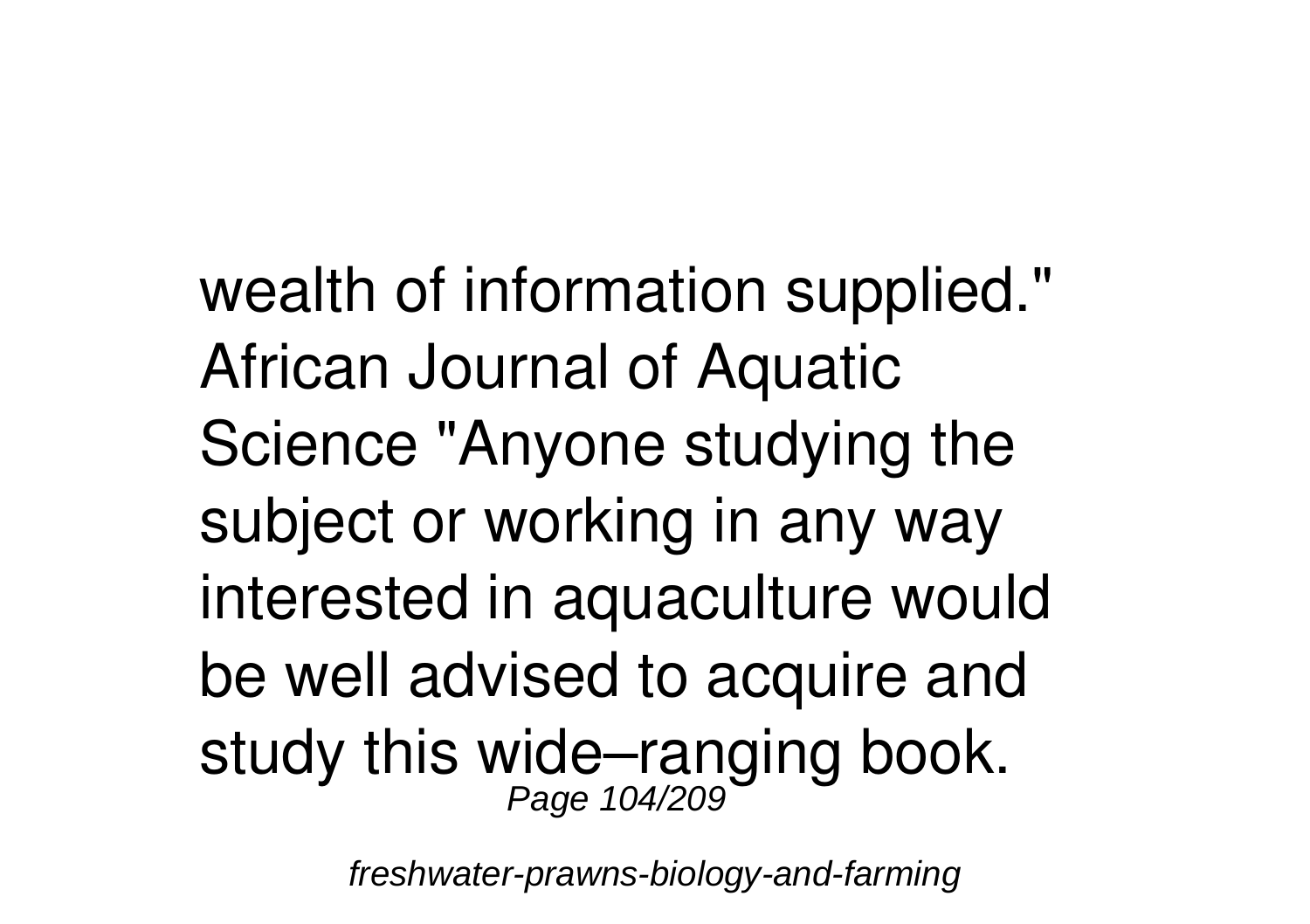One of the real ?bibles? on the aquaculture industry." Fishing Boat World and also Ausmarine Although catfish have been farmed for about 30 years and catfish farm ing is the most successful aquacultural Page 105/209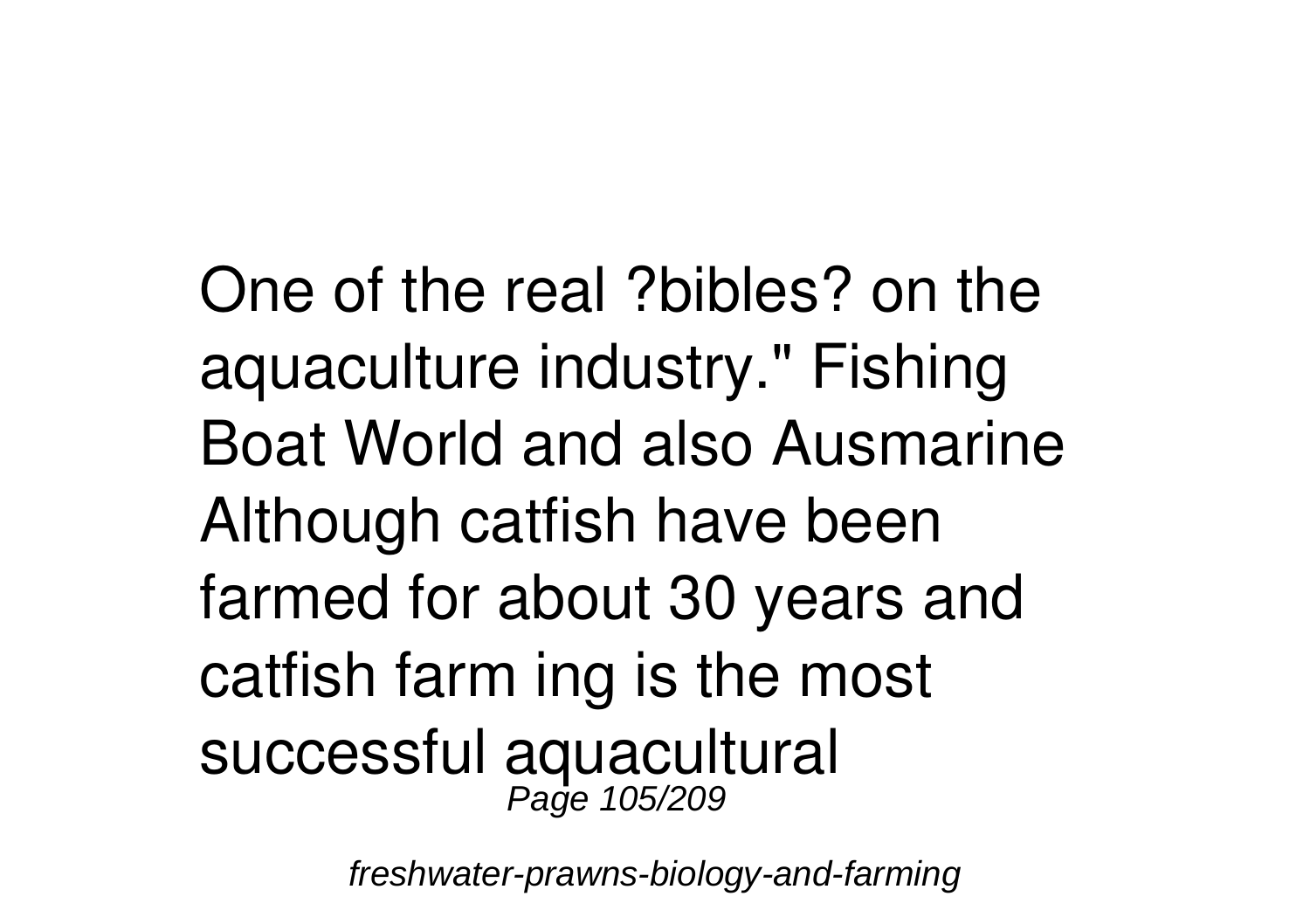enterprise in the United States, there are those who contend that catfish farming is still as much of an "art" as it is a science. This position is difficult to refute completely, particularly considering that some practices Page 106/209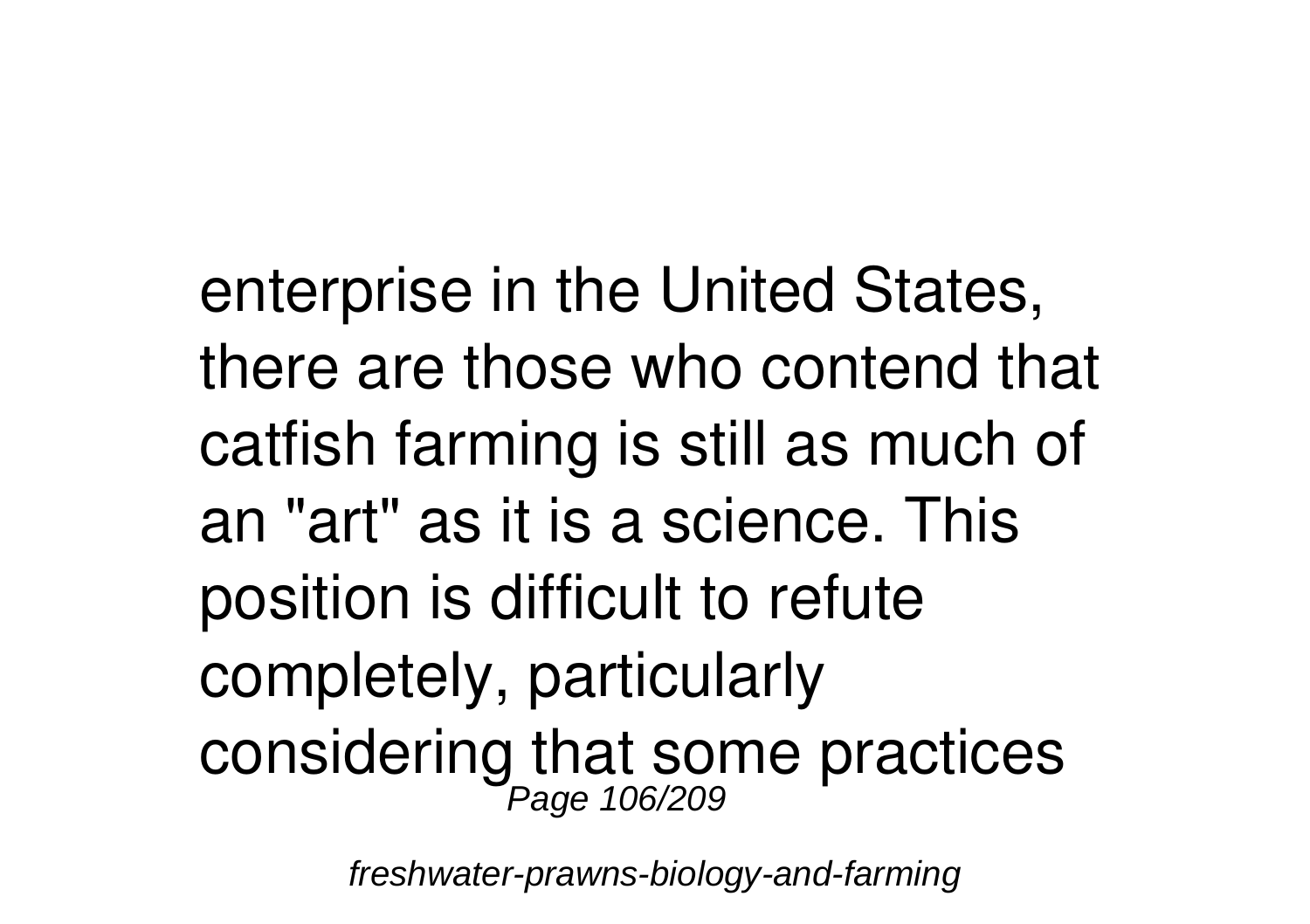used in catfish farming ap pear to have little scientific basis. Skill coupled with a small dose of mysticism certainly playa role in the culture of catfish, and the catfish producer is faced with the unenviable task of rearing an Page 107/209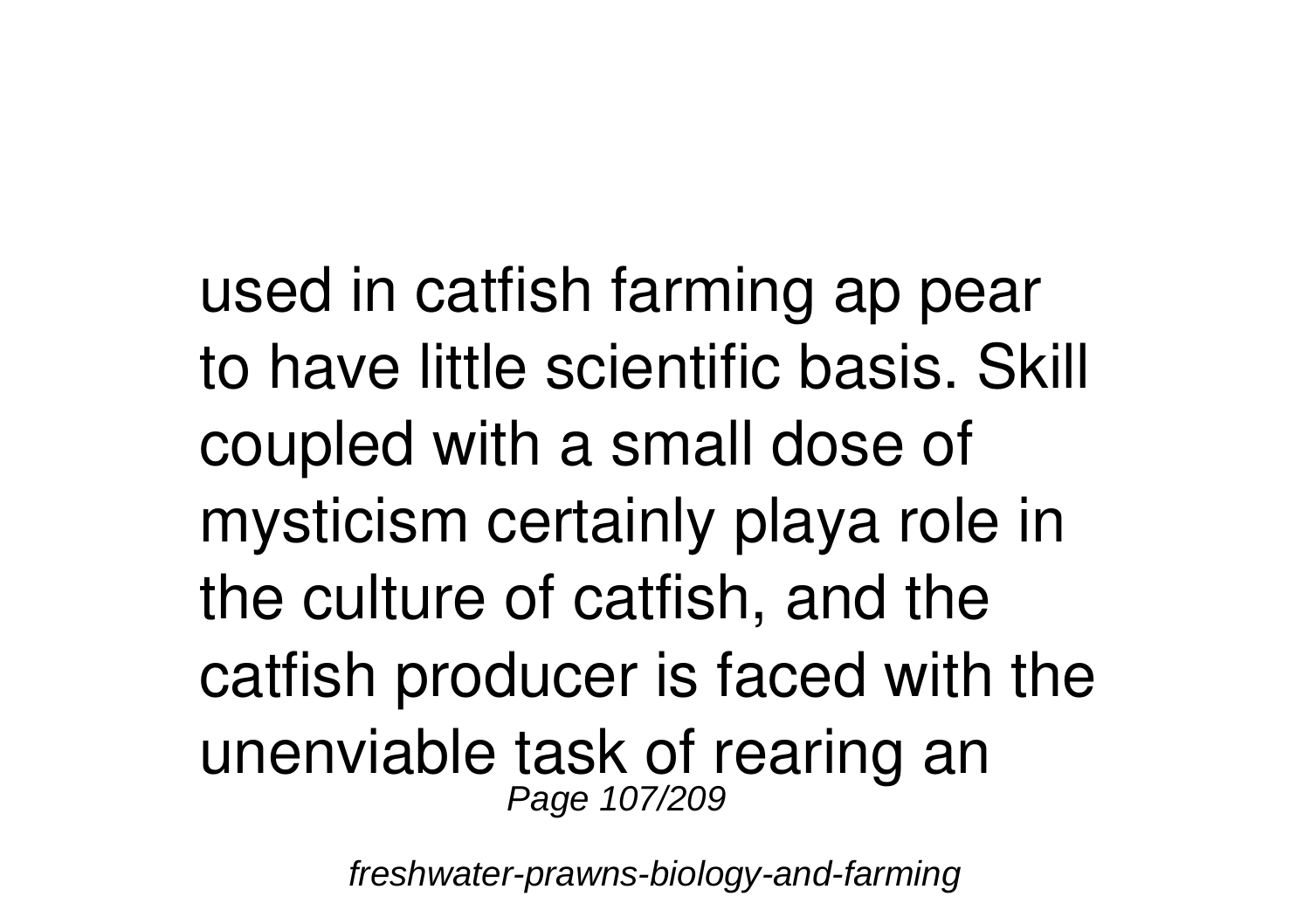animal in an environment that requires considerable management. Certain aspects may still be an "art" because research and technical information needed to support the industry have lagged behind<br>Page 108/209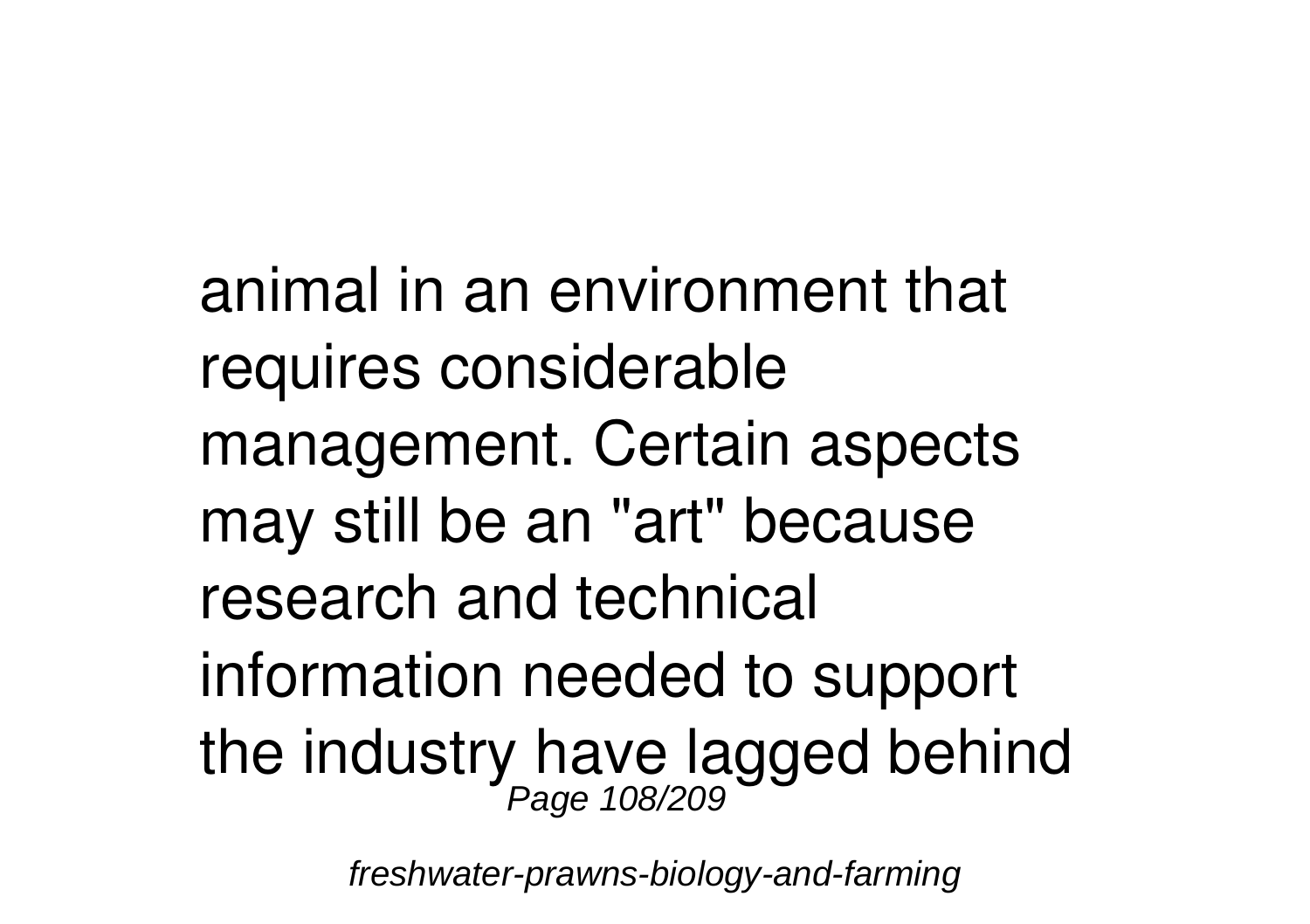industry growth; however, the basic principles underlying catfish farming are based on sound scientific evidence whose foundation was laid in the 1950s by work conducted at state and federal fish hatcheries in the Page 109/209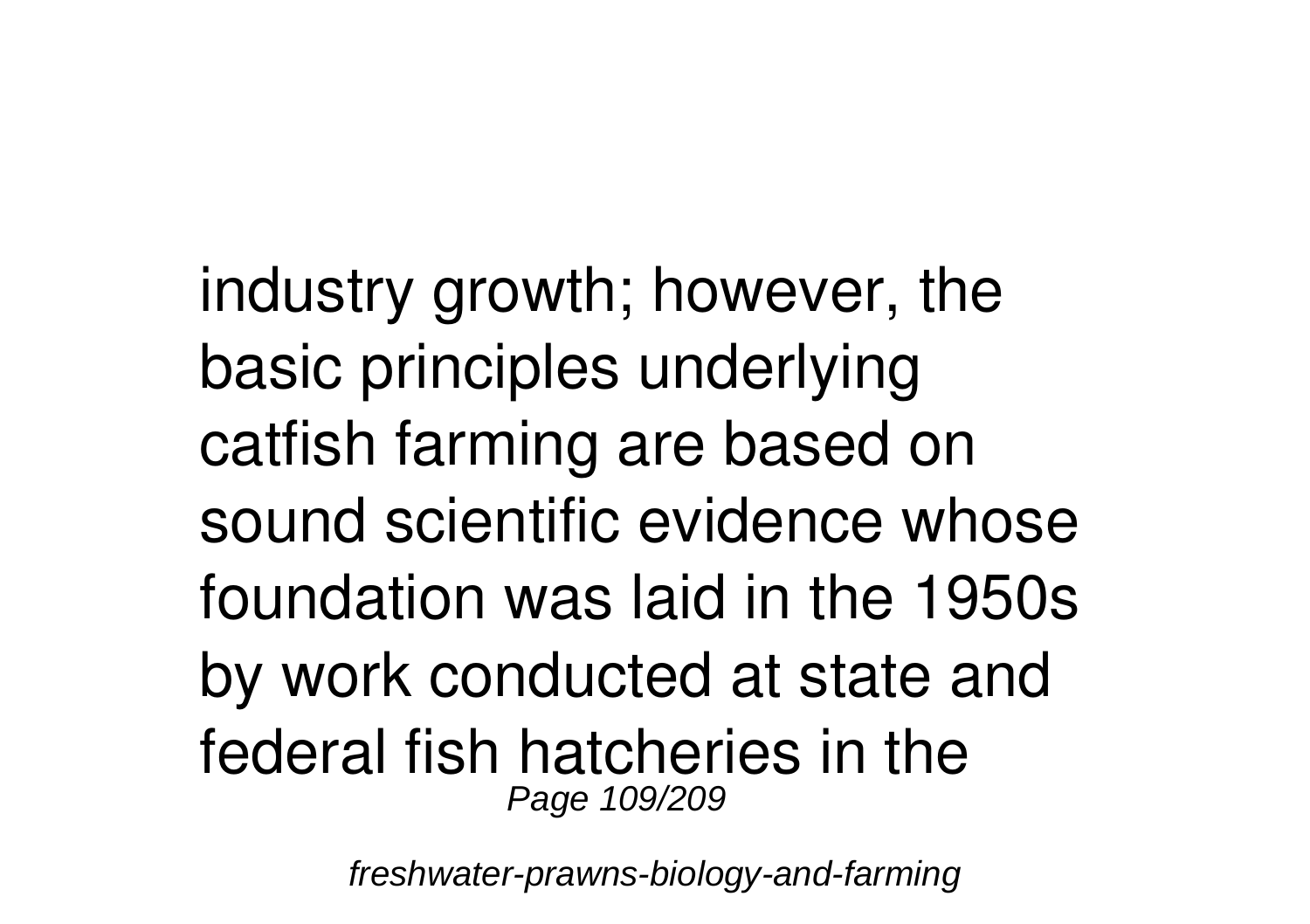southeastern and midwestern United States. Since that time, several university and government laboratories have expanded the scientific base for catfish farming. As a result, considerable information is Page 110/209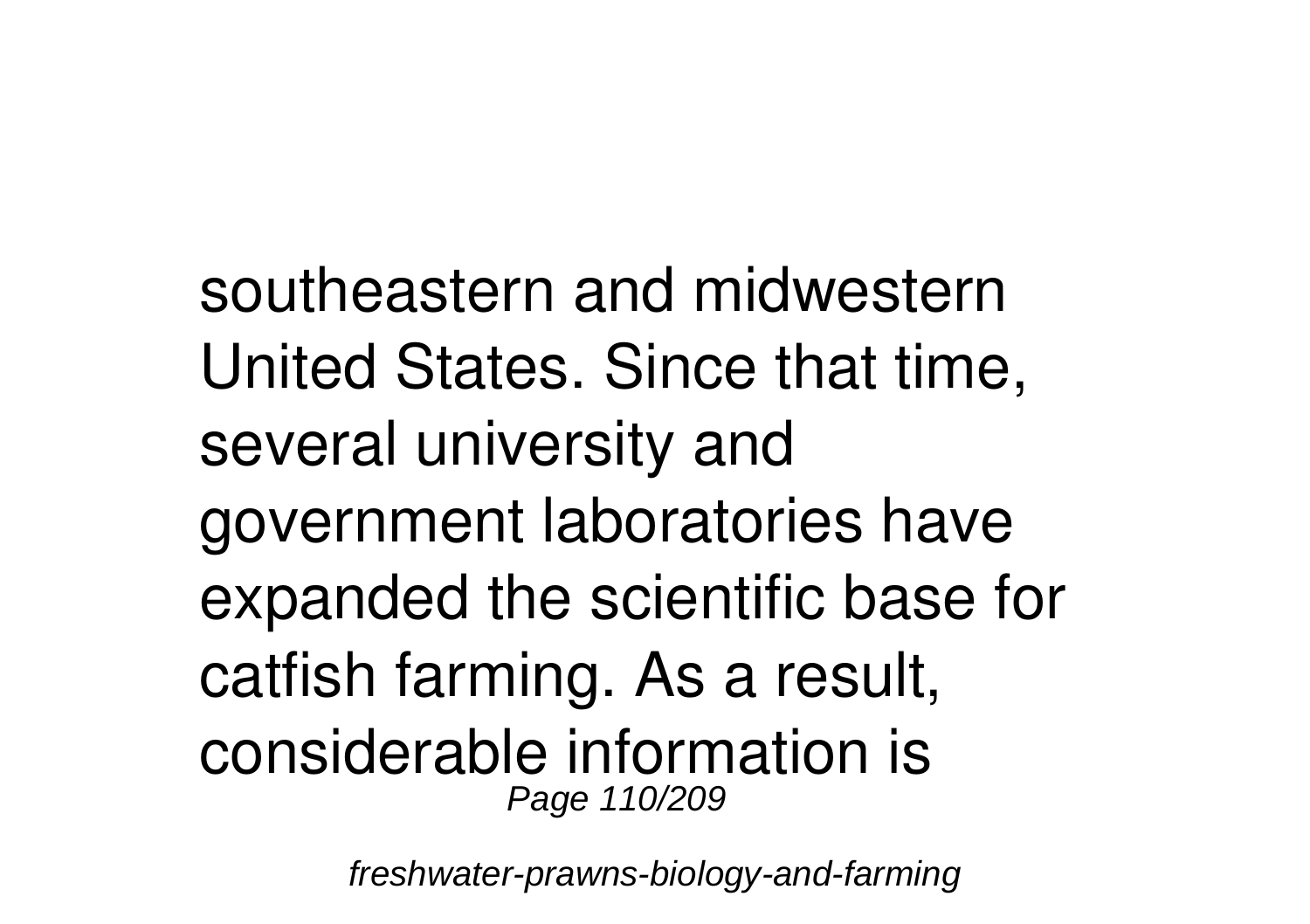available, but it is gen erally fragmented and exists in a multitude of diverse scientific and trade journals. The material is often too technical or abstract to be com prehensible to fish culturists and personnel in allied Page 111/209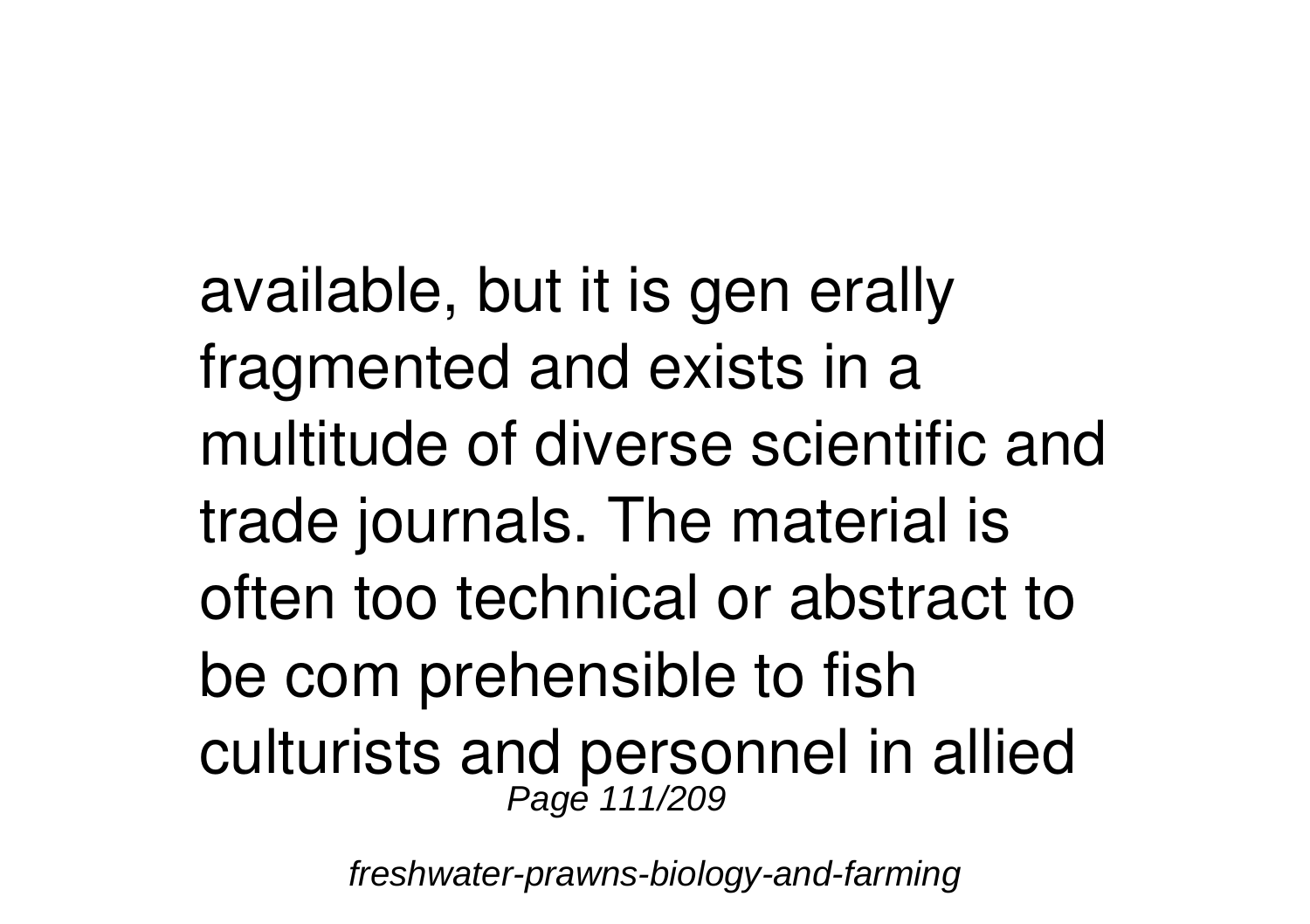industries. This book fits the definition of the term handbook in the sense that it is intended as a book of instruction or guidance as well as a reference. The Shrimp Book Largemouth Bass Aquaculture Page 112/209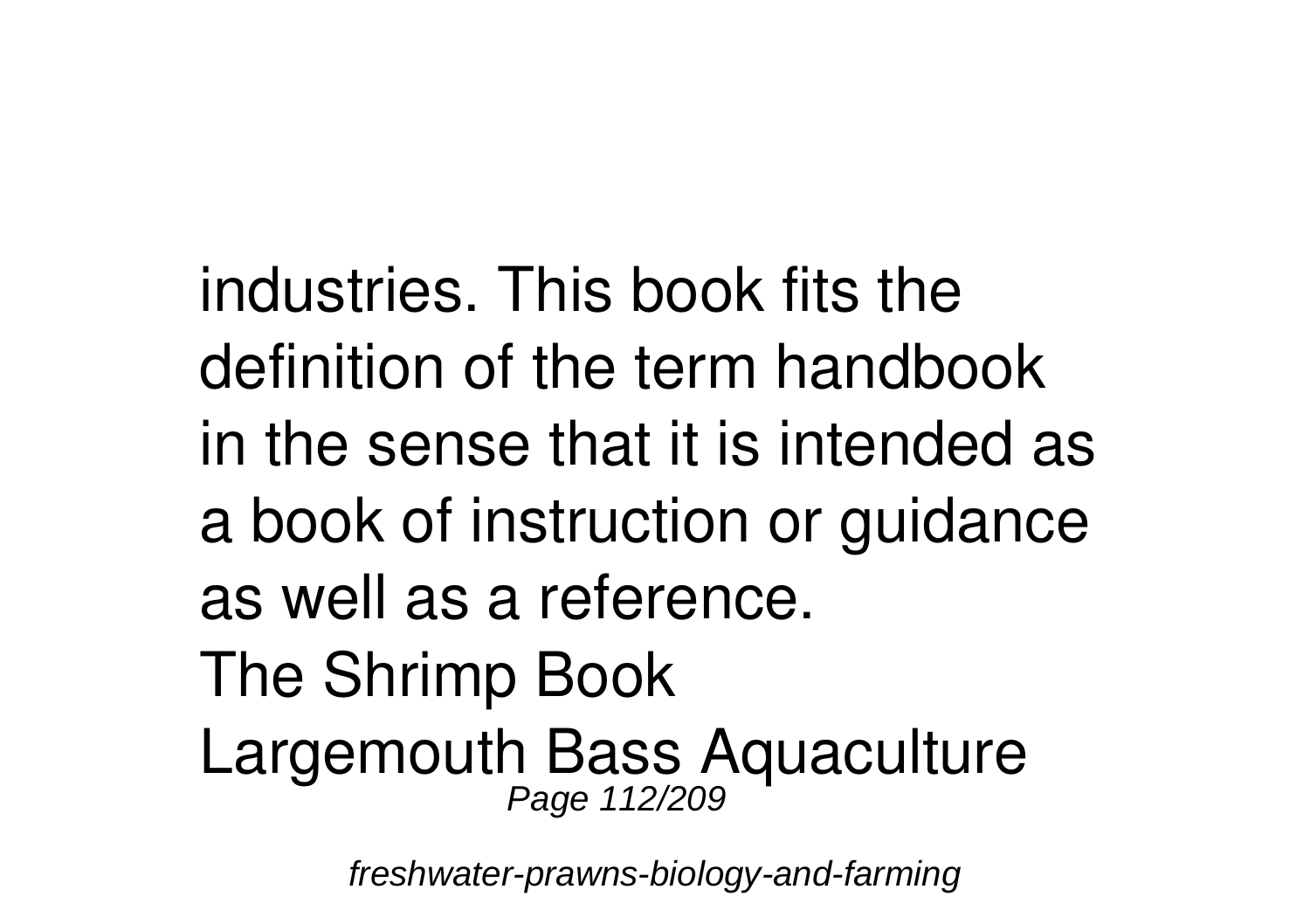Crustacean Farming What is the Code of Conduct for Reponsible Fisheries? Prebiotics, Probiotics and **Nutraceuticals** The Ecology of Mangrove and Related Ecosystems Page 113/209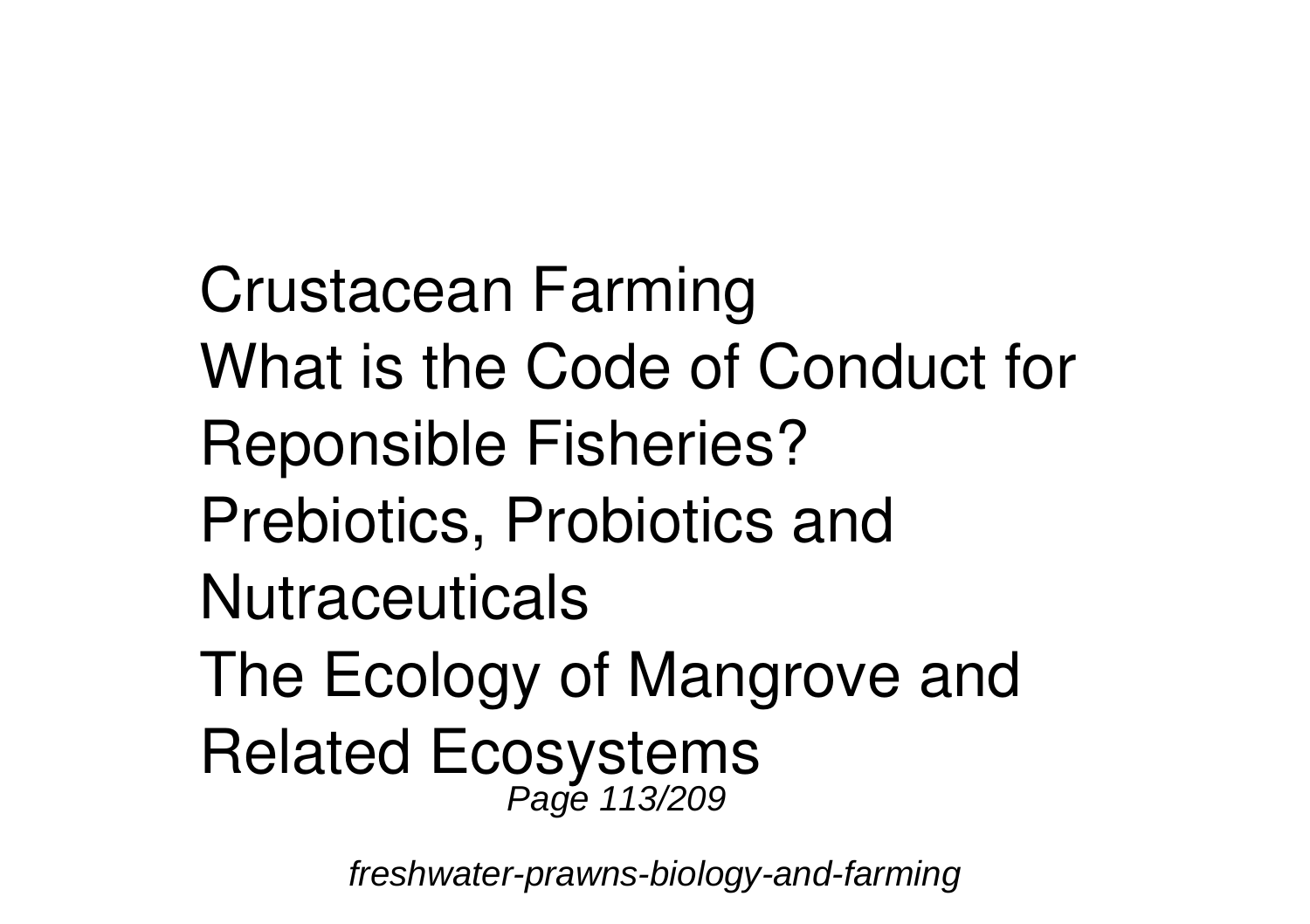*This text aims to encourage communication among scientists exploring different areas of related research work, to bring important up-to-date scientific advancements on the subject together in a* Page 114/209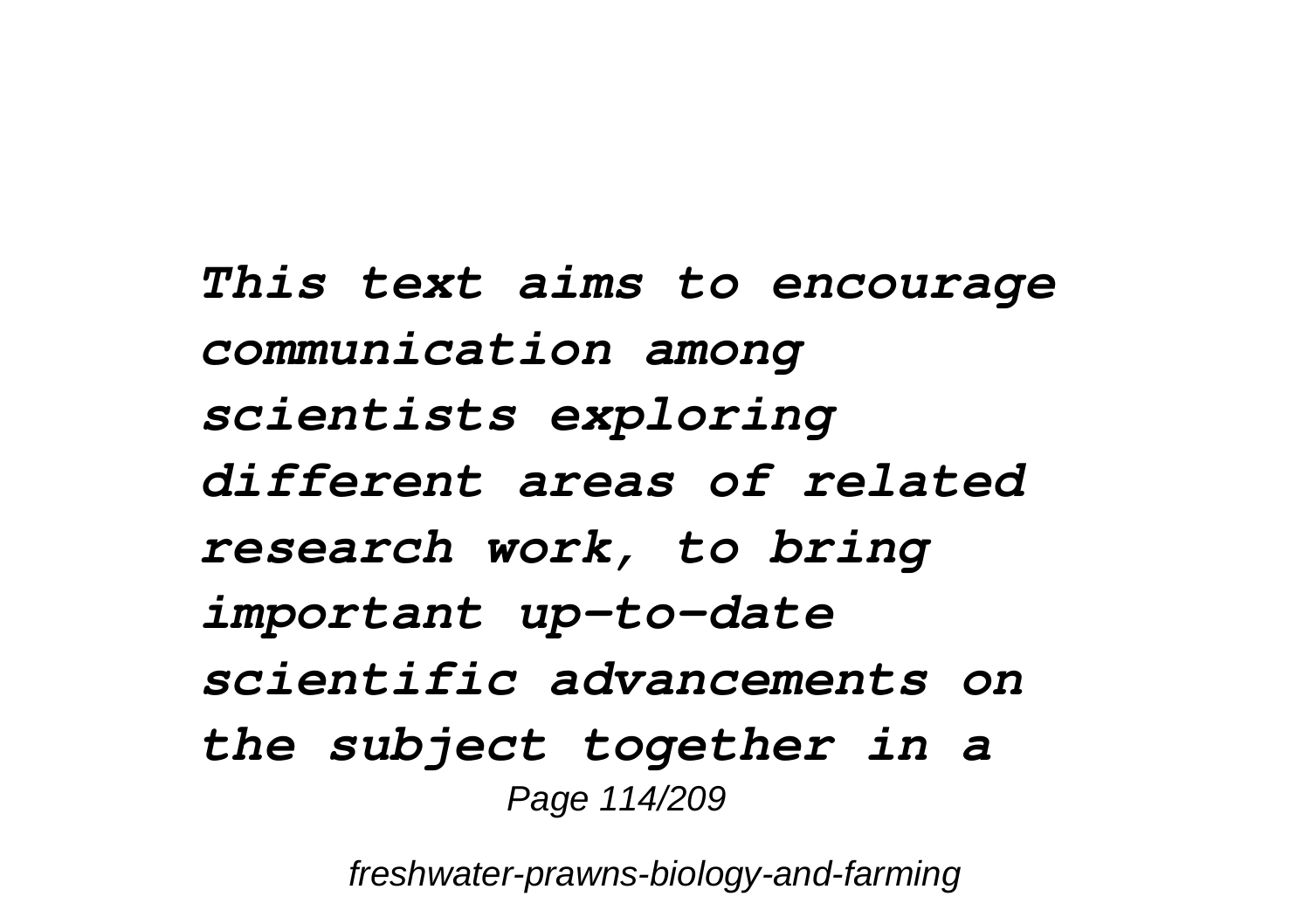*single volume for easy accessibility and to try to solve problems in taxonomy. Describes all cultured crustaceans of commercial significance--lobsters, crayfish, crabs, spiny lobsters, shrimps, prawns.* Page 115/209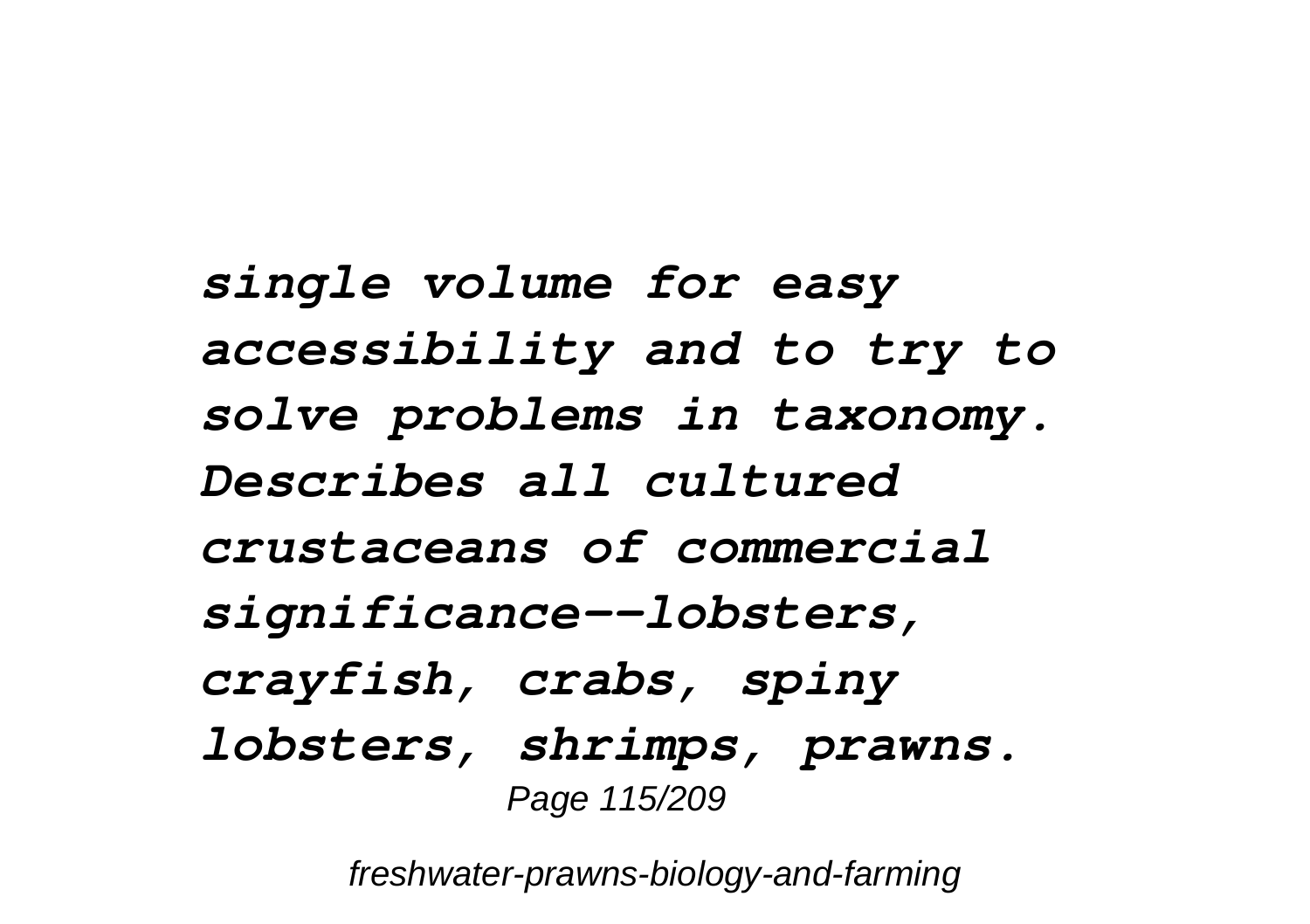*Explores current standards for determining the feasibility and desirability of culture proposals. Coverage extends from broadstock acquisition and management through the operation of hatcheries,* Page 116/209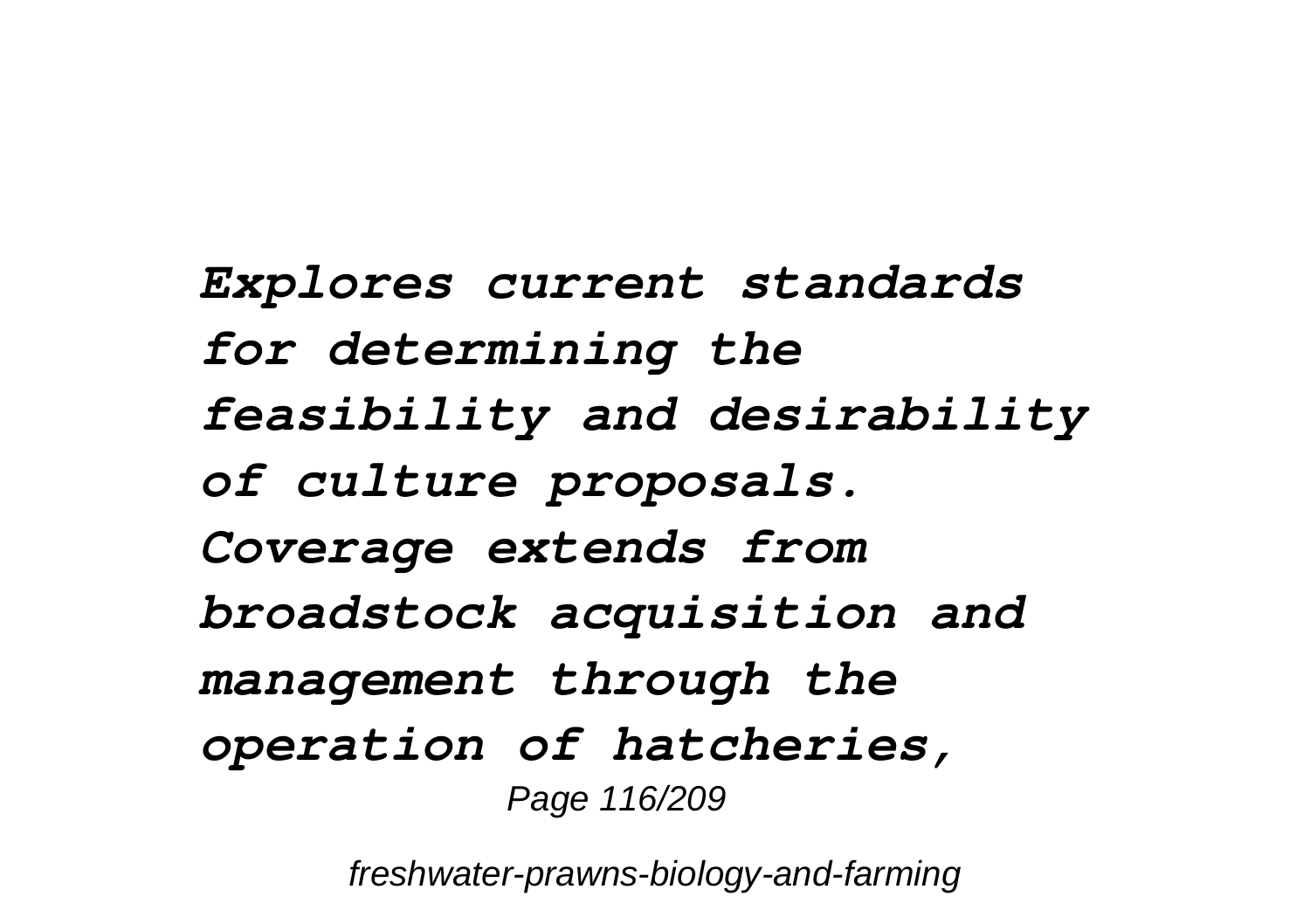*nurseries and on-growing units to key aspects of processing and marketing. Compares investment and operating costs of different culture options. Analyzes recent trends in world crustacean markets for* Page 117/209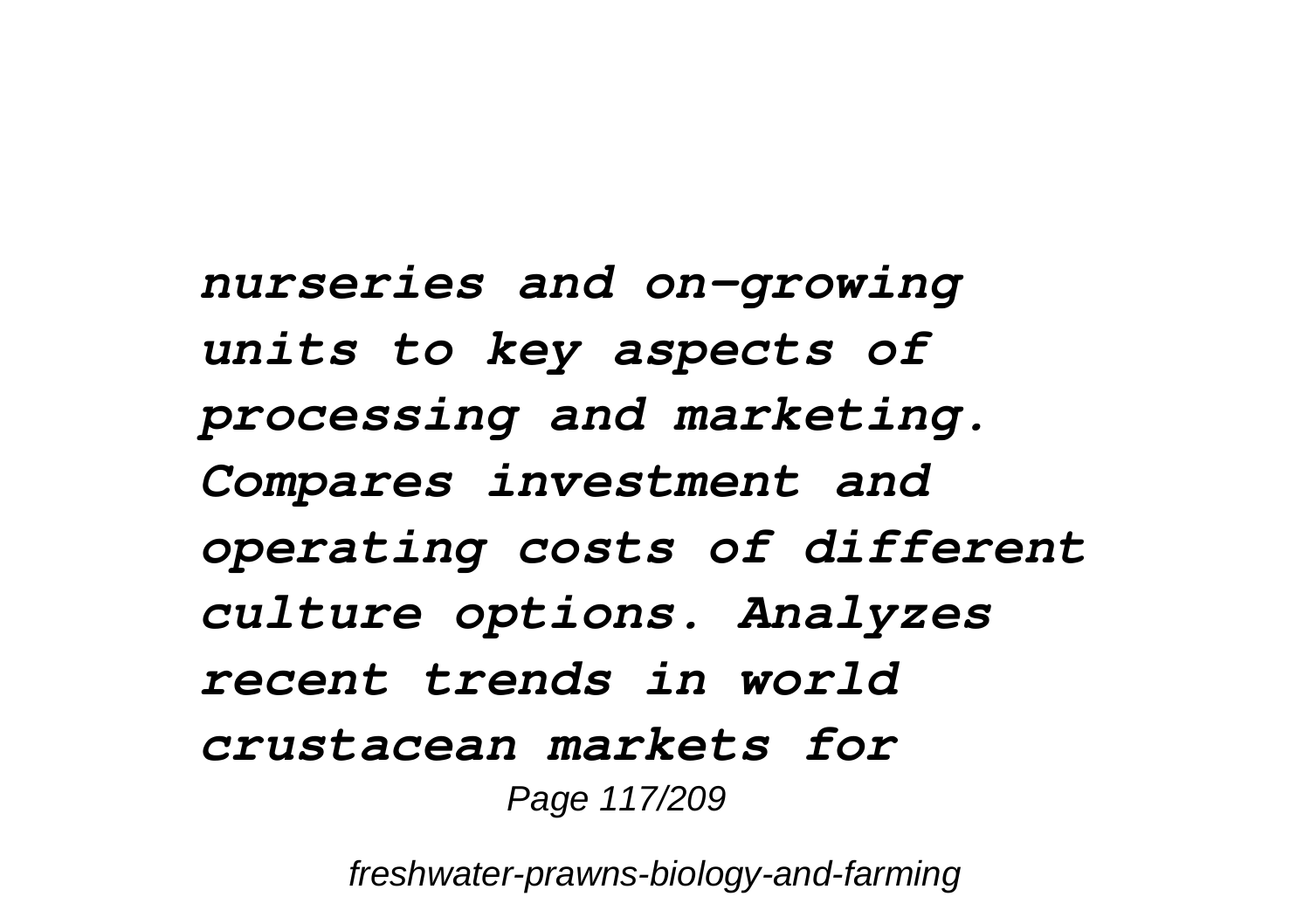*economic and financial appraisal along with the role of crustacean culture within the economics of developing nations. Crustacean Farming: Ranching and Culture, Second edition. John F. Wickins and Daniel* Page 118/209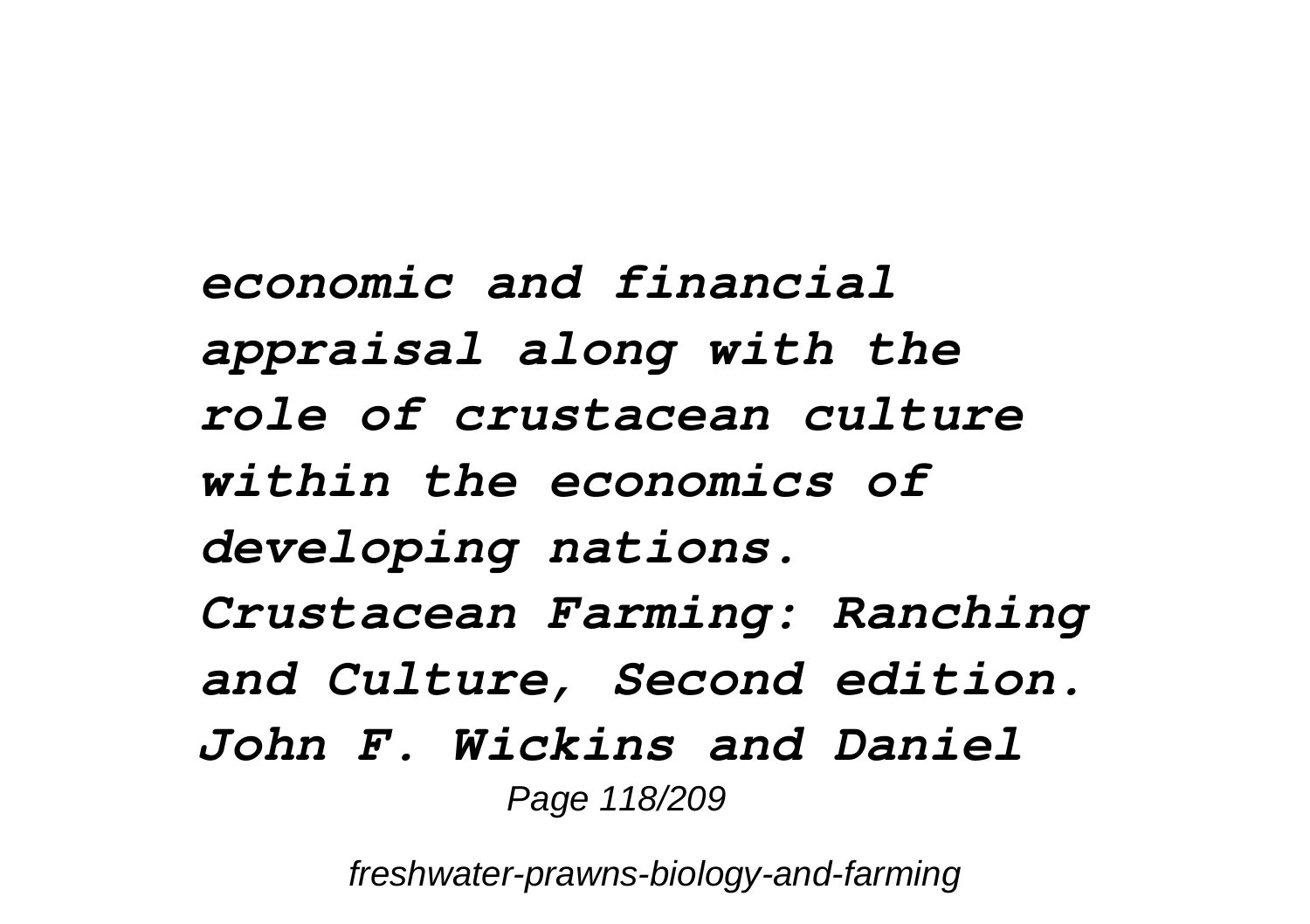*O'C Lee. The second edition of an extremely wellreceived book, Crustacean Farming, deals with all cultivated crustaceans of commercial significance, shrimp, prawns, crayfish, lobsters, crabs, and spiny* Page 119/209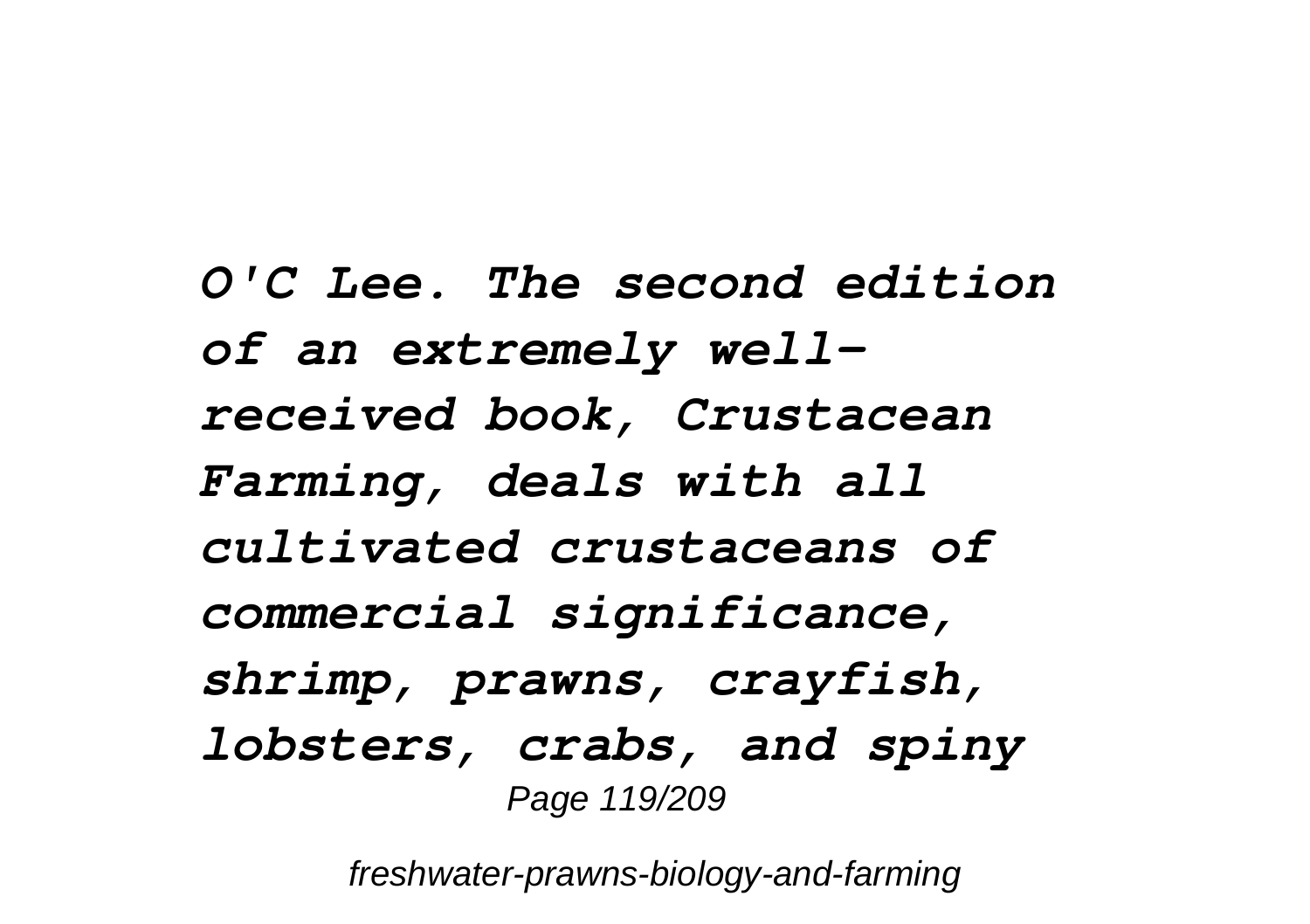*lobsters, and examines the criteria by which both the feasibility and desirability of farming proposals are assessed. The characteristics and production methods of farmed and candidate crustacean* Page 120/209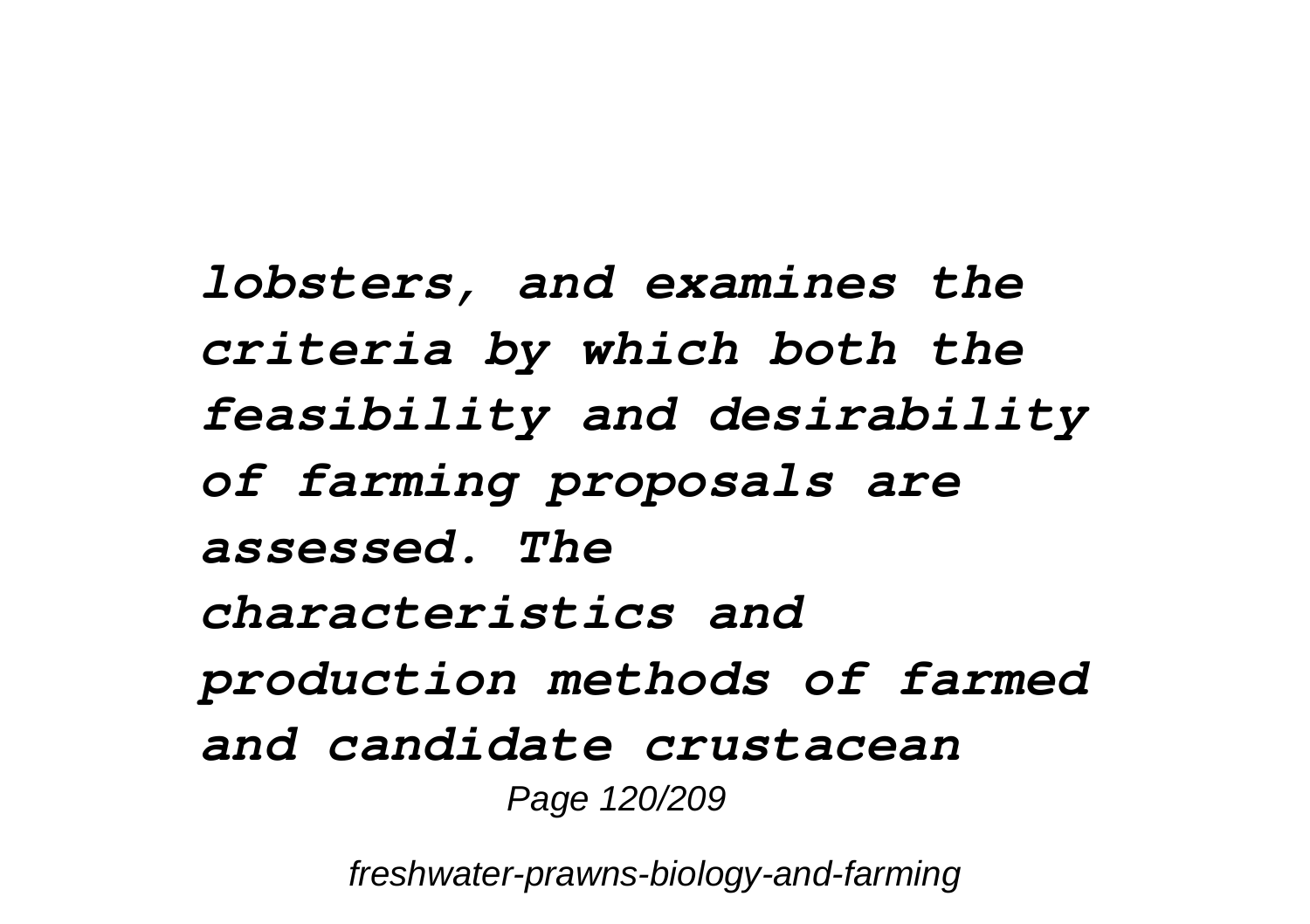*species are described in sufficient detail to enable areas of profitable involvement to be distinguished form other opportunities presenting only very high risks and possibilities for serious* Page 121/209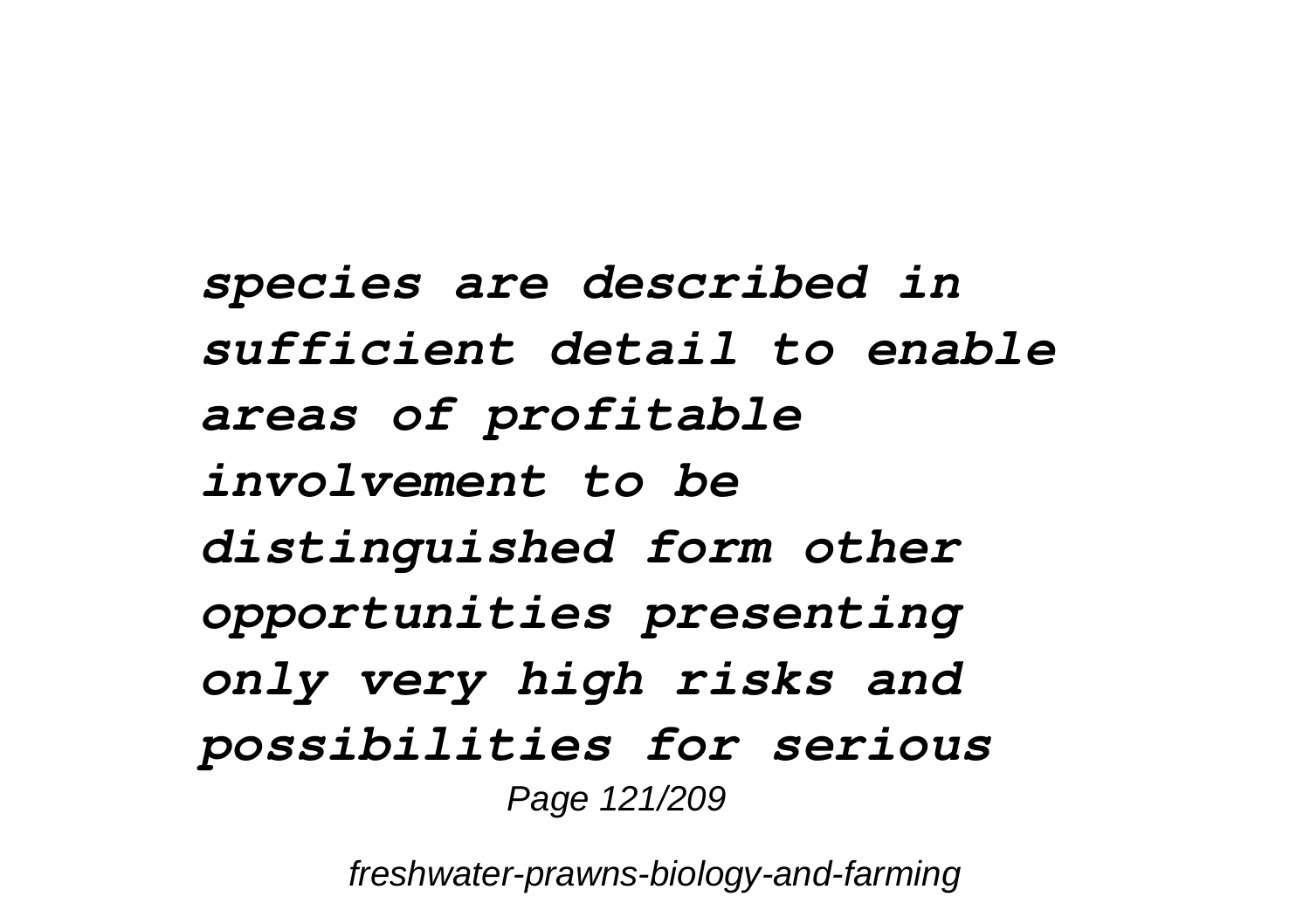*loss. Coverage extends right from broodstock acquisition and management through to the operation of hatcheries, nurseries and on-growing units to key aspects of processing and marketing. New to this second edition* Page 122/209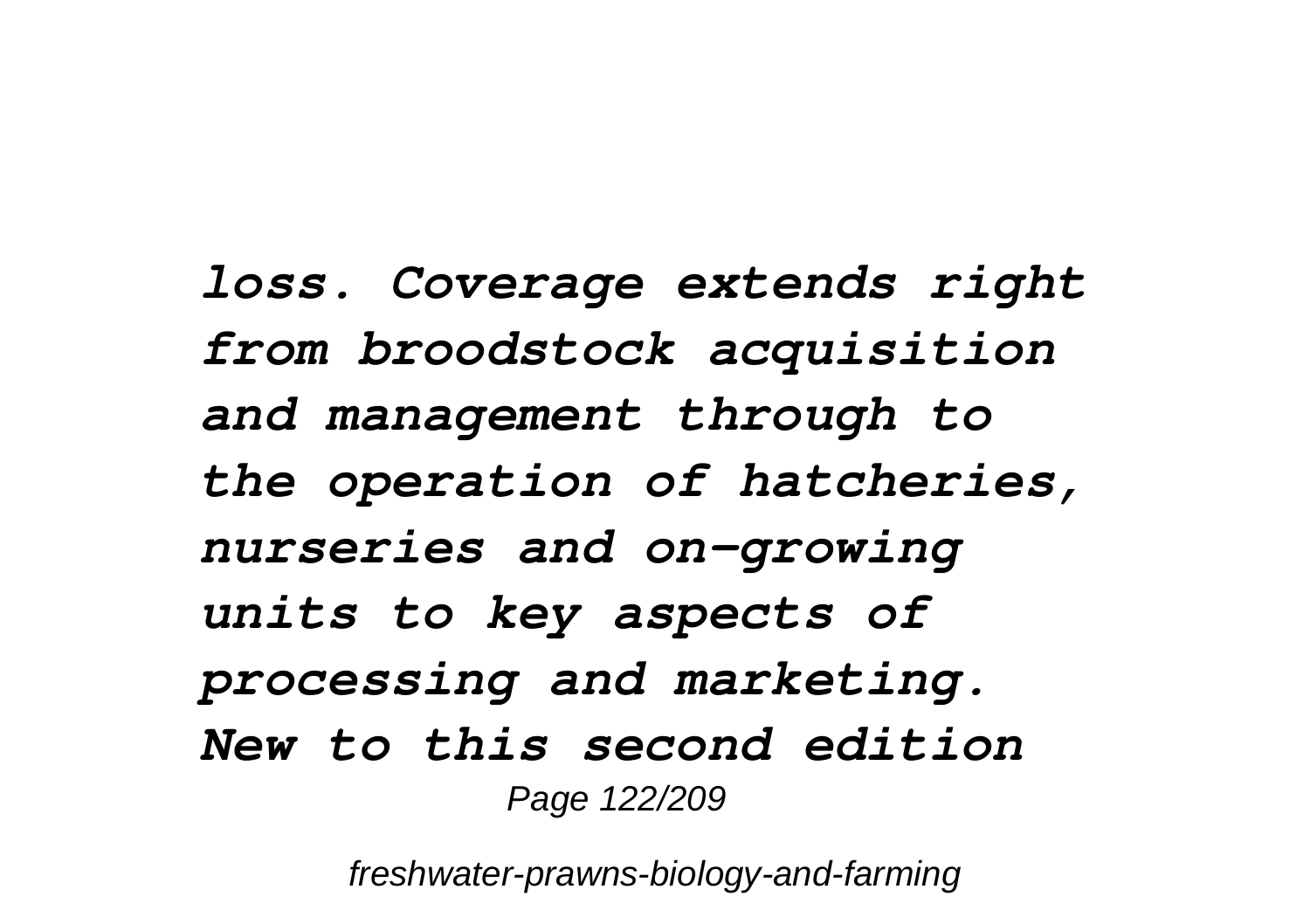*are ranching and re-stocking operations together with the culture of ornamental shrimp and small crustaceans used as live food in fish and shellfish hatcheries. The sections on crustacean diseases, genetics and* Page 123/209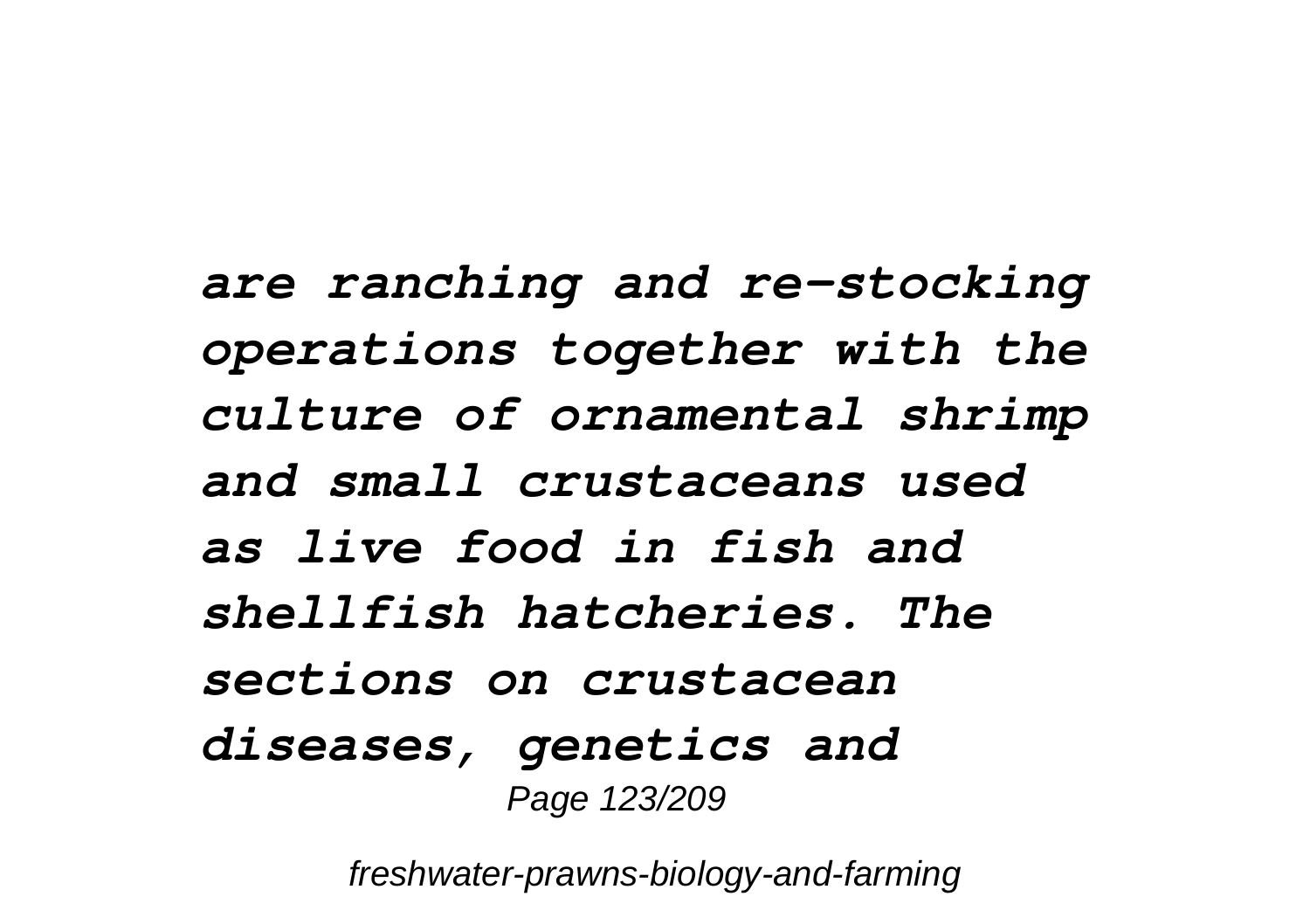*nutrition have been extended in the light of recent research advances. Examples of investment and operating costs of the different culture options are compared and an analysis of current trends in world crustacean* Page 124/209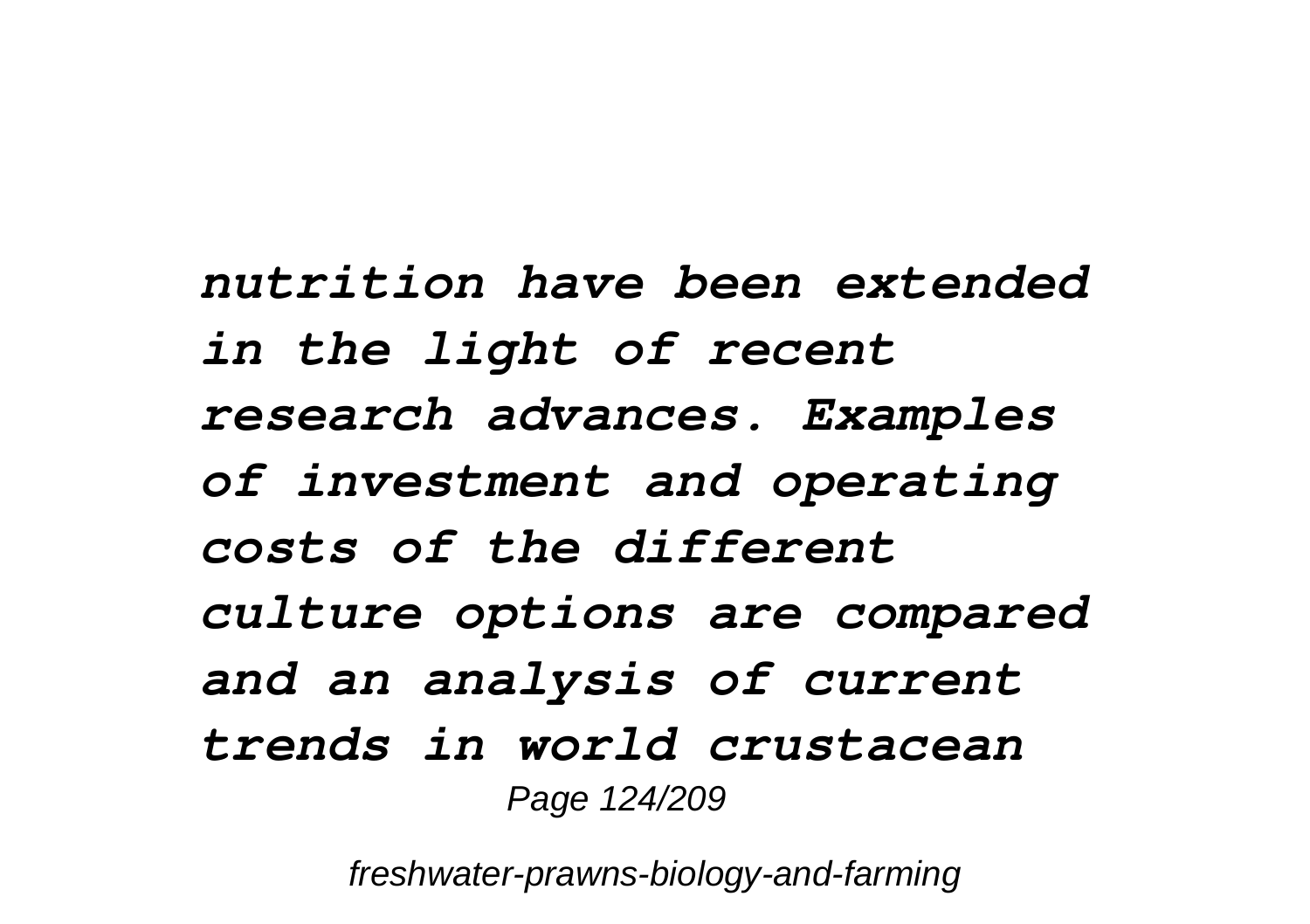*markets is presented to assist in economic and financial appraisal. Special consideration is given to the place of crustacean farming within the economics of developing nations in relation to social and* Page 125/209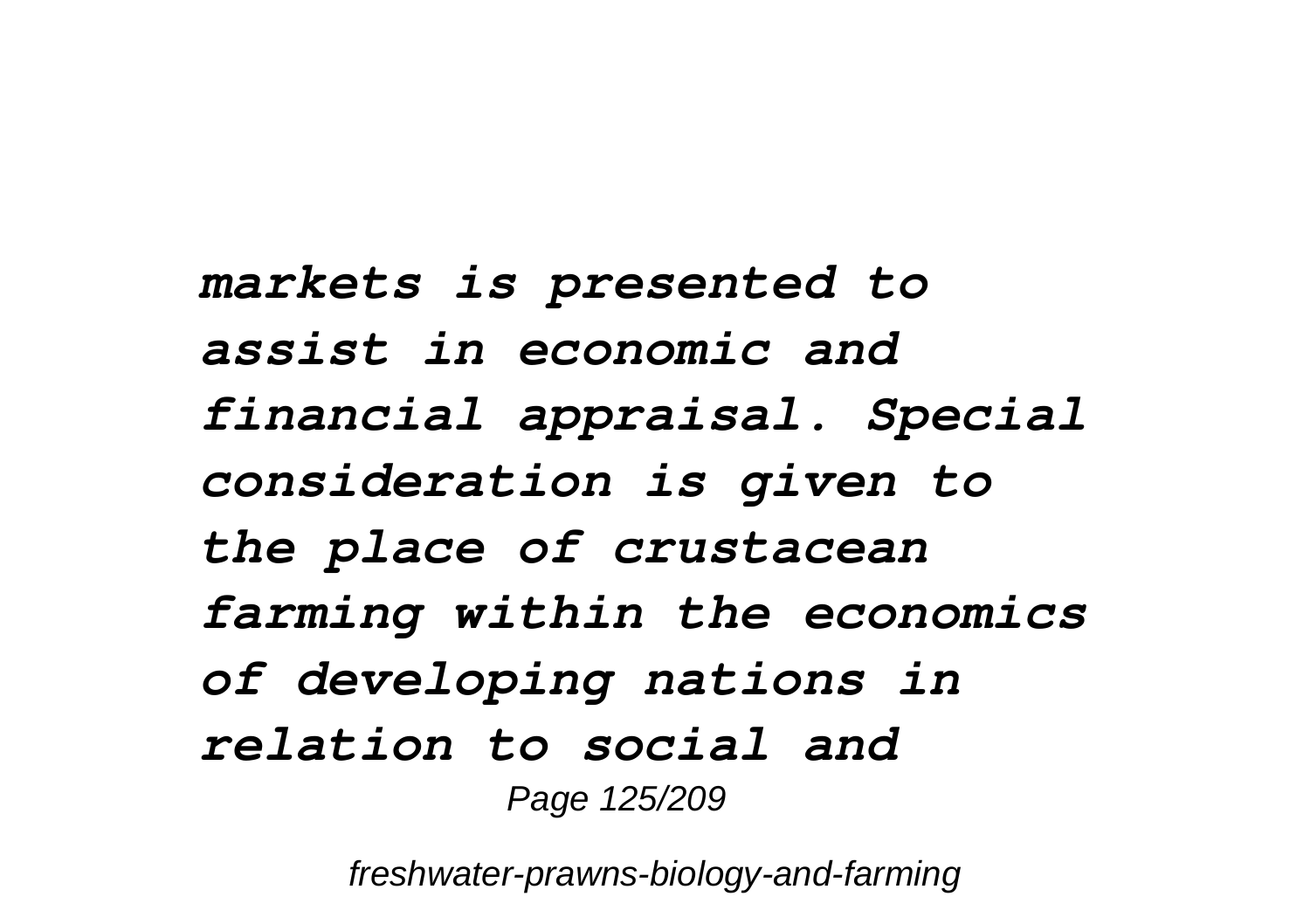*environmental impact in order to promote awareness of the wider implications of global developments. The consequences of recent research and technical developments are considered, together with concerns over* Page 126/209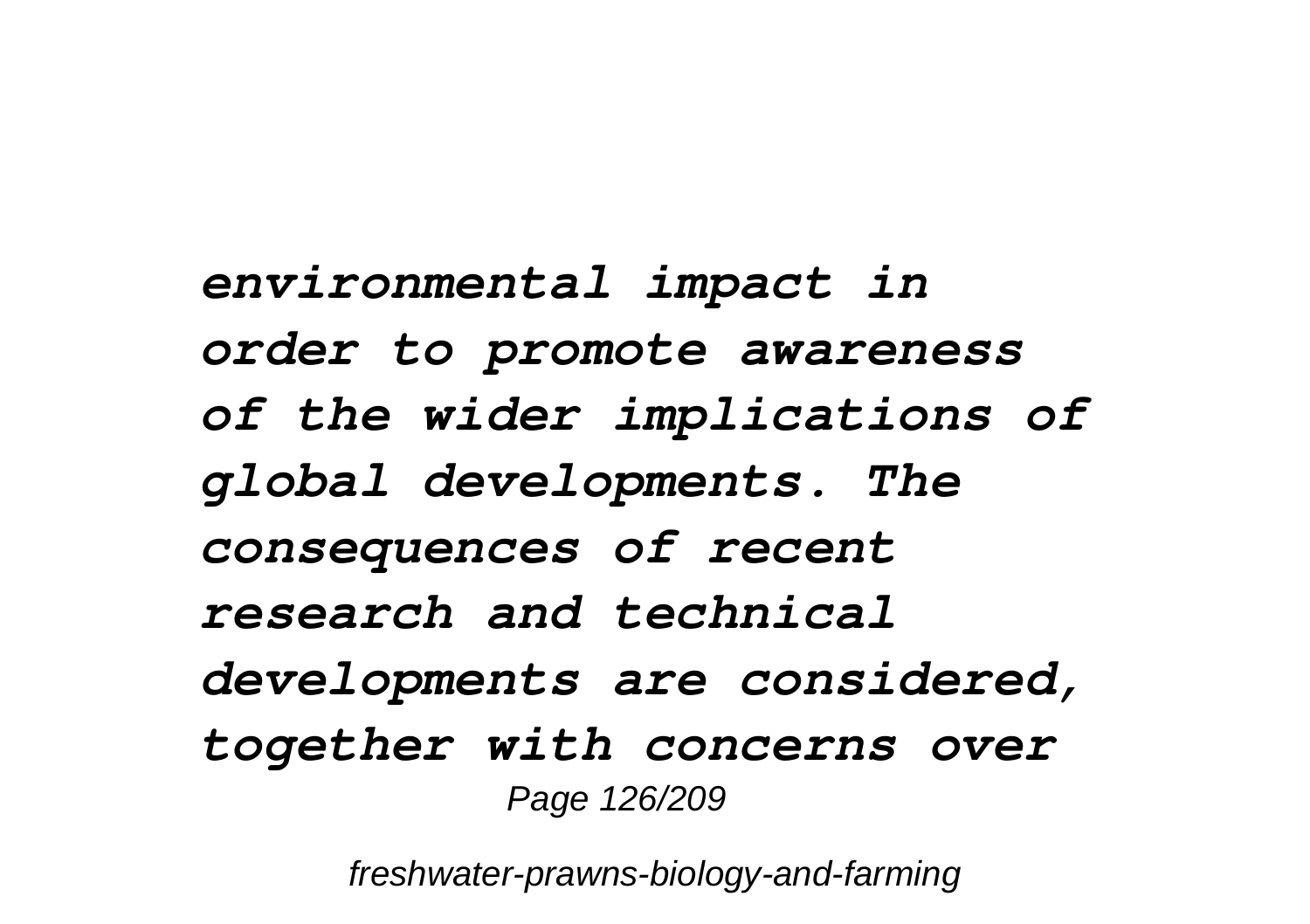*genetic and animal welfare issues. Specific areas where further advances in technology are needed to improve the reliability or productivity of farming systems are highlighted. This important book is a* Page 127/209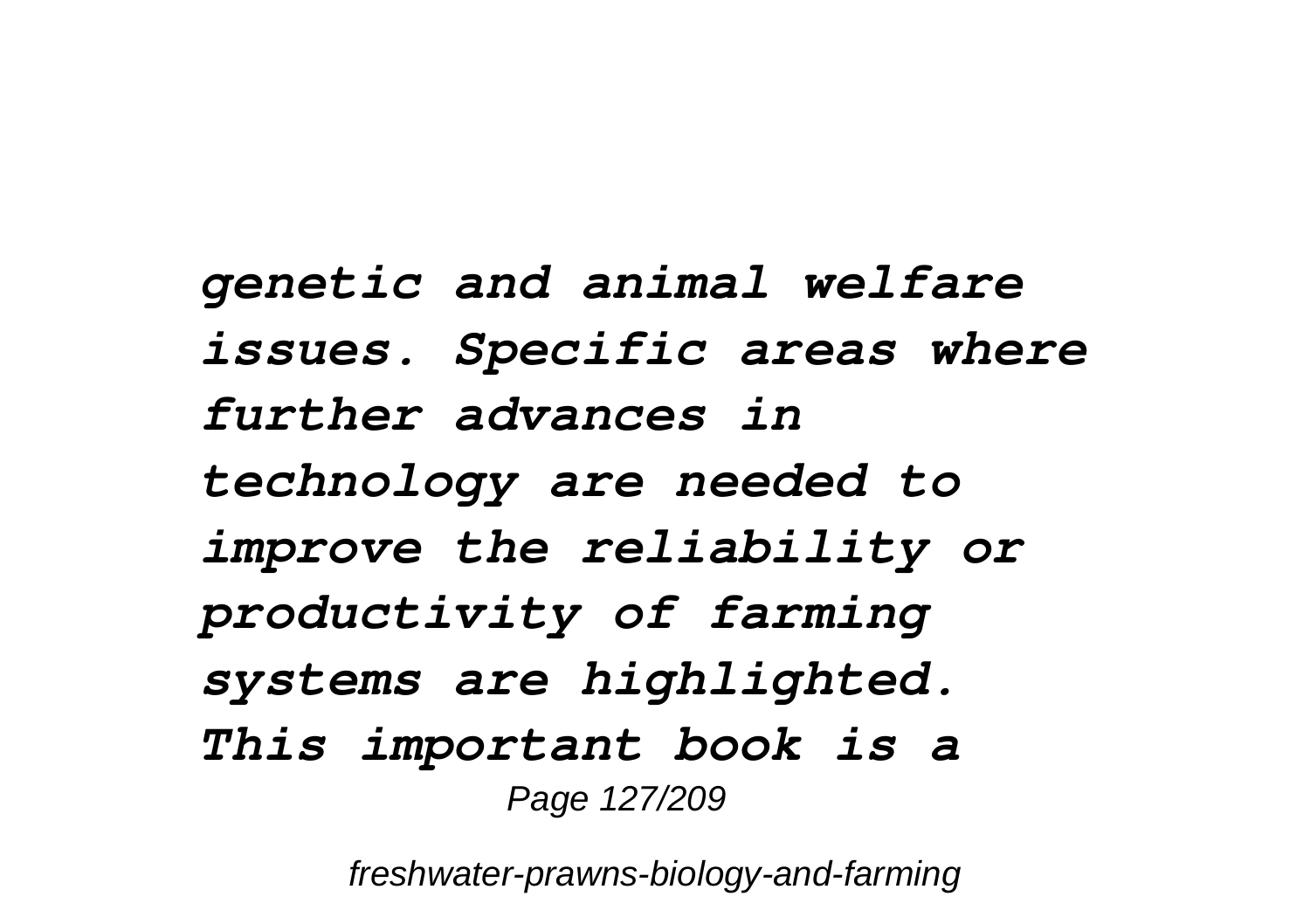*vital tool and reference work for all those involved with crustacean farming worldwide. The 2020 edition of The State of World Fisheries and Aquaculture has a particular focus on sustainability.* Page 128/209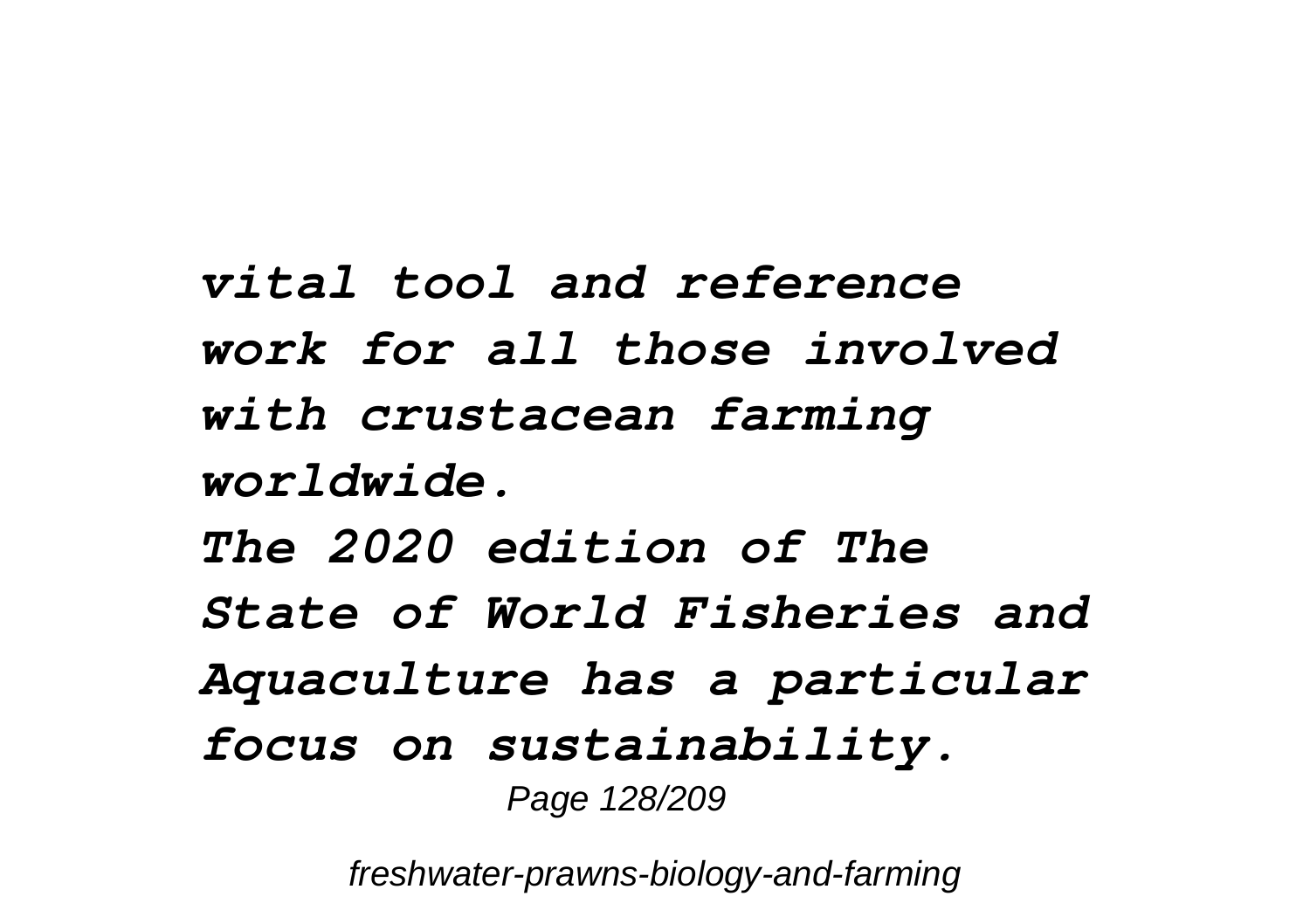*This reflects a number of specific considerations. First, 2020 marks the twentyfifth anniversary of the Code of Conduct for Responsible Fisheries (the Code). Second, several Sustainable Development Goal* Page 129/209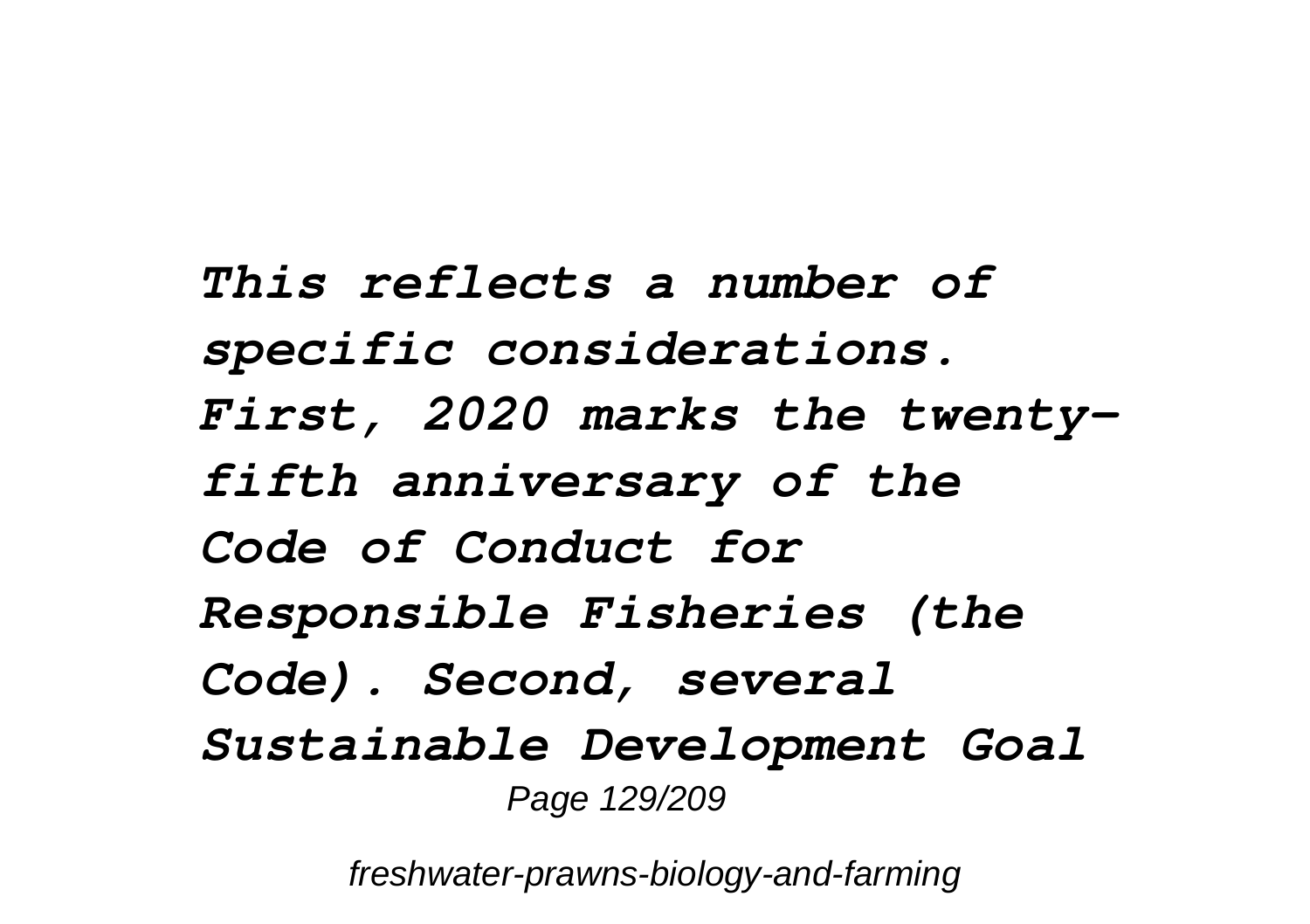*indicators mature in 2020. Third, FAO hosted the International Symposium on Fisheries Sustainability in late 2019, and fourth, 2020 sees the finalization of specific FAO guidelines on sustainable aquaculture* Page 130/209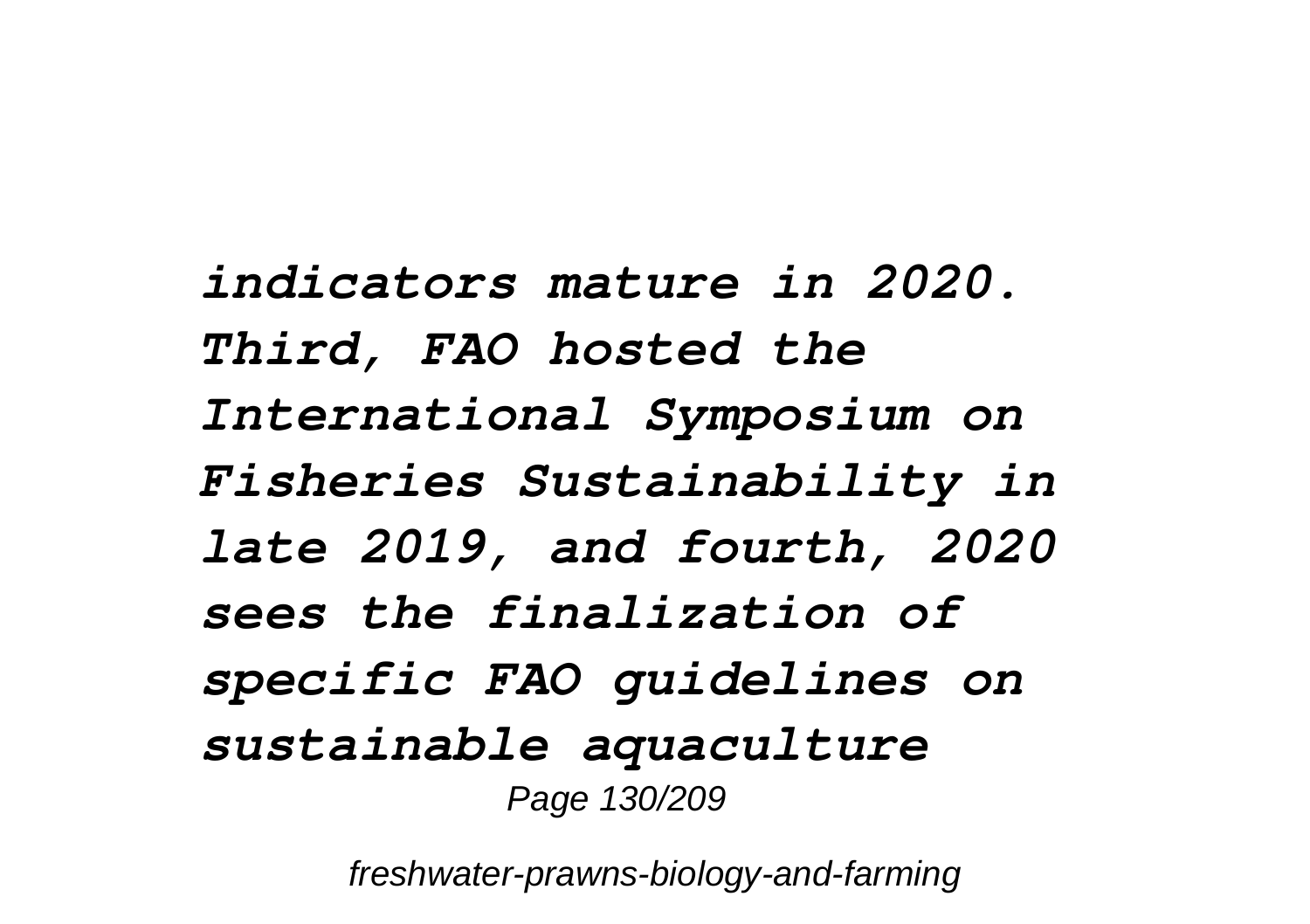*growth, and on social sustainability along value chains. While Part 1 retains the format of previous editions, the structure of the rest of the publication has been revised. Part 2 opens with a special section* Page 131/209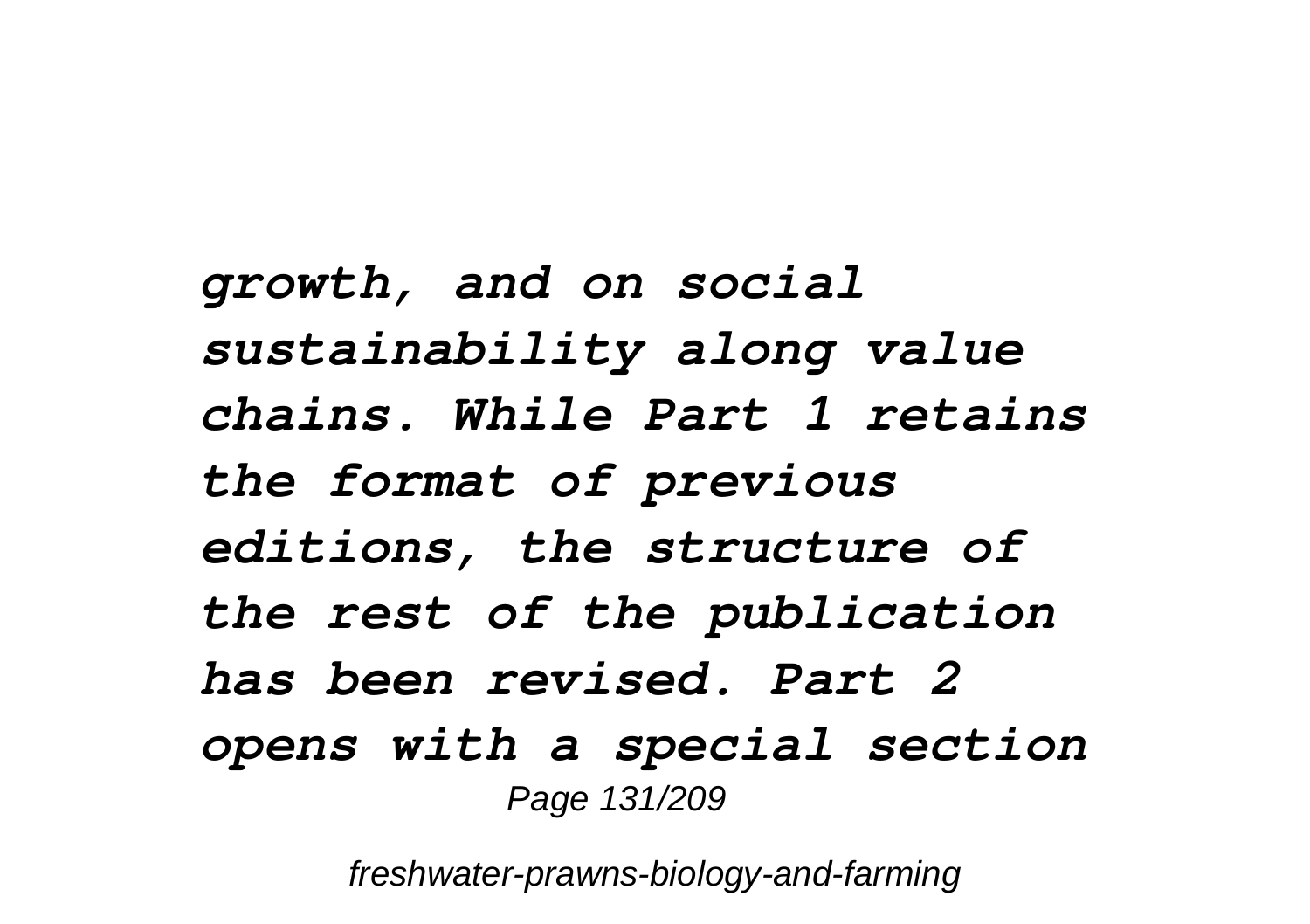*marking the twenty fifth anniversary of the Code. It also focuses on issues coming to the fore, in particular, those related to Sustainable Development Goal 14 and its indicators for which FAO is the "custodian"* Page 132/209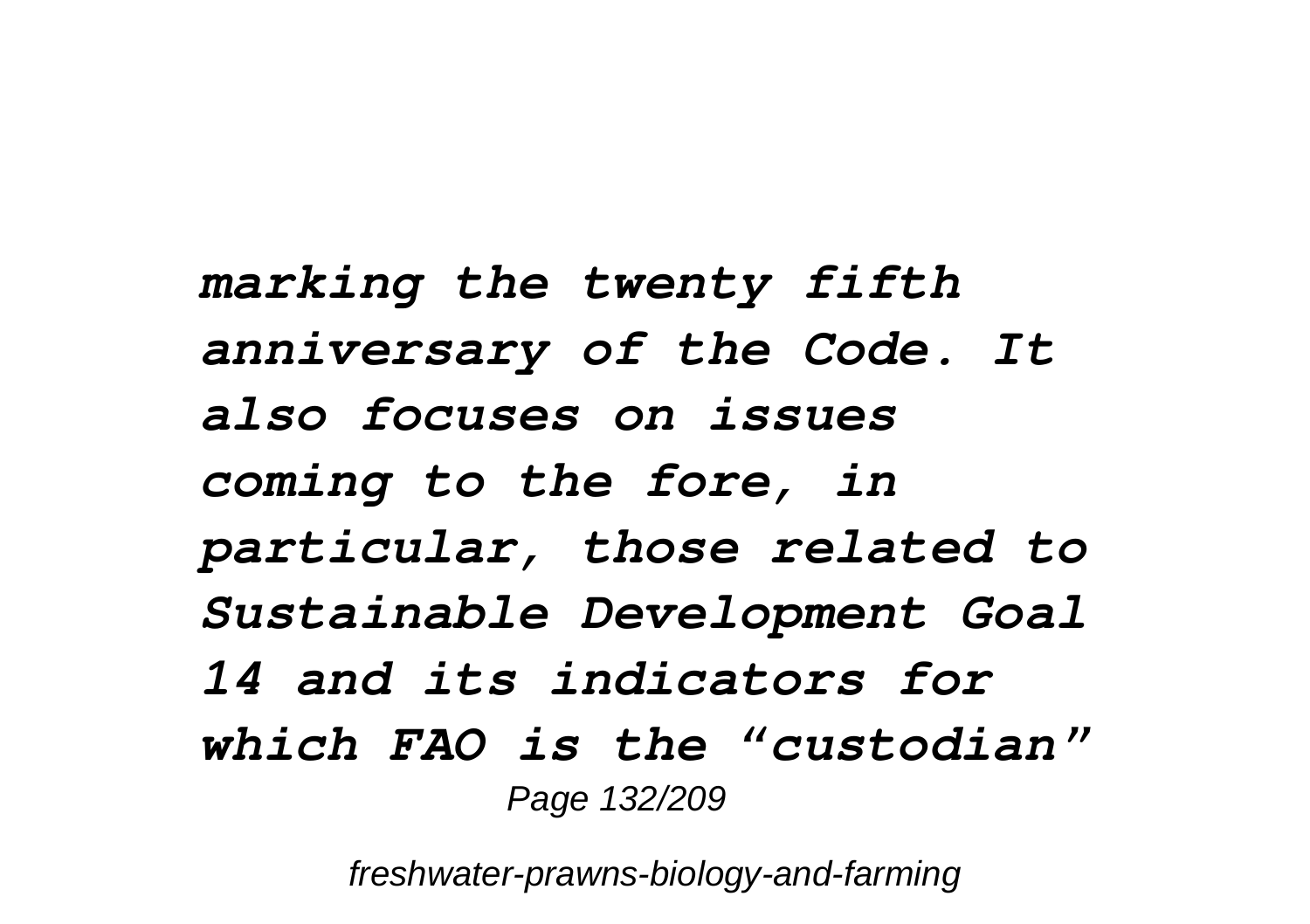*agency. In addition, Part 2 covers various aspects of fisheries and aquaculture sustainability. The topics discussed range widely, from data and information systems to ocean pollution, product legality, user rights and* Page 133/209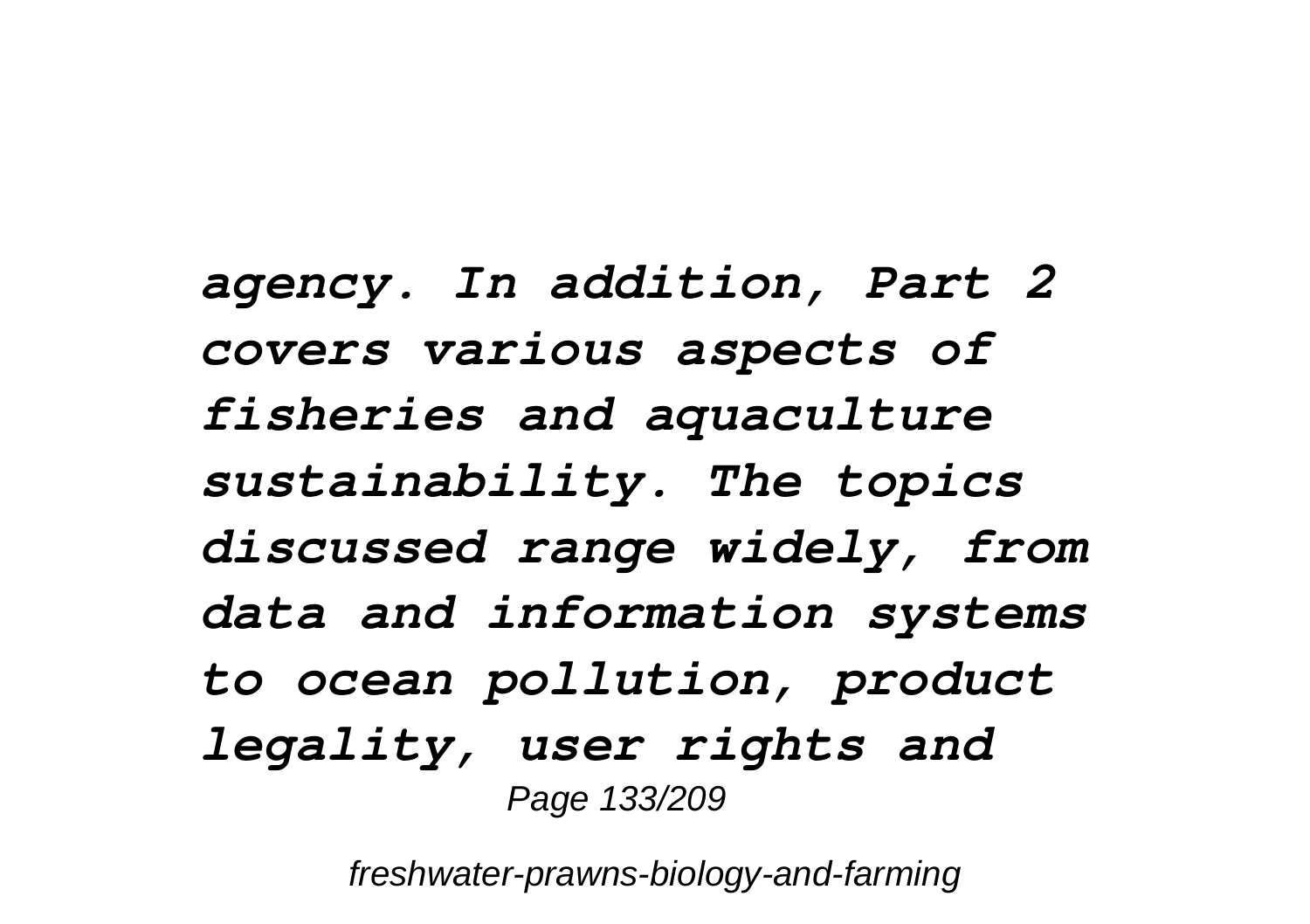*climate change adaptation. Part 3 now forms the final part of the publication, covering projections and emerging issues such as new technologies and aquaculture biosecurity. It concludes by outlining steps towards a* Page 134/209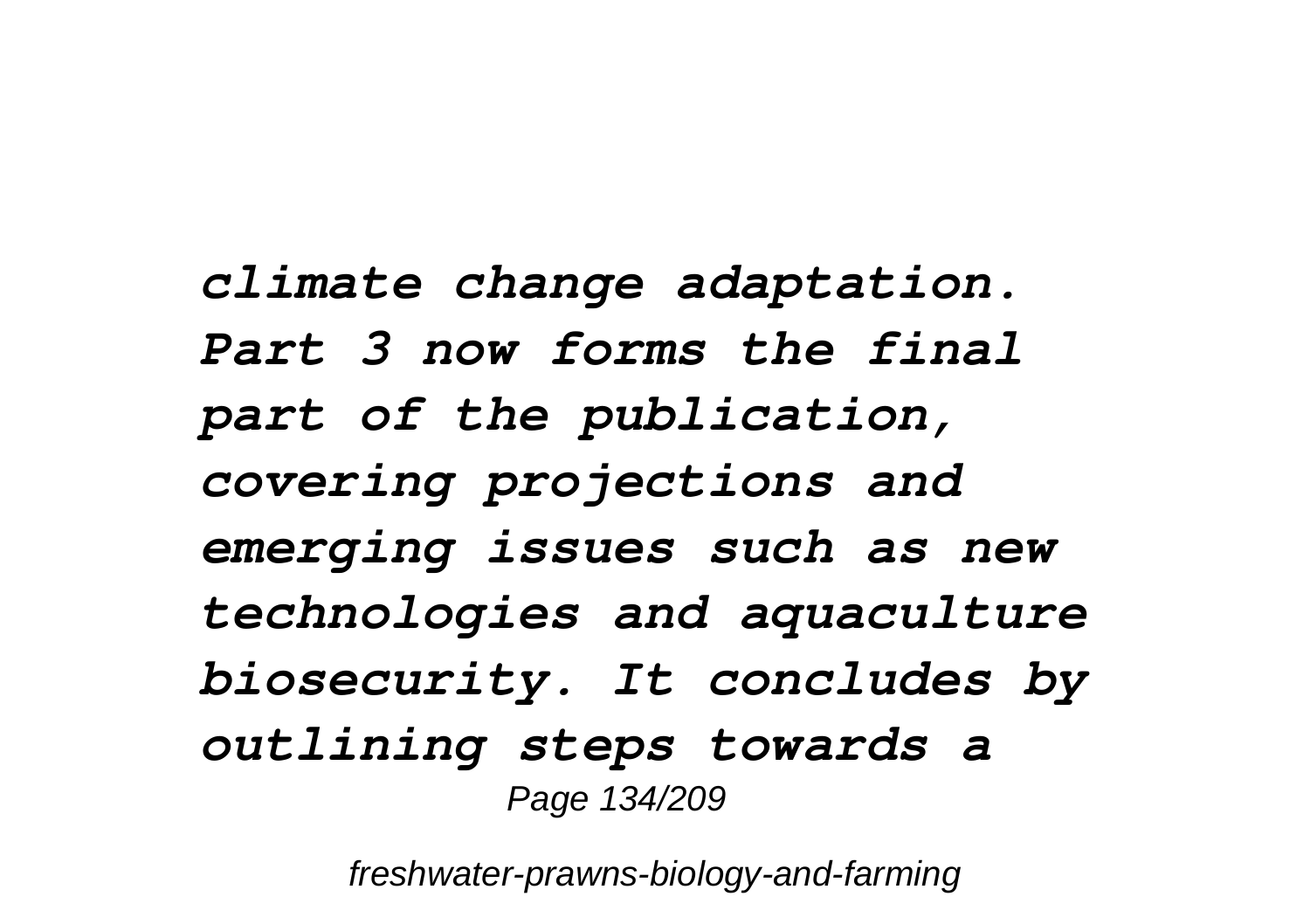*new vision for capture fisheries. The State of World Fisheries and Aquaculture aims to provide objective, reliable and upto-date information to a wide audience – policymakers, managers,* Page 135/209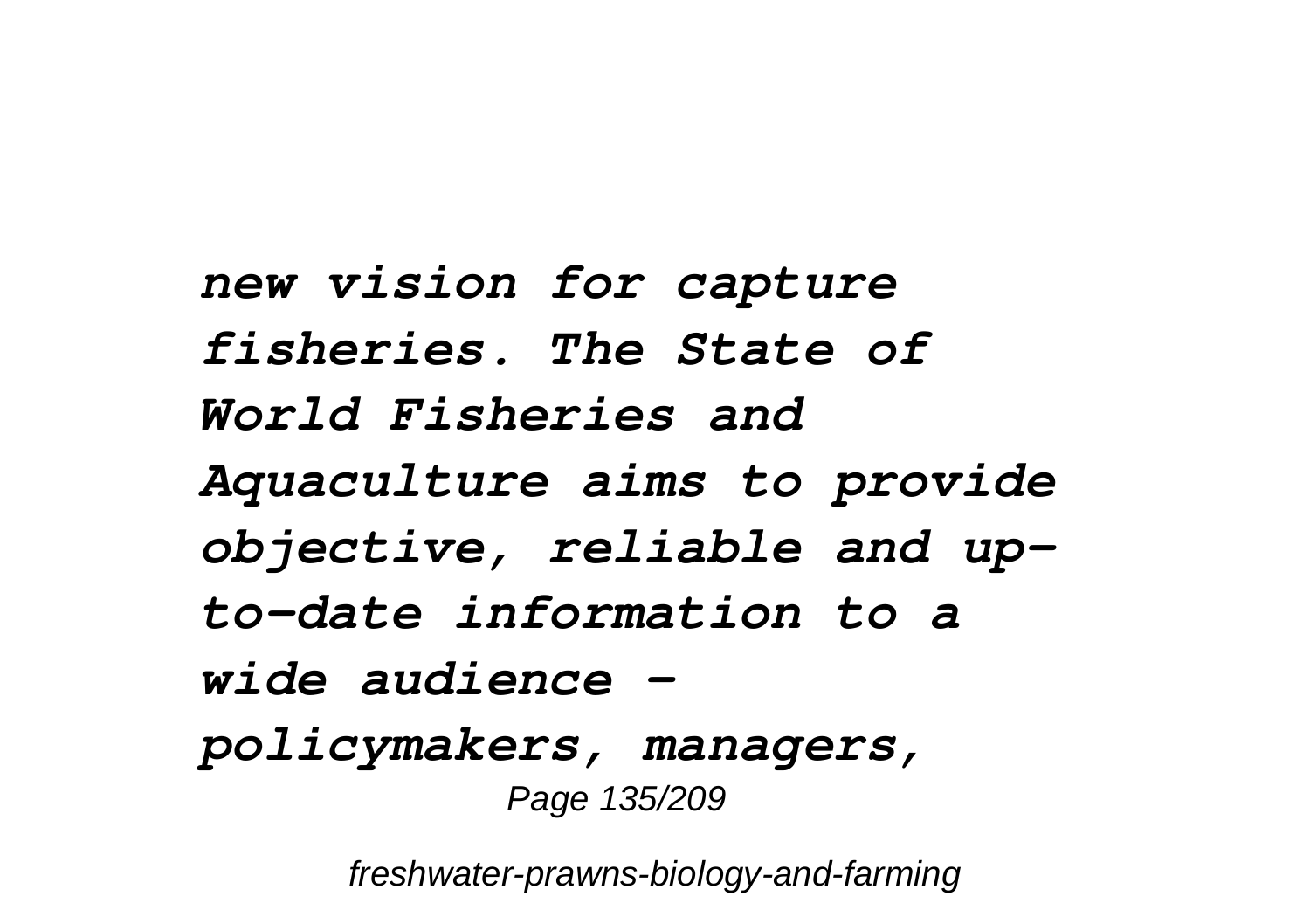*scientists, stakeholders and indeed everyone interested in the fisheries and aquaculture sector. Farming of Prawns and Shrimps Freshwater Prawn Culture Sustainability in action* Page 136/209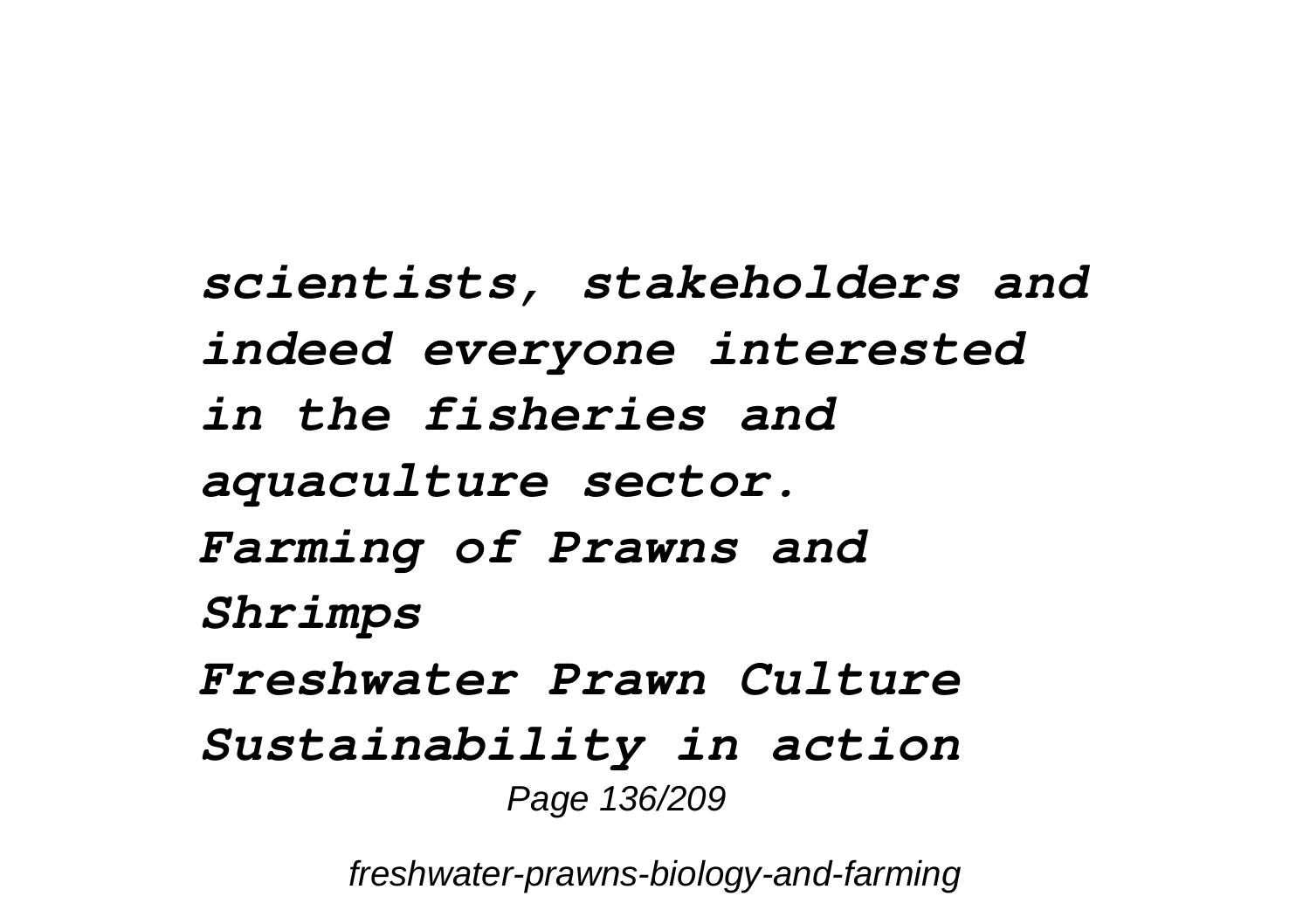*Vulnerability of Tropical Pacific Fisheries and Aquaculture to Climate Change The Culture of Freshwater Prawns Macrobrachium* **"Much of the biological and** Page 137/209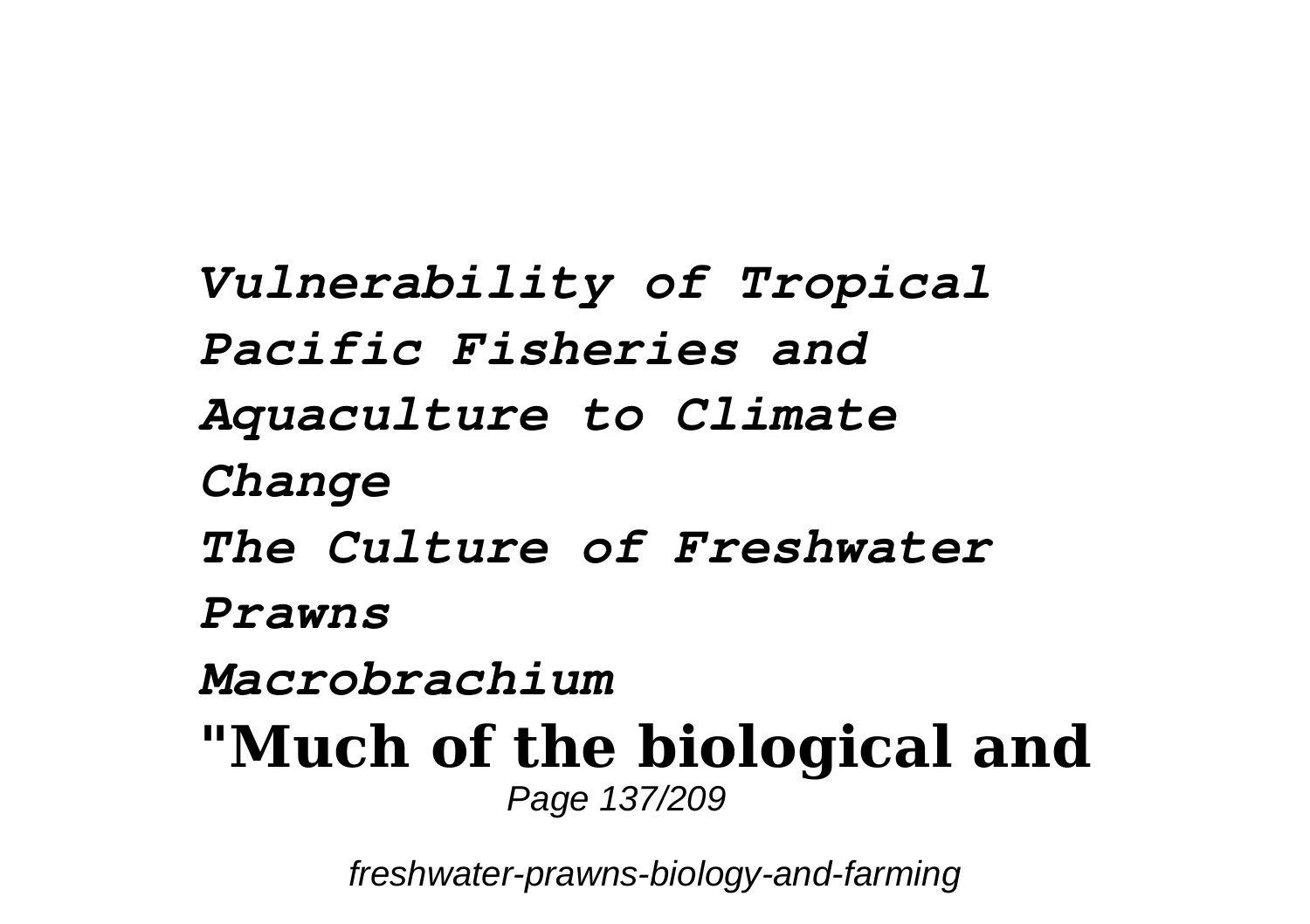**other research efforts on crustaceans have been driven by their importance to humans as a food source. Production comes from a diverse array of methods and scales of extraction,**

Page 138/209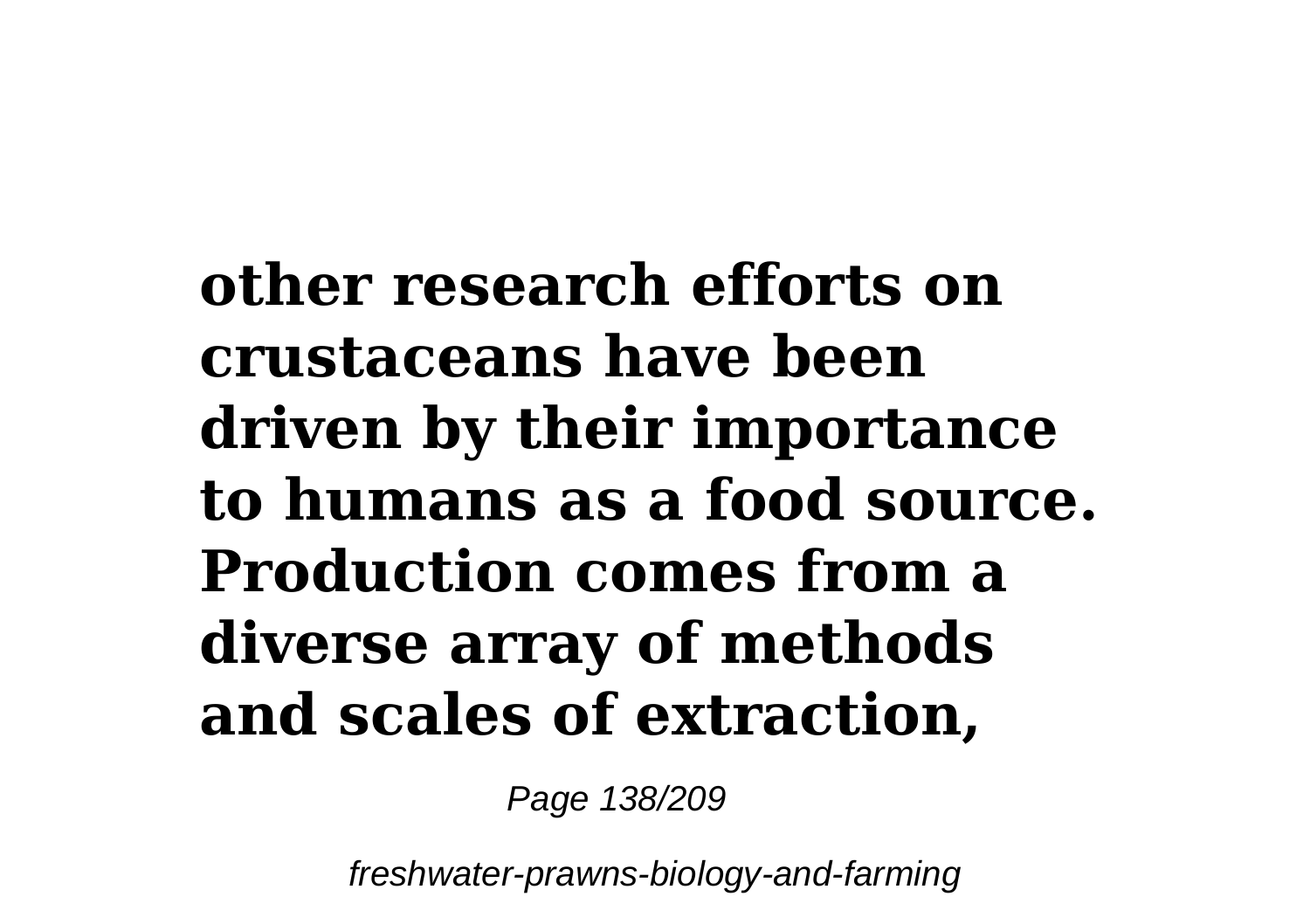**from small recreational or subsistence fisheries to industrial scale operations. Most crustacean catch comes from shrimp fisheries with over two million tonnes taken in**

Page 139/209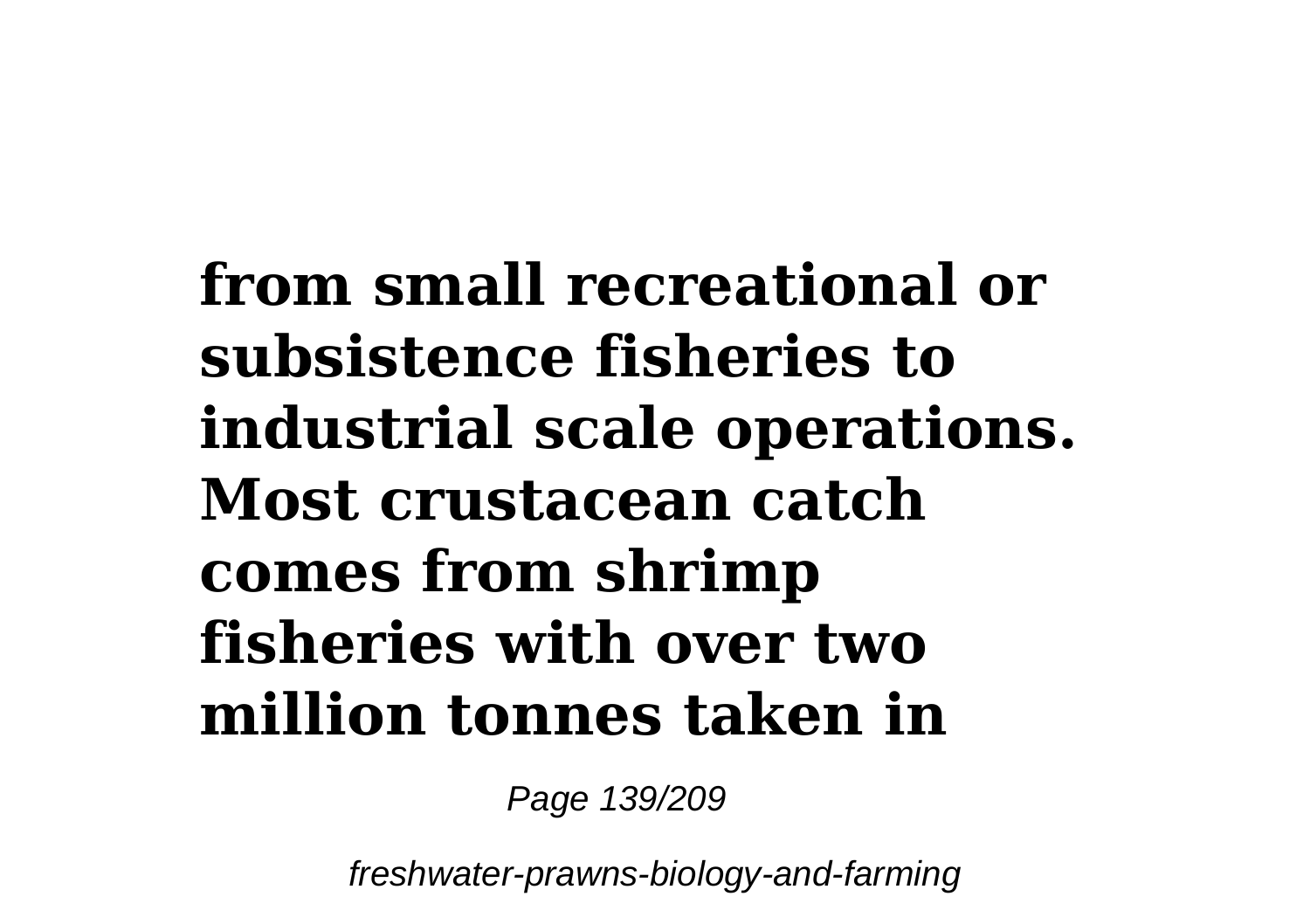**2014, mainly by trawl. The genera Acetes, Fenneropenaeus, and Pandalus account for around three quarters of this catch. Crab, krill and lobster are the other main**

Page 140/209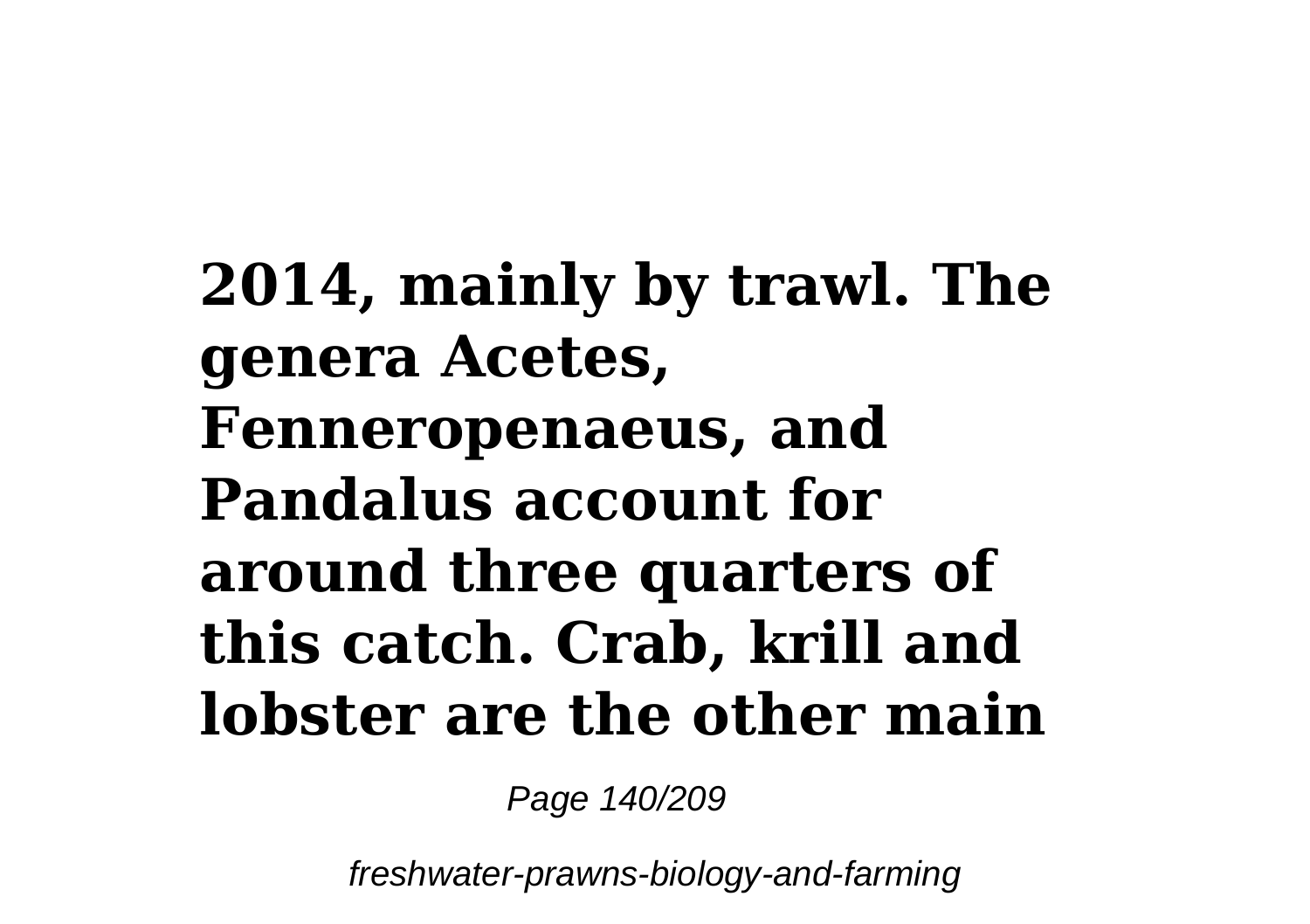**crustacean products (around 600,000 t crab, 380,000 t krill and 300,000 t lobster in 2014). Trends in crustacean fisheries are broadly similar to those of other seafood although**

Page 141/209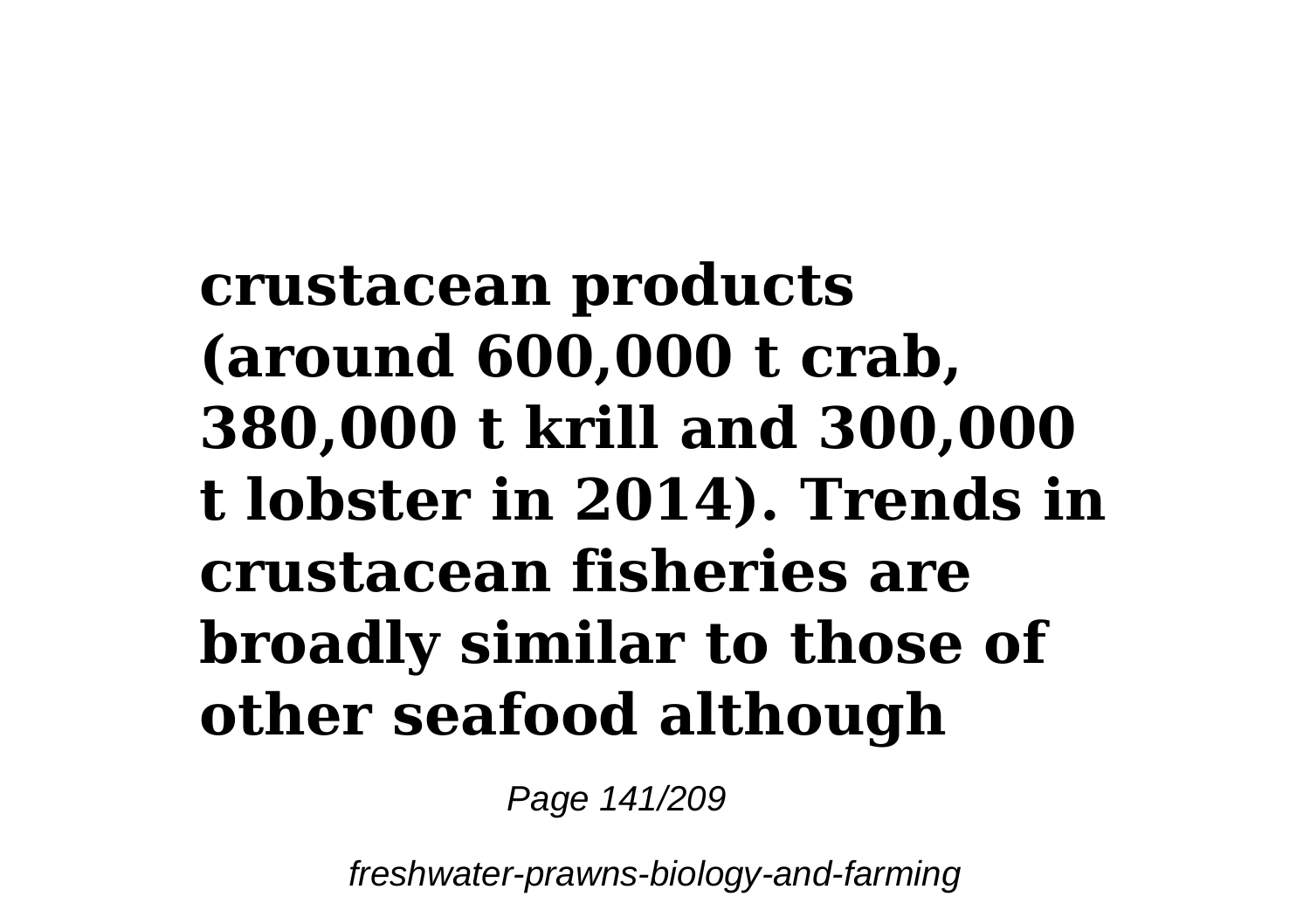**crustaceans often target different market segments and receive higher prices than fish. Crustacean fisheries management faces many challenges with management of bycatch**

Page 142/209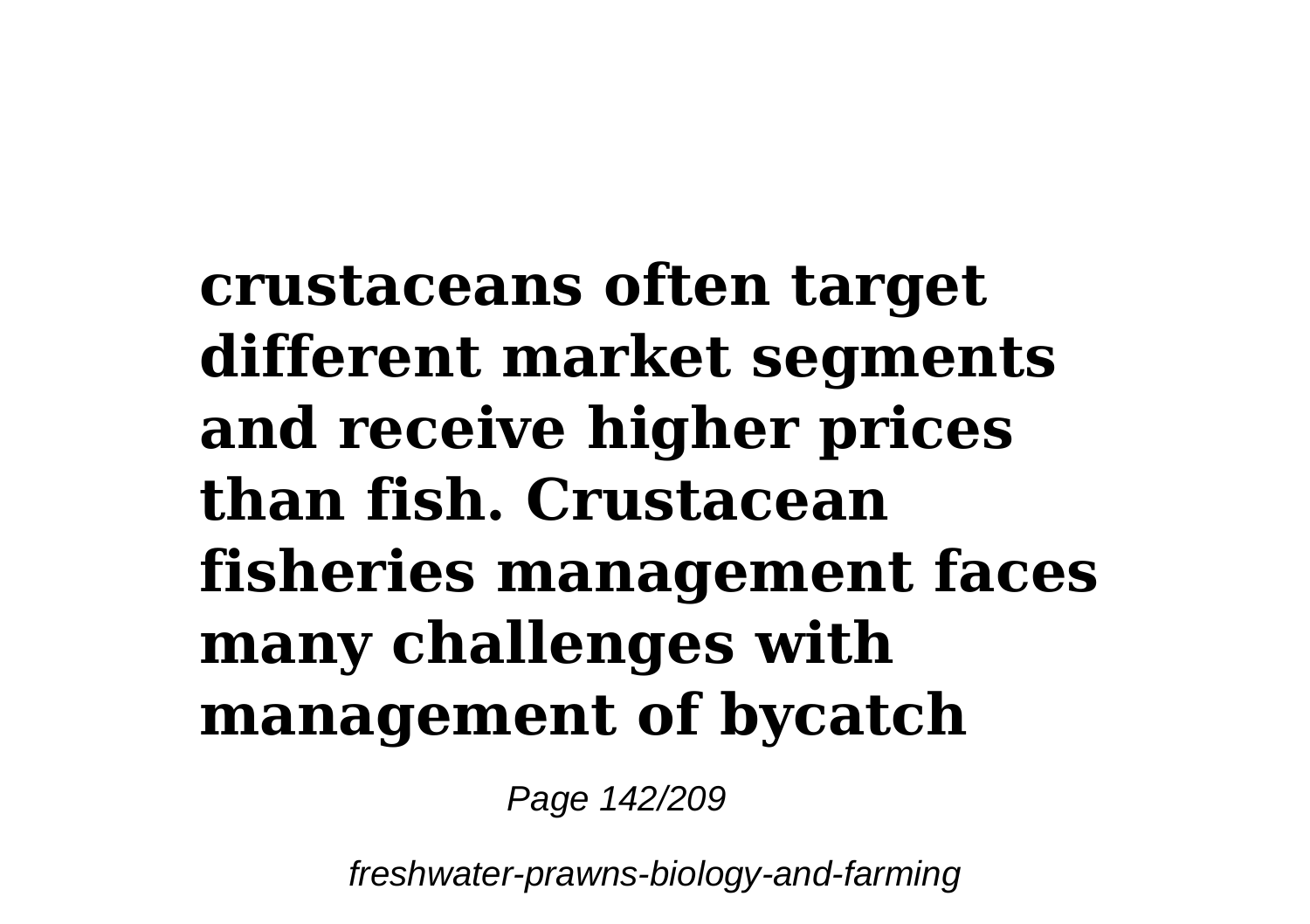**from trawl gears especially significant. Fortunately, crustaceans tend to be easily handled with low discard mortality and this has enabled widespread use of regulations based on**

Page 143/209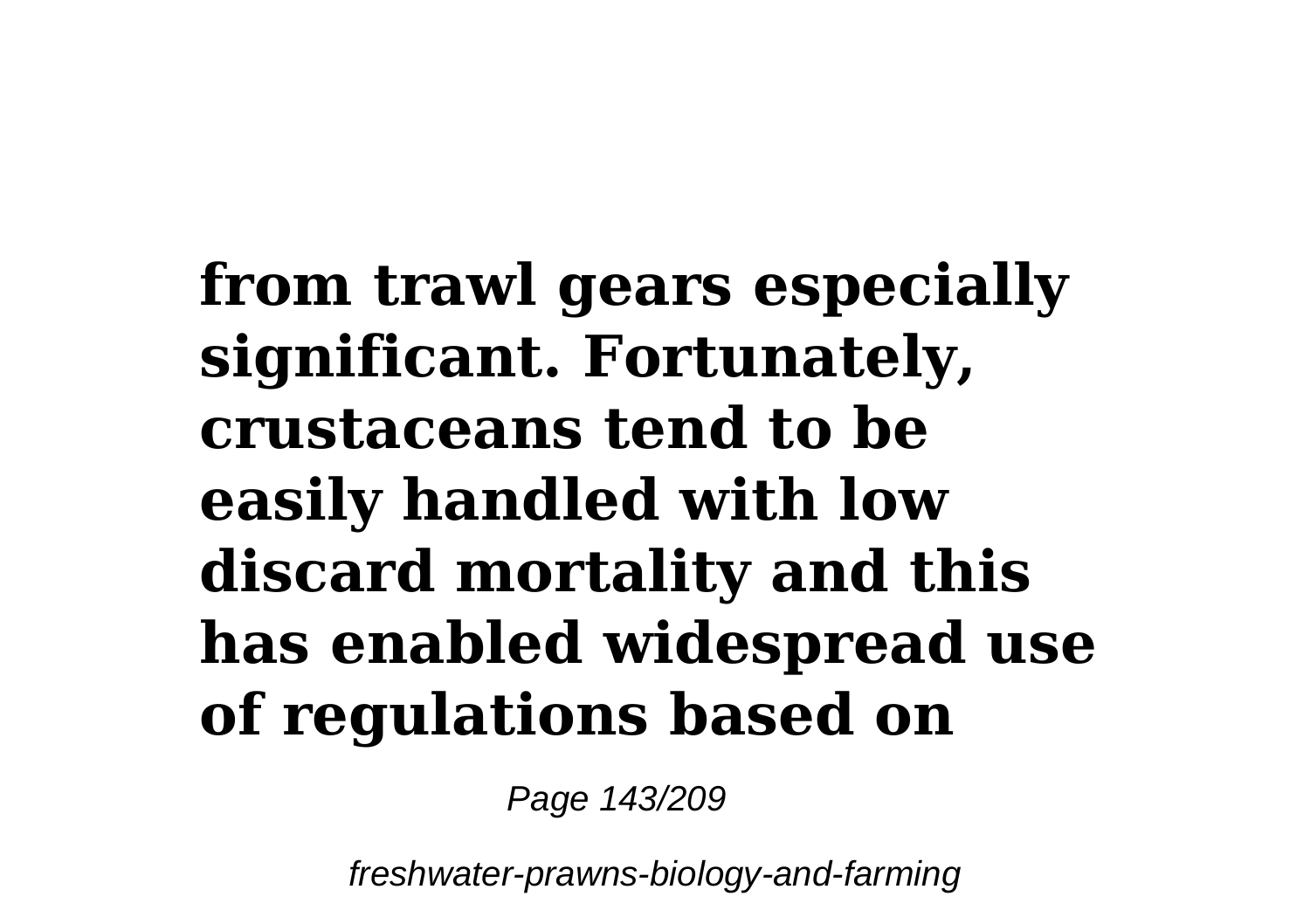**size, maturity or sex (e.g., male-only fisheries). Total allowable catch (TAC) limits are widely used and highly effective for ensuring sustainable harvests when set responsibly using good**

Page 144/209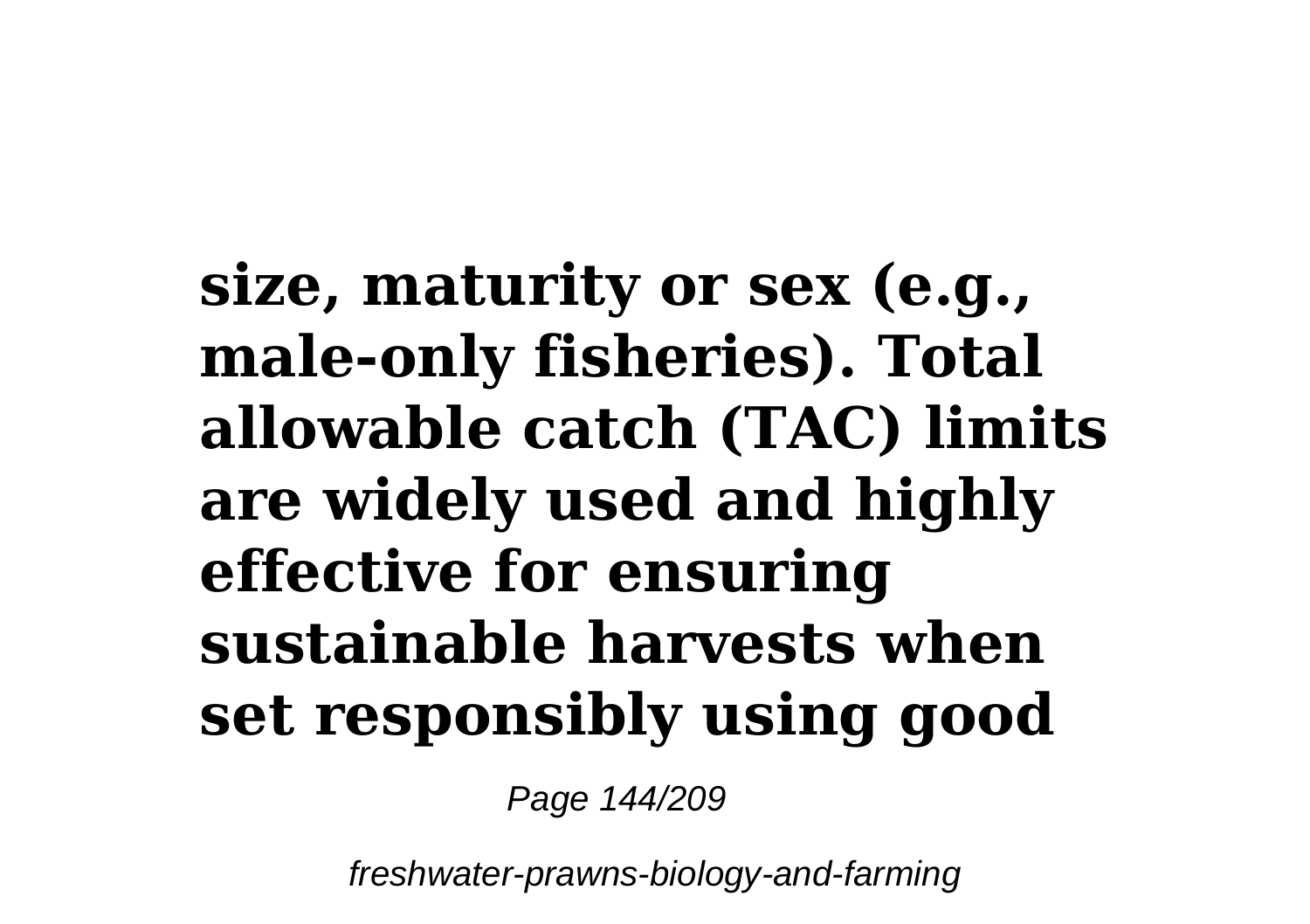**information. TAC systems are often combined with catch share or individual transferable quota systems which had a mixed history in crustaceans, sometimes reducing overall community**

Page 145/209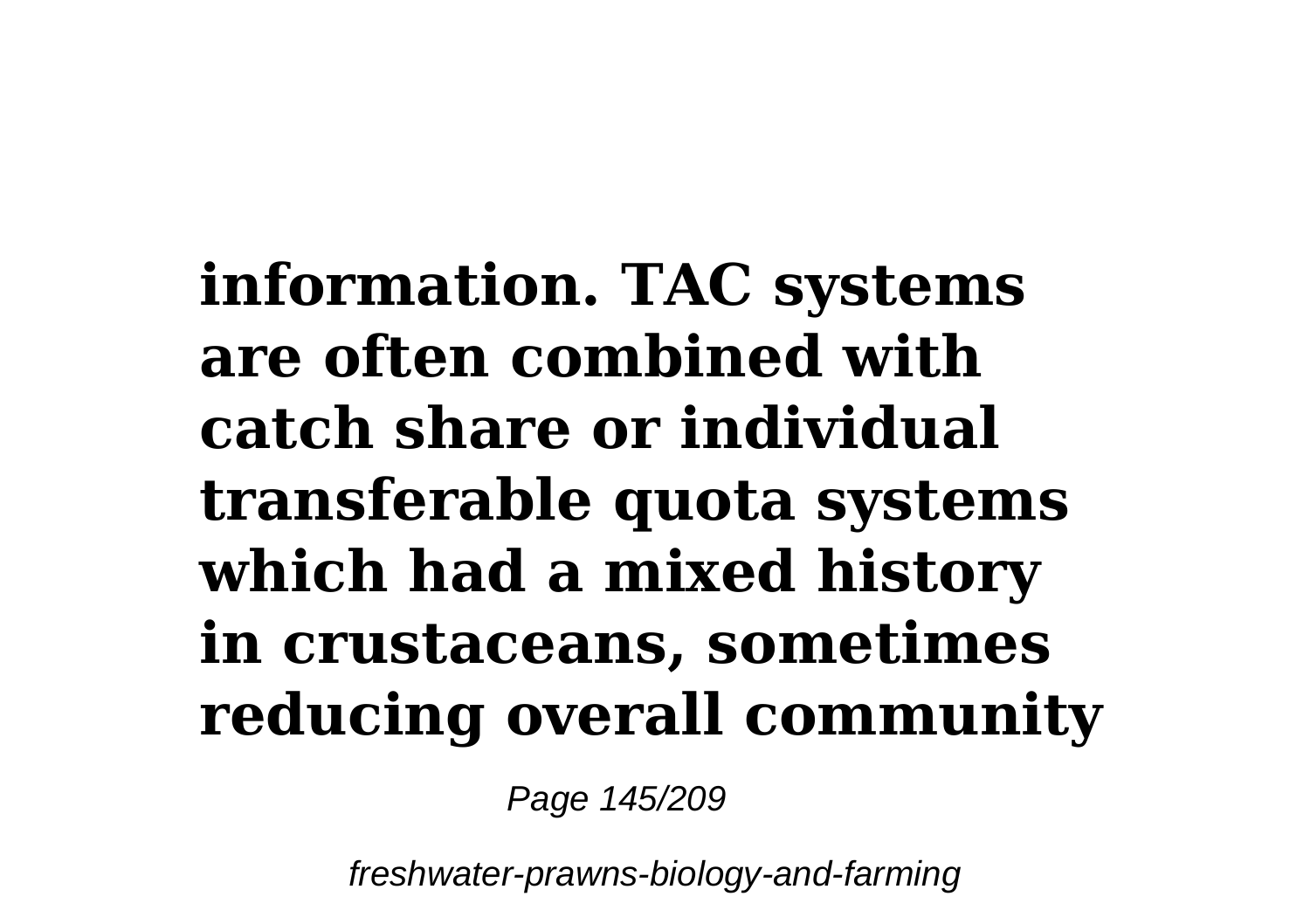**benefit. This parallels the challenge facing fisheries globally of ensuring that harvests are not only sustainable but also deliver benefits to the wider community beyond the**

Page 146/209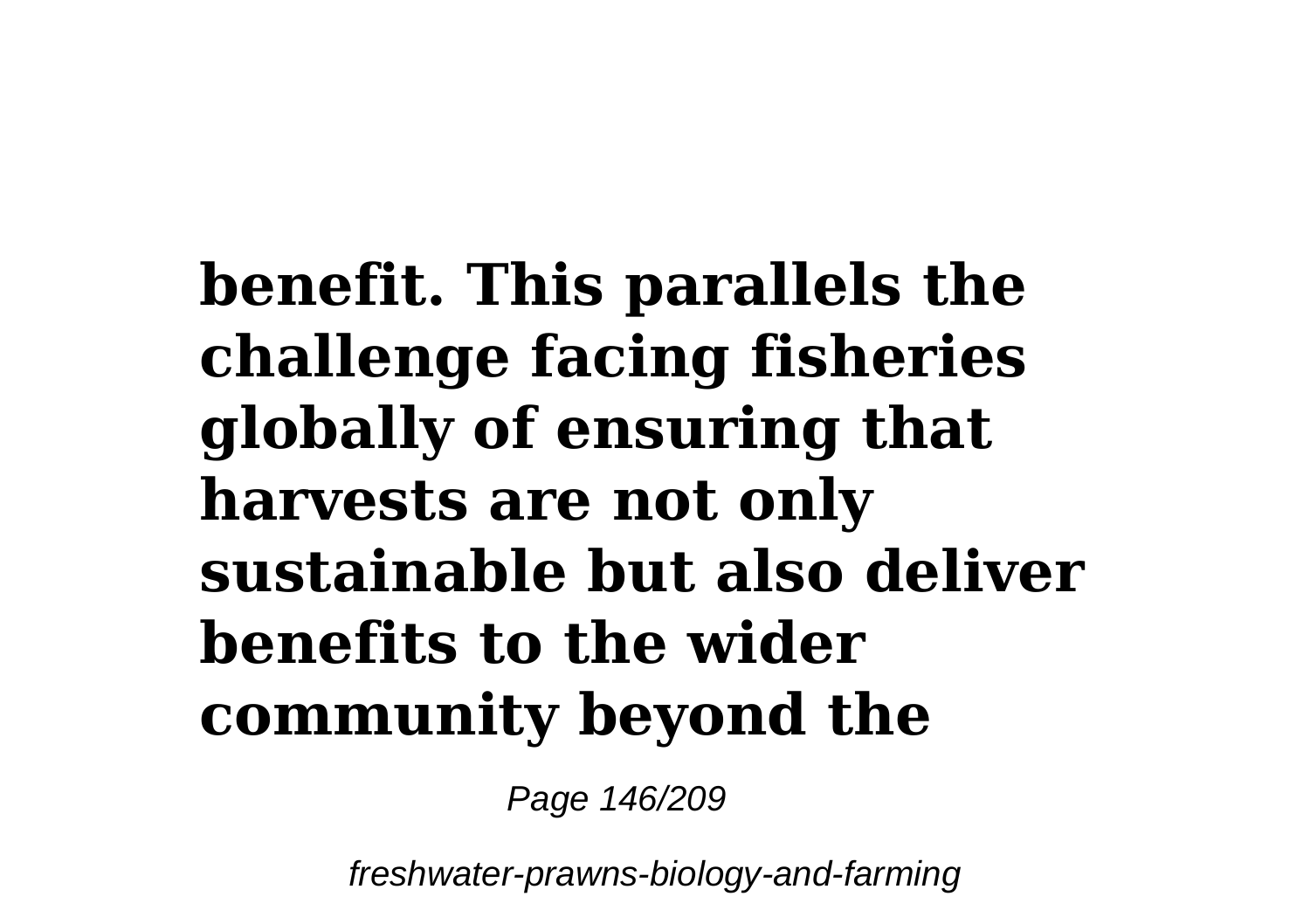**commercial fishers; management of some crustacean fisheries are at the forefront of these developments"-- A comprehensive resource that covers all the aspects**

Page 147/209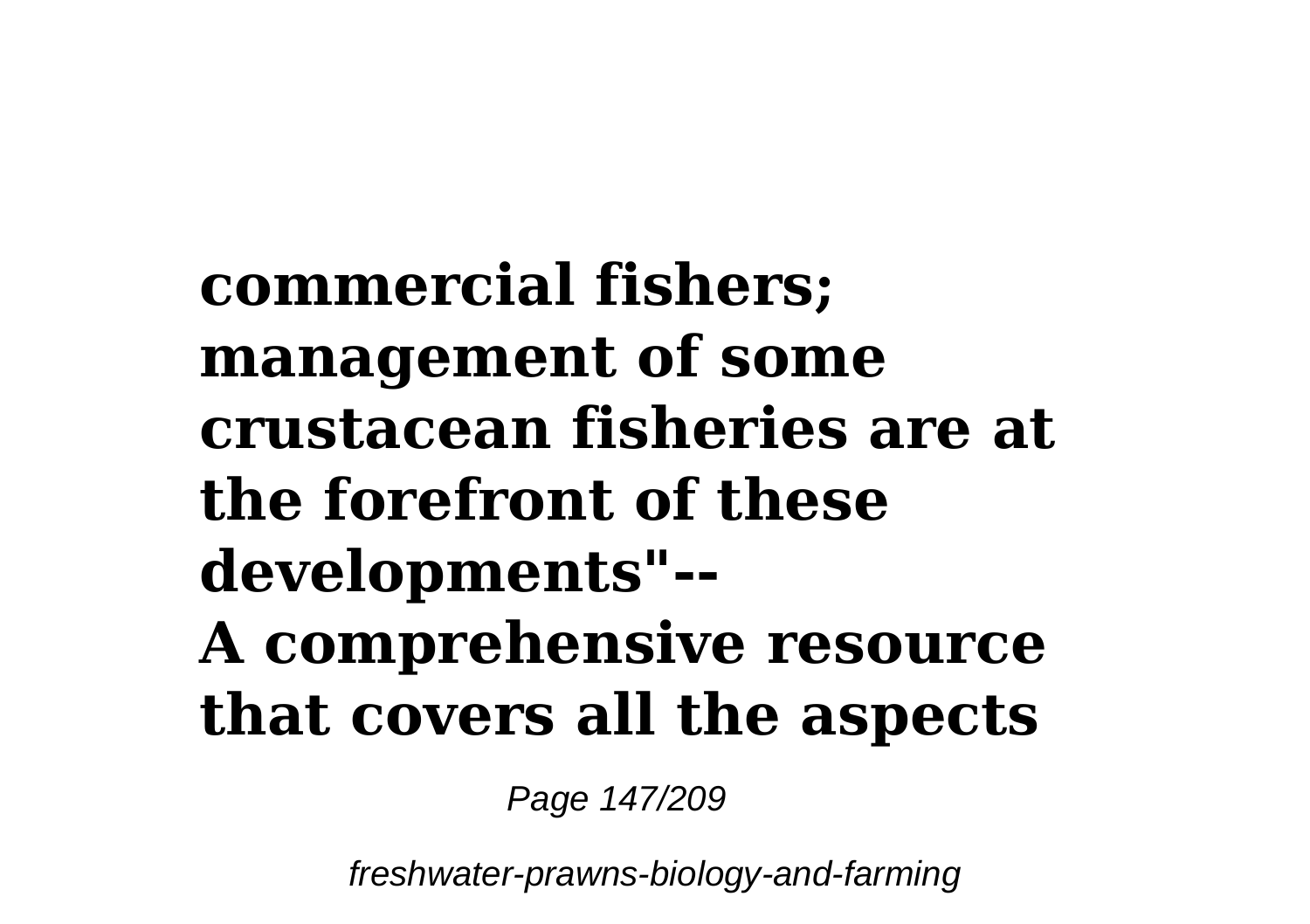**of sex control in aquaculture written by internationally-acclaimed scientists Comprehensive in scope, Sex Control in Aquaculture first explains the concepts and rationale**

Page 148/209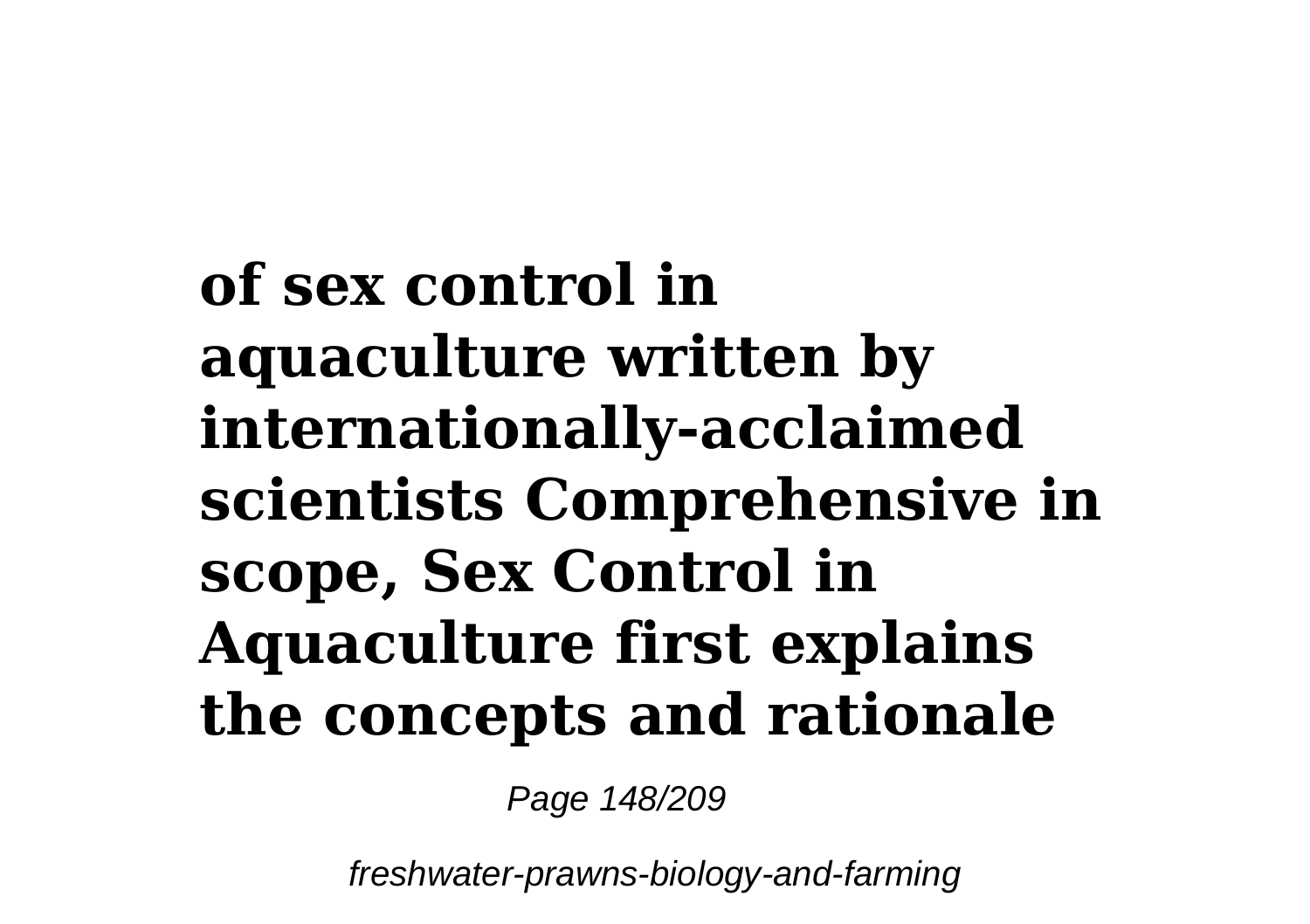**for sex control in aquaculture, which serves different purposes. The most important are: to produce monosex stocks to rear only the fastestgrowing sex in some**

Page 149/209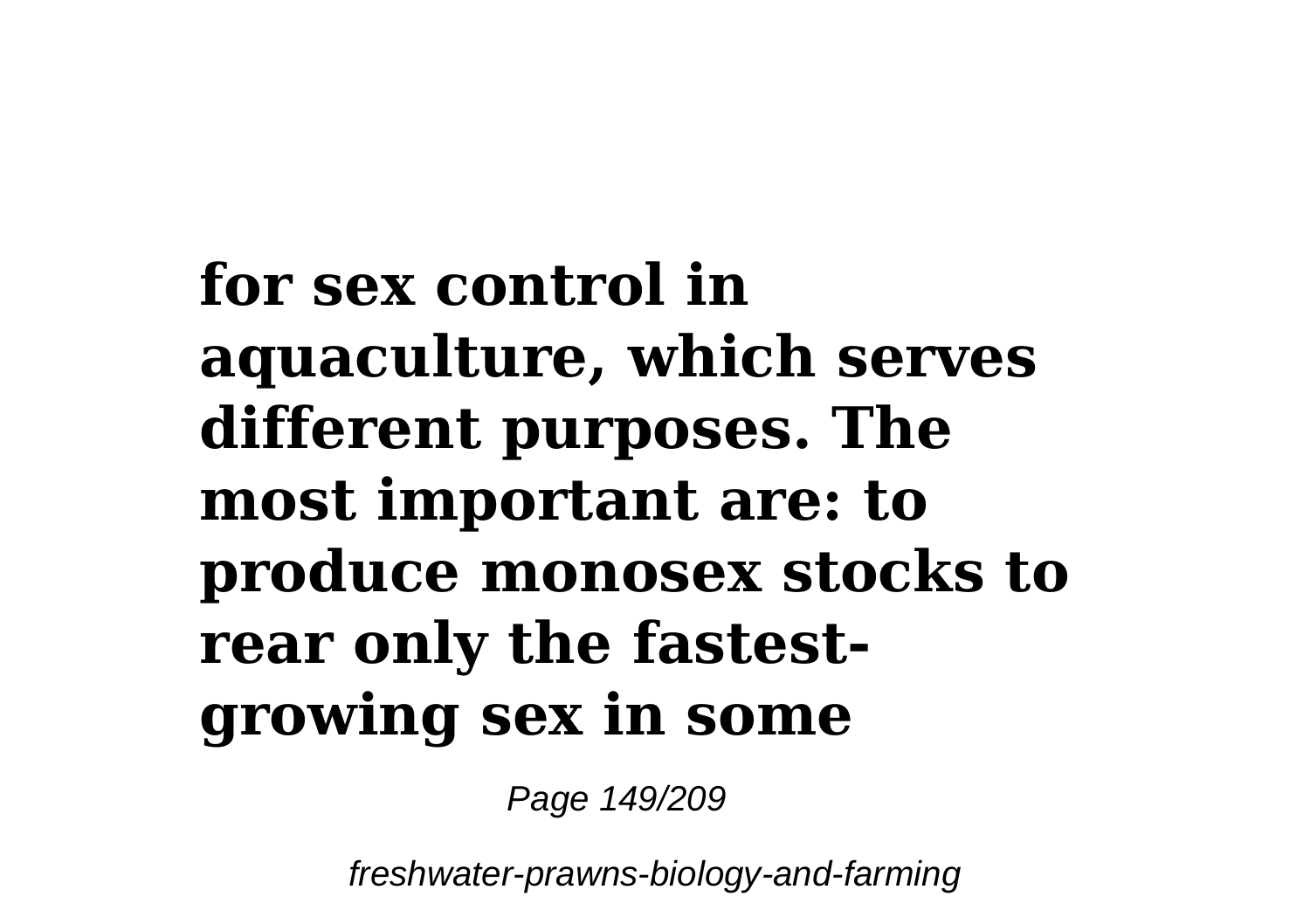## **species, to prevent precocious or uncontrolled reproduction in other species and to aid in broodstock management. The application of sex ratio manipulation for population**

Page 150/209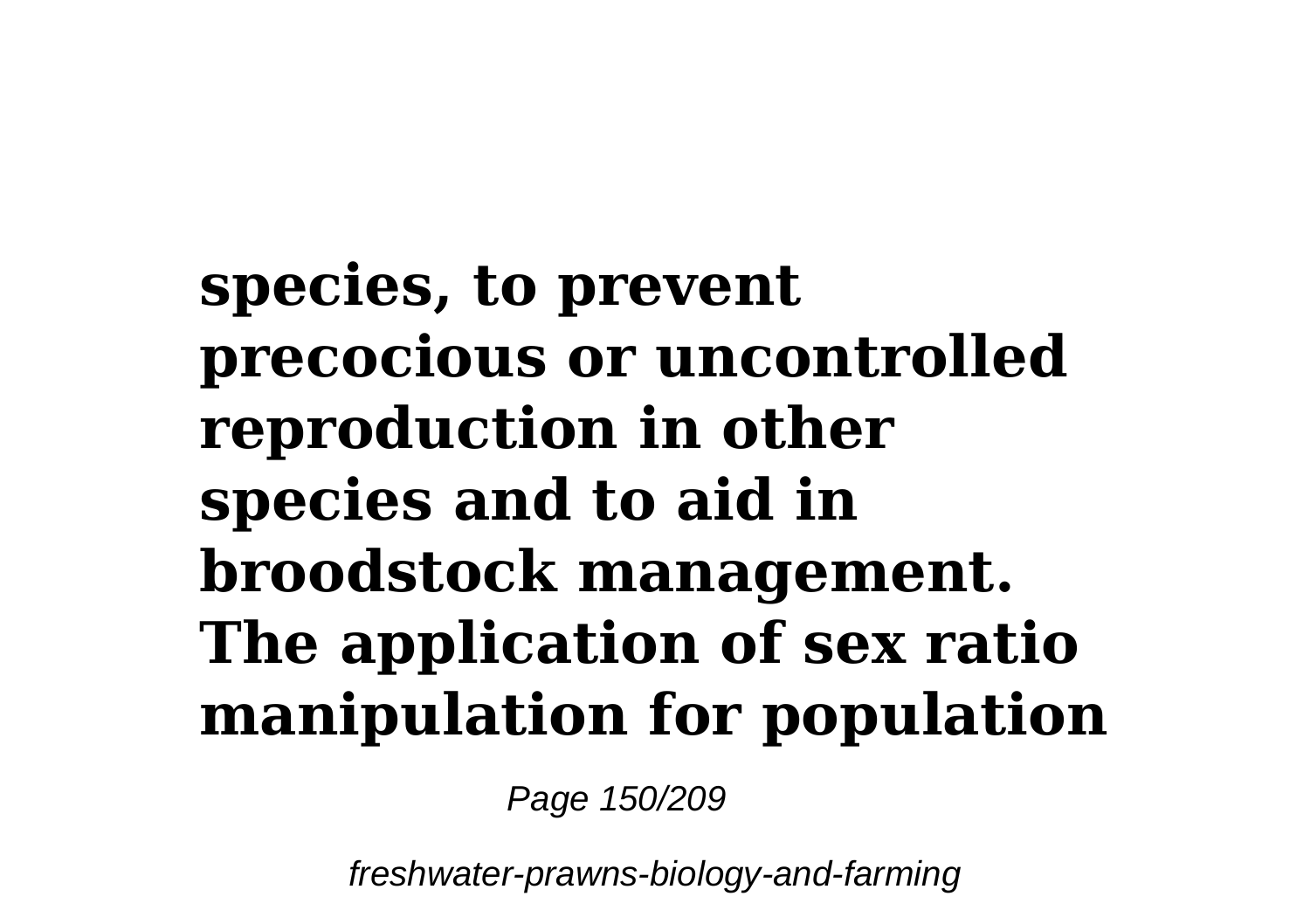**control and invasive species management is also included. Next, this book provides detailed and updated information on the underlying genetic, epigenetic, endocrine and**

Page 151/209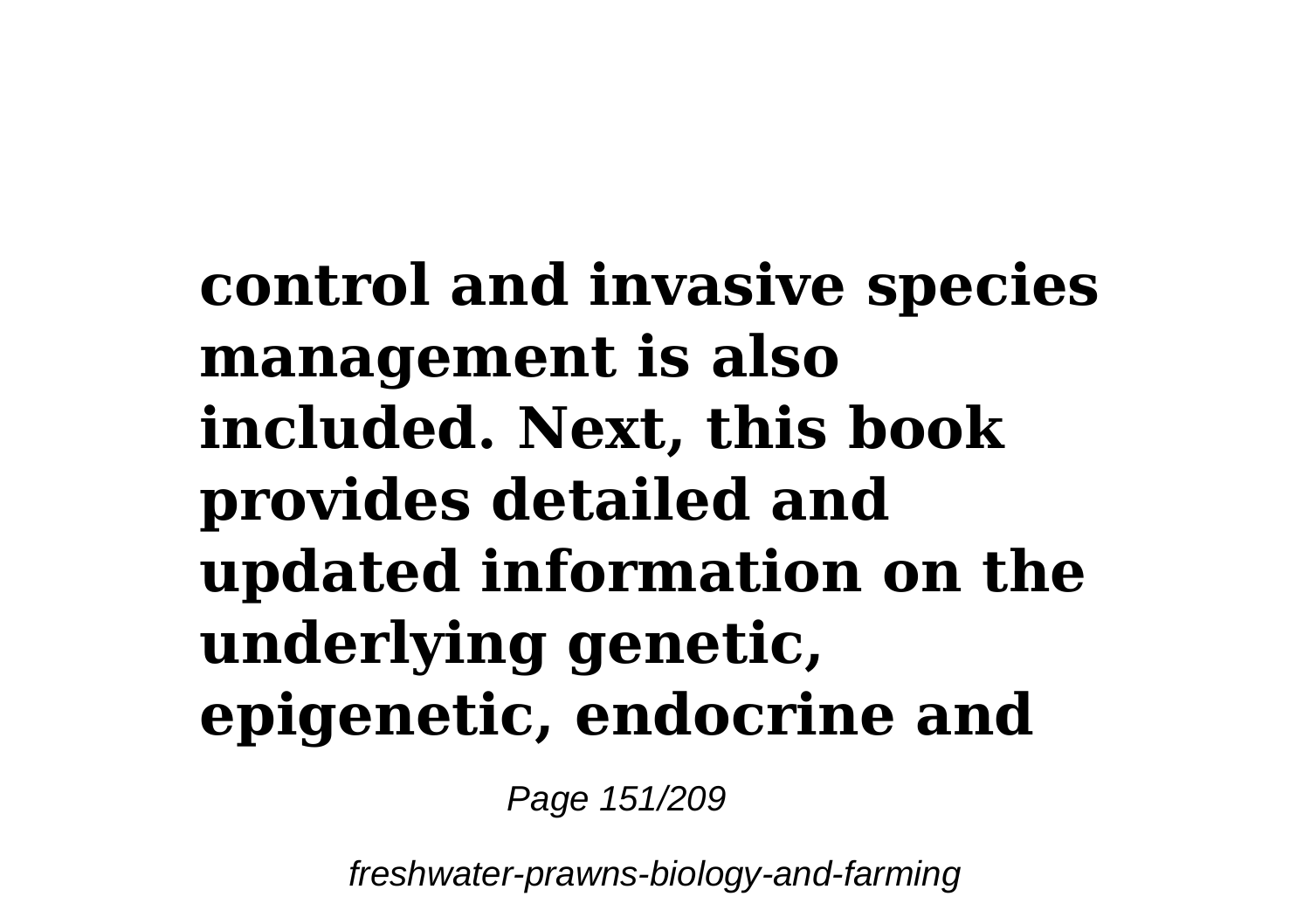**environmental mechanisms responsible for the establishment of the sexes, and explains chromosome set manipulation techniques, hybridization and the latest gene**

Page 152/209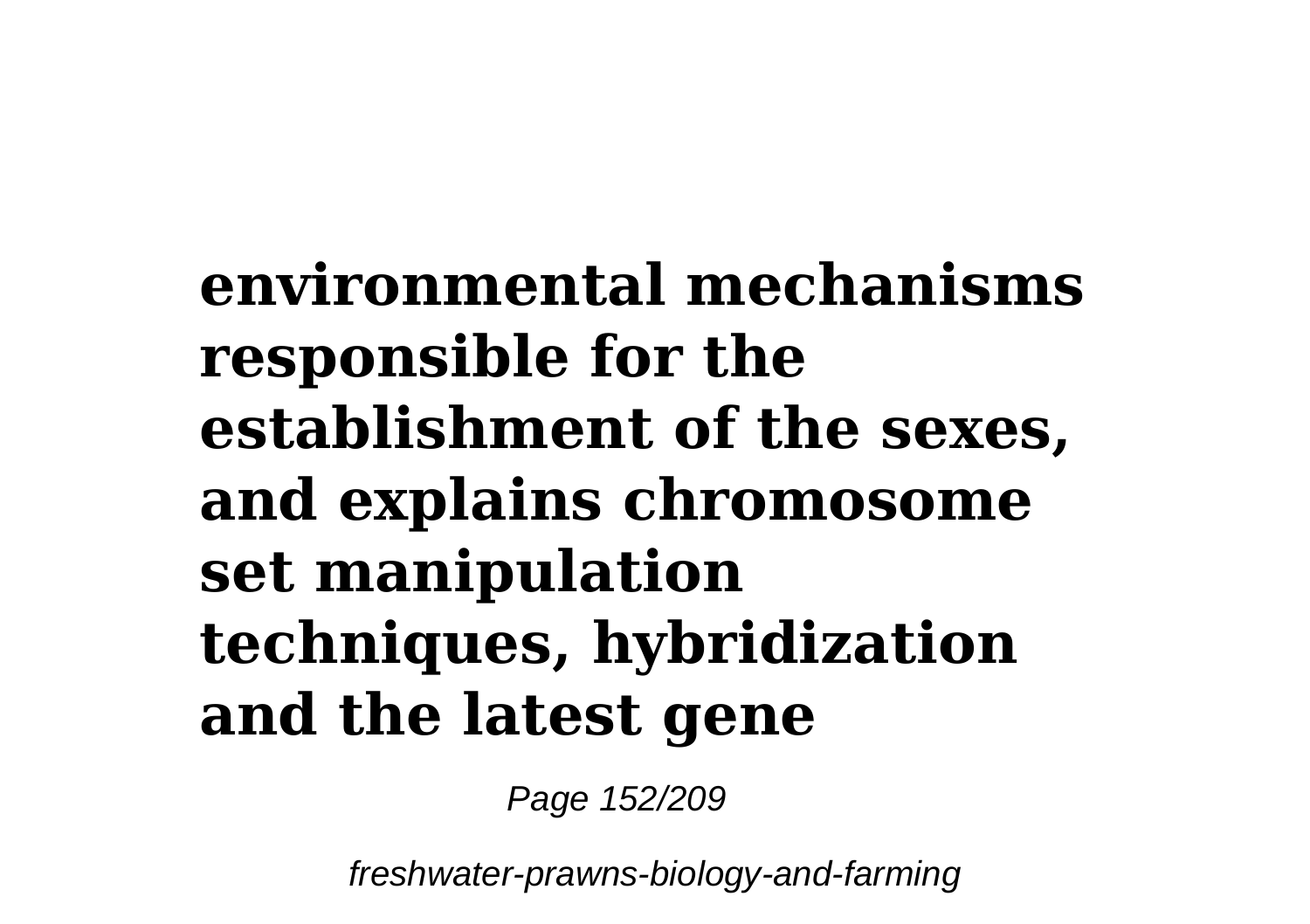**knockout approaches. Furthermore, the book offers detailed protocols and key summarizing information on how sex control is practiced worldwide in 35 major**

Page 153/209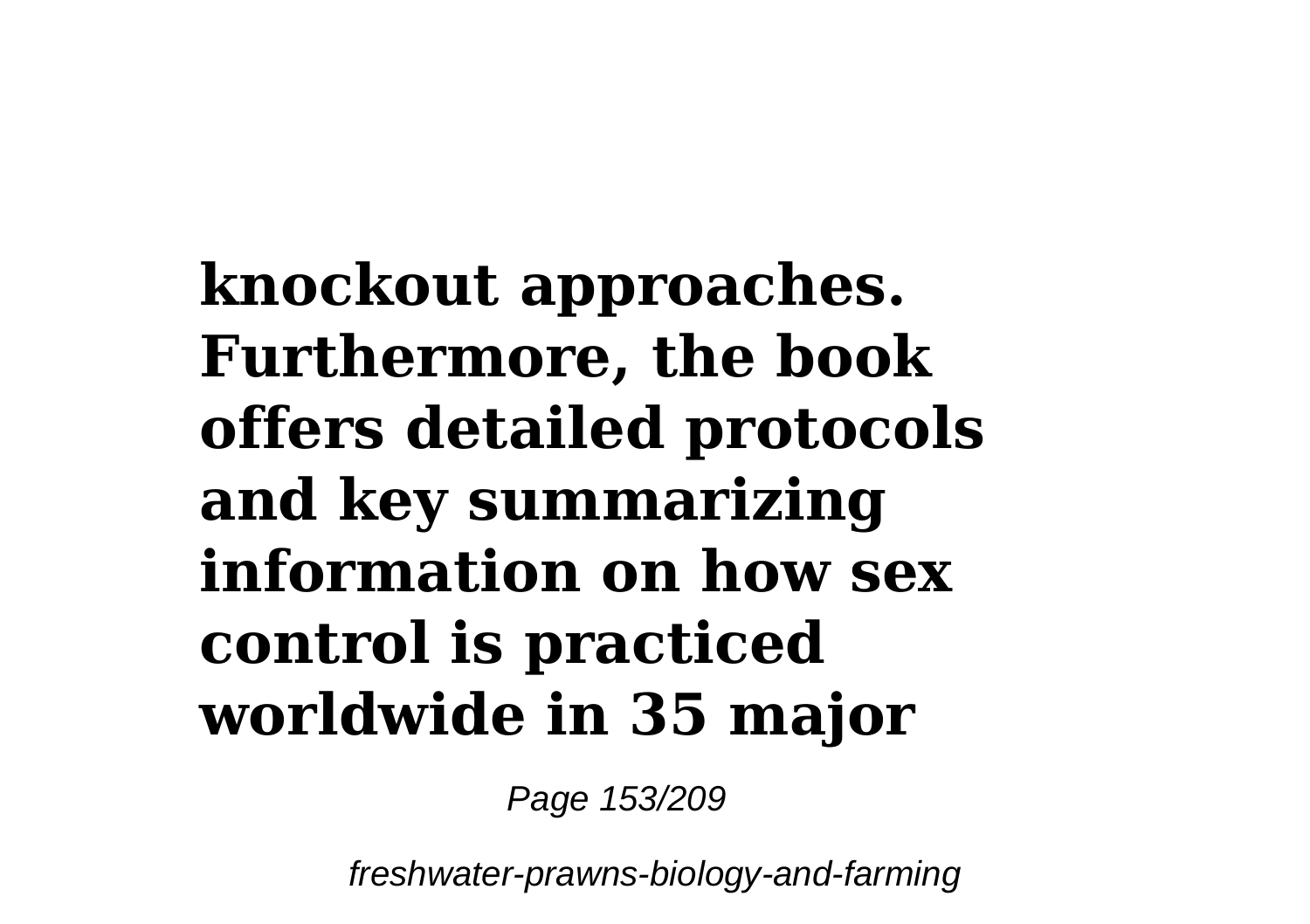**aquaculture species or groups, including fish and crustaceans, and puts the focus on its application in the aquaculture industry. With contributions from an international panel of**

Page 154/209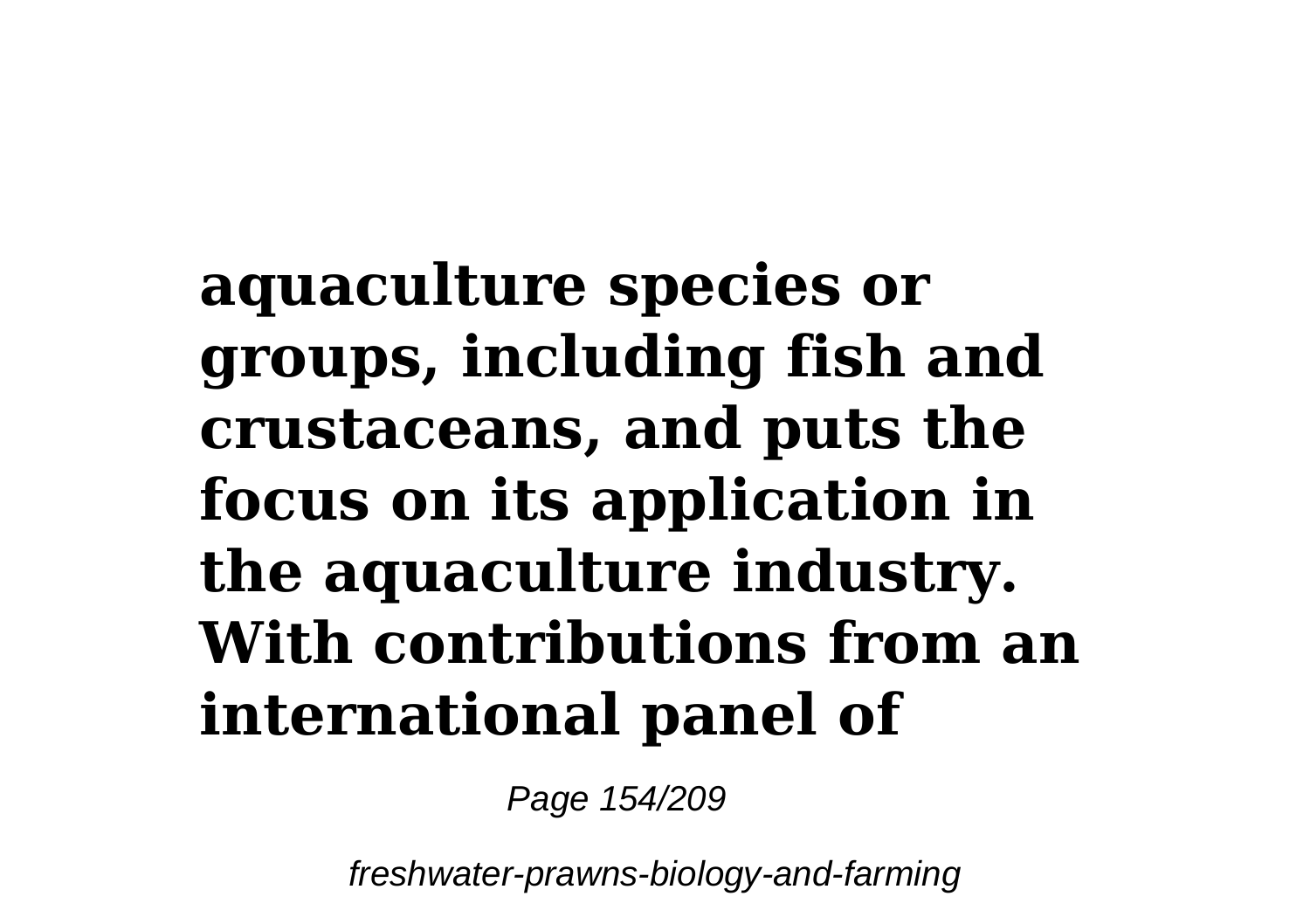**leading scientists, Sex Control in Aquaculture will appeal to a large audience: aquaculture/fisheries professionals and students, scientists or biologists working with basic aspects**

Page 155/209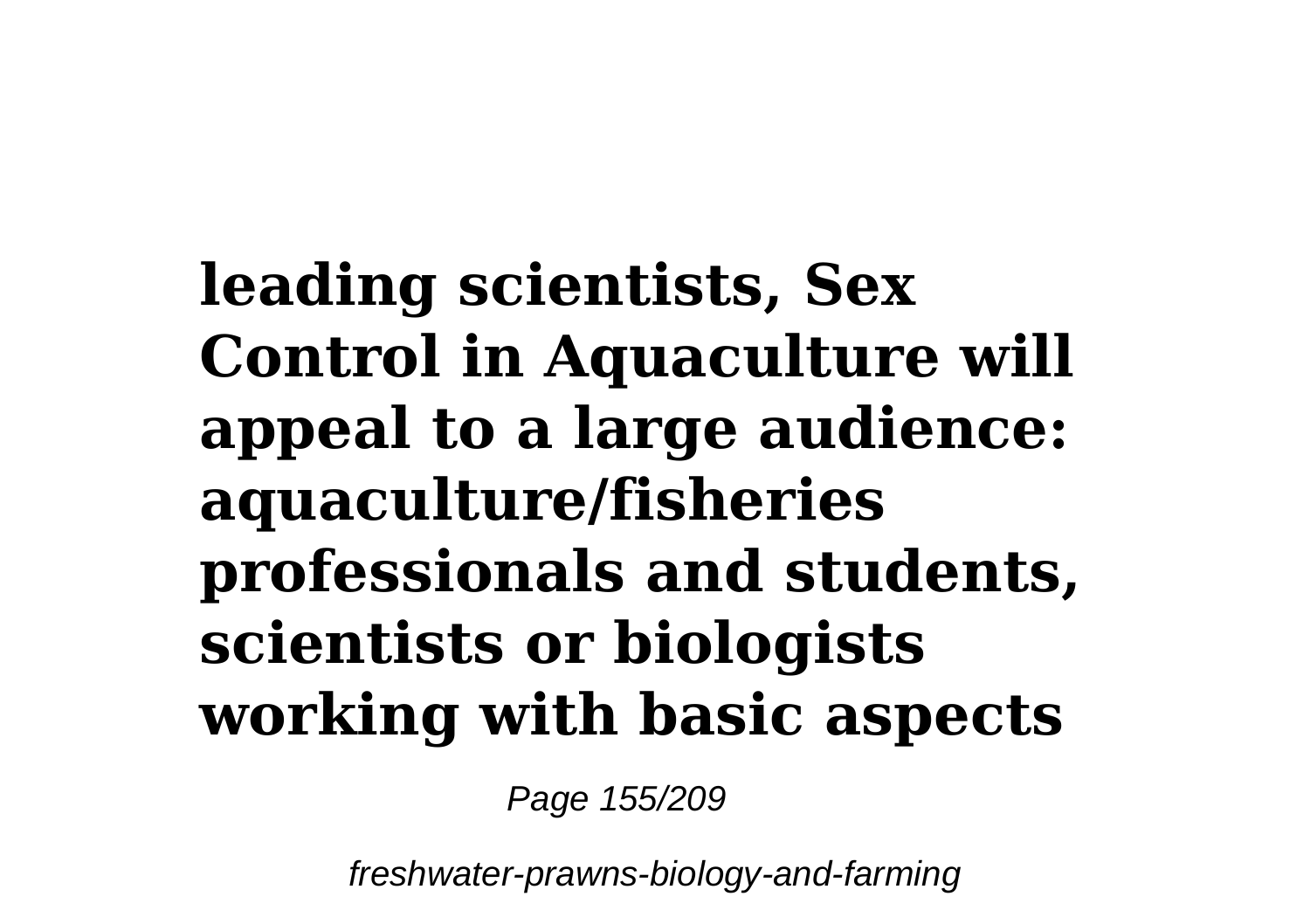**of fish/shrimp biology, growth and reproductive endocrinology, genetics, molecular biology, evolutionary biology, and R&D managers and administrators. This text**

Page 156/209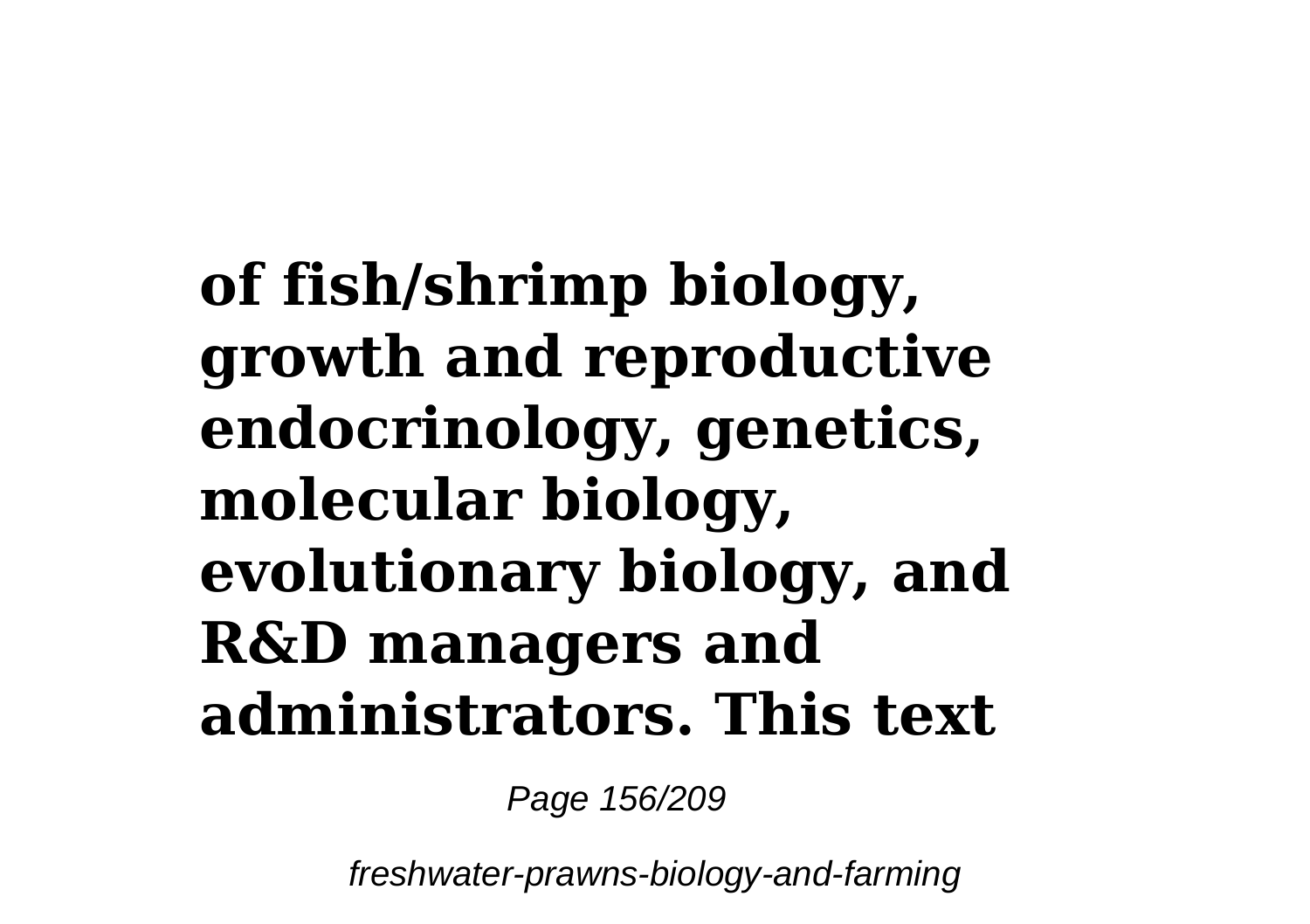**explores sex control technologies and monosex production of commerciallyfarmed fish and crustacean species that are highly in demand for aquaculture, to improve feed utilization**

Page 157/209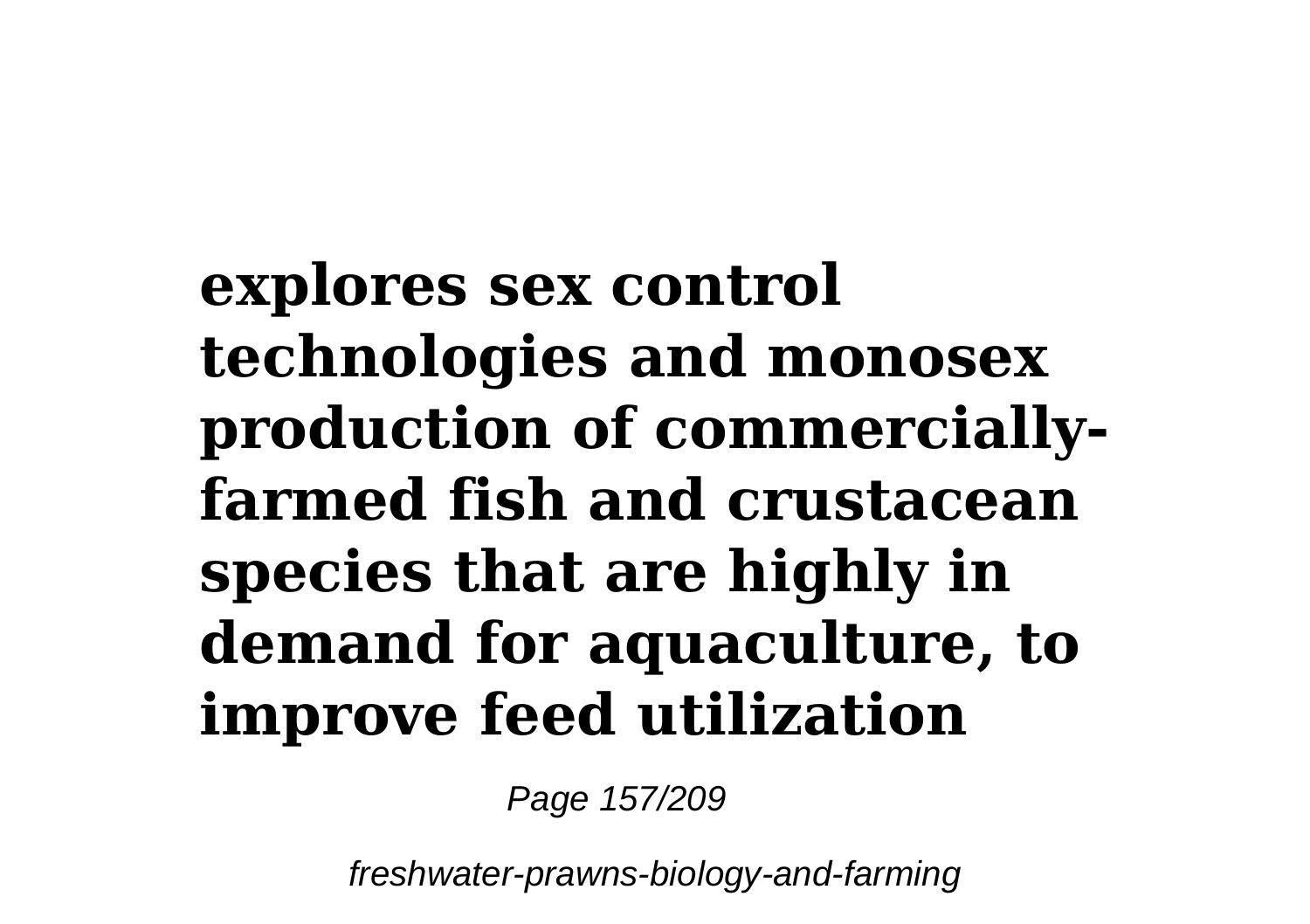### **efficiency, reduce energy consumption for reproduction and eliminate a series of problems caused by mixed sex rearing. Thus, this book: Contains contributions from an**

Page 158/209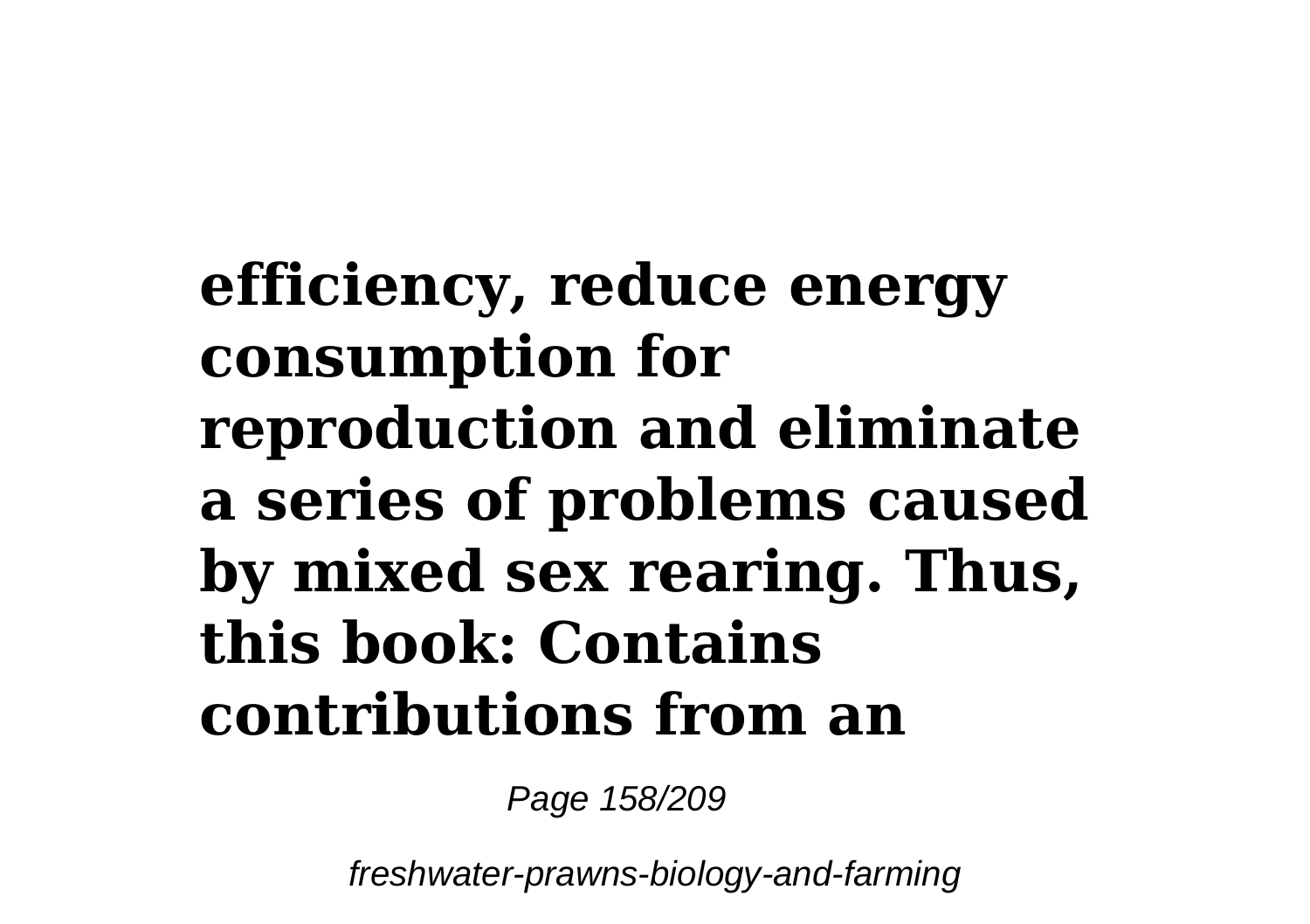**international panel of leading scientists and professionals in the field Provides comprehensive coverage of both established and new technologies to control sex**

Page 159/209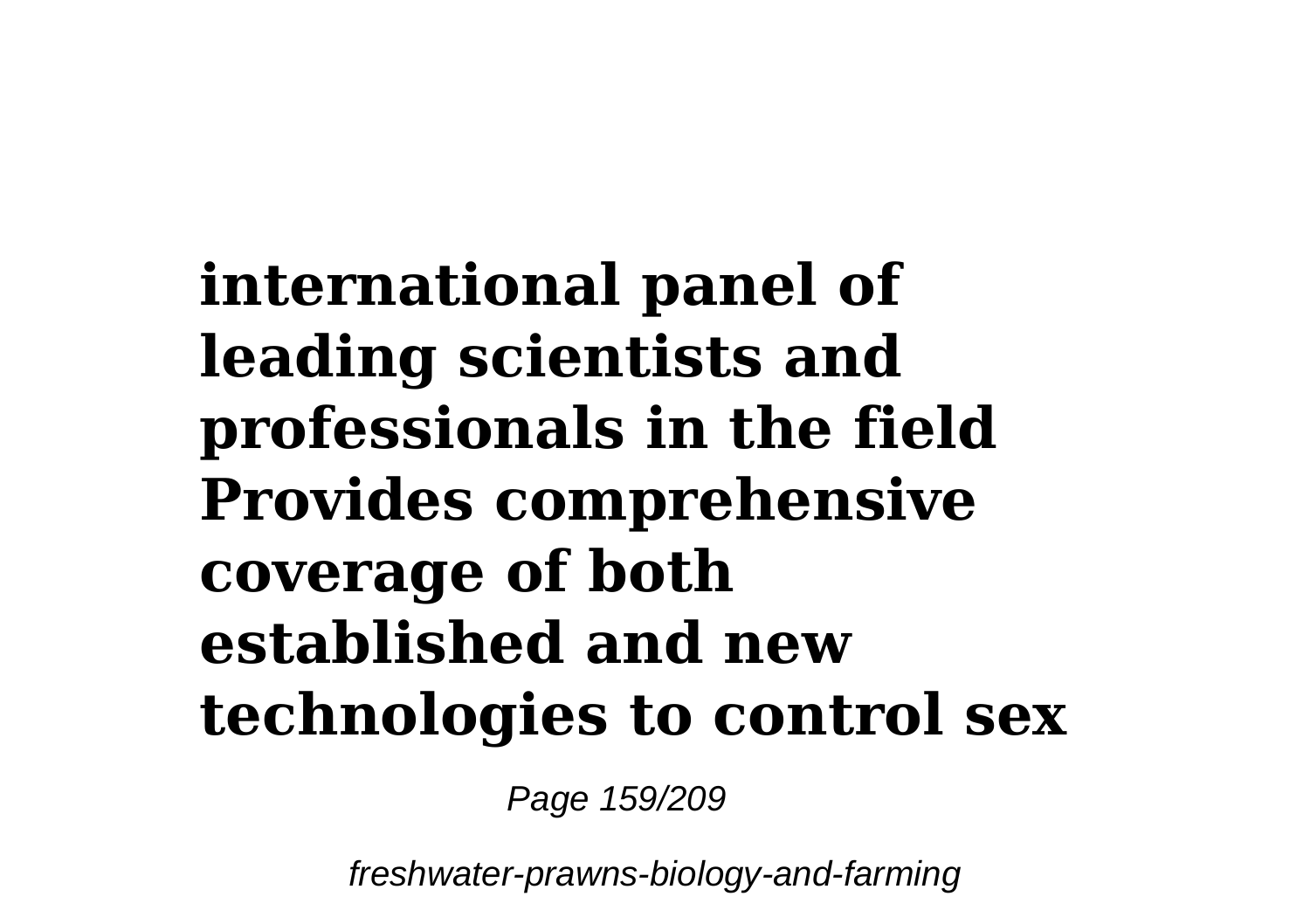**ratios that are becoming more necessary to increase productivity in aquaculture Includes detailed coverage of the most effective sex control techniques used in the world's most important**

Page 160/209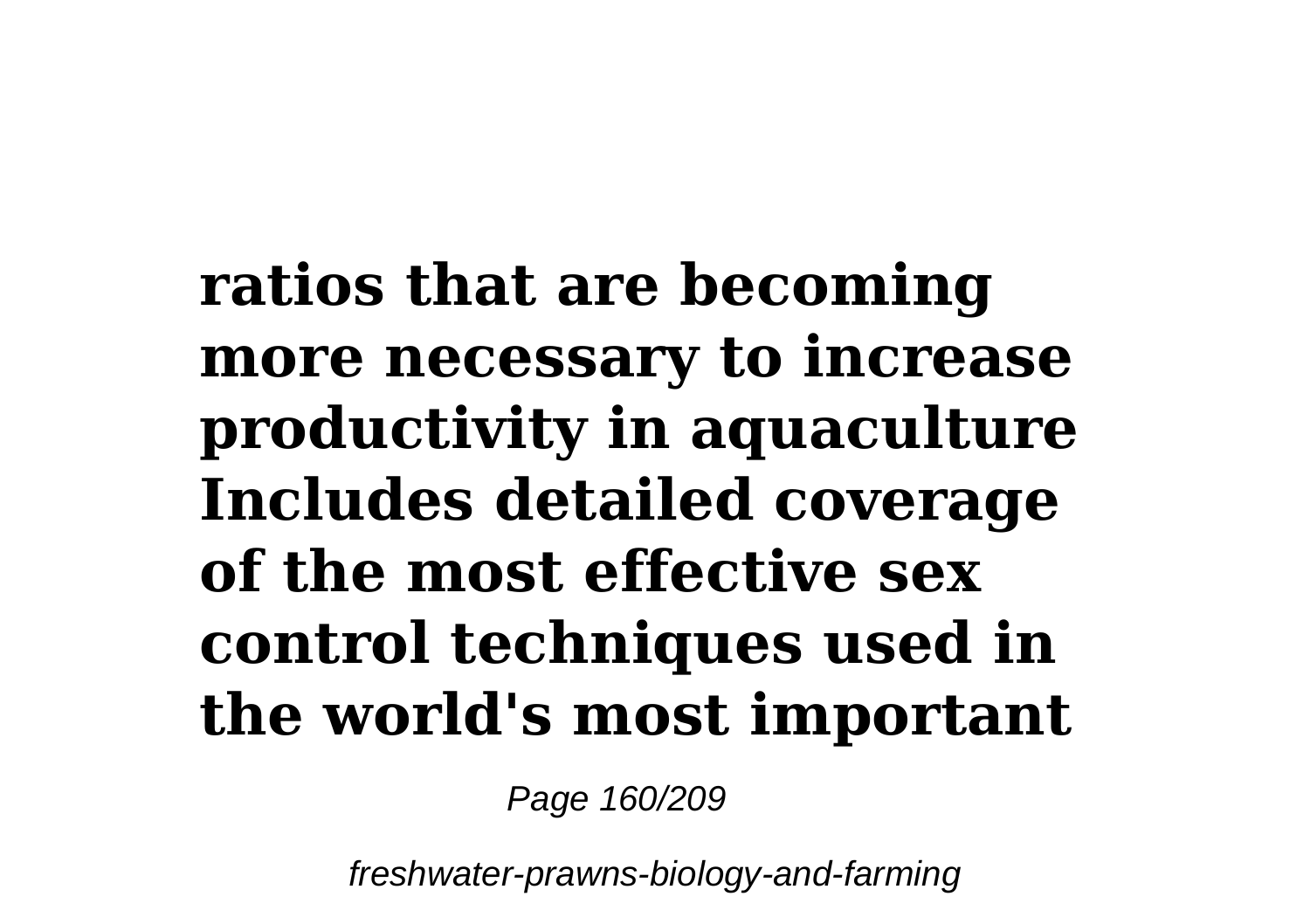**commercially-farmed species Sex Control in Aquaculture is the comprehensive resource for understanding the biological rationale, scientific principles and**

Page 161/209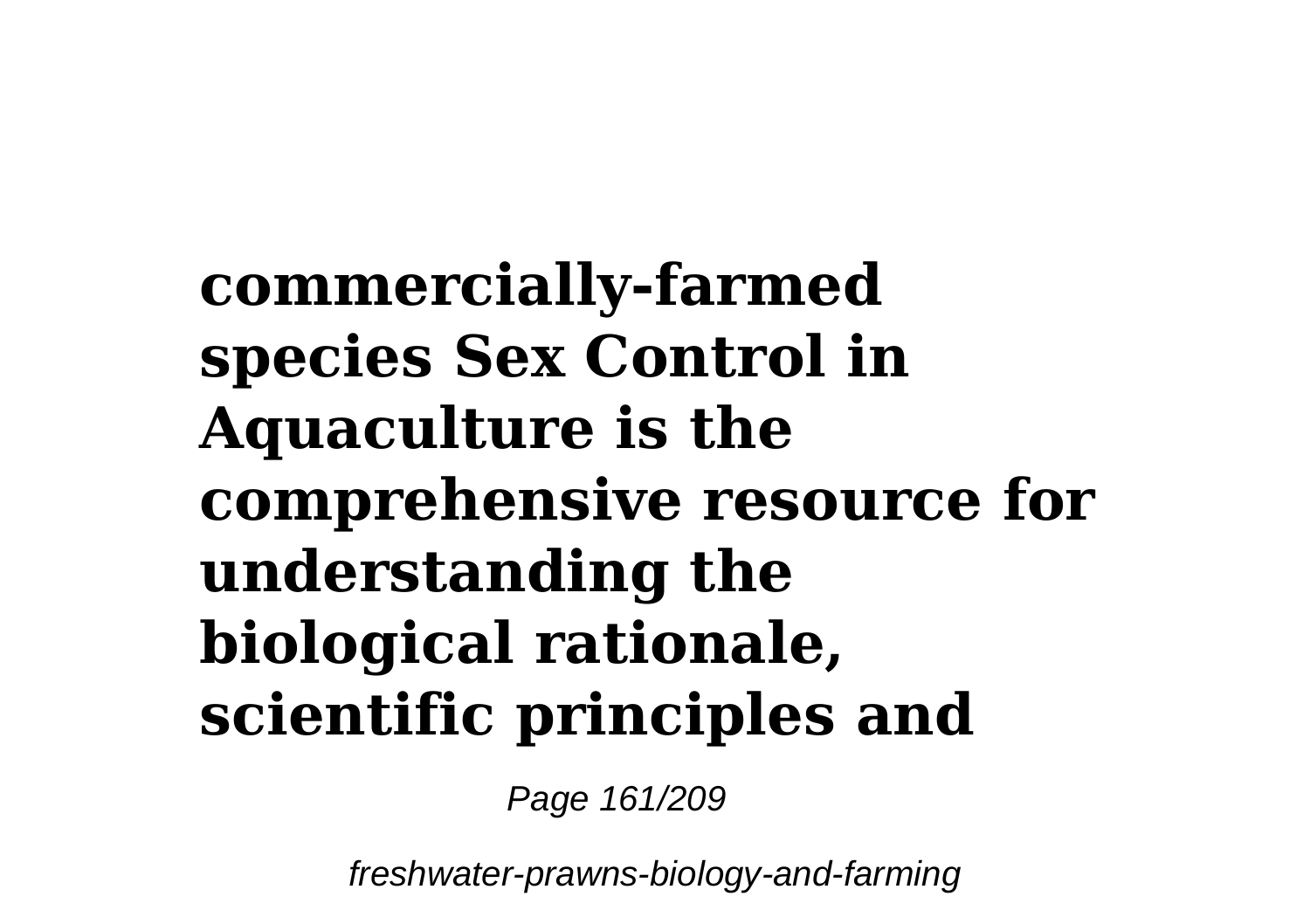## **real-world practices in this exciting and expanding field.**

## **Aquaponics is the integration of aquaculture and soilless culture in a closed production system.**

Page 162/209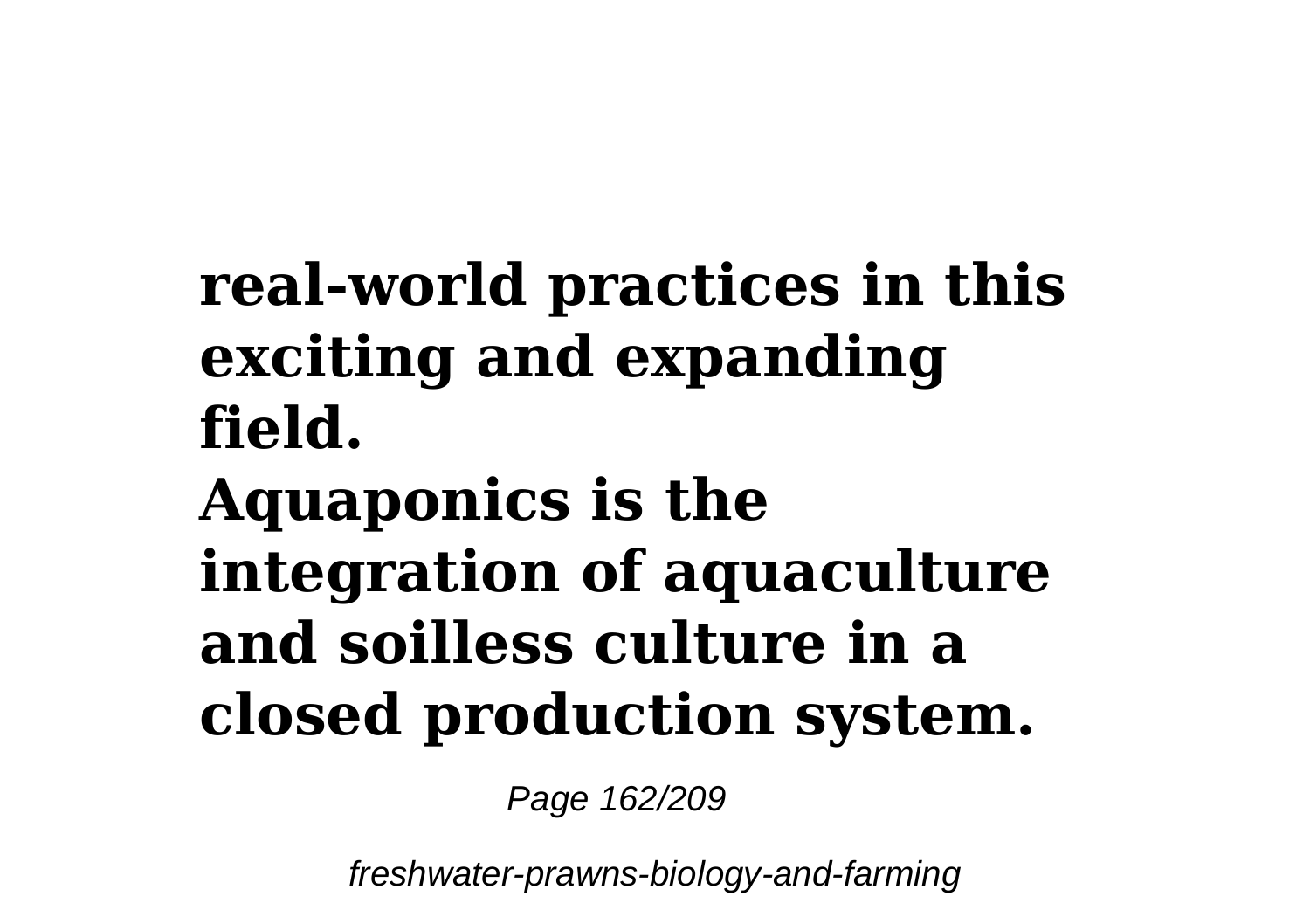**This manual details aquaponics for small-scale production--predominantly for home use. It is divided into nine chapters and seven annexes, with each chapter dedicated to an**

Page 163/209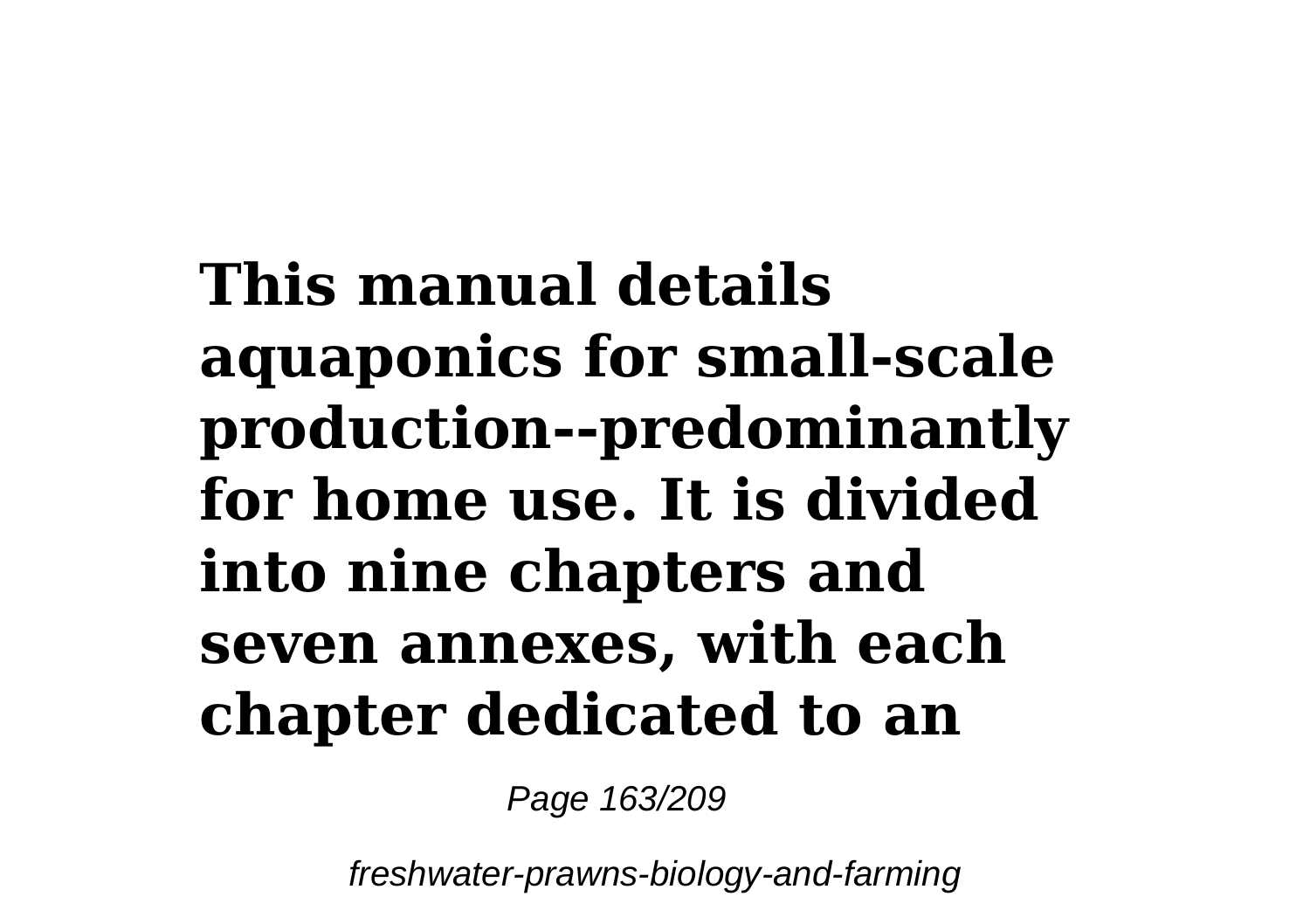**individual module of aquaponics. The target audience for this manual is agriculture extension agents, regional fisheries officers, non-governmental organizations, community**

Page 164/209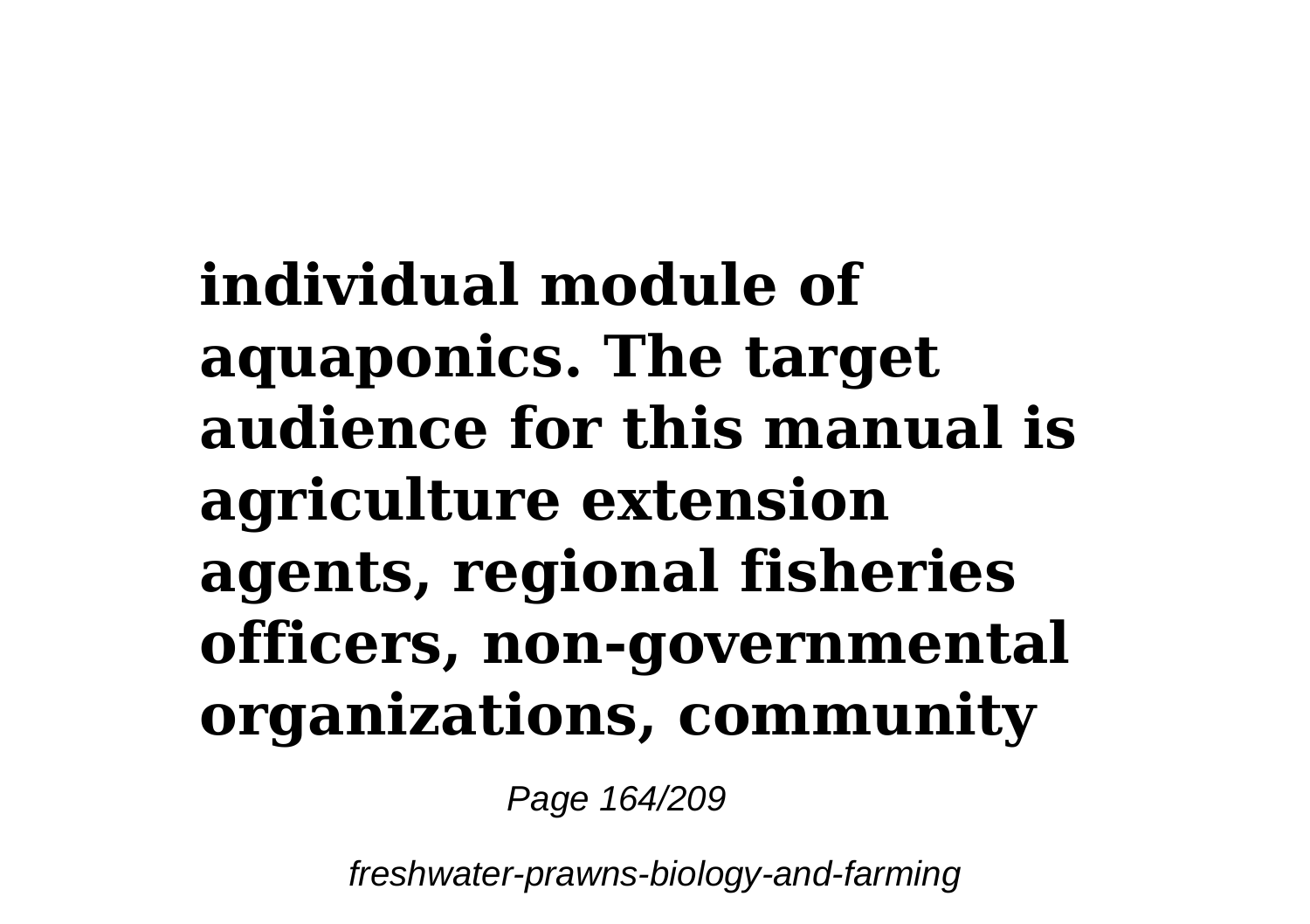**organizers, government ministers, companies and singles worldwide. The intention is to bring a general understanding of aquaponics to people who previously may have only**

Page 165/209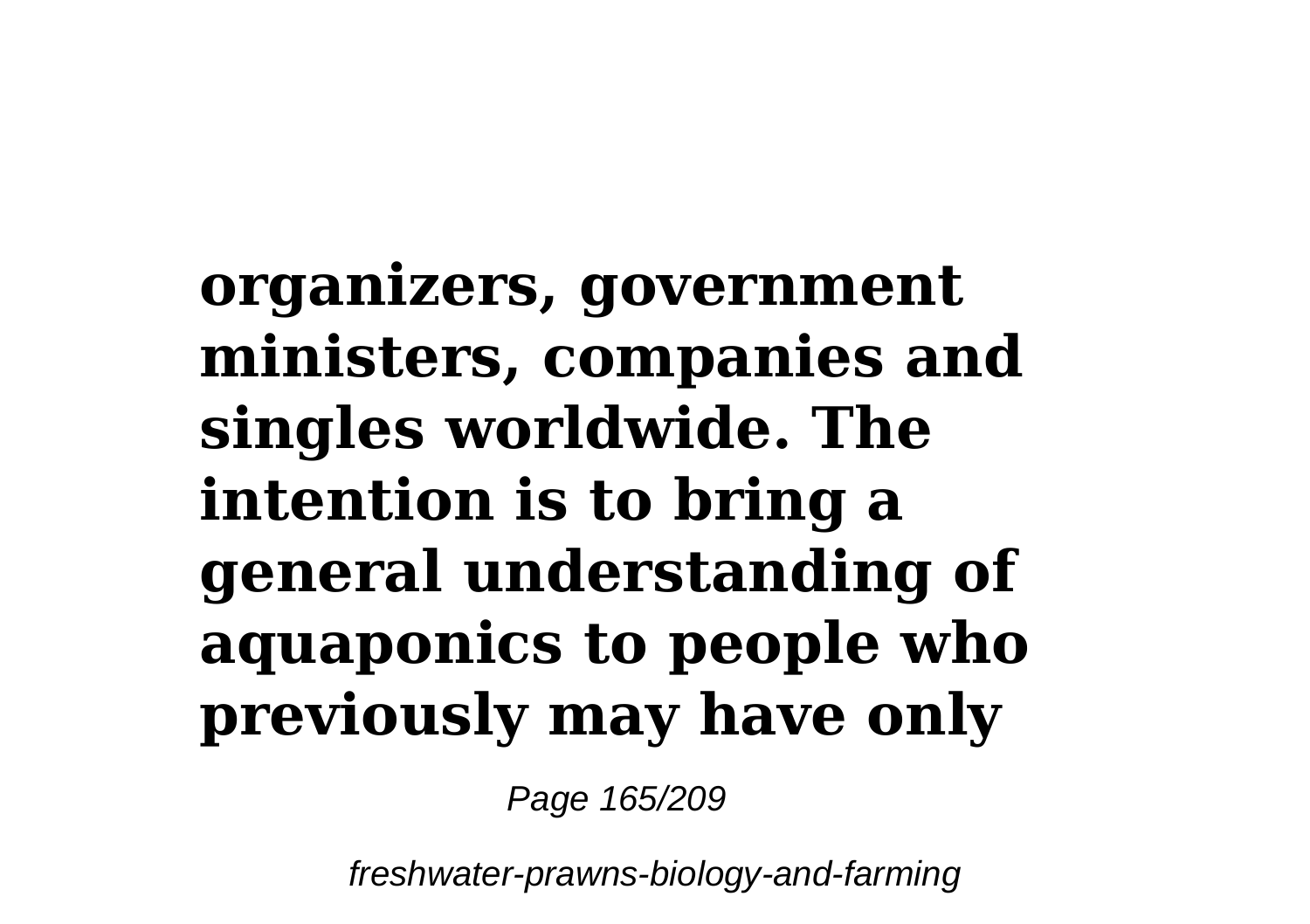### **known about one aspect. This book is a compilation of studies that explore opportunities for profitability for aquaculture practitioners through the creation and delivery of**

Page 166/209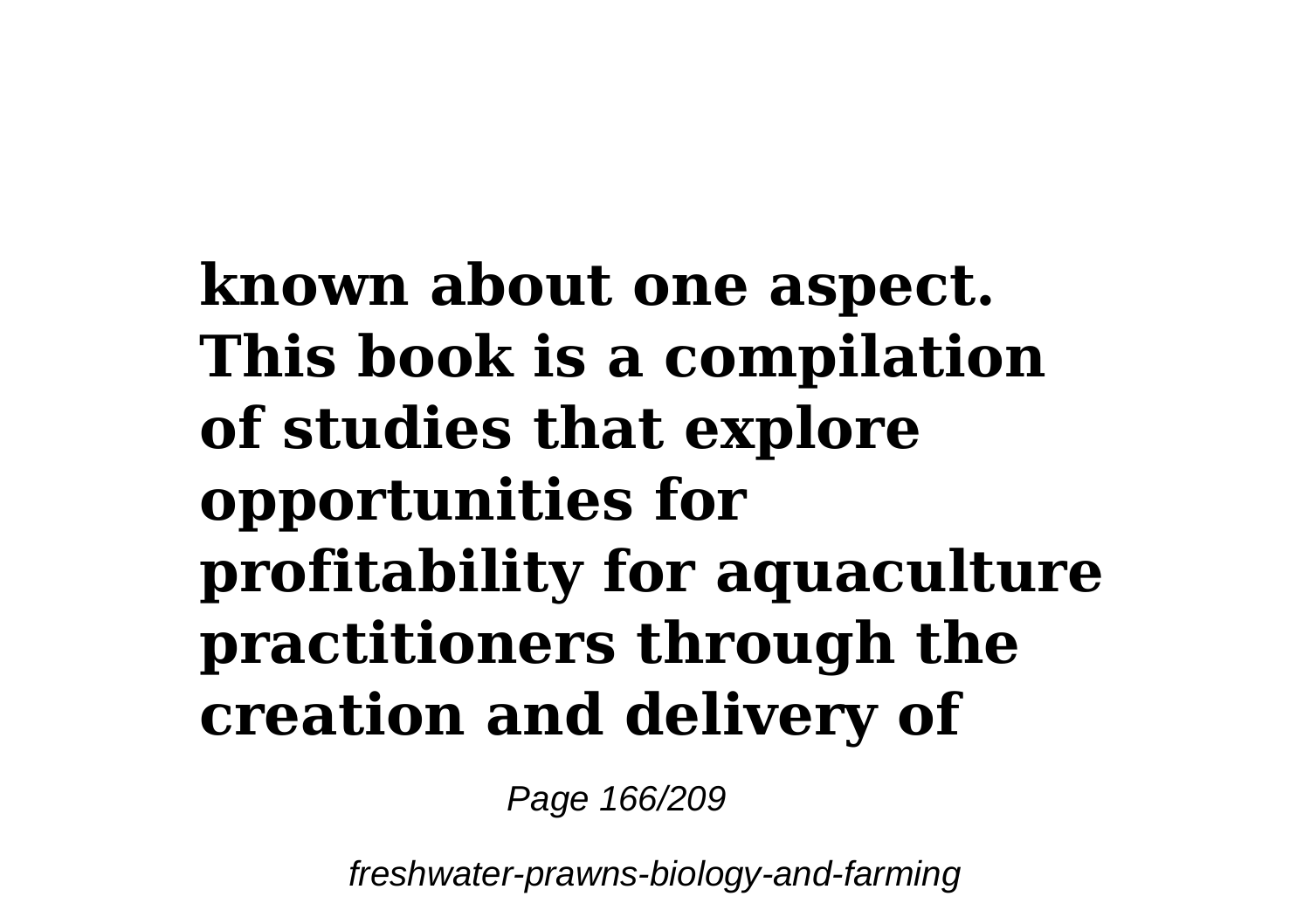**value from cost leadership and/or product differentiation. The studies focus on producer and consumer issues as well as trade. Some farm management and**

Page 167/209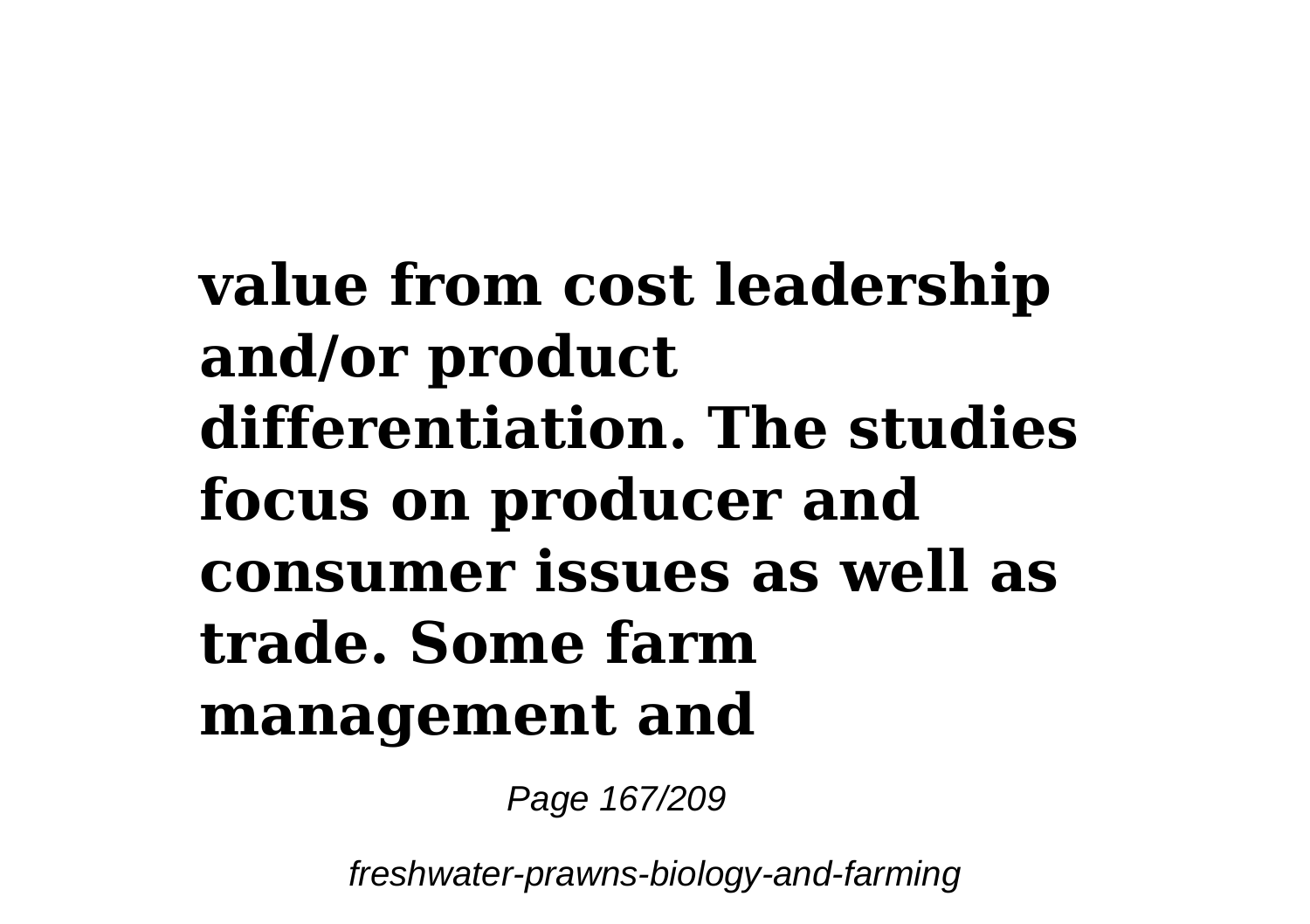**production practices that influence domestic costs and enhance profitability are examined. Opportunities for niche and target marketing are also presented as avenues for**

Page 168/209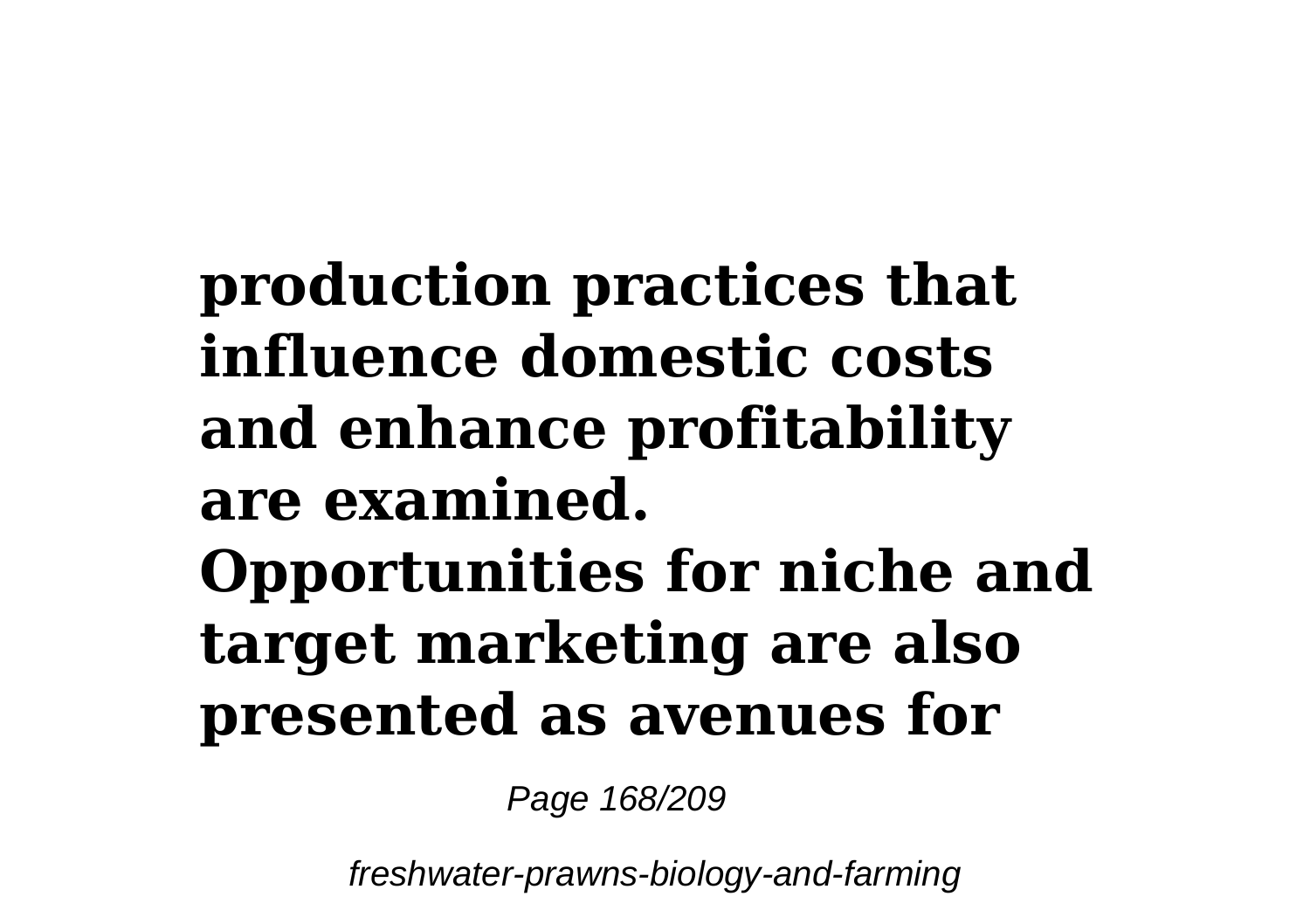**competitiveness for the aquaculture industry. Imports of seafood from Vietnam has been one of the major challenges facing the US aquaculture industry, and this book**

Page 169/209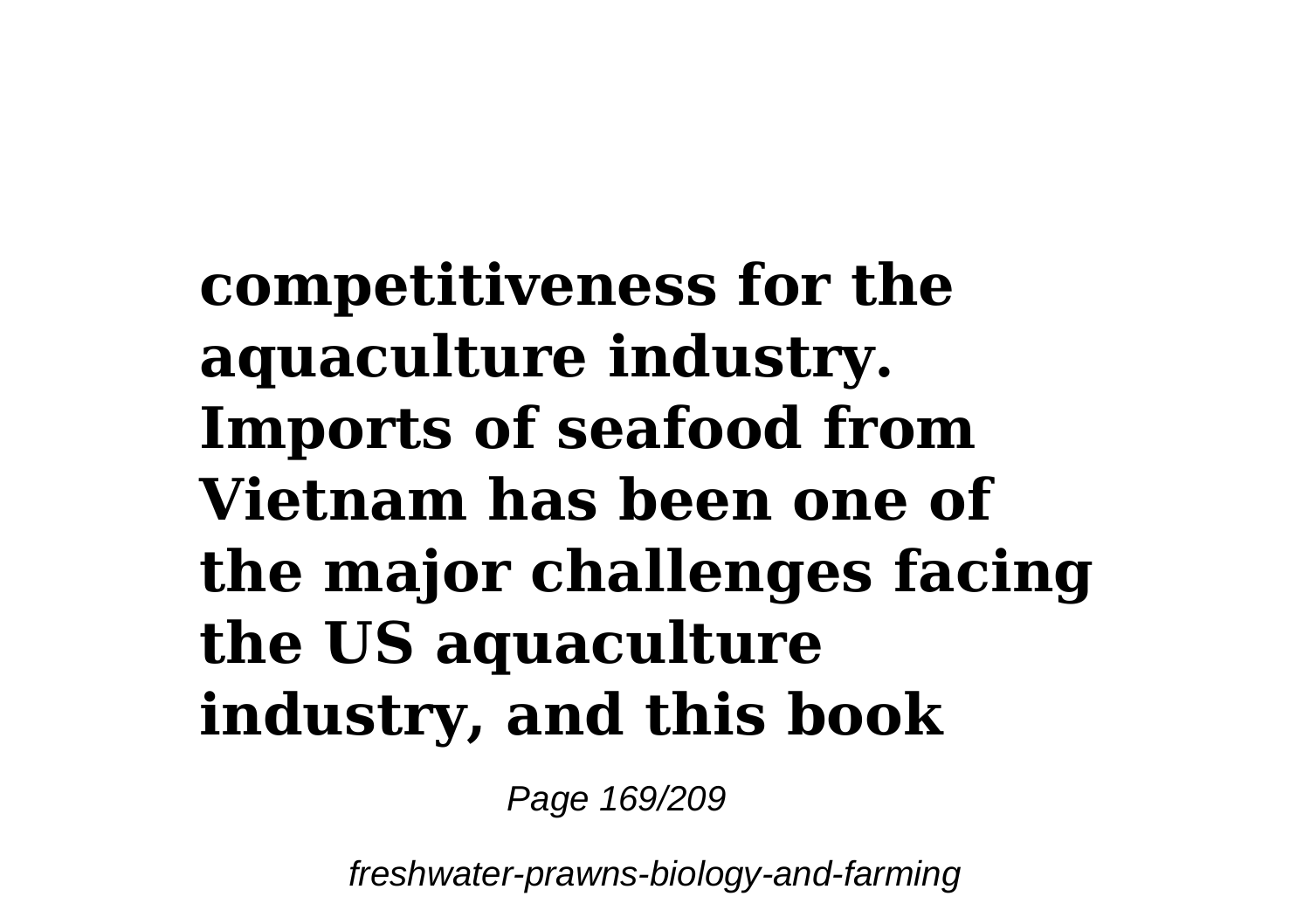**presents some results from a study on international trade of Vietnam's catfish (basa/tra) and the effects on the US catfish industry.This book was published as a special issue**

Page 170/209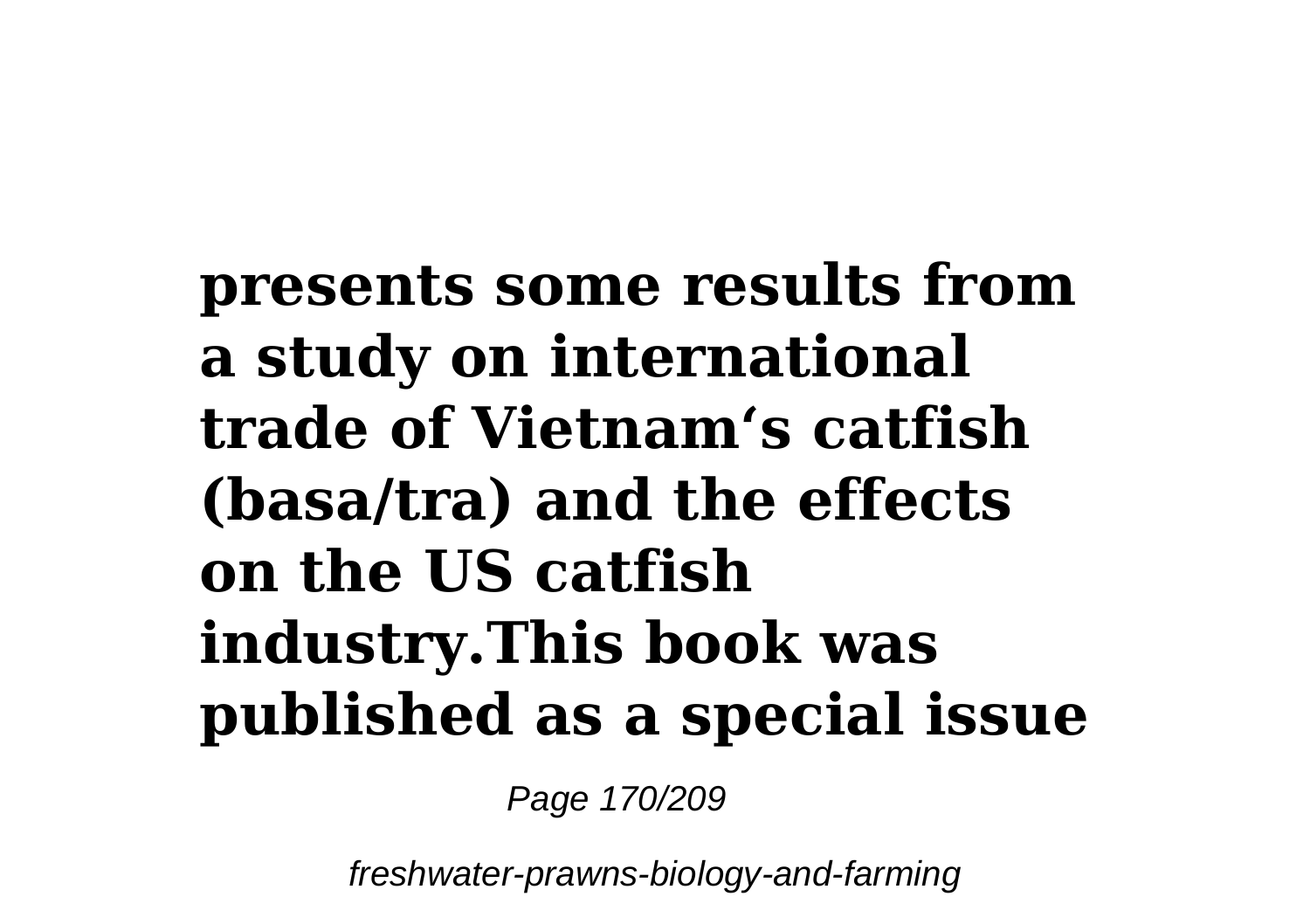**of Aquaculture Economics & Management. Farming Freshwater Prawns Identification Of Prawns Shrimps And Their Culture Ranching and Culture Fish Biology and Fisheries**

Page 171/209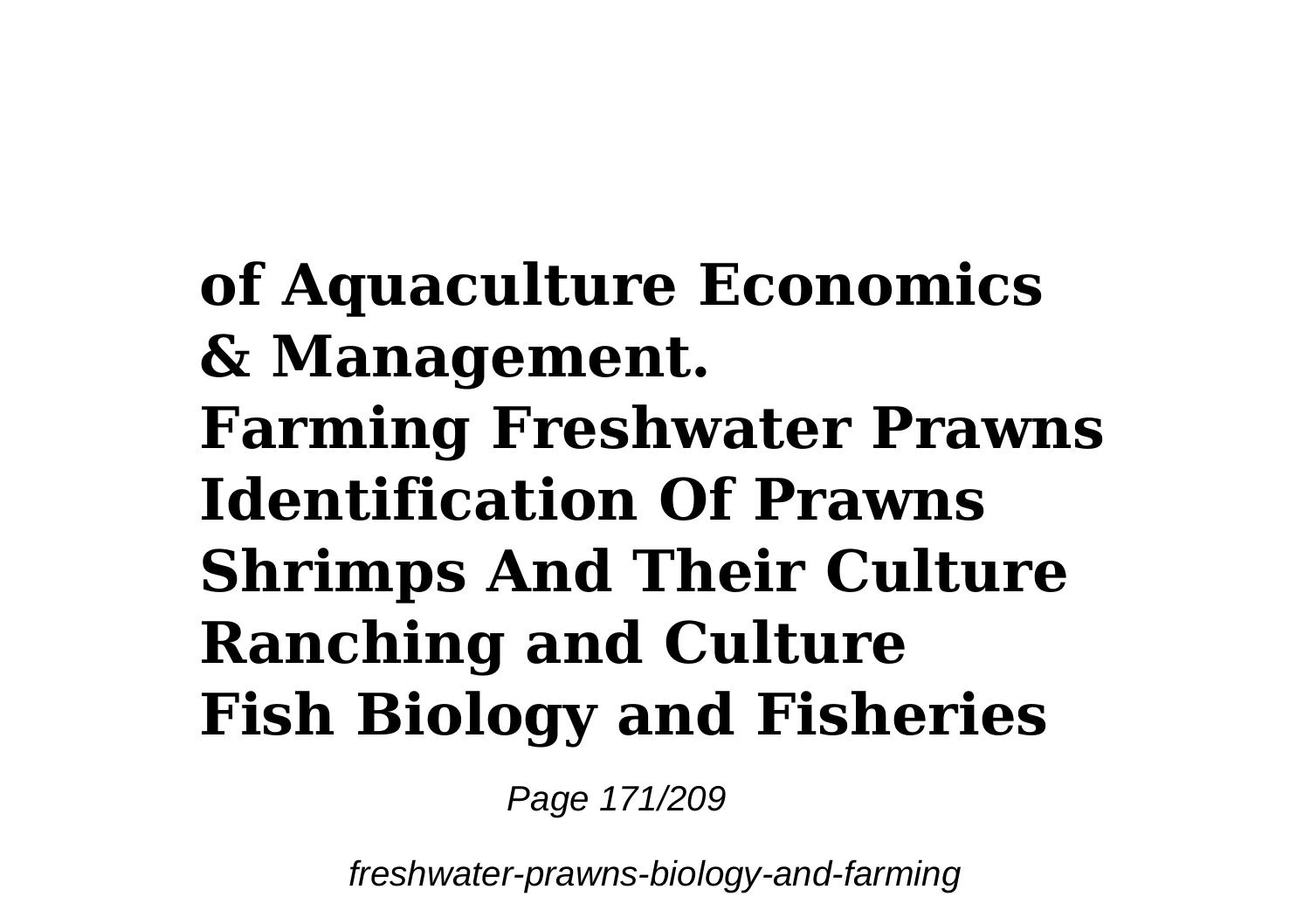# **Sustainable Aquaculture Health and Environment in Aquaculture**

A comprehensive source of information on all aspects of shrimp production, this reference covers not only the global status of shrimp

Page 172/209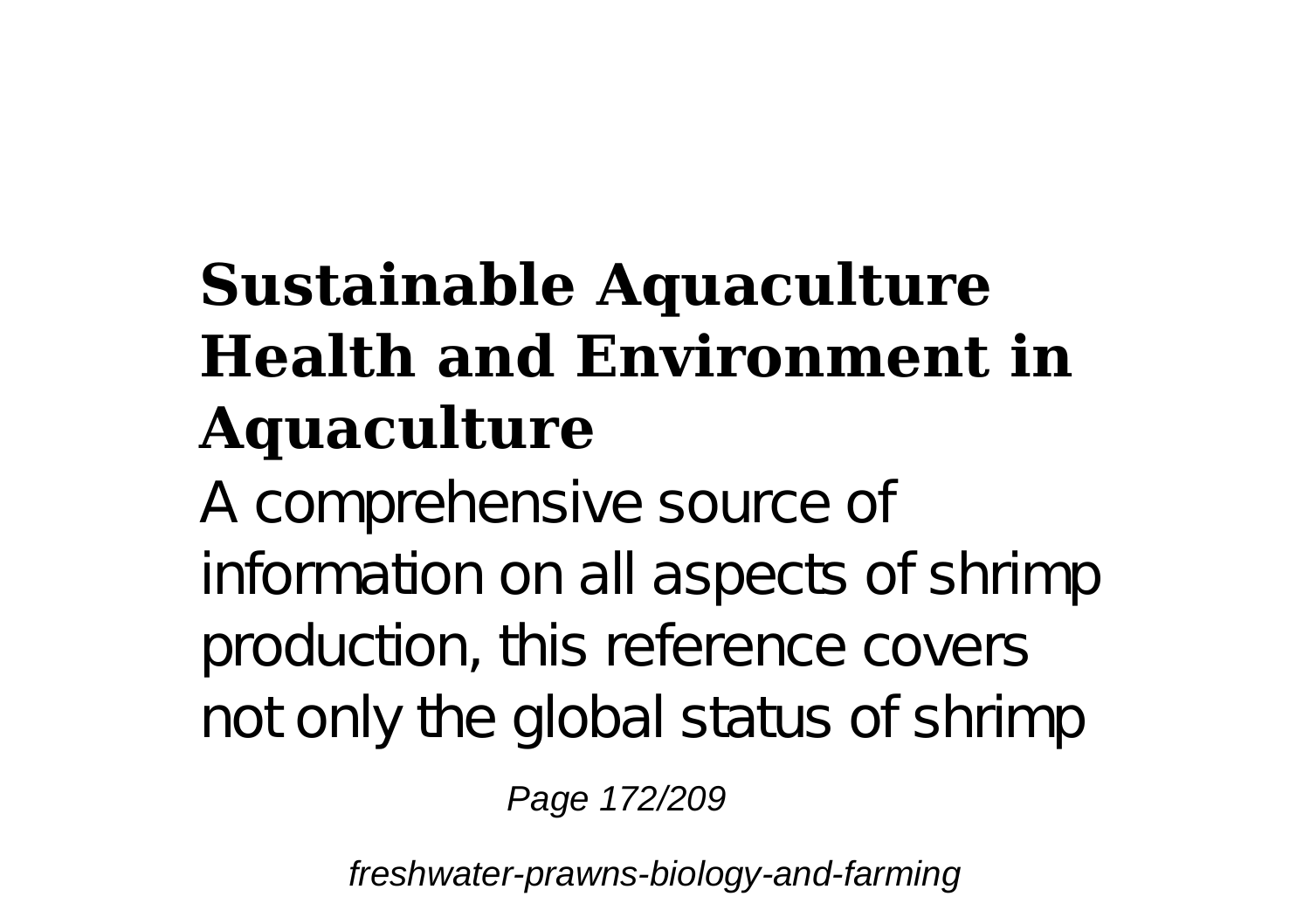farming, but also examines shrimp anatomy and physiology. From nutrition to health management and harvesting issues to biosecurity, this well-researched volume evaluates existing knowledge, proposes new concepts, and

Page 173/209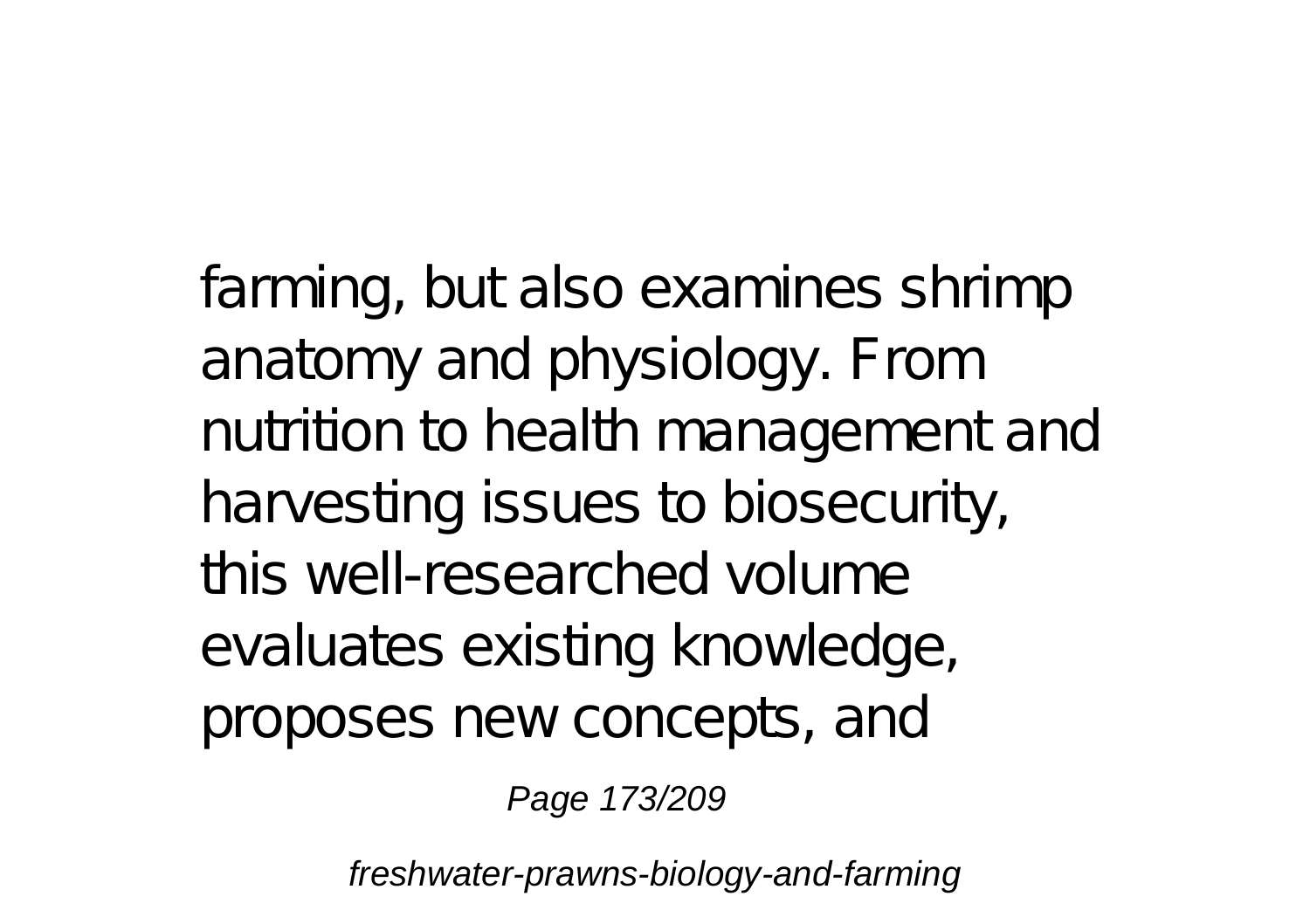questions common practices. With an extensive review on worldwide production systems, this compilation will be highly relevant to research scientists, students, and shrimp producers. The farming of largemouth bass is

Page 174/209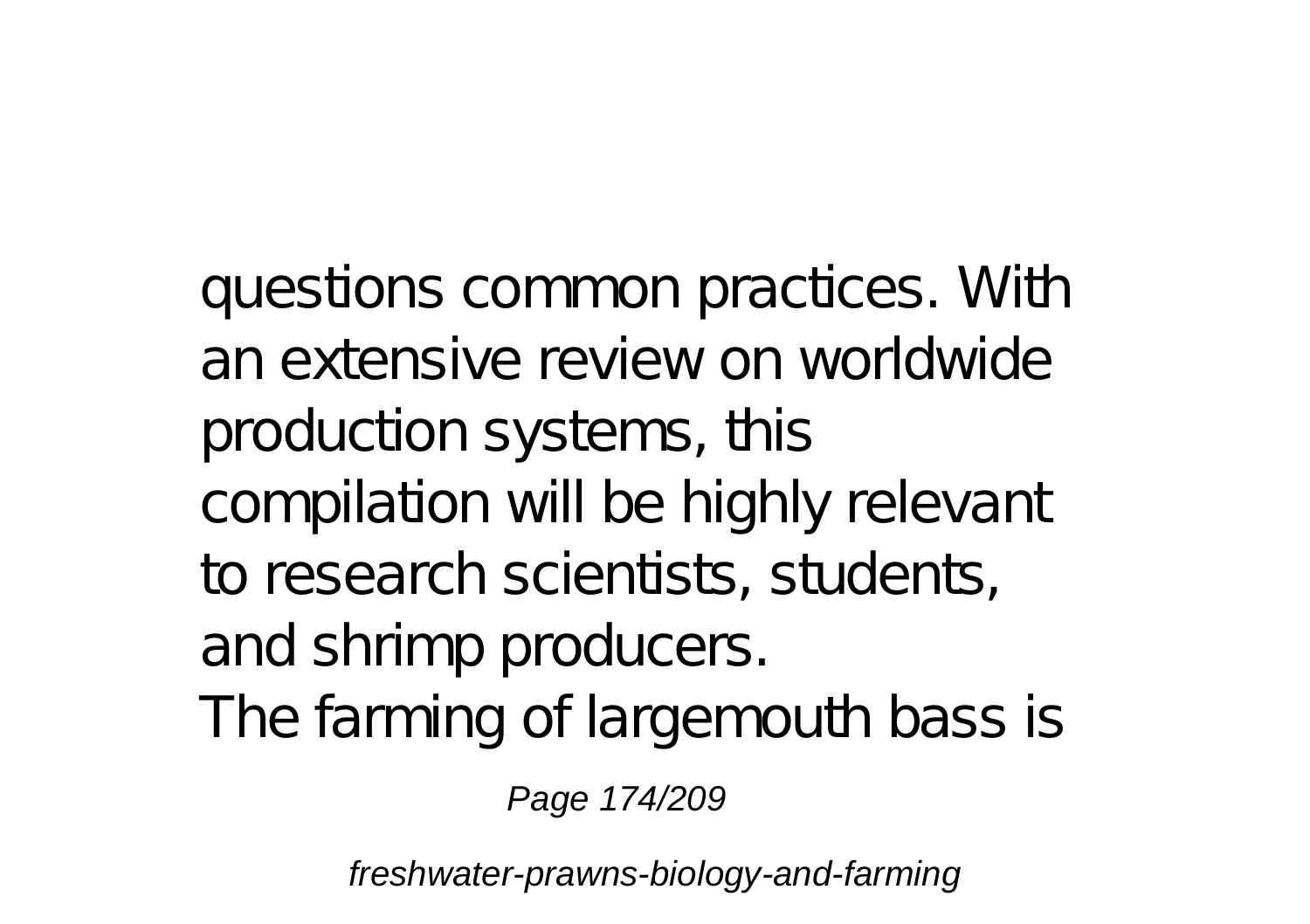becoming increasingly important and international as the procedures and management for successful culture are being refined. Largemouth bass aquaculture is now widespread across the USA and increasingly in other countries

Page 175/209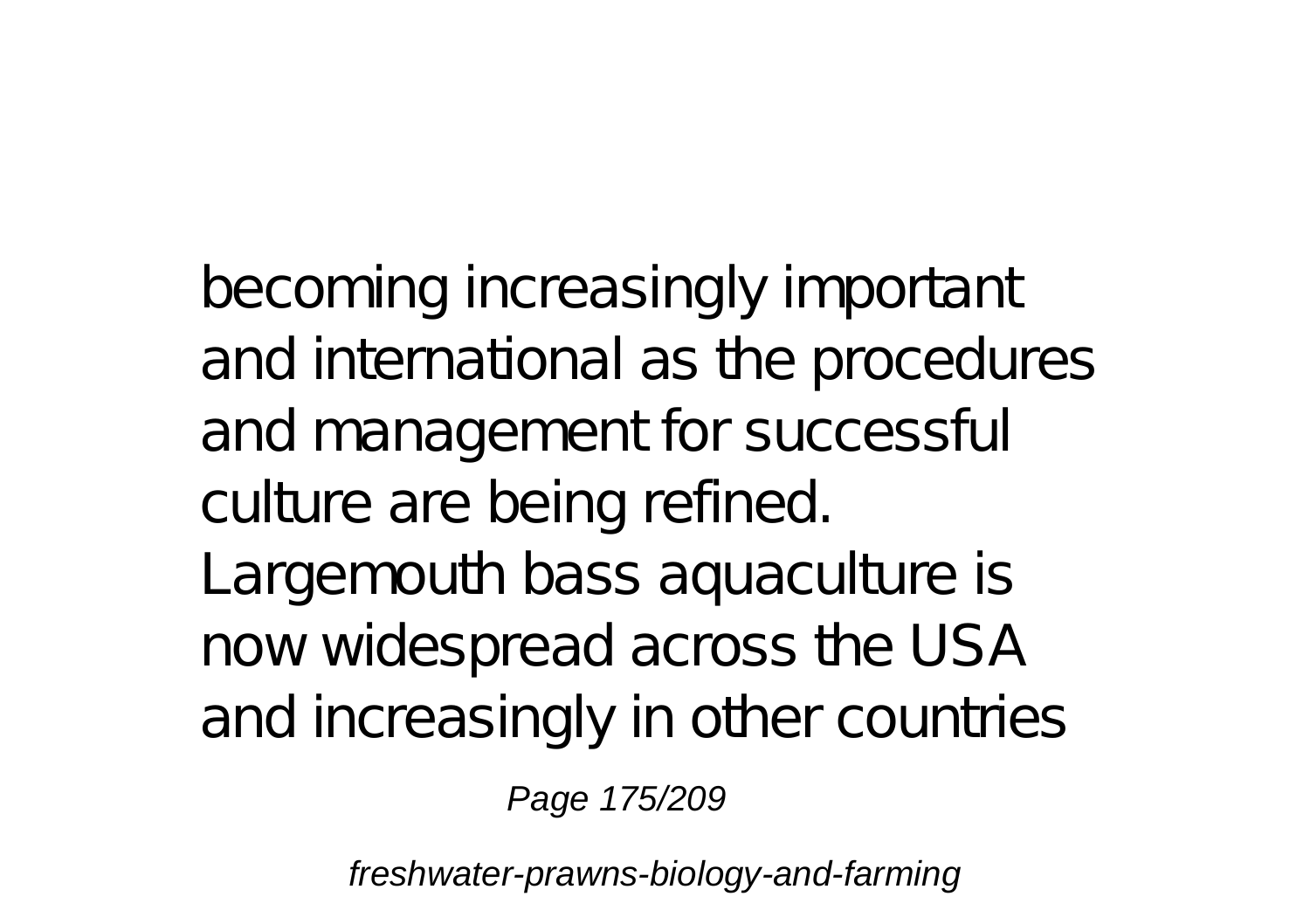worldwide. This book provides comprehensive coverage of all aspects of the farming of largemouth bass, including: their history; production; environment requirements; reproduction; culture methods; diseases; and major

Page 176/209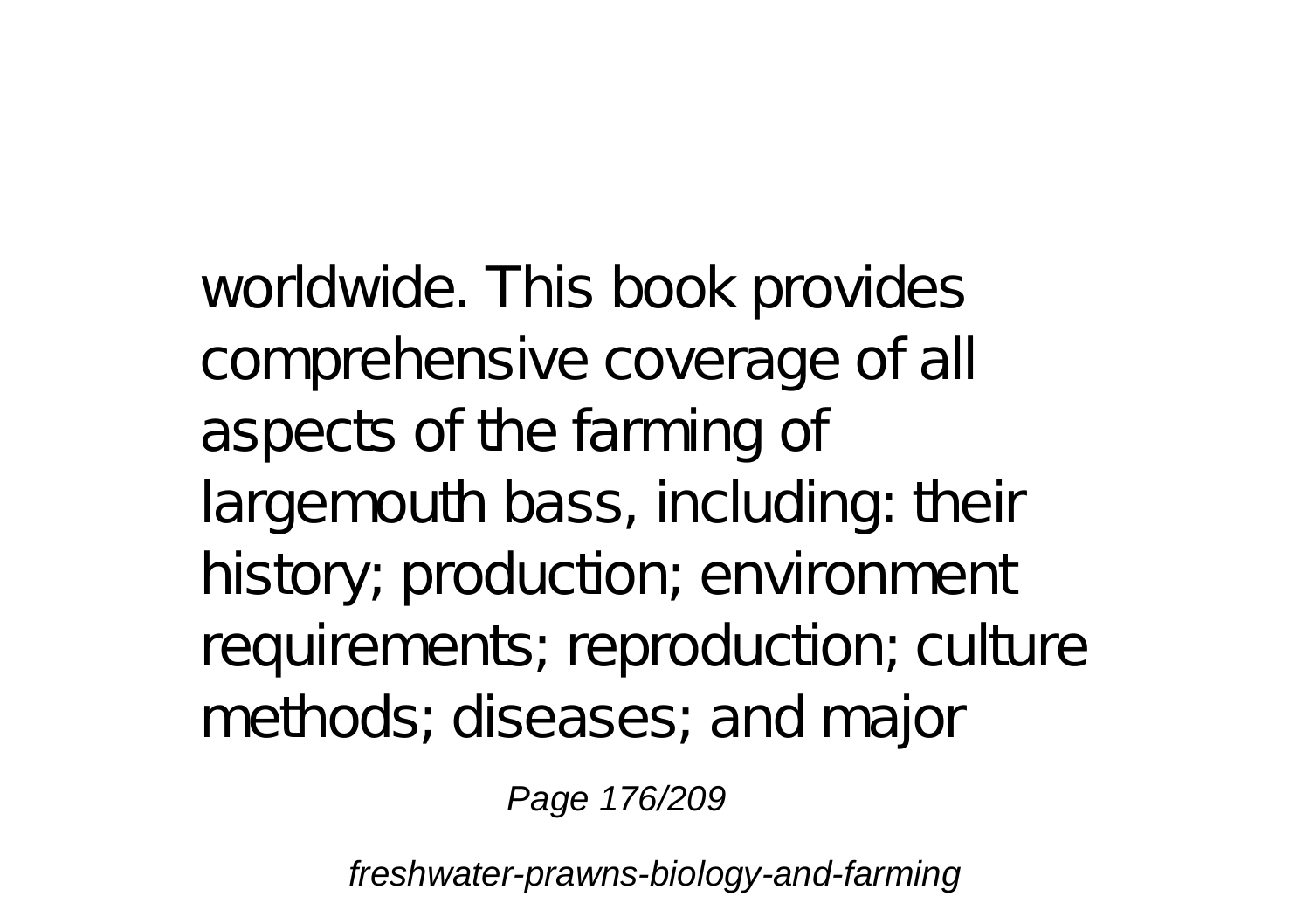markets. The book is fully international in scope, drawing information from all major countries where largemouth bass are farmed. Feed and Feeding Practices in Aquaculture, Second Edition continues to play an important role

Page 177/209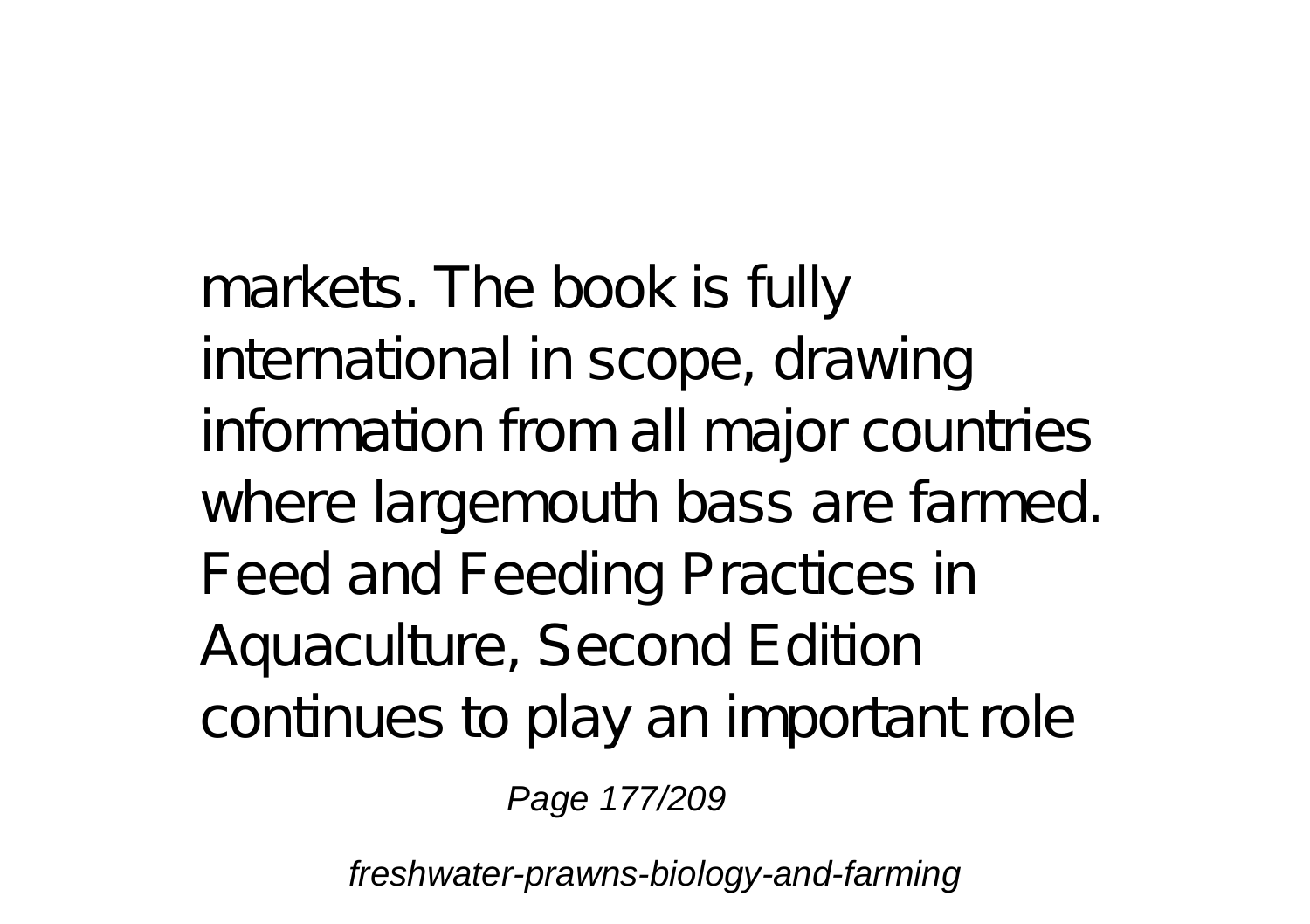in the successful production of fish and other seafood for human consumption. This is an excellent resource for understanding the key properties of feeds for aquaculture, advances in feed formulation and manufacturing techniques, and the

Page 178/209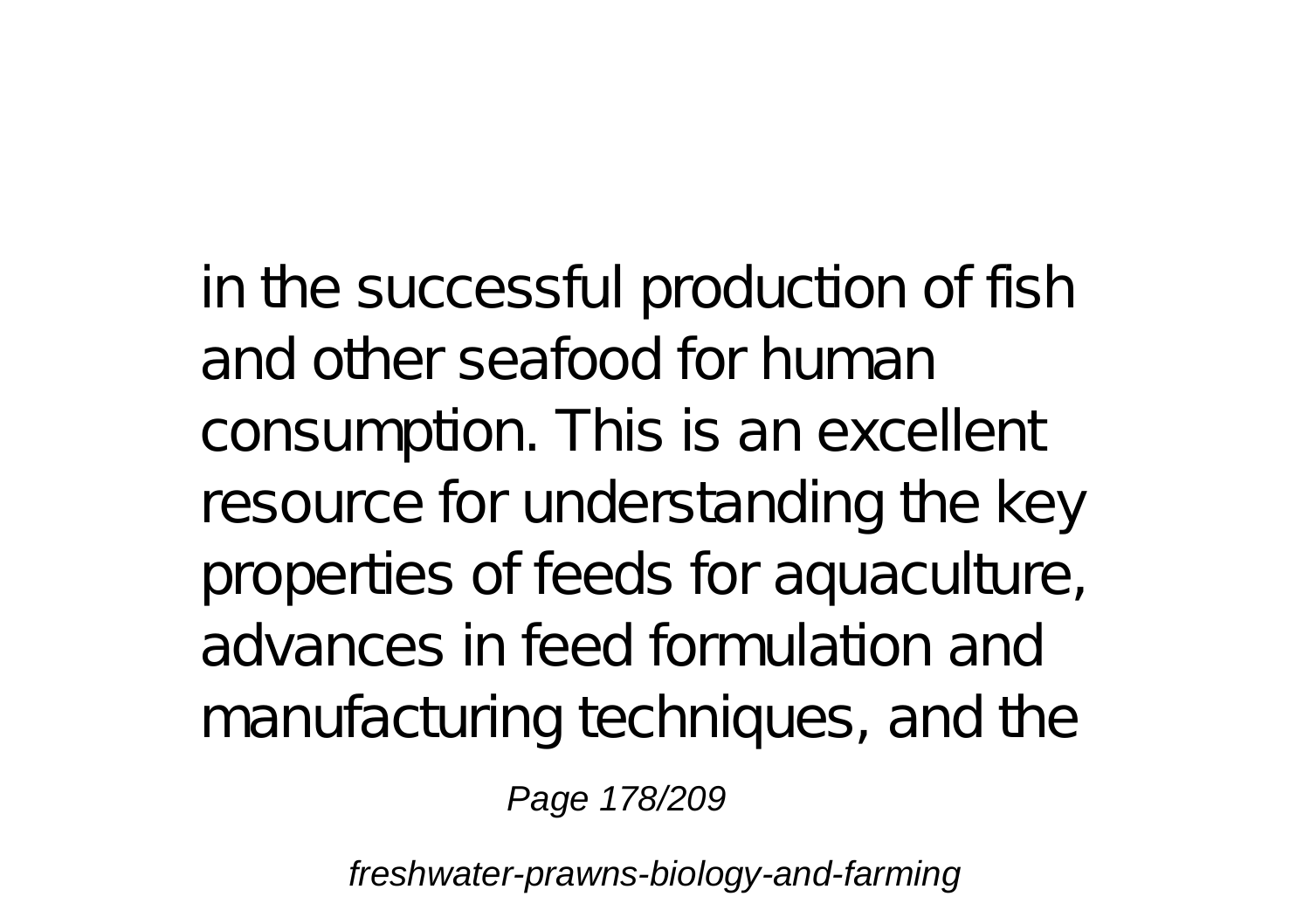practicalities of feeding systems and strategies. Many new updates have been integrated to reflect recent advances within the market, including special emphasis on upand-coming trends and new technologies on monitoring fish

Page 179/209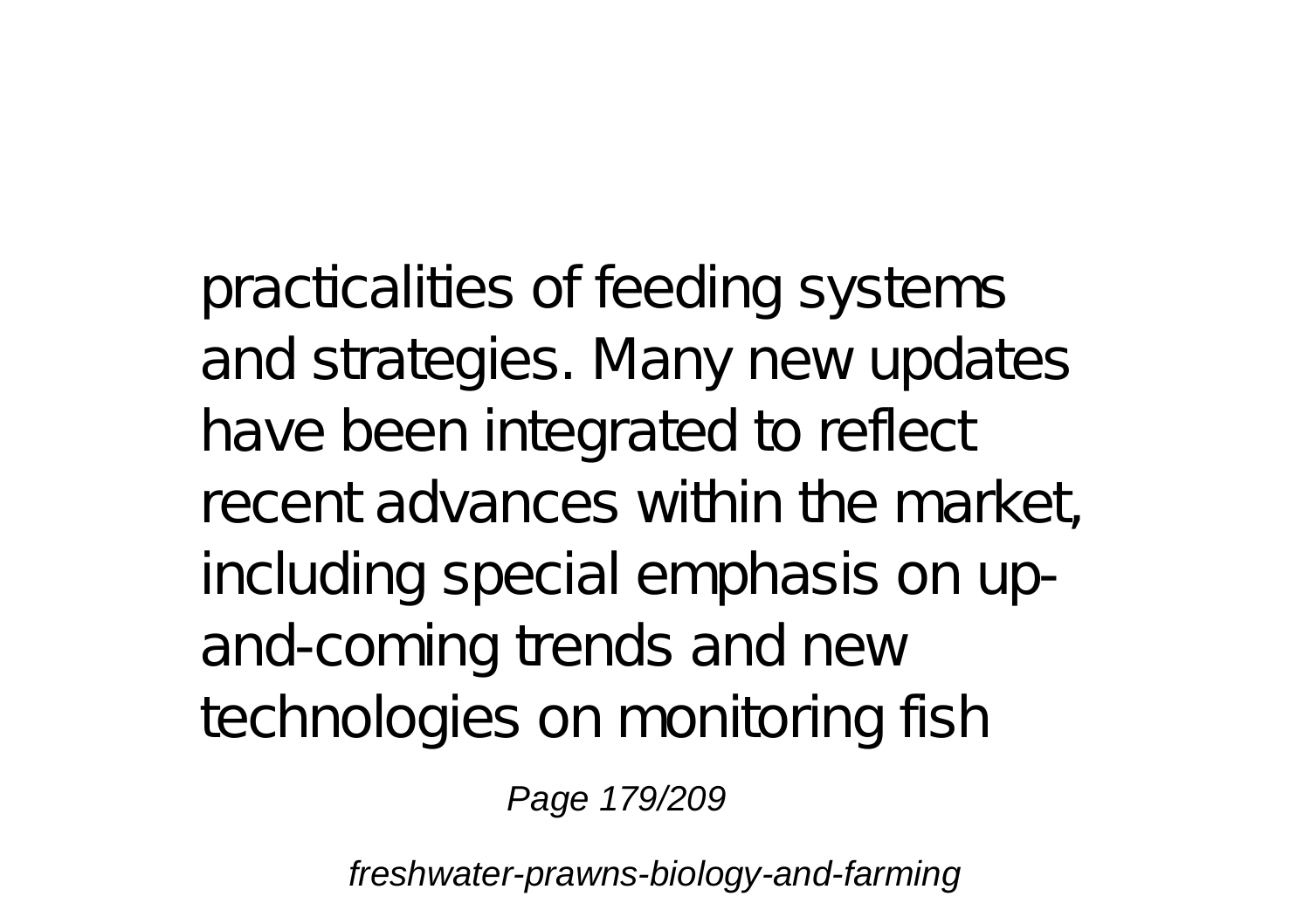feeding patterns, making this book useful for anyone working in R&D in the production of feed, as well as nutritionists, farm owners and technicians, and academics/postgraduate students with a research interest in the area.

Page 180/209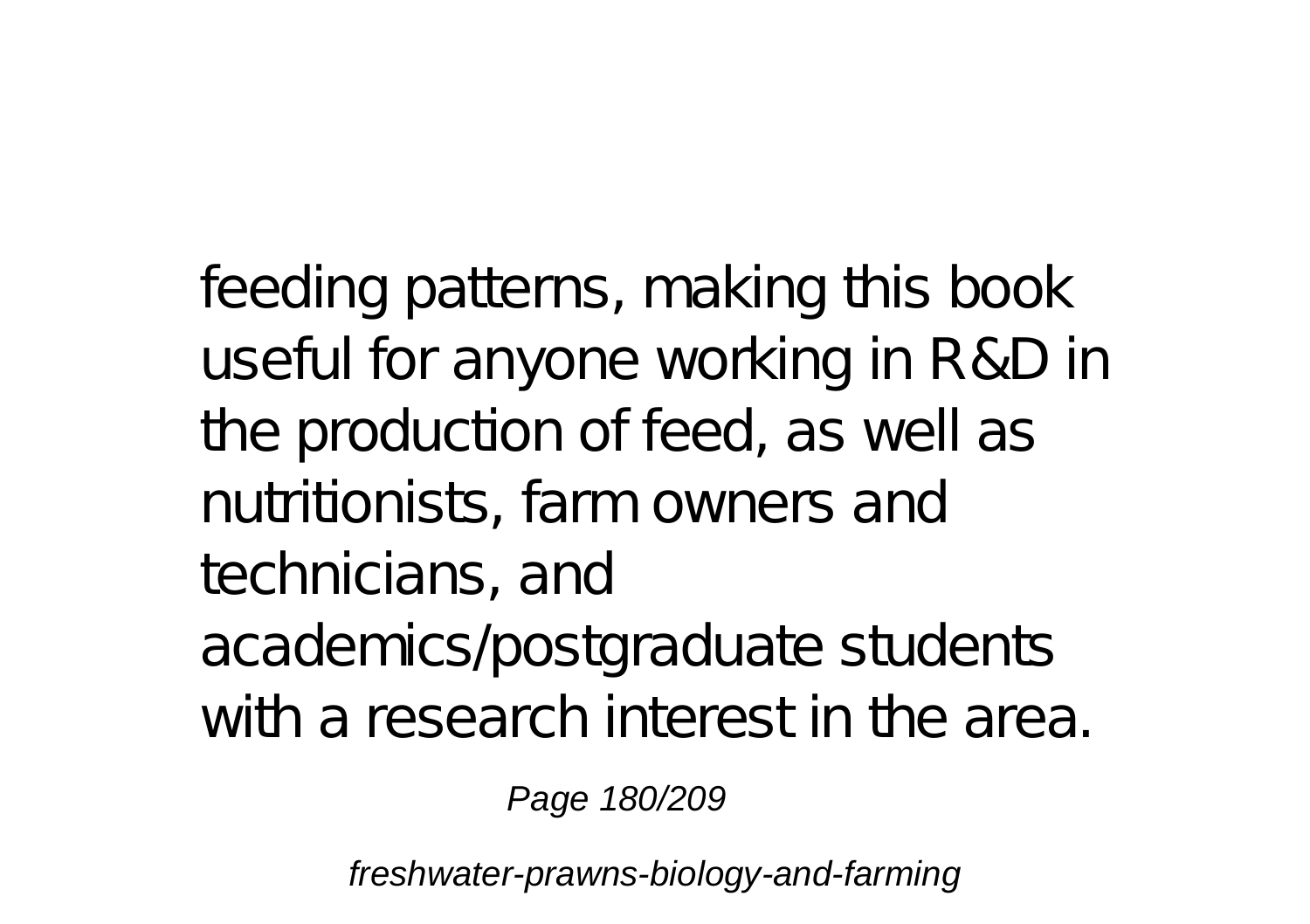Includes new research information on using feed to enhance the sensory qualities of fish Presents the latest research in aquafeed and processing Provides the latest information on regulatory issues regarding feed and fish health

Page 181/209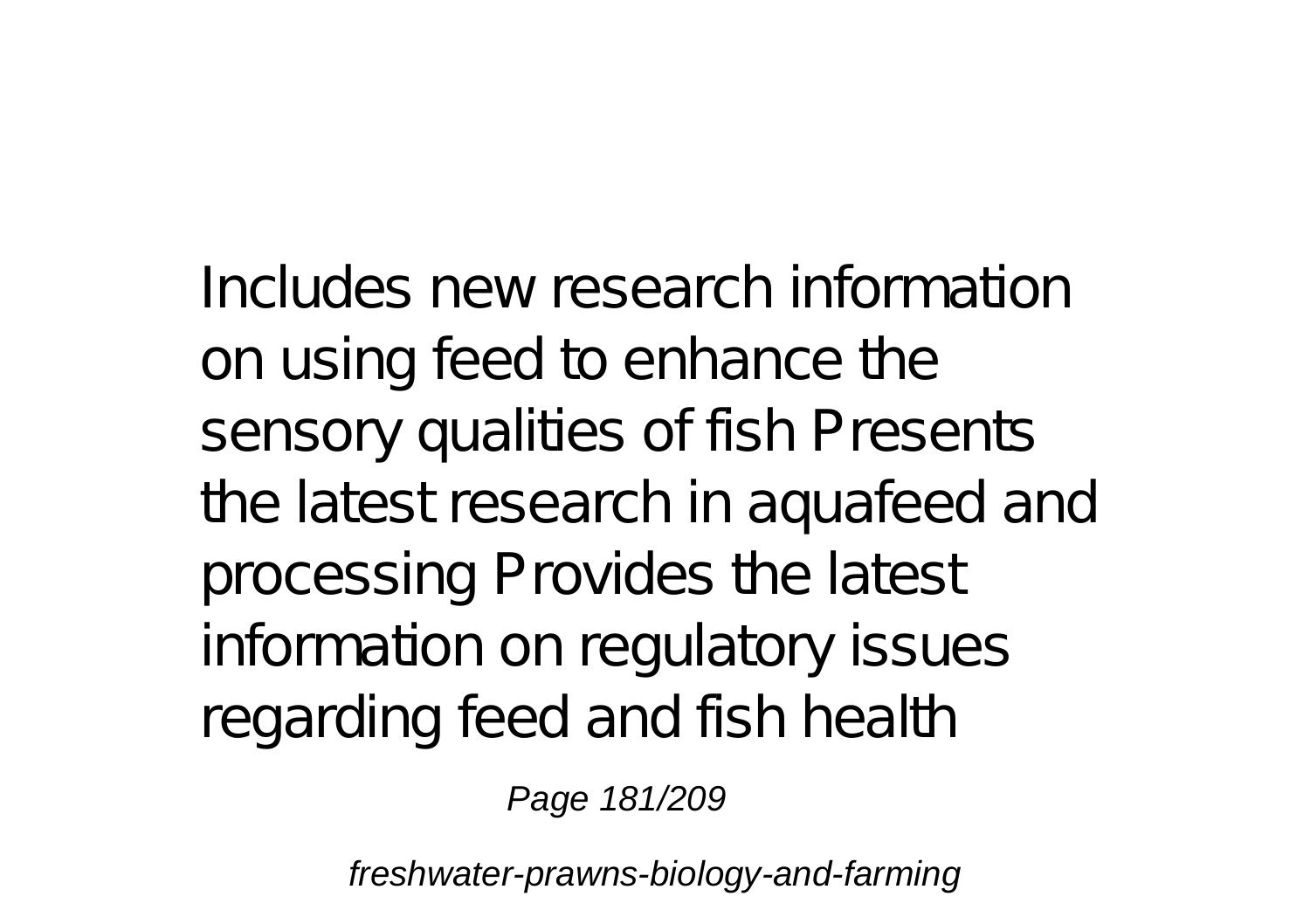This book has been prepared on the basis of Thai experience in the farming of the giant freshwater prawn Macrobrachium rosenbergii. It has a practical orientation as it was written for extension and fishery officers as well as for

Page 182/209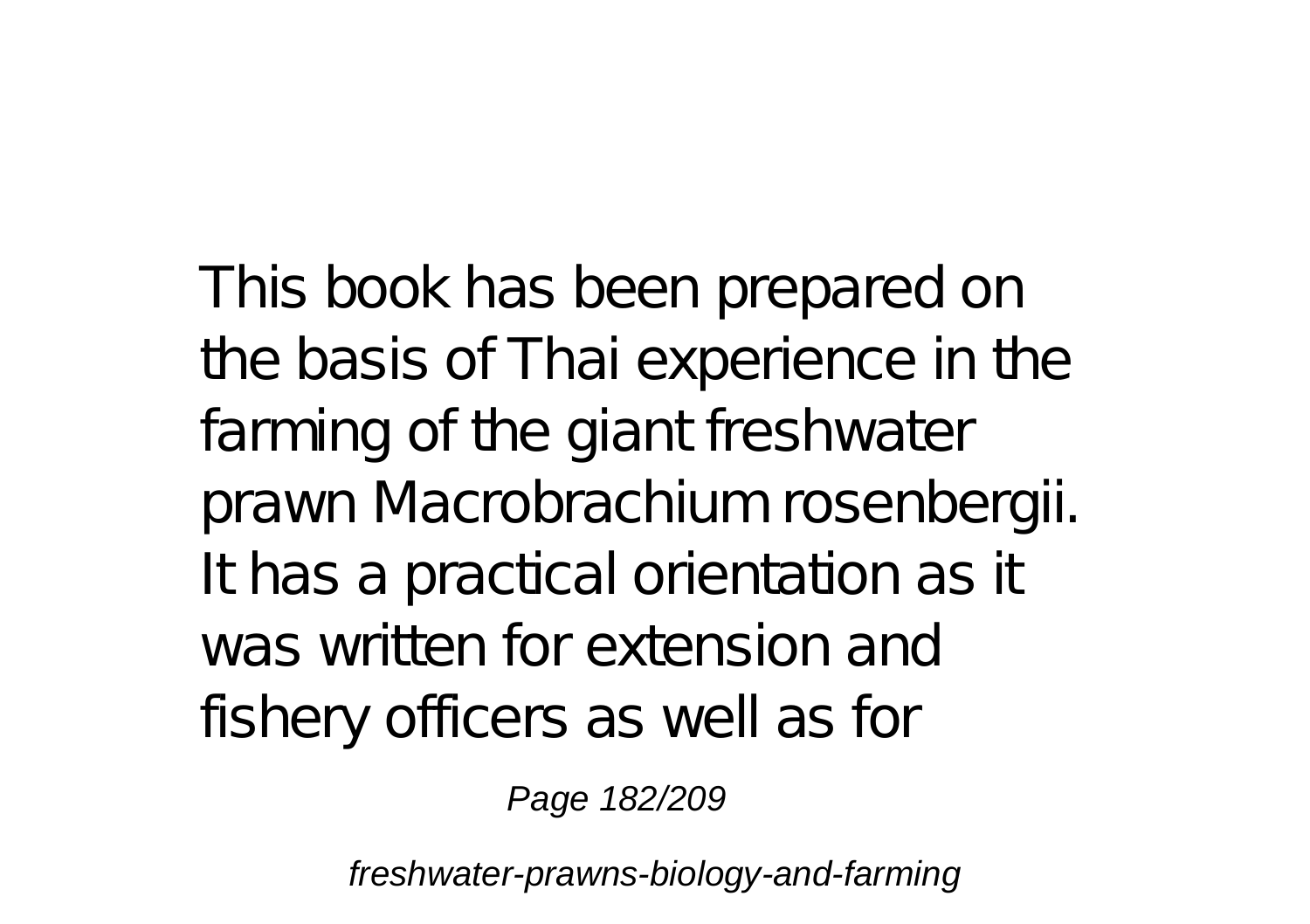practising aquaculturists willing to start freshwater prawn farming. The farming of this prawn is of recent origin, but is spreading very rapidly in several countries which followed the well-divulgated example of Hawaiian prawn farmers. At the

Page 183/209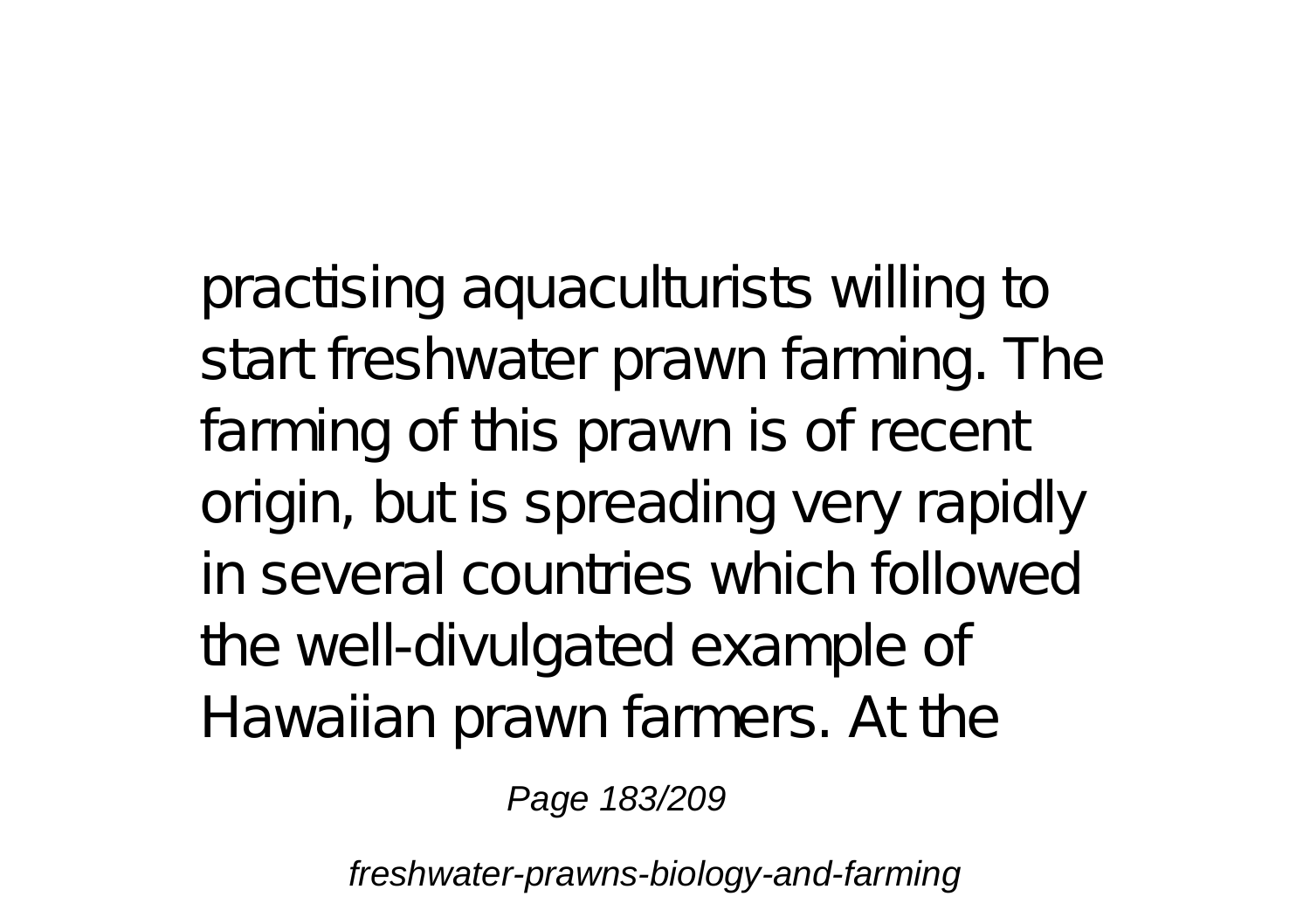time in which this manual was written, Thailand had taken the world leadership in terms of production as the result of an active long-term involvement of both the official and private sectors. Since there is already a great deal of

Page 184/209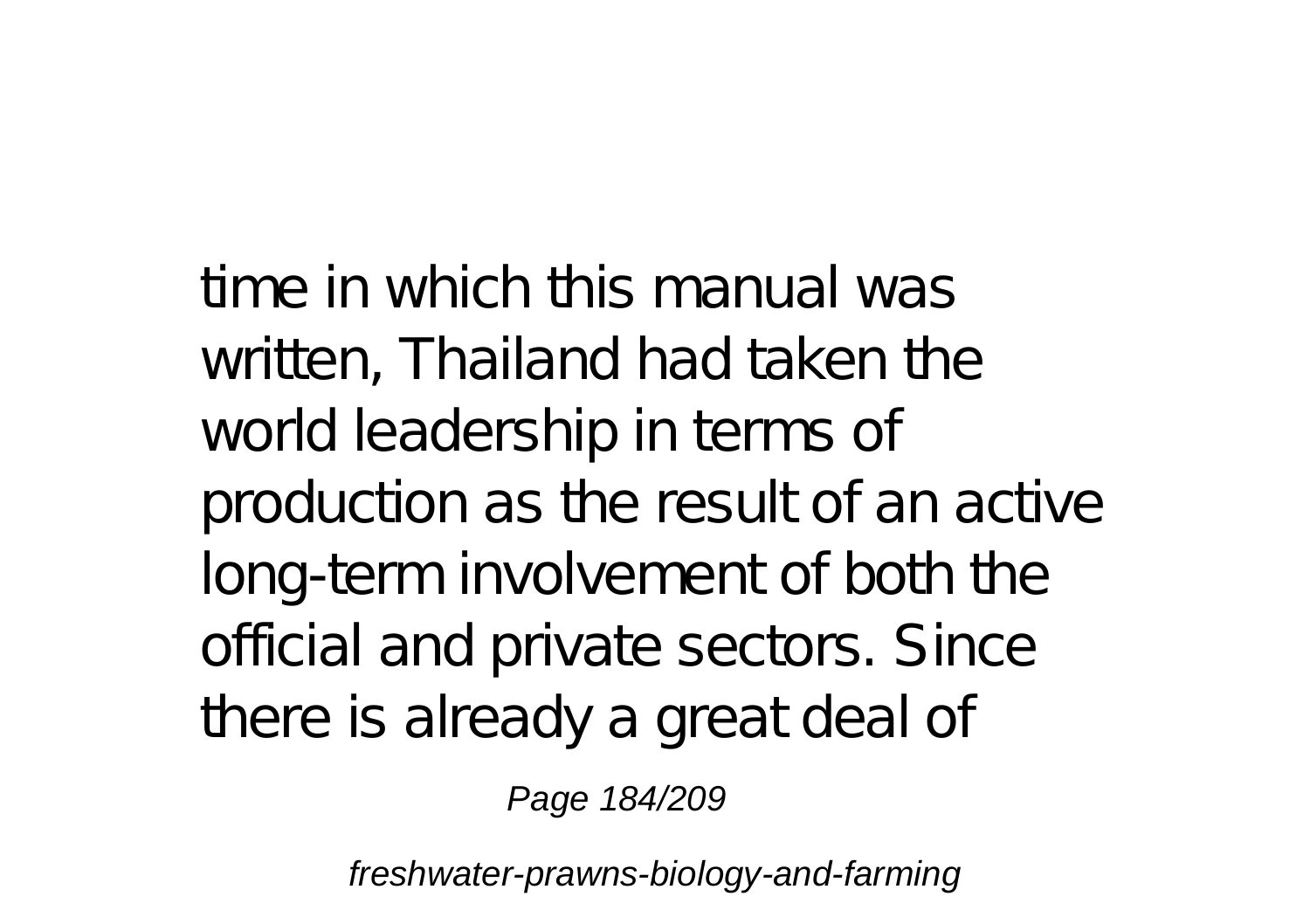mainly scientific literature on this species, this manual was conceived to fill a gap in the existing literature, in order to provide information on how to go about M rosenbergii farming answering the numerous requests from member

Page 185/209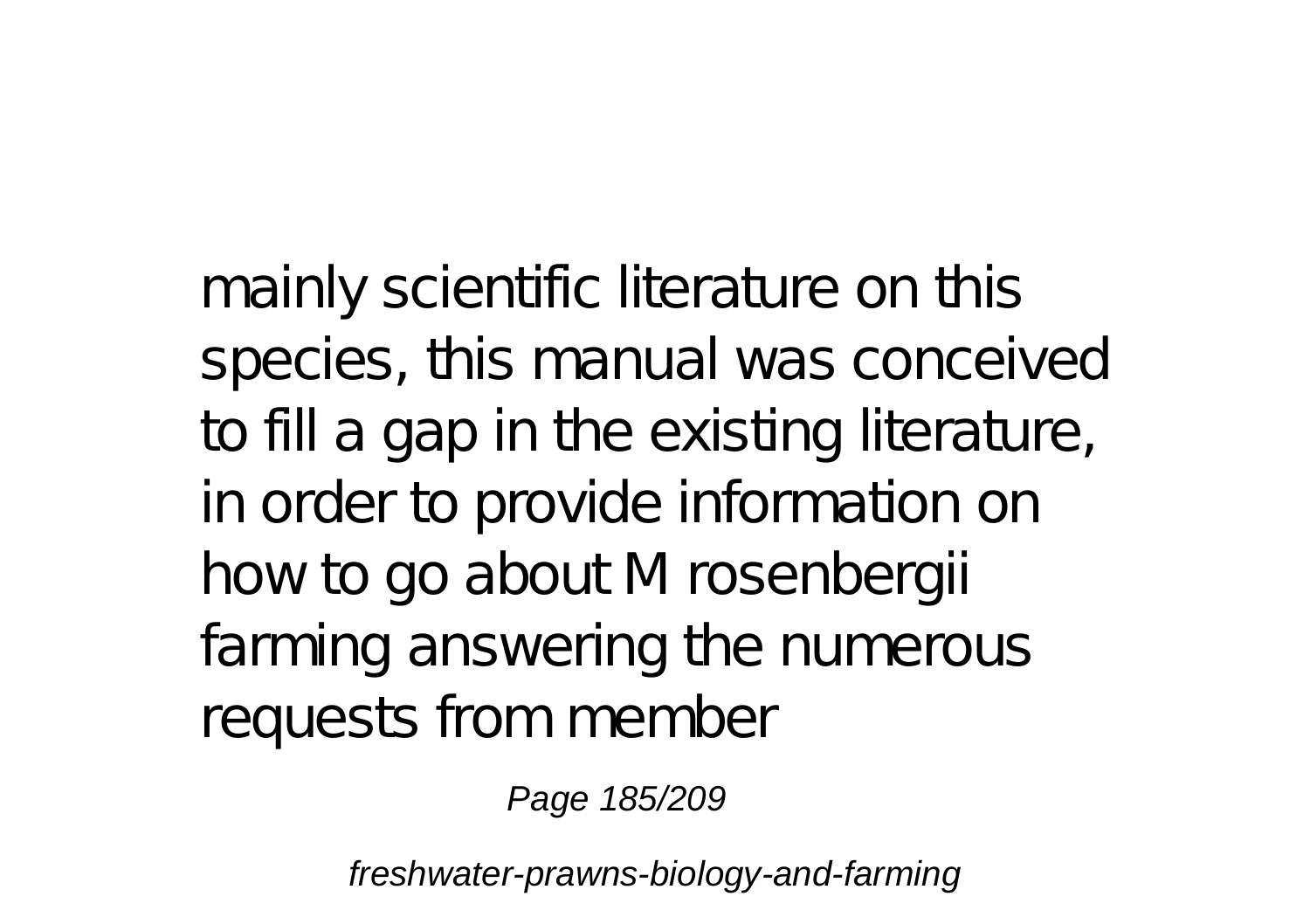Governments to FAO. It contains some general information on the biology of the species and much more detailed information on larval rearing and pond culture. The Thai practice forms the core of the manual but reference to other

Page 186/209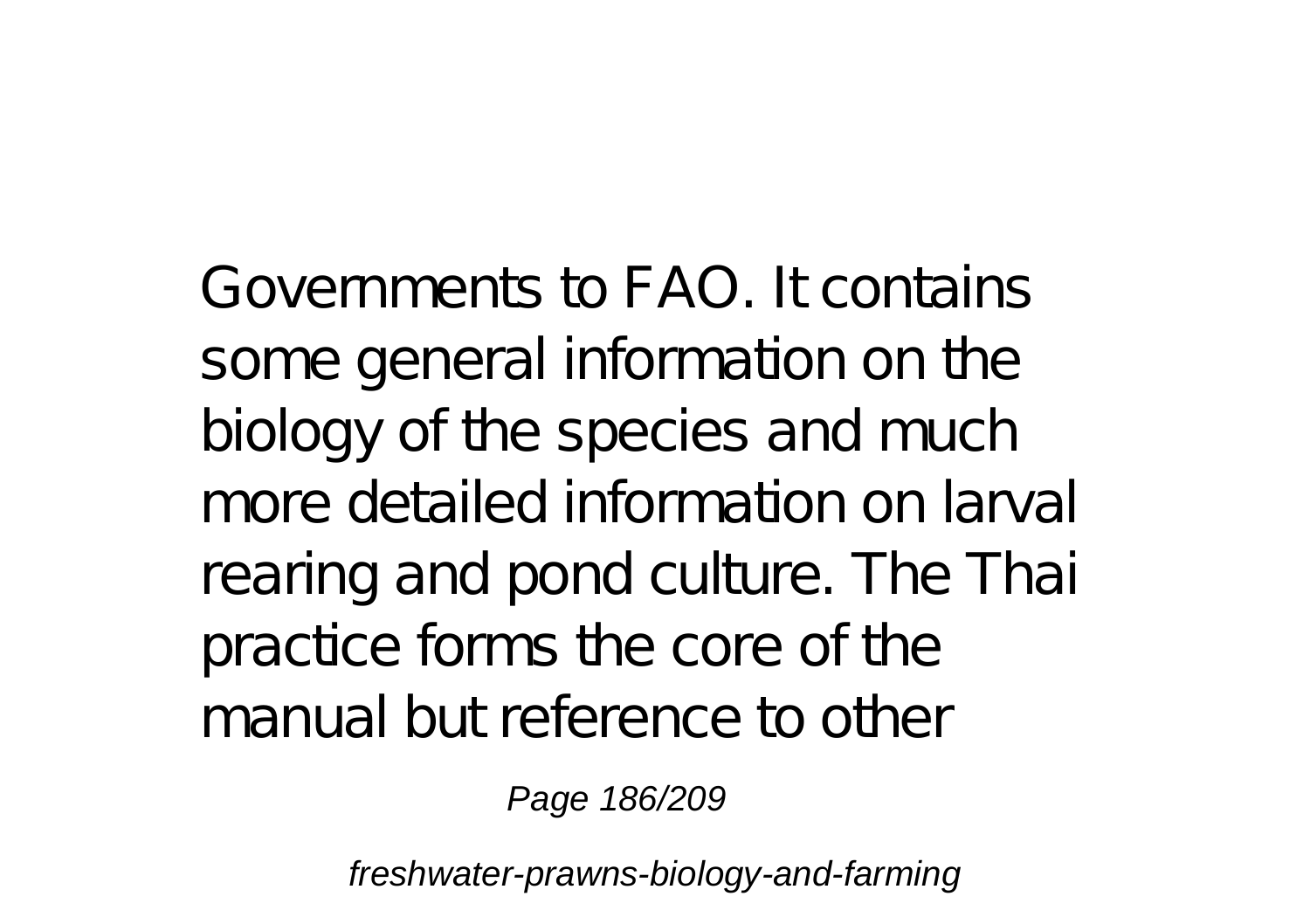alternative techniques used elsewhere is given as well as additional literature reference relevant to each topic dealt with in the text, for readers willing to enlarge their knowledge. Annexes on water filtration, nutrition of

Page 187/209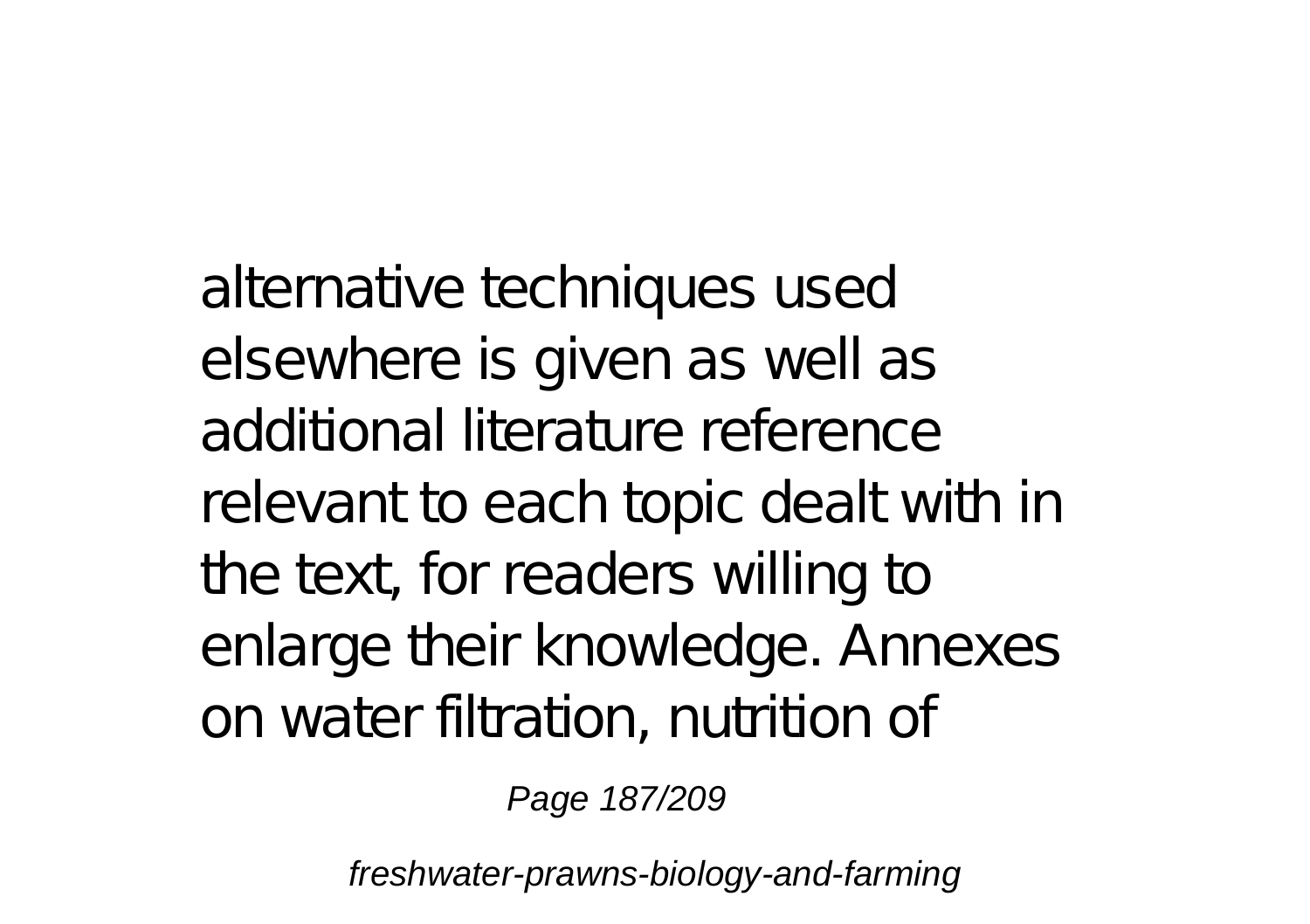larvae, description of the various larvel stages, ponds feeds, seine set design, stock estimation, and management strategy for Continuous culture technique, are also provided as well as a glossary of scientific and technical terms

Page 188/209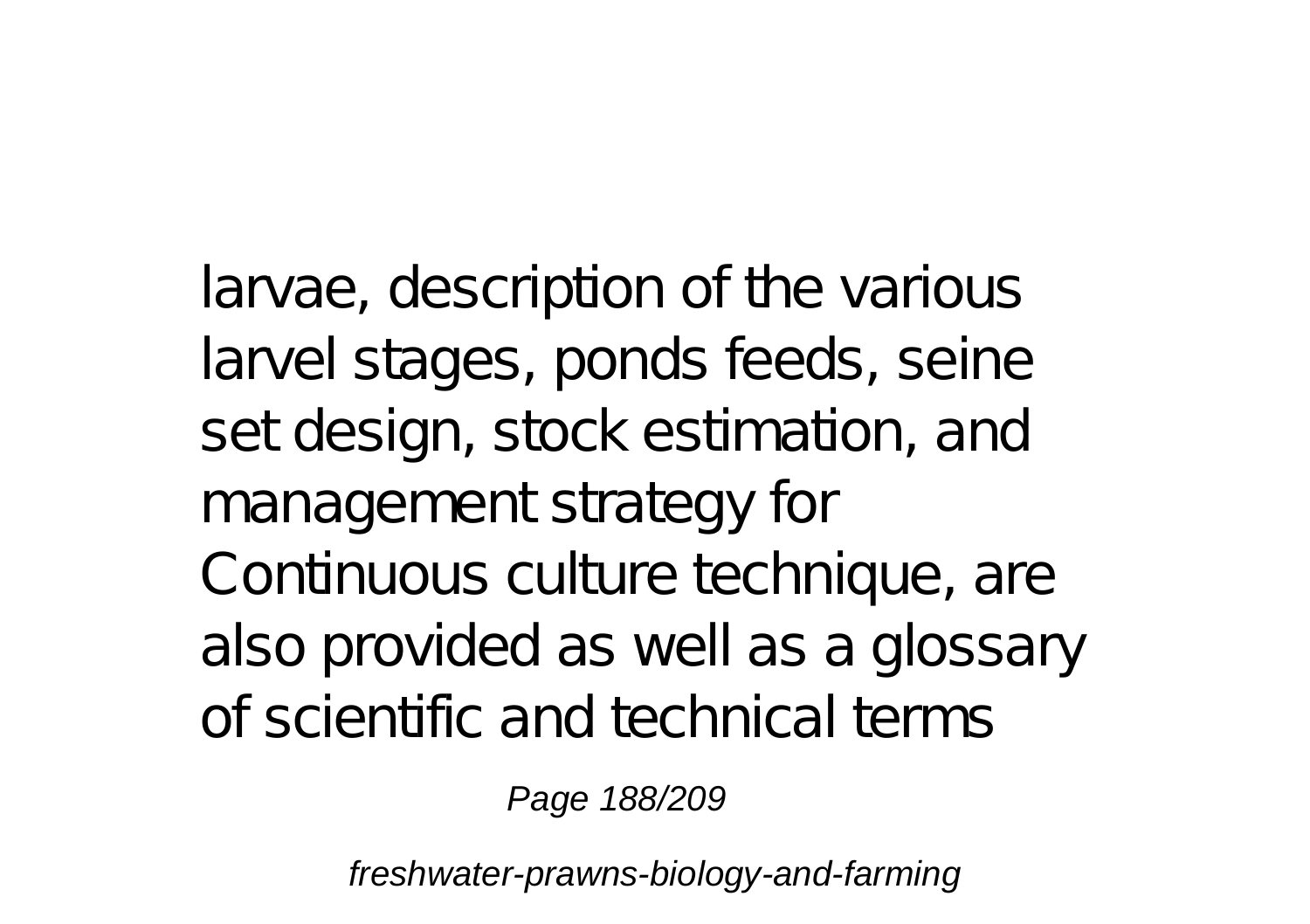used in the main text. Contents: Chpter 1: Introduction, Chapter 2: Biology; Distribution, Life History, Morphology, Chapter 3: Hatchery Site Requirements; Water, Other Requirements, Chapter 4: Hatchery Facilities; The Larval Tank, Holding

Page 189/209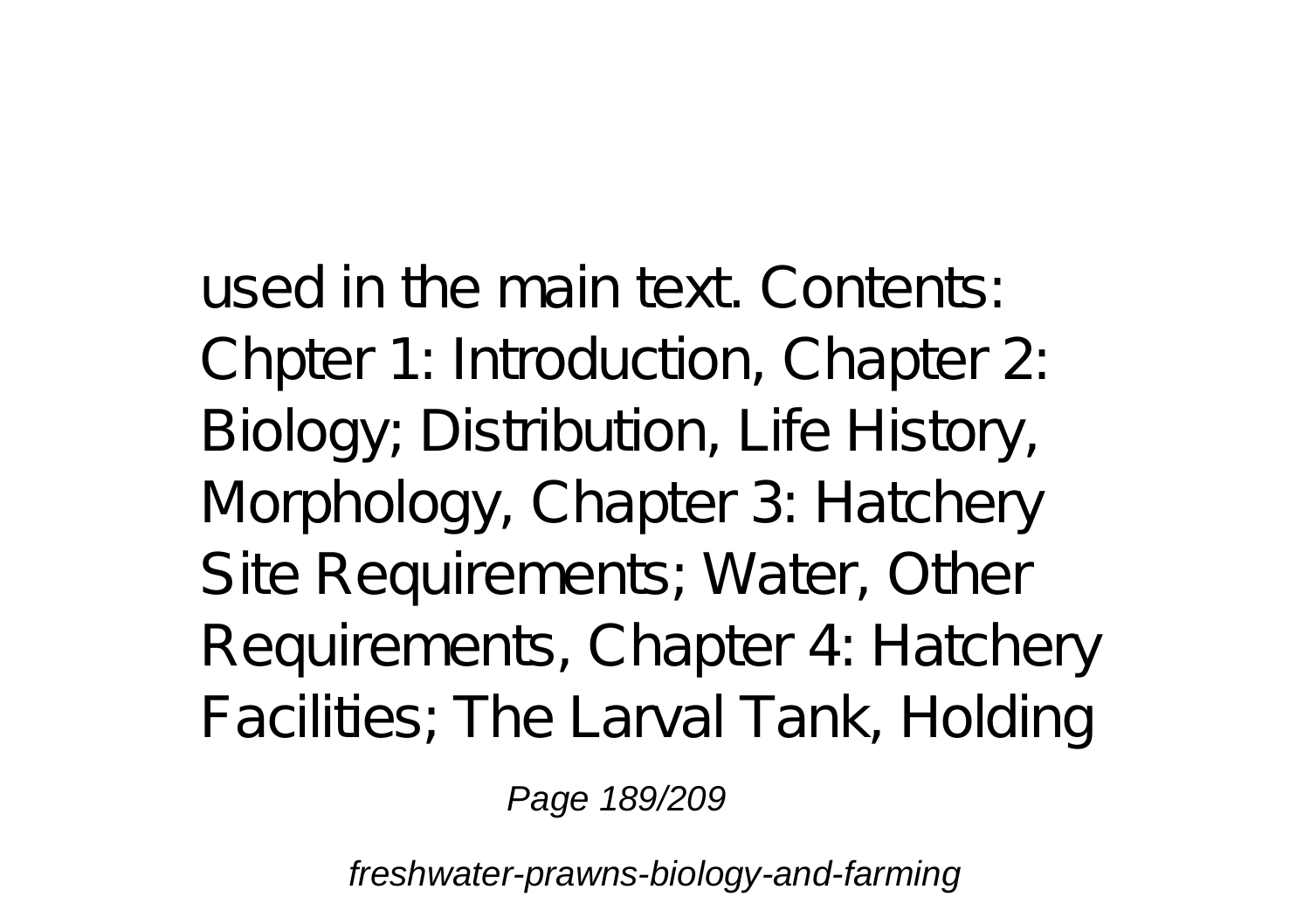and Mixing Tanks, Air, Water, Pumps, Monitoring Water Quality, Miscellaneous, Chapter 5: Hatchery Operations; Egg Supply and Hatching, Larval Environment, Feeding, Growth Rateand Metamorphosis, Harvesting and

Page 190/209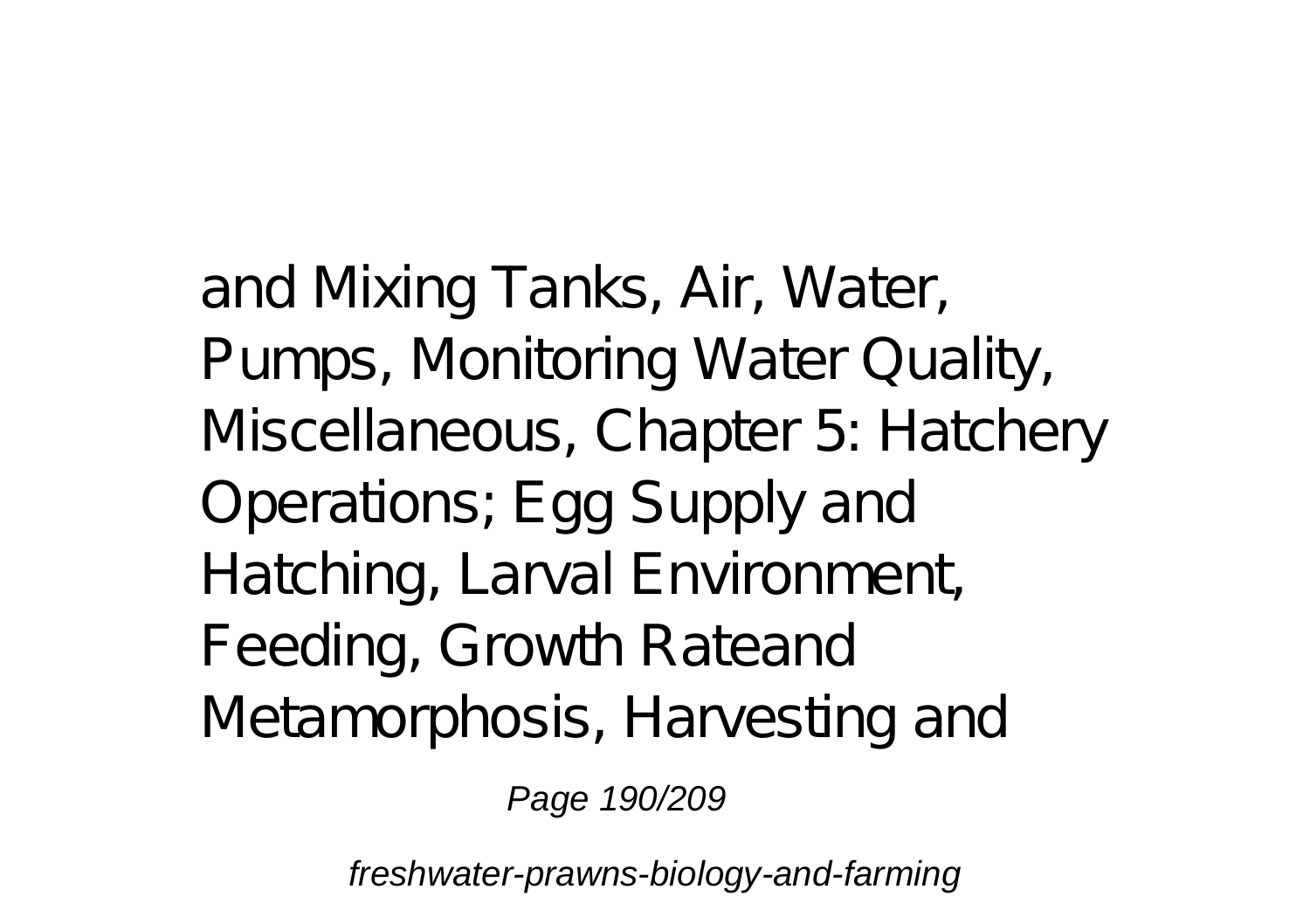Holding Post Larvae, Transporting Post Larvae, Problems, Alternative Hatchery Techniques, Chapter 6: Rearing Site Requirements; Market, Water, Power, Topography and Soil, Access, Sympathetic Authorities, Labour, Chapter 7:

Page 191/209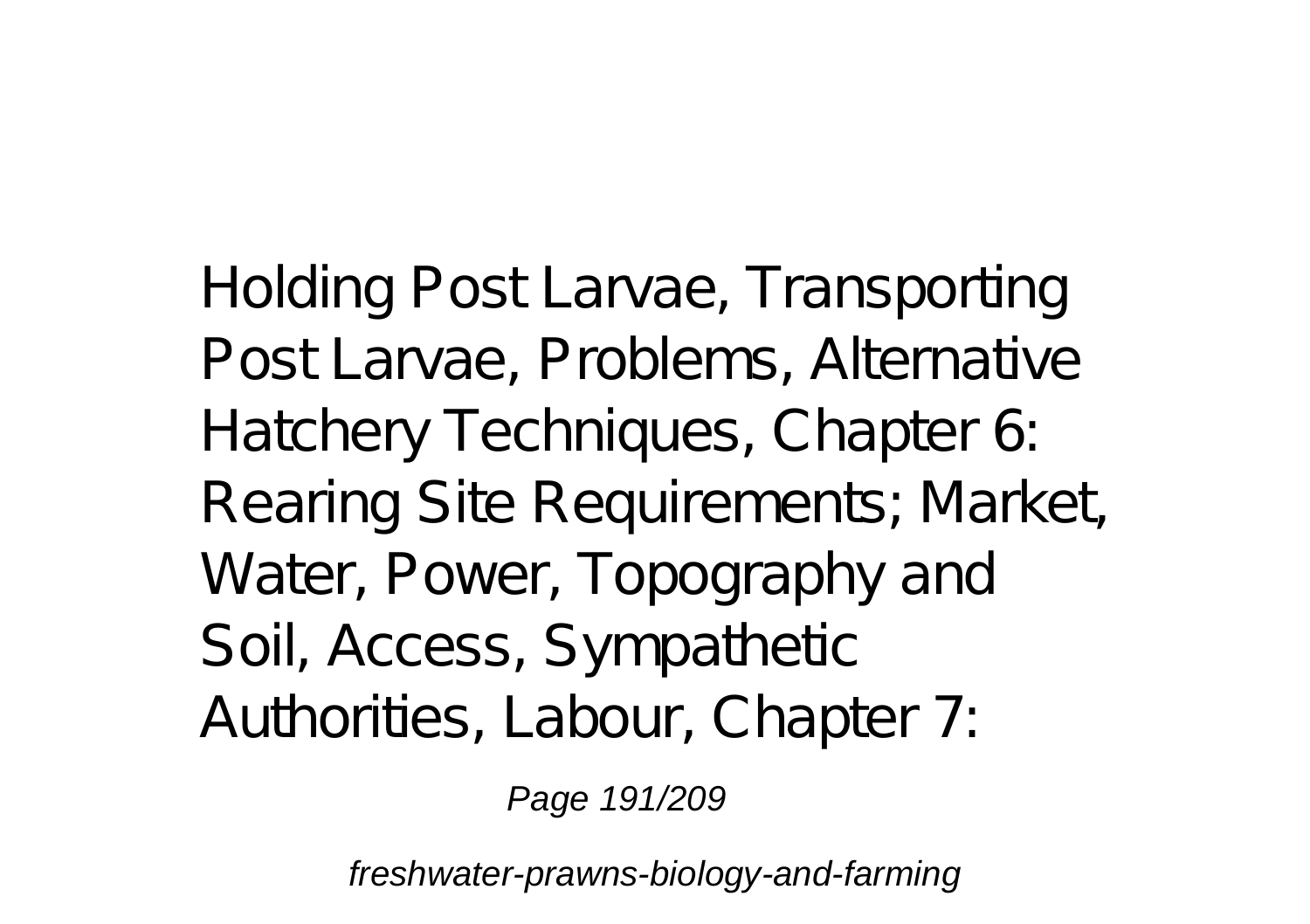Farm Facilities; The Pond, Water, Aeration, Miscellaneous, Chapter 8: Farm Operation; Pond Management, Stocking, Feeding, Monitoring, Harvesting, Post Harvest, Problems, Alternative Rearing Techniques, Appendix 1:

Page 192/209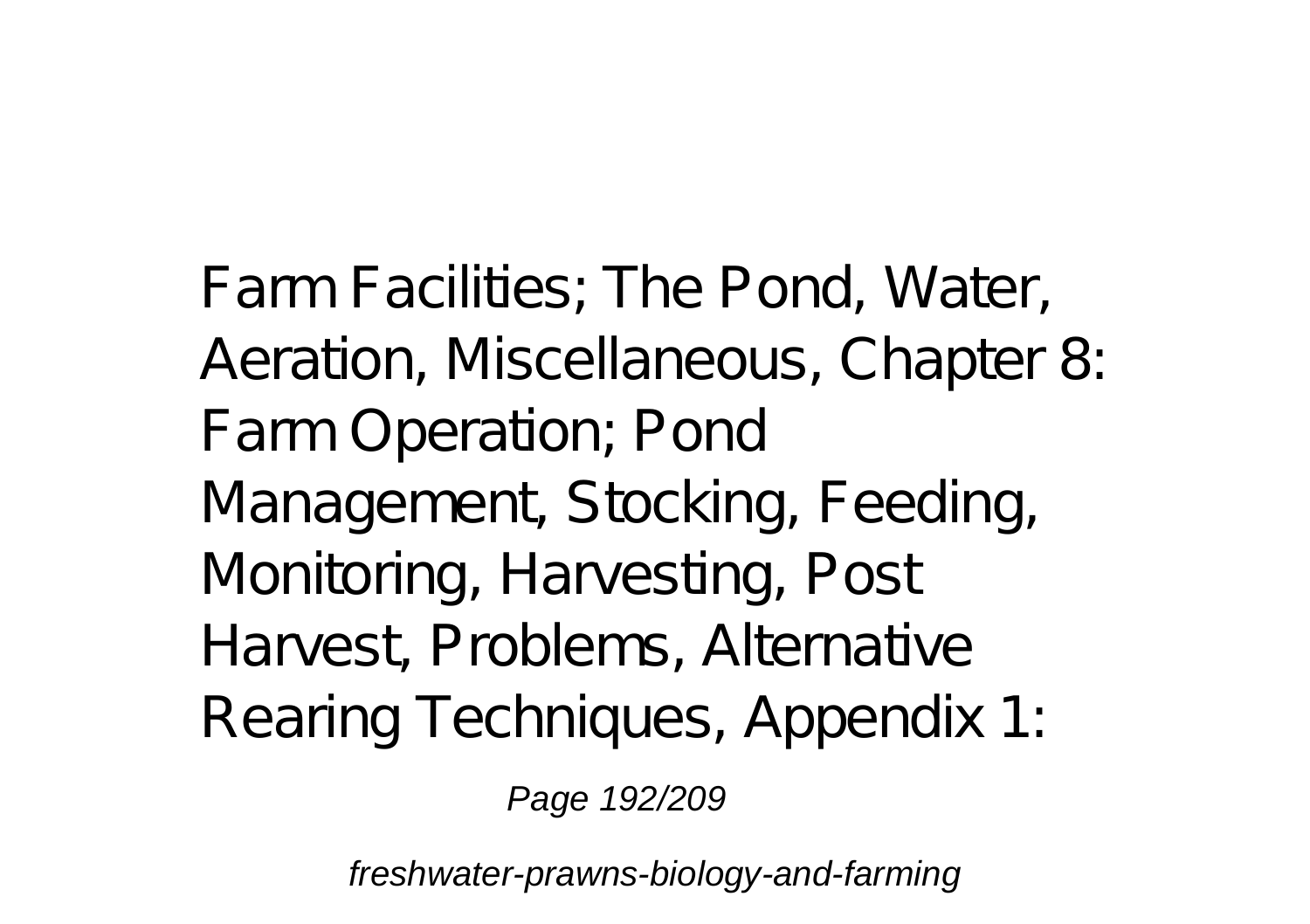Water Filtration, Appendix 2: Upward Flow Filtration, Appendix 3: Production of Brine Shrimp Nauplii (BSN) Feed for Larvae, Appendix 4: Production of Prepared Feed (PF) for Larvae, Appendix 5: Key to Larval Stages of Freshwater

Page 193/209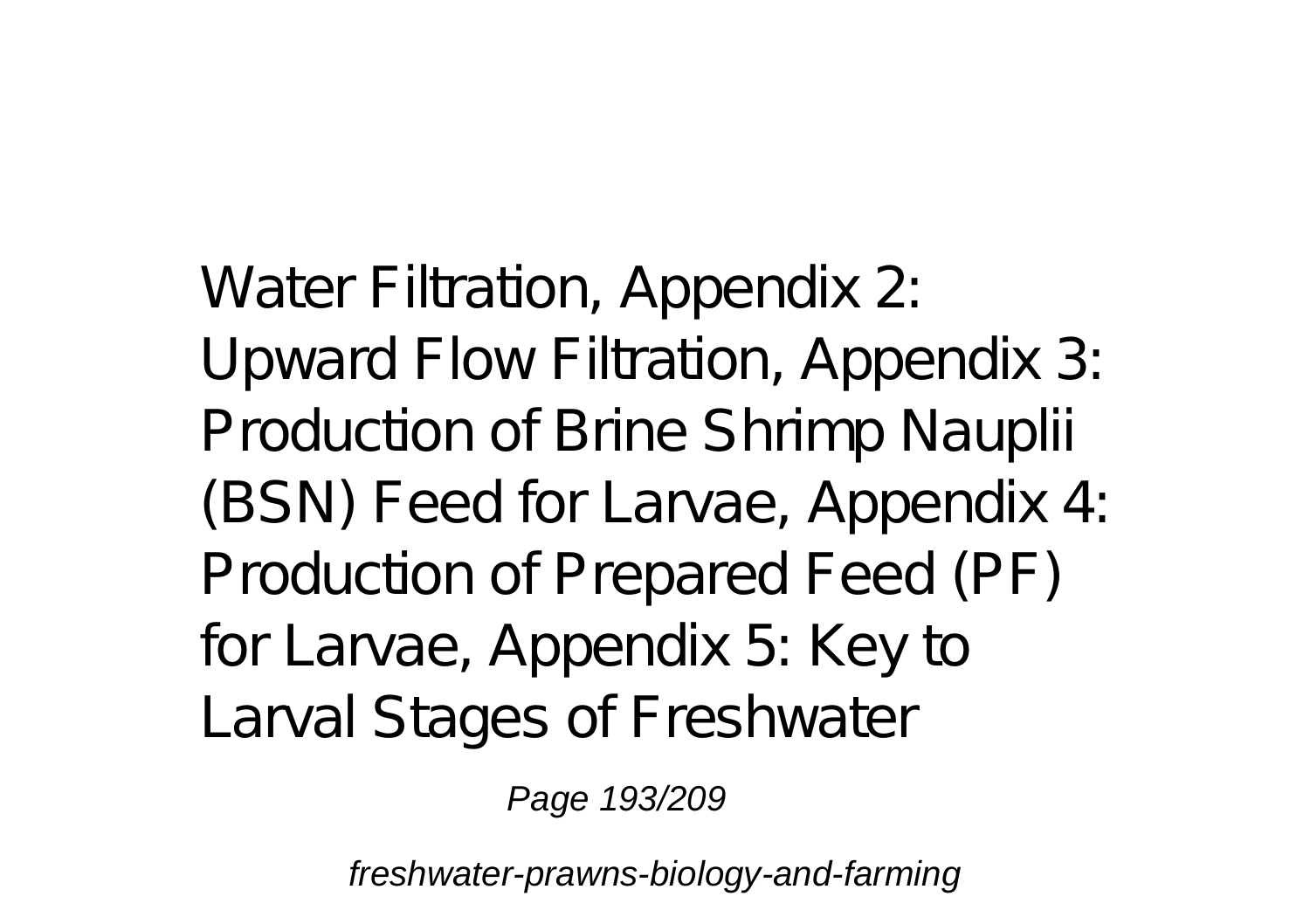Prawns Macrobrachium rosenbergii, Appendix 6: Stock Estimation, Appendix 7: Pond Feeds, Appendix 8: Seine Net Design (for Continuous Culture System), Appendix 9: Example of Management Strategy for

Page 194/209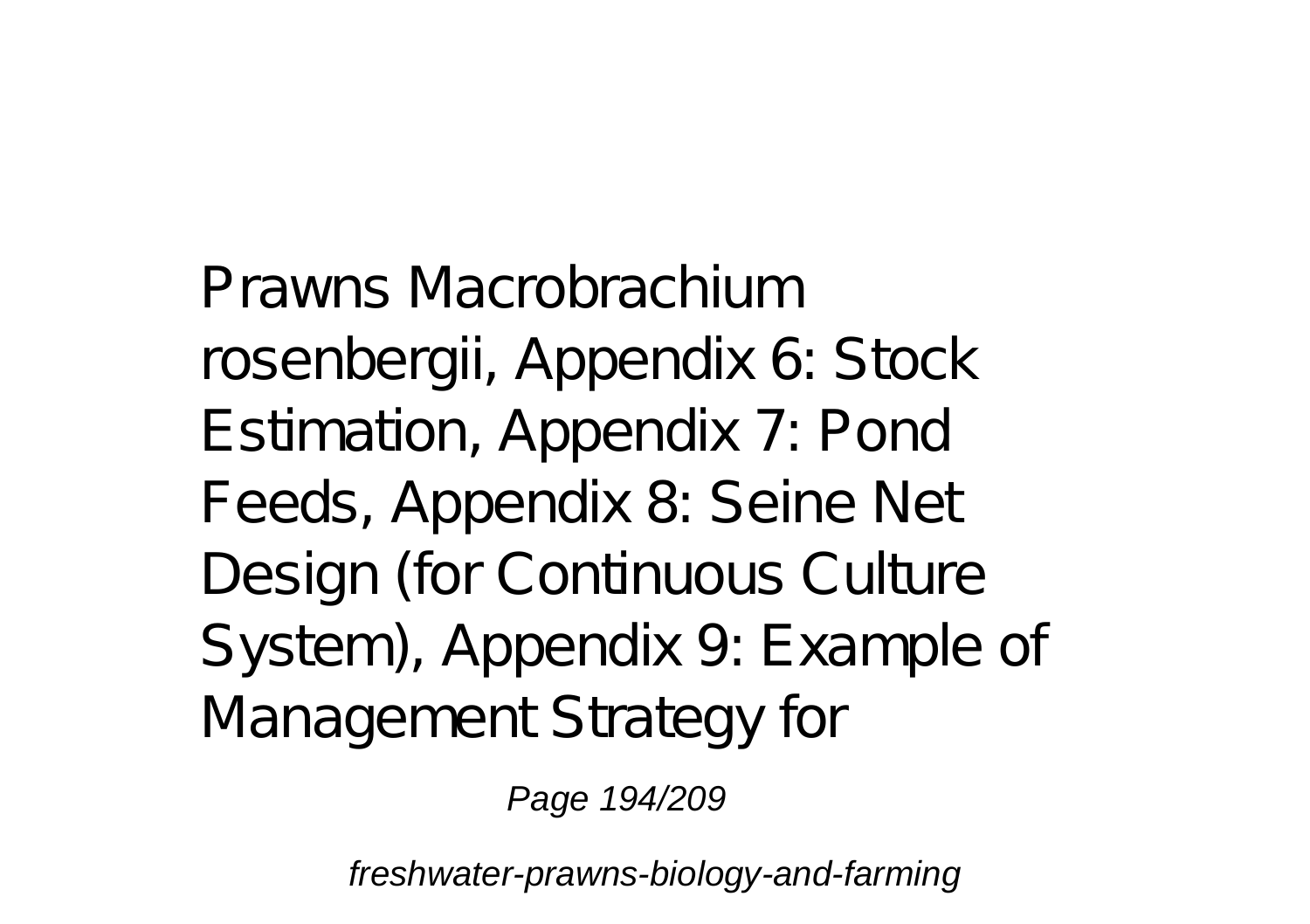Continuous culture Technique, Appendix 10: Glossary of Terms and Conversions.

Tilapia in Intensive Co-culture Freshwater Prawn Farming Fisheries and Aquaculture

Sex Control in Aquaculture

Page 195/209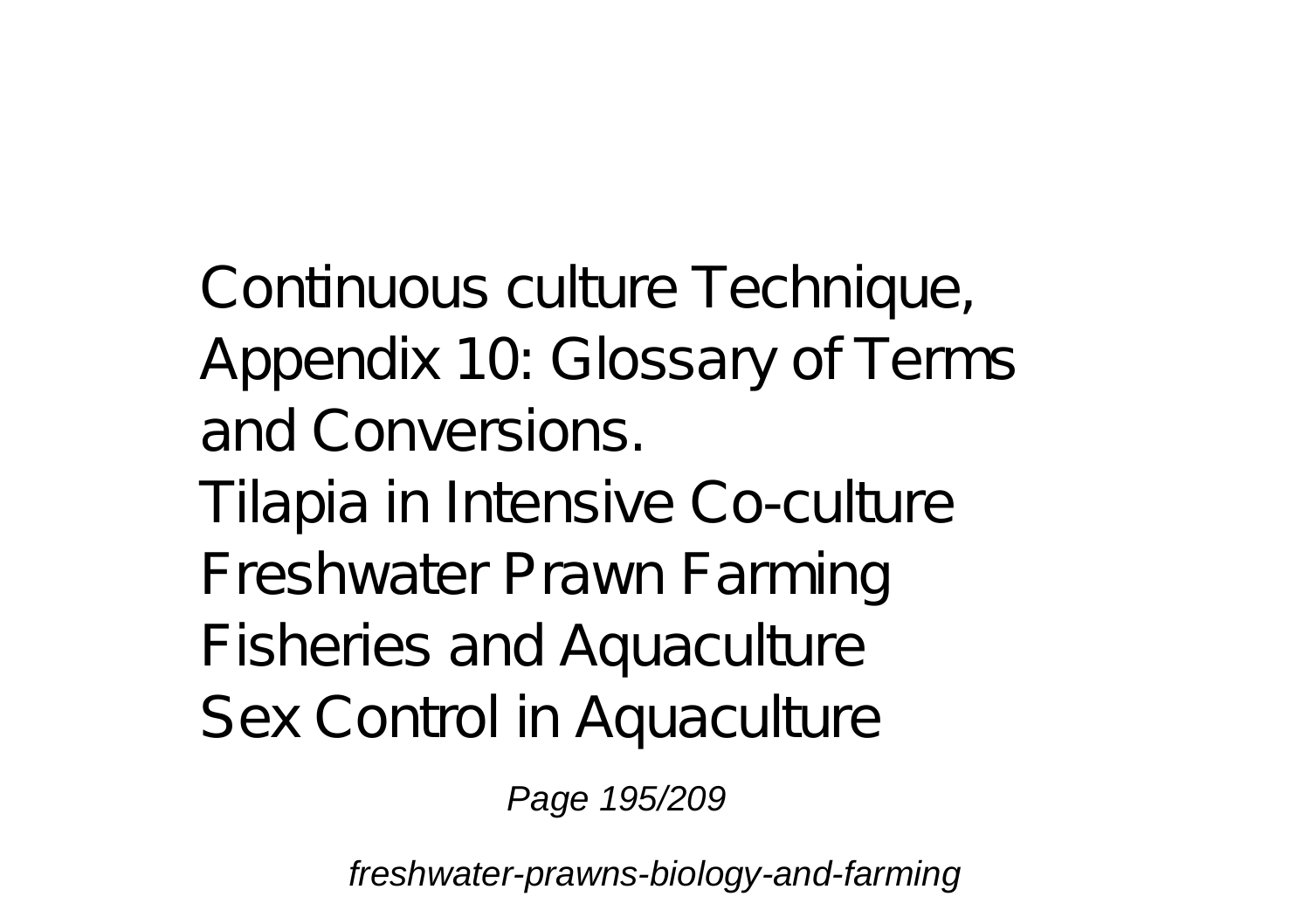An assessment of impacts from shrimp aquaculture in Bangladesh and prospects for improvement Maintaining a Balance *The farming of the freshwater prawn Macrobrachium rosenbergii has developed* Page 196/209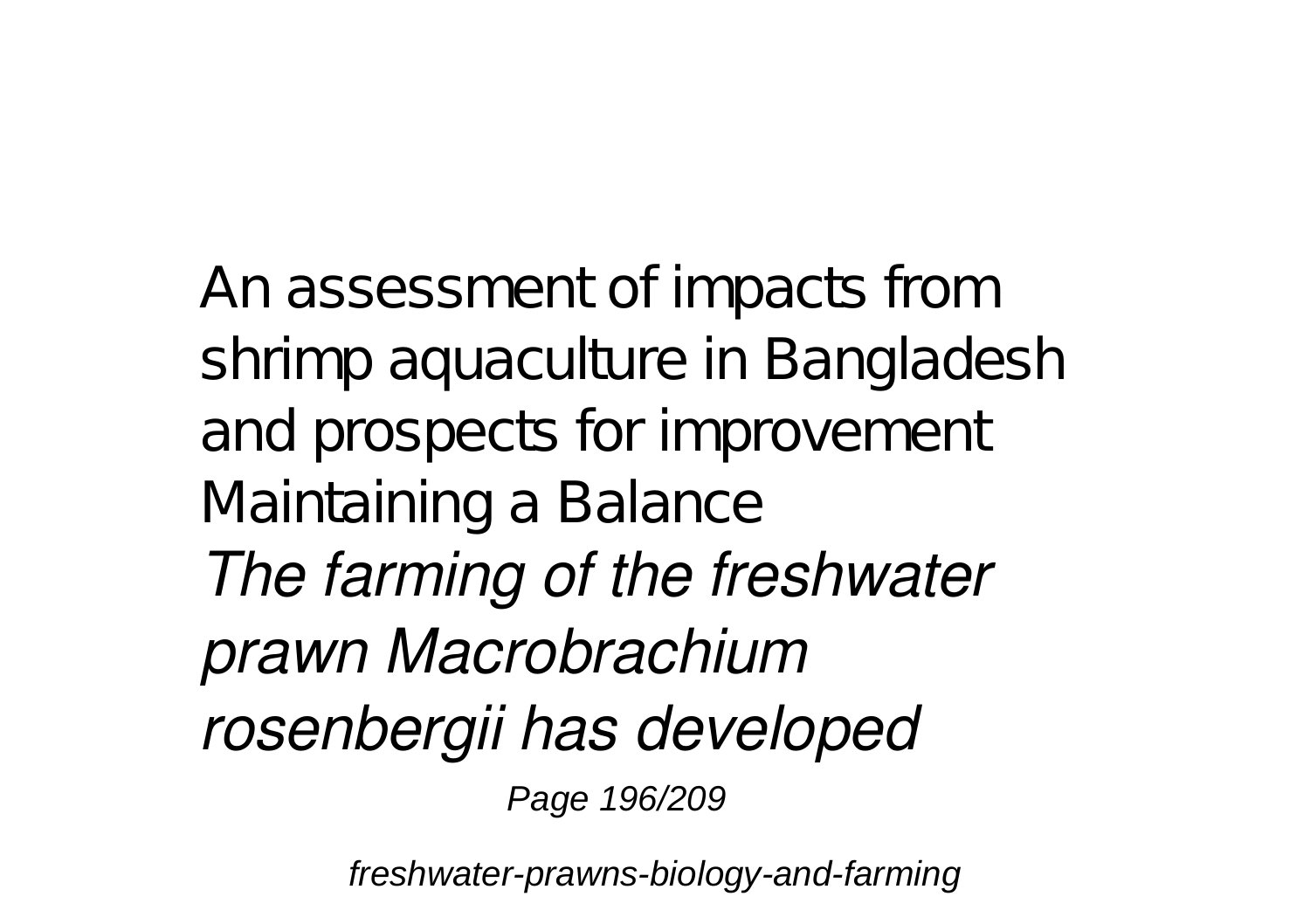*rapidly during recent years. Advances in techniques, and the huge expansion of world demand for this species, continue to stimulate the growth of a multimillion dollar industry. This landmark publication is a* Page 197/209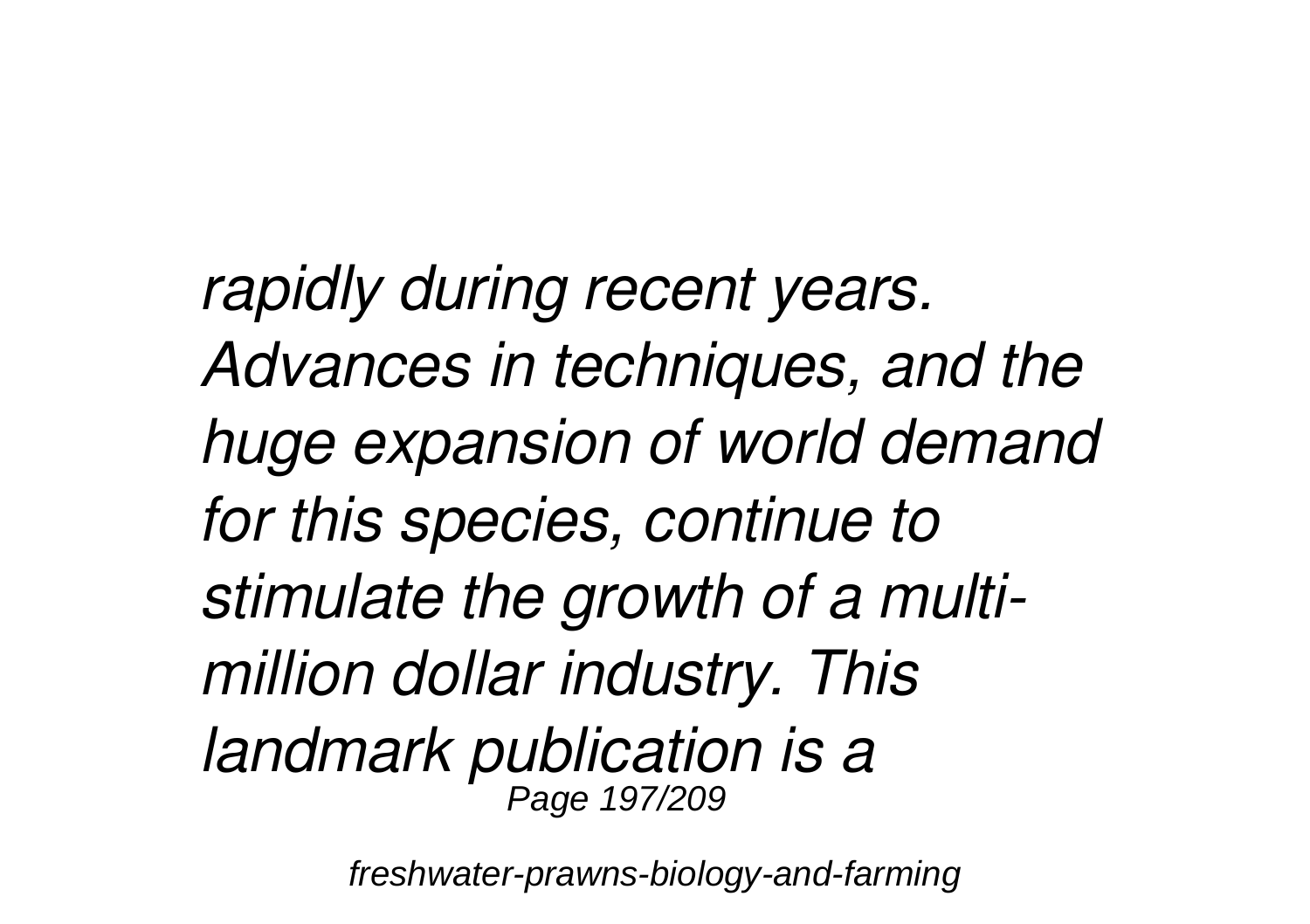*compendium of information on every aspect of the farming of M. rosenbergii. A comprehensive review of the status of freshwater prawn farming research, development and commercial practice, the book is intended to* Page 198/209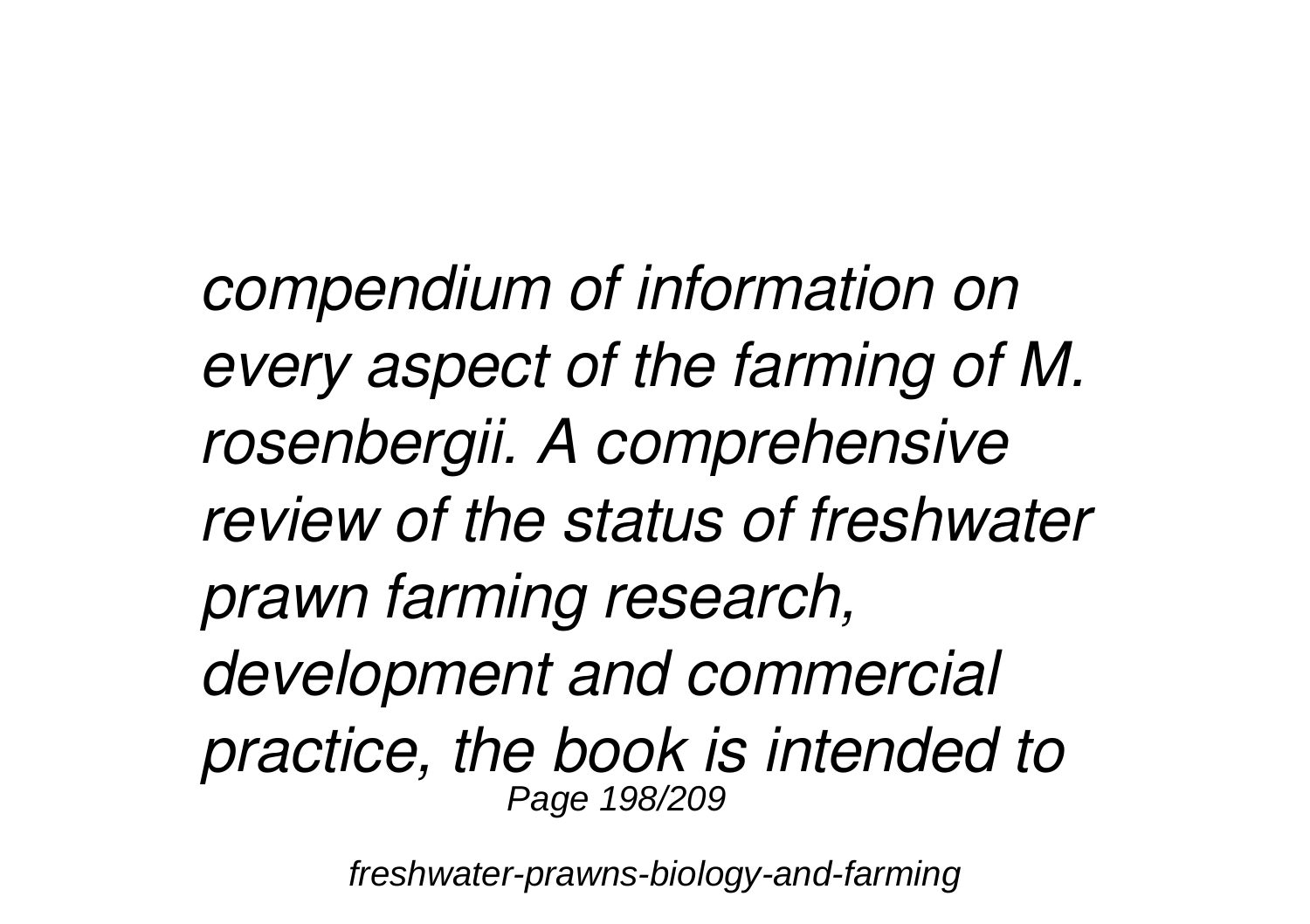*stimulate further advances in the knowledge and understanding of this important field. An extremely well-known and internationallyrespected team of contributing authors have written cutting edge chapters covering all major* Page 199/209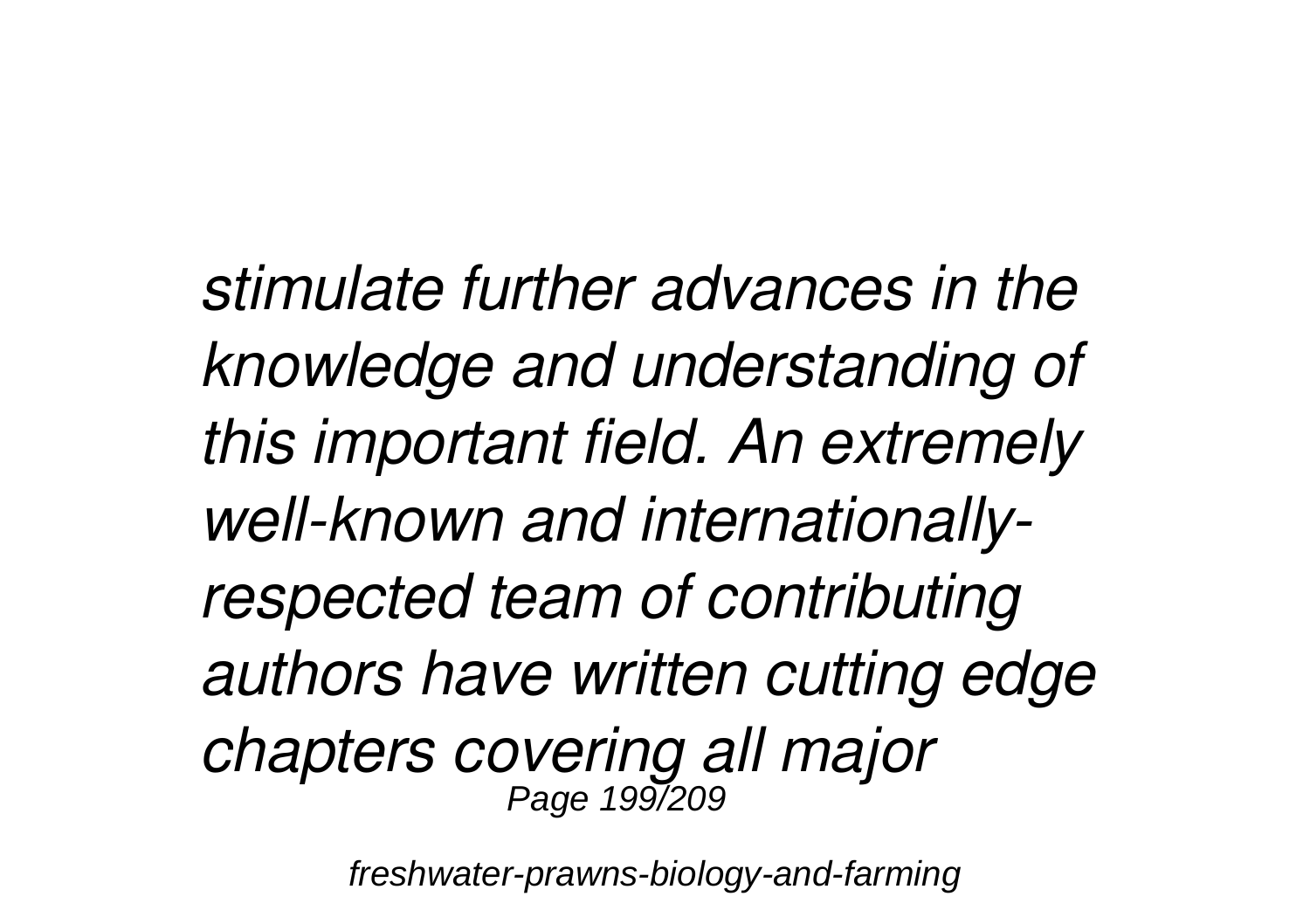*aspects of the subject. Coverage includes biology, hatchery and grow-out culture systems, feeds and feeding, up-to-date information on the status of freshwater prawn farming around the world, post-harvest handling* Page 200/209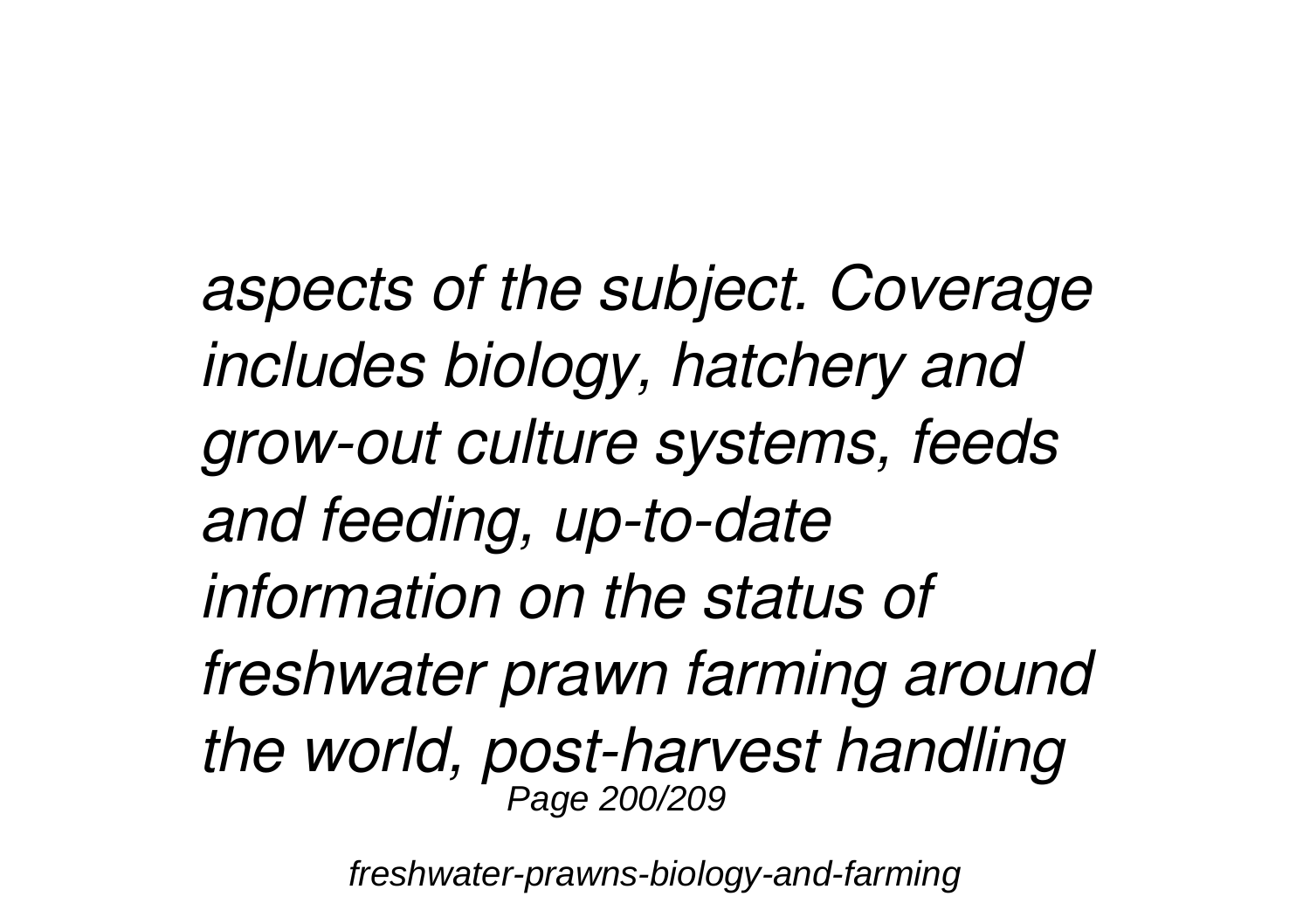*and processing, markets, and economics and business management. Further chapters are devoted to the culture of other prawn species, prawn capture fisheries and the sustainability of freshwater prawn* Page 201/209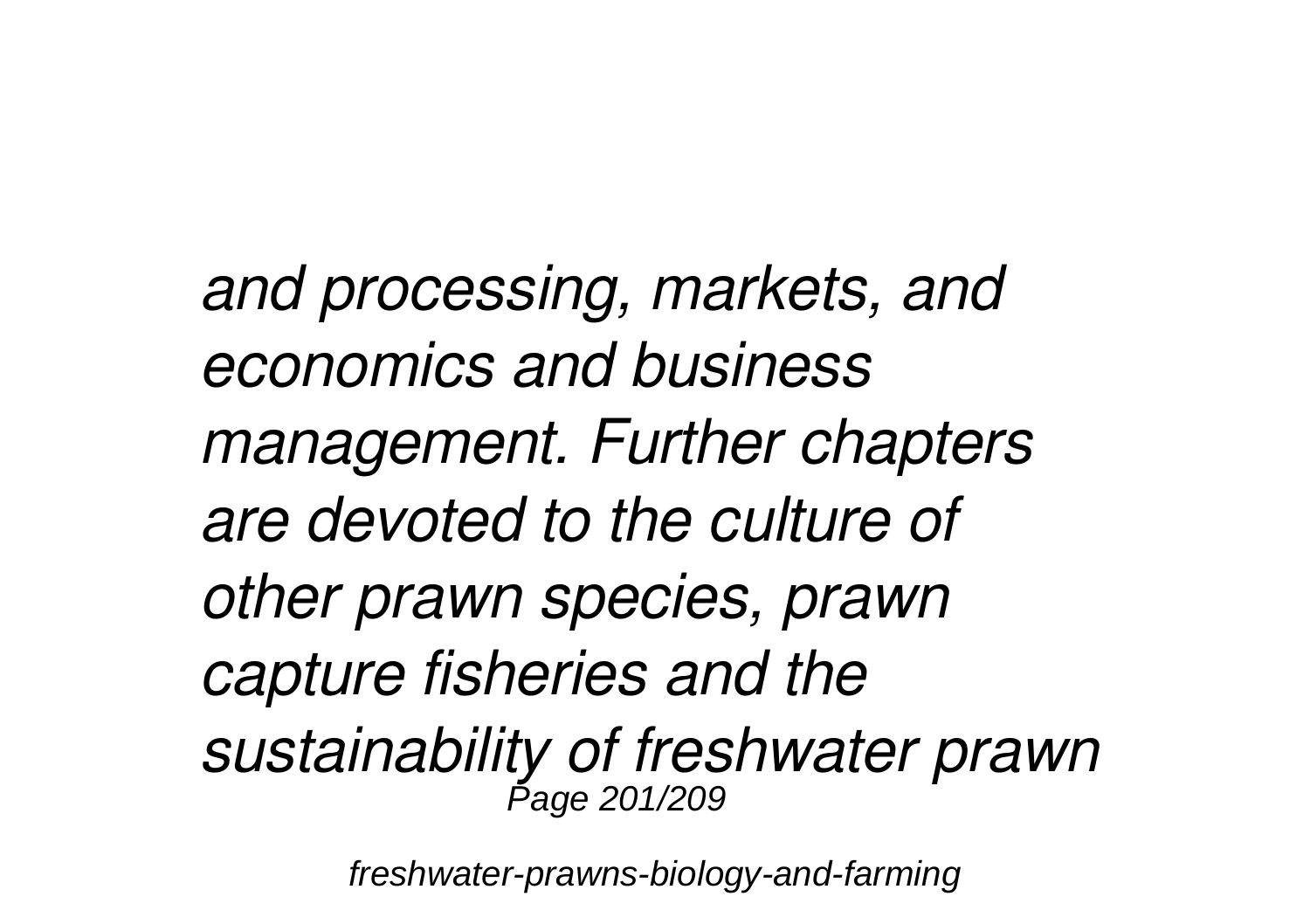*culture. Contributions to the book have been brought together and edited by Michael New and Wagner Valenti, themselves widely known for their work in this area. The comprehensive information in Freshwater Prawn* Page 202/209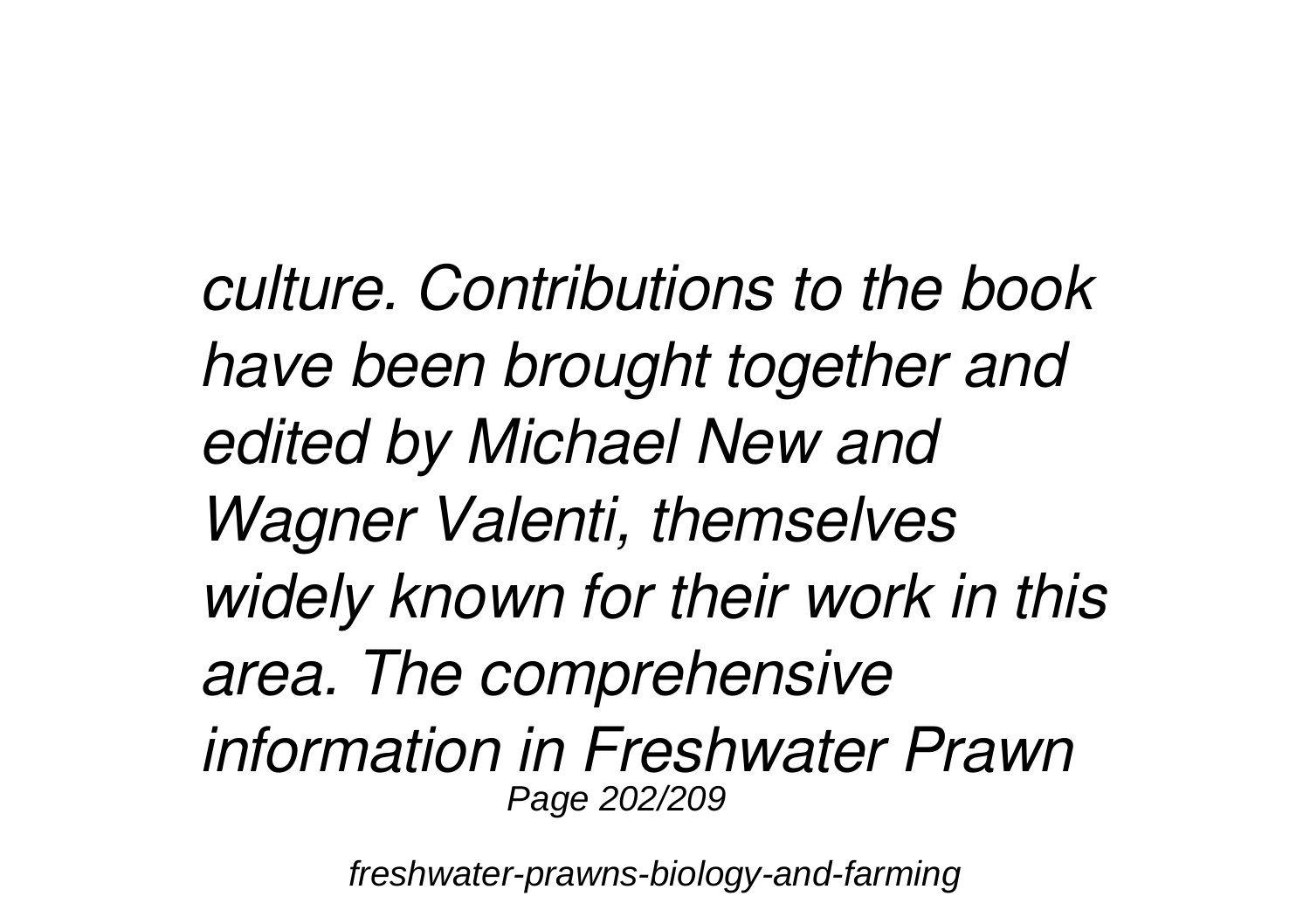*Culture will give an important commercial edge to anyone involved in the culture and trade of freshwater prawns. Readership should include prawn farm personnel, business managers and researchers, and* Page 203/209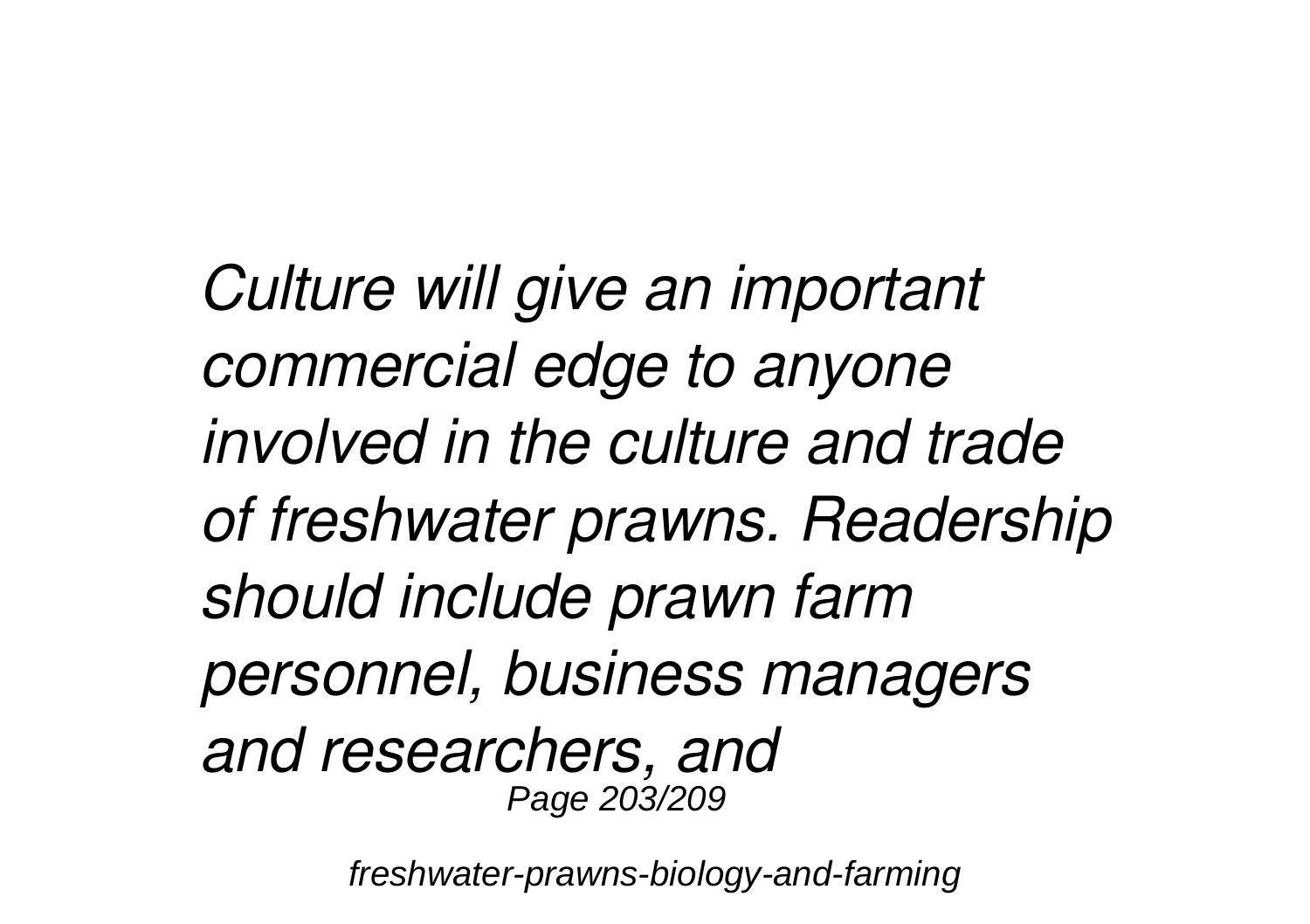*invertebrate, freshwater and crustacean biologists. Copies of the book should be available on the shelves of all libraries in research establishments and universities where aquaculture and fisheries are studied and* Page 204/209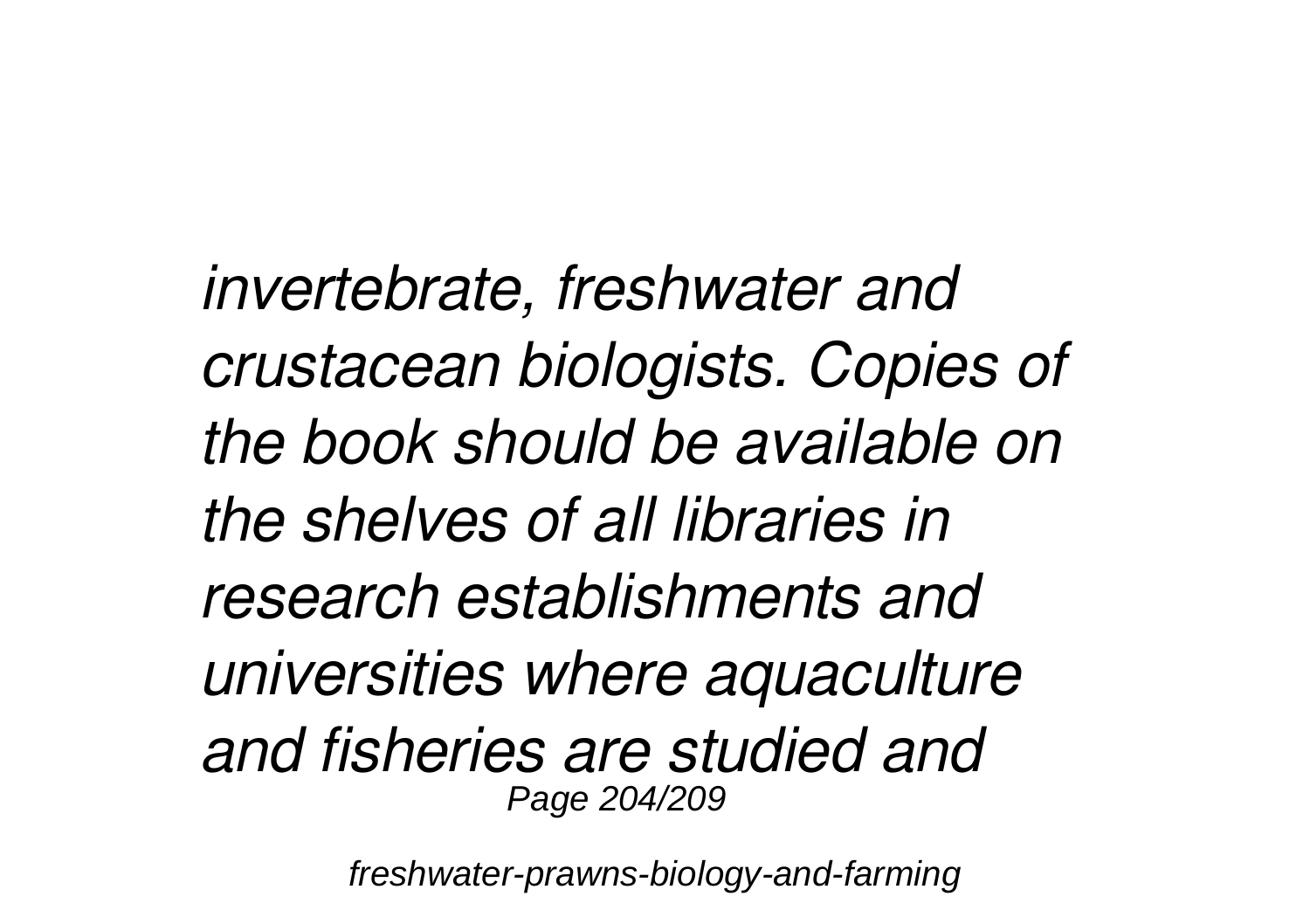*taught. Michael Bernard New, OBE is a Past-President of the World Aquaculture Society and President-Elect of the European Aquaculture Society; Wagner Cotroni Valenti is a Professor at the Aquaculture Center, São* Page 205/209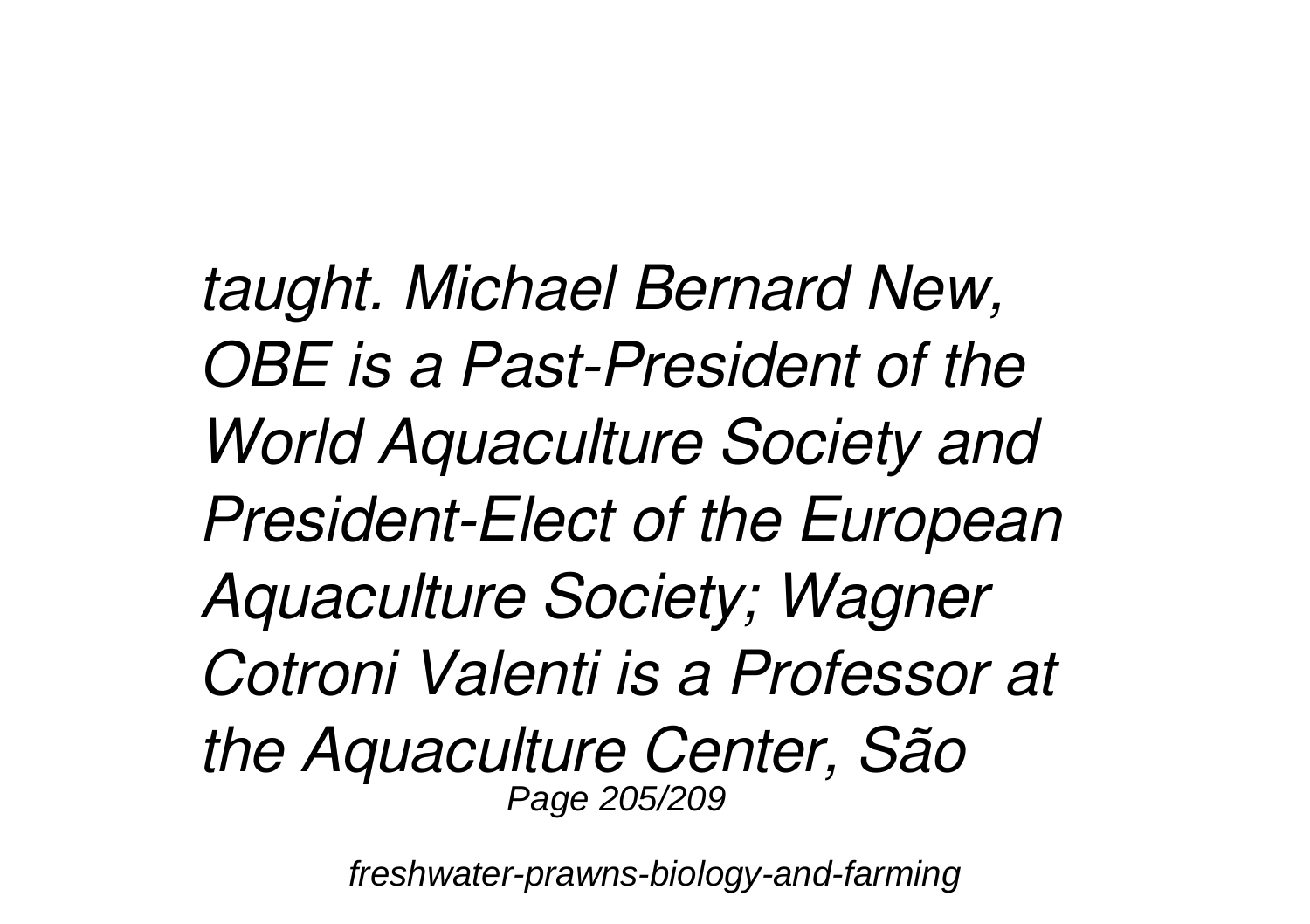*Paulo State University, Brazil. A practical introduction to aquaculture for those who are new to fish farming or have become involved in farming a different species. The first part covers the basic biology of those* Page 206/209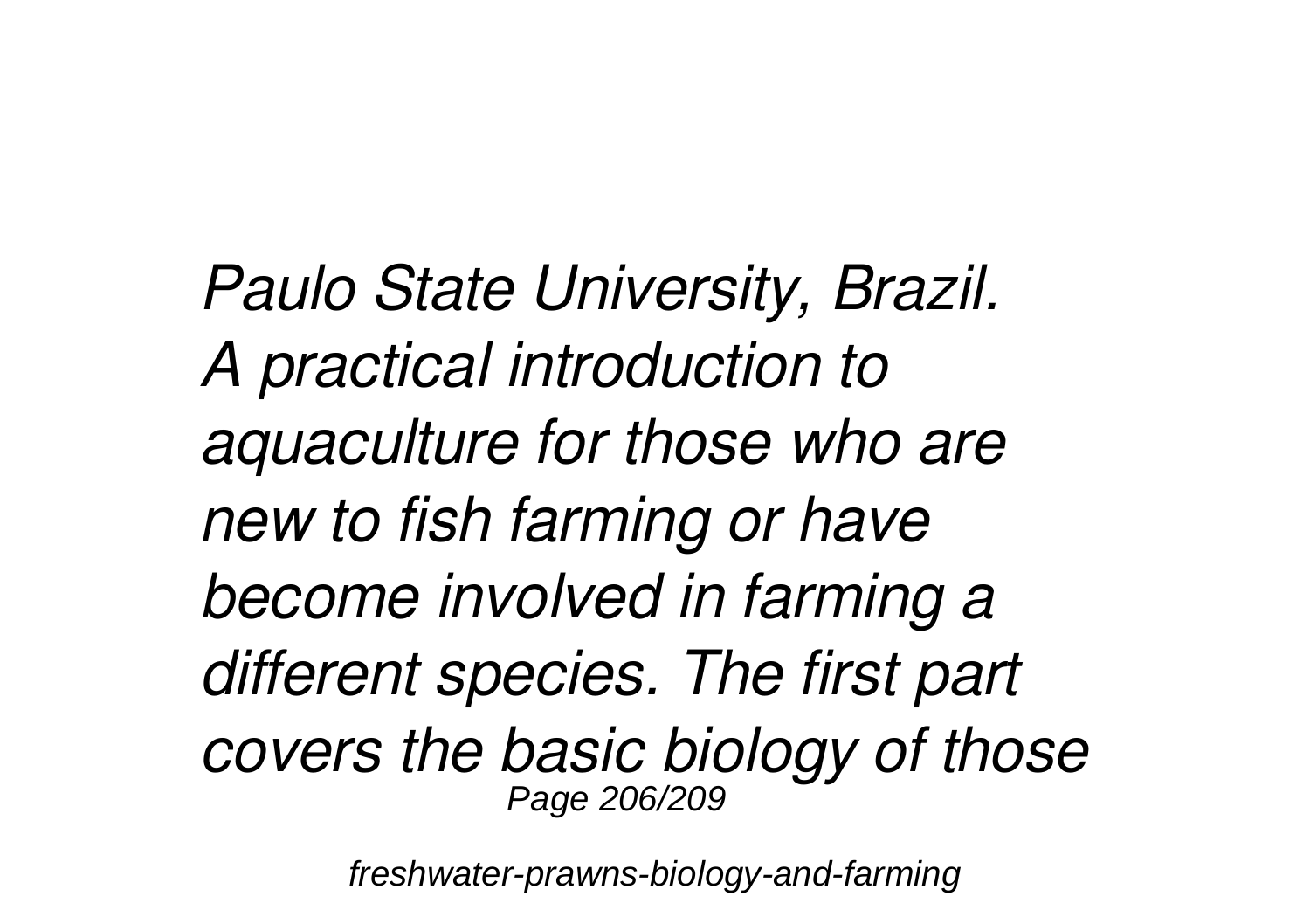*fish and shellfish which are commonly farmed, their frowth, nutrition and reproduction, and also outlines the various methods of farming. The second part deals specifically in more detail with the farming of salmonids, catfish,* Page 207/209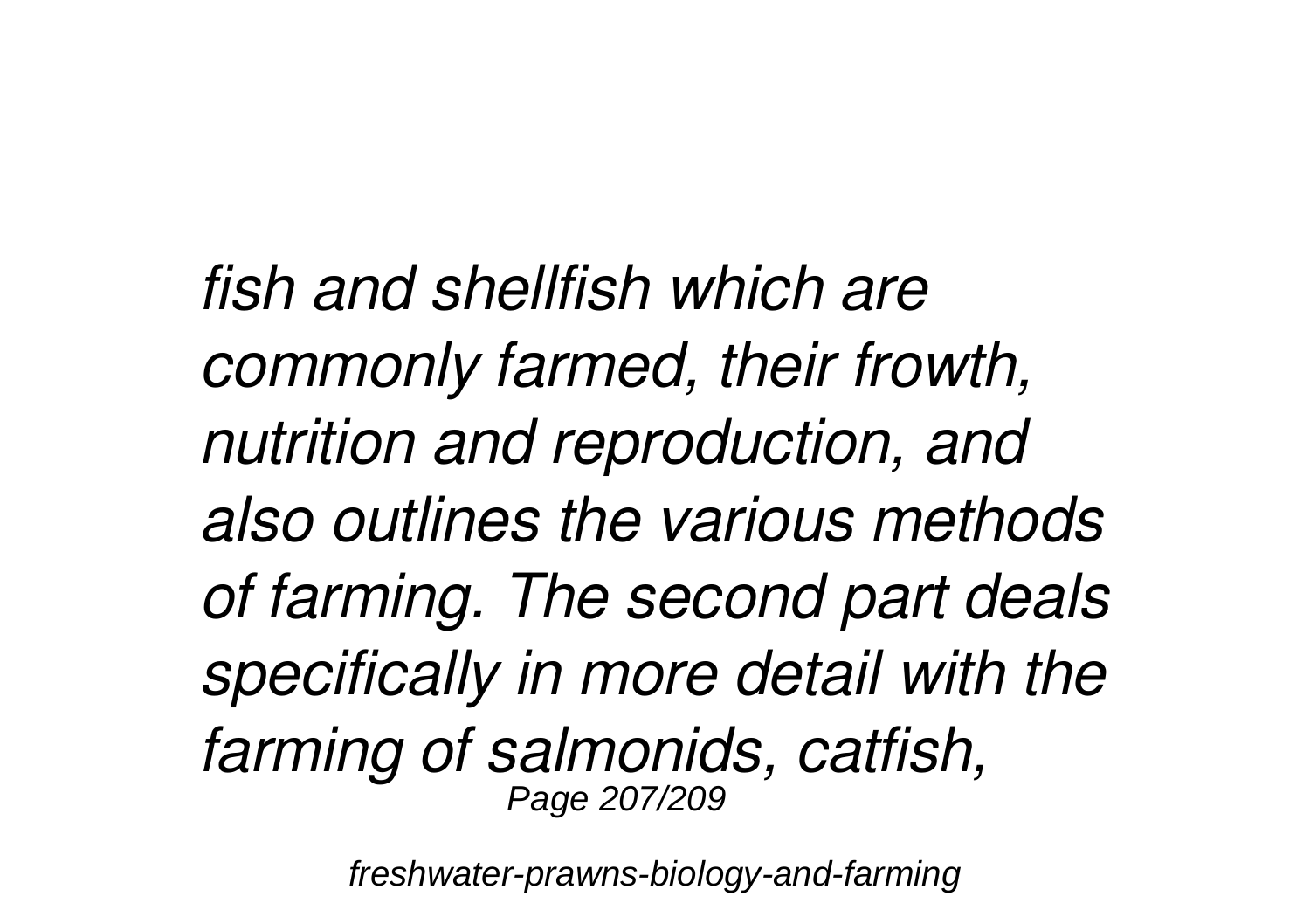*tilapia, carp, milkfish, mullet, turbot, marine prawns, freshwater prawns, oysters, mussels, eels and scallops. Aquaculture A Manual for the Culture of the Giant River Prawn* Page 208/209